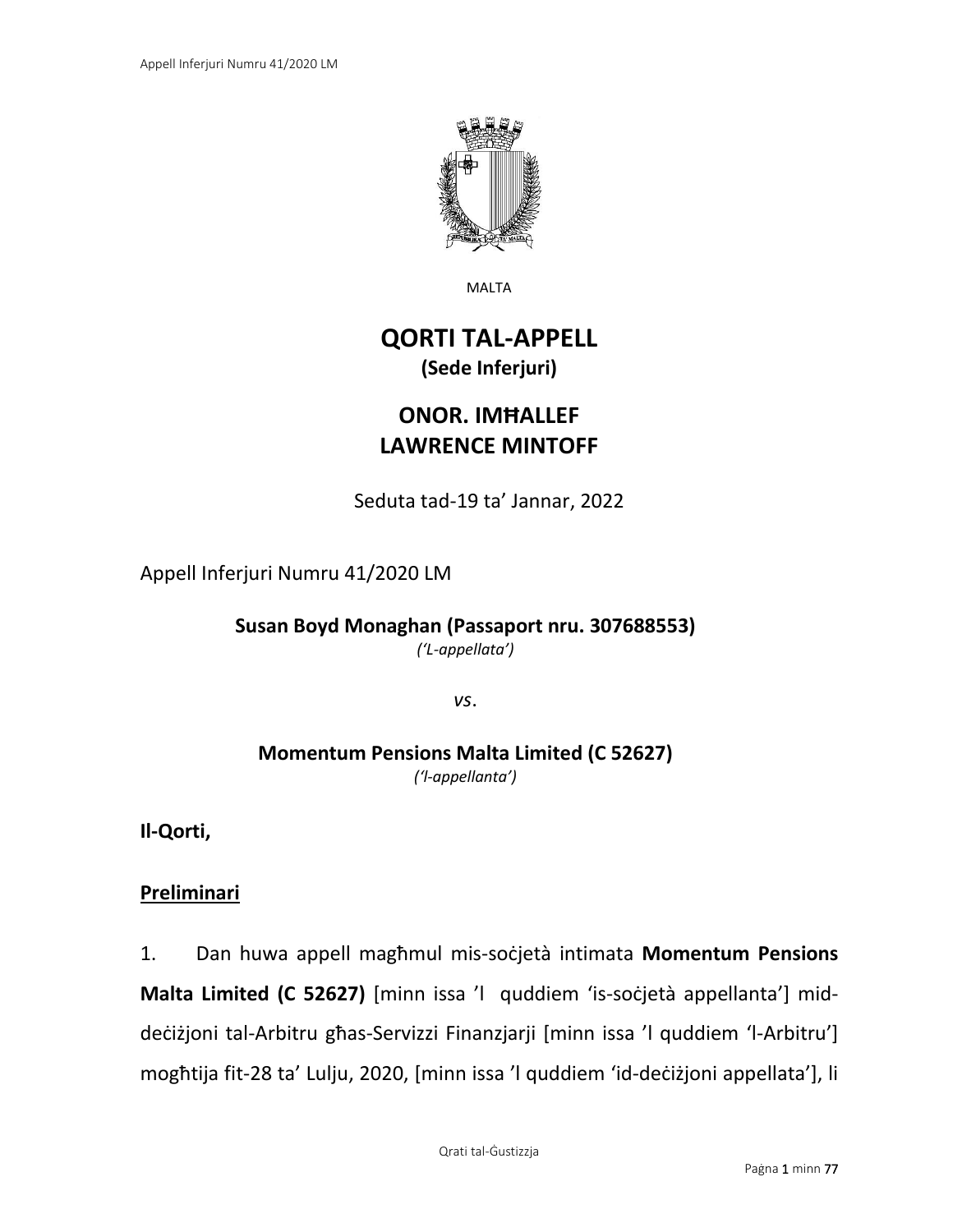permezz tagħha ddeċieda li jilqa' l-ilment tar-rikorrenti **Susan Boyd Monaghan (Detentriċi tal-Passaport nru. 307688553)** [minn issa 'l quddiem 'l-appellata'] fil-konfront tal-imsemmija soċjetà appellanta, u dan safejn kompatibbli maddeċiżjoni appellata, u wara li kkonsidra li l-istess soċjetà appellanta għandha tinżamm biss parzjalment responsabbli għad-danni sofferti, huwa ddikjara li a tenur tas-subinċiż (iv) tal-para. (ċ) tas-subartikolu 26(3) tal-Kap. 555, hija għandha tħallas lill-appellata l-kumpens bil-mod kif stabbilit, bl-imgħaxijiet legali mid-data ta' dik id-deċiżjoni appellata sad-data tal-effettiv pagament, filwaqt li kull parti kellha tħallas l-ispejjeż tagħha konnessi ma' dik il-proċedura.

## **Fatti**

2. Il-fatti tal-każ odjern jirrigwardaw it-telf eventwali li l-appellata tgħid li allegatament sofriet mill-investiment li għamlet tal-fondi tal-pensjoni tagħha f'polza ta' assikurazzjoni fuq il-ħajja magħrufa bħala l-*Old Mutual European Executive Bond.* Din imbagħad ġiet trasferita f'skema tal-irtirar [minn issa 'l quddiem 'l-Iskema'] jew QROPS fis-sena 2015, ġestita mis-soċjetà appellanta fejn il-*premium* ġie nvestit f'diversi prodotti finanzjarji sottoskritti, kollox b'konsultazzjoni u skont il-parir ta' *Continental Wealth Management* [minn issa 'l quddiem 'CWM']. Imma skont l-appellata, il-fondi oriġinali nvestiti fis-somma ta' €379,317.98 sofrew telf, tant hu hekk li ddikjarat li l-investiment tagħha fl-Iskema kien fiż-żmien li ppreżentat l-ilment tagħha stmat fis-somma ta' €175,000.00, filwaqt li tilfet ukoll id-dħul pretiż.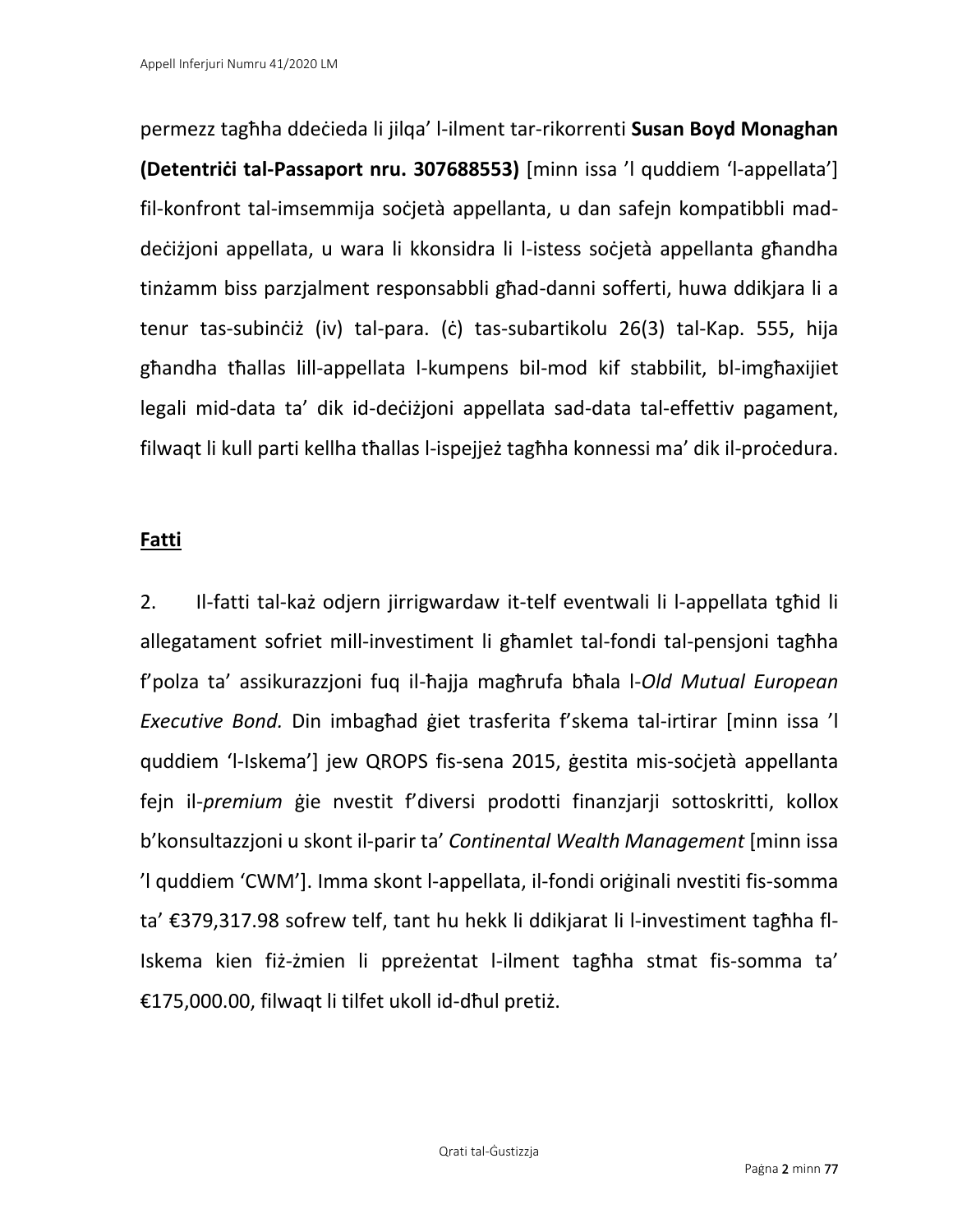# **Mertu**

3. L-appellata għalhekk ippreżentat lment quddiem l-Arbitru fis-26 ta' Frar, 2018 fil-konfront tas-soċjetà appellata fejn sostniet li din kienet naqset meta aċċettat klijenti mingħand konsulenti finanzjarji li ma kellhom l-ebda liċenzja u saħansitra mbagħad naqset milli ssegwi l-azzjonijiet tagħhom. Kompliet tgħid li s-soċjetà appellanta aċċettat struzzjonijiet mingħand CWM mingħajr ma taw każ il-kontenut tal-*fact find* tagħha, fejn kien hemm miktub li l-profil ta' riskju tagħha kien ser ikun rifless fid-diversifikazzjoni tal-investimenti fejn il-kapital kellu jkun protett kollu kemm hu. Għalhekk kienet aċċettat struzzjonijiet għaxxiri ta' noti strutturati biss, u dawn b'riskju għoli kif maħruġa minn RBC, Commerzbank, Nomura u Leonteq u għall-kuntrarju ta' dak permess mil-linji gwida tagħha, liema prodotti kienu ntiżi għal investituri professjonali biss, u li ma kienux permessi skont il-profil ta' riskju tagħha, u lanqas ma kienu kompatibbli mal-iskop ta' skema tal-irtirar. L-appellata ddikjarat li saħansitra wkoll l-imsemmija struzzjonijiet ma kienux ġew iffirmati minnha għaliex il-firem tagħha kienu fotokopji tal-oriġinal. Żiedet tgħid ukoll li l-polza tal-assikurazzjoni tal-ħajja kienet iġġorr magħha spejjeż kbar, iżda qatt ma ġiet avżata b'dan. Lappellata qalet li hija għalxejn kienet talbet sabiex l-investimenti jsiru fil-munita tal-Euro u għalhekk dawn sofrew kull bidla tal-munita. Qalet li għalkemm issoċjetà appellanta kienet taf bil-frodi tal-konsulent finanzjarju, hija ma ssospendietx in-negozju li kellha mal-istess. Għalhekk allegat li s-soċjetà appellanta kienet naqset milli timxi skont l-aħjar interessi tal-membru tal-Iskema billi tinvesti b'mod prudenti.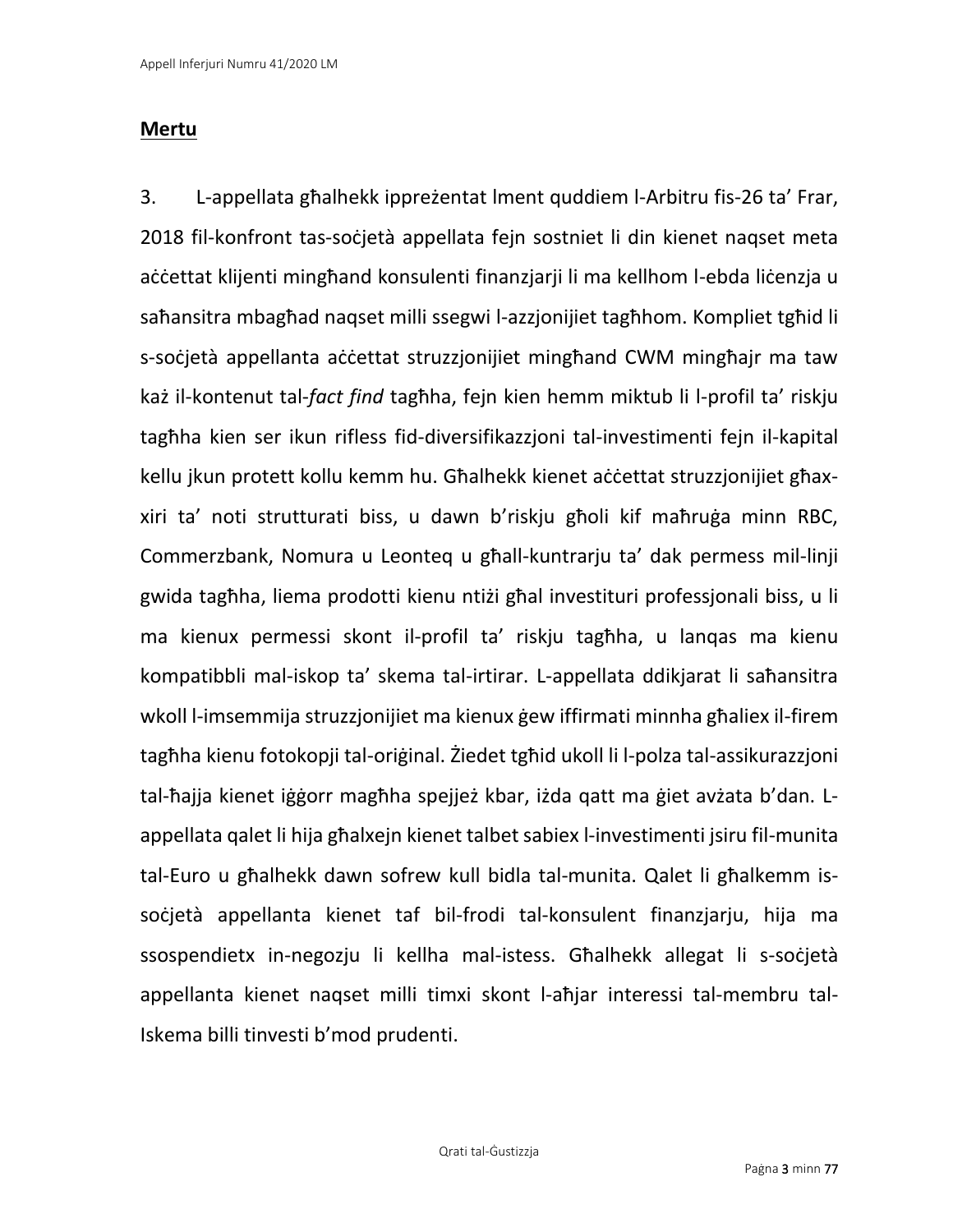4. Is-soċjetà appellanta wieġbet fl-20 ta' Marzu, 2018 billi talbet lill-Arbitru sabiex jiċħad l-ilment tal-appellata. Hija eċċepiet fost affarijiet oħra li (i) l-azzjoni kienet preskritta *ai termini* tal-para. (ċ) tas-subartikolu 21(1) tal-Kap. 555; (ii) ilprofil ta' riskju tal-appellata kien ġie magħżul minnha flimkien mal-konsulent finanzjarju tagħha u għalhekk kull ilment fir-rigward għandu jitressaq quddiem dan tal-aħħar; (iii) fir-rigward tal-*fact find,* ma kinitx prassi li l-parir mogħti millkonsulent jgħaddi għand l-amministratur tal-iskema; (iv) kien hemm xi dokumenti li l-appellata naqset milli tippreżenta, u dawn kienu qegħdin jiġu annessa mar-risposta; (v) kien ċar li kien il-konsulent finanzjarju tal-appellata li talabha sabiex tiffirma dokument vojt u hija kienet aċċettat b'mod negliġenti u s-soċjetà appellanta ma setgħetx tinżamm responsabbli; (vi) l-appellata ndunat xahrejn wara li għamlet l-investiment li dan kien qed jagħmel telf, iżda baqgħet ma ħaditx azzjoni u kompliet iżżomm lil CWM bħala l-konsulent finanzjarju tagħha mingħajr ma tavża lis-soċjetà appellanta sabiex b'hekk jiġi mitigat it-telf; (vii) Trafalgar kienet liċenzjata bħala intermedjarju u konsulent talassigurazzjoni u anki bħala intermedjarju finanzjarju u kellha ftehim mal-aġent tagħha CWM, u l-ilment kellu jitressaq kontrihom filwaqt li s-soċjetà appellanta ma kinitx il-leġittimu kontradittur; (viii) hija kellha d-dritt li żżomm dawk iddrittijiet xierqa skont it-termini u l-kondizzjonijiet tagħha stess li l-appellata kienet taf bihom sa mill-bidunett u rrikonoxxiet; (ix) kienet proprju OMI u mhux is-soċjetà appellanta li kienet qiegħda tikkonsidra azzjoni legali kontra wieħed mill-fornituri tan-noti strutturati minħabba t-telf li sofrew id-detenturi talinvestiment bħal ma kienet l-appellata; (x) hija la kienet tagħti u lanqas tat pariri dwar investiment u lanqas kienet liċenzjata sabiex tagħmel dan; (xi) hija ma kinitx kisret il-linji gwida tagħha stess; (xii) ma kienx minnu li l-appellata sofriet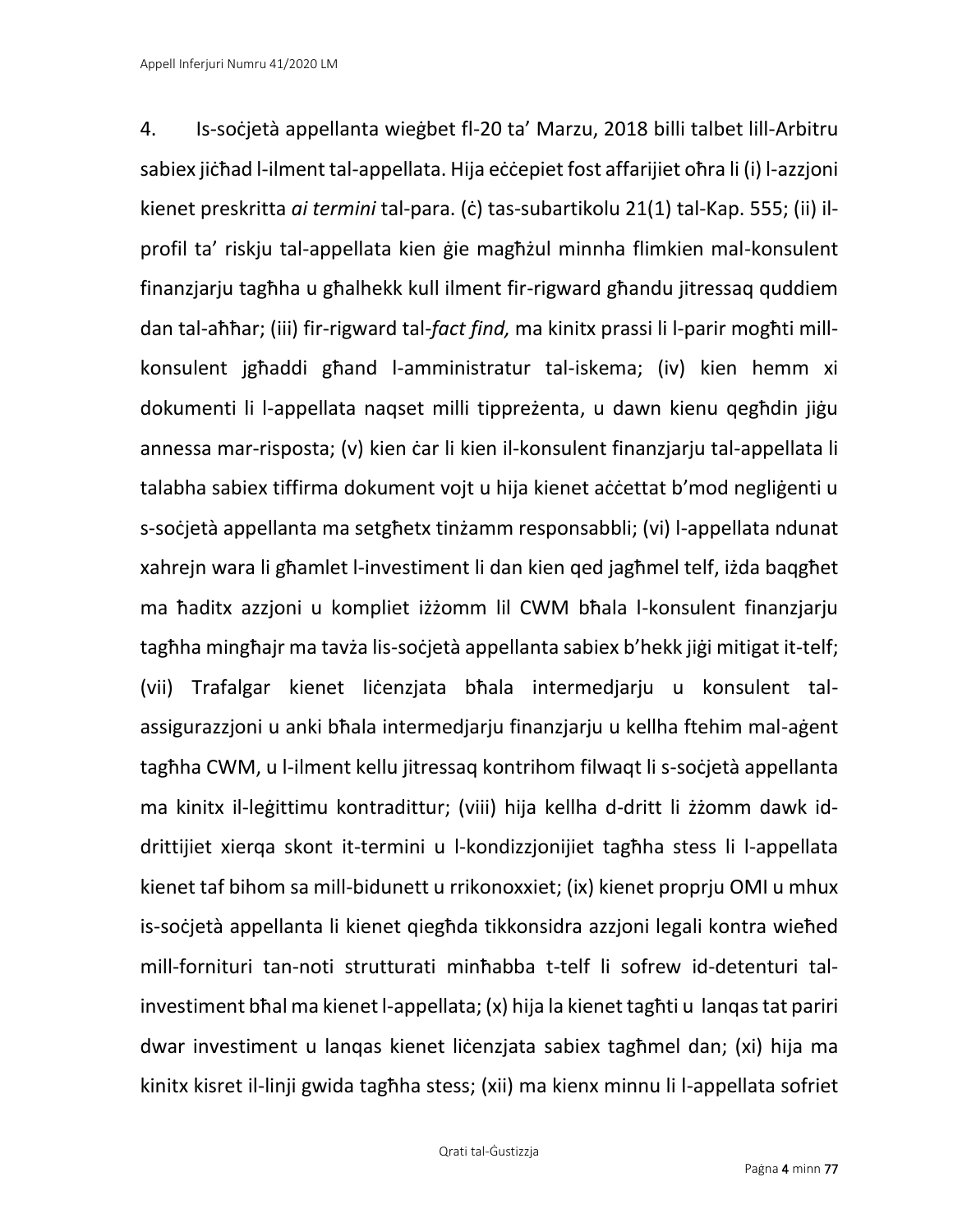telf qawwi; (xiii) l-appellata taf u kienet taf sew dwar id-drittijiet applikabbli firrigward tal-*Bond* u anki pagabbli lill-konsulent tal-fond; u (ix) hija ma kienet blebda mod wettqet frodi jew imxiet b'negliġenza jew kisret l-obbligi tagħha u ttelf soffert mill-appellata kien attribwibbli lill-konsulent finanzjarju li appuntat hija stess.

# **Id-deċiżjoni appellata**

5. L-Arbitru għamel is-segwenti konsiderazzjonijiet sabiex wasal għaddeċiżjoni appellata:

# *"Further Considers:*

## *Preliminary Pleas*

*In its Reply, MPM submitted that it was* 'aware that the Complainant has joined litigation against various life companies in Spain'. *(fn. 3 Pg. 5, para. 24 of MPM's Reply before the Arbiter for Financial Services) MPM, however, produced no evidence on this matter in the said Reply nor did it specify that the alleged litigation related to the same subject matter of this Complaint.* 

*In point 2 of its additional submissions, MPM stated that:* 

'Attached is also correspondence sent by complainant in February 2019, clearly stating that proceedings have been initiated in various jurisdictions against entities responsible for losses'*. (fn. 4 Point 2 of MPM's Additional Submissions (A fol. 359) and document titled 'Doc. SB1' attached to the said submissions (A fol. 363-364))*

## *MPM further stated in its additional submissions that:*

'It is clear that complainant and others like her are taking a shot gun approach and filing proceedings wherever possible, in the hope that something will stick. It is submitted with respect that this should clearly show that complainant herself, through her actions, has shown that it is not Momentum who should be held responsible for her losses.' *(fn. 5 Ibid.)*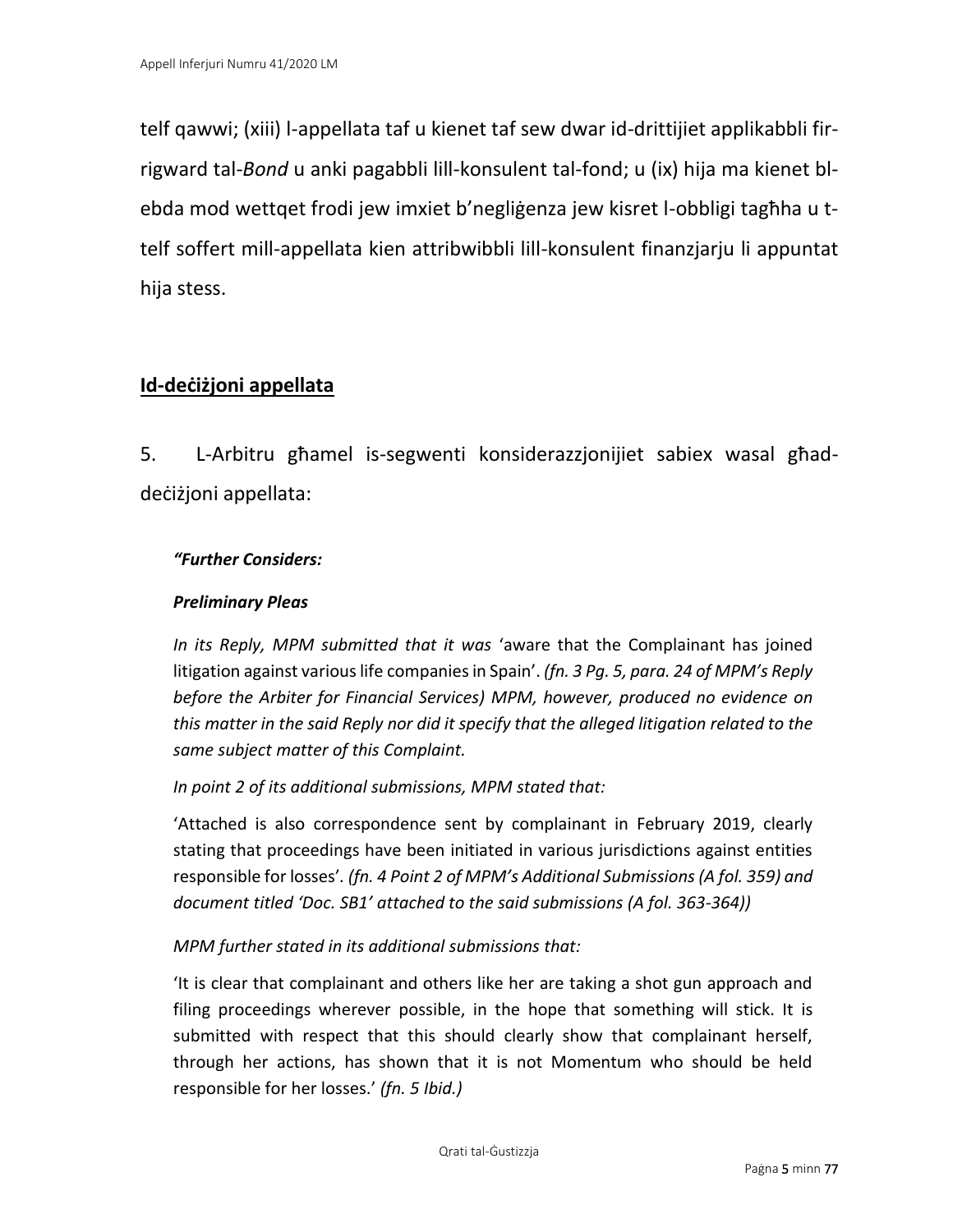*First of all, the Arbiter must underline that the final note of submissions should not serve the purpose of including additional defences that were not raised in the Reply. However, for the sake of completeness the Arbiter will consider the above-quoted objection.* 

*With respect to the document titled 'Doc. SB1' referred to by MPM in the said additional submissions, it is to be firstly noted that such document, which is actually dated 24 May 2019, is an email sent from Angie Brooks and not by the Complainant. Secondly, the said document does not mention nor makes specific reference to the Complainant. Such document cannot accordingly be considered as '*correspondence sent by complainant in February *2019' as alleged by MPM.*

*The said document attached by MPM to its additional submissions cannot be reasonably construed either as providing any sufficient and reliable evidence of the other claims made by MPM in regard to the Complainant, in point 2 of its additional submissions.* 

*In addition, it is particularly noted that MPM has ultimately not demonstrated either that the proceedings claimed to have been '*initiated in various jurisdictions' *are on the same subject matter of this Complaint, which deals with the alleged shortcomings of MPM as the Trustee and Retirement Scheme Administrator of the Scheme.* 

*Similarly, the statements made by Stewart Davies, Director of MPM, in his affidavit (para. 58, Pg. 15 of the affidavit of Stewart Davies attached to MPM's Additional Submissions) regarding criminal proceedings filed in Spain against* inter alia *CWM and the press release he attached in this regard, do not mention the Complainant nor do they demonstrate either that they are on the same subject matter of the Complaint. By their very nature criminal proceedings are totally different and independent from civil or commercial procedures.* 

*Moreover, when MPM made reference to these* 'proceedings' *it did not specifically refer to any section of the law on which it is implying a doubt about the competence of the Arbiter, as it did in another plea referring to the competence of the Arbiter. However, even when the Arbiter tried ex officio to examine these allegations to establish whether he has competence to deal with the complaint, he did not find enough evidence to satisfy the requisites of the law especially Article 21(2)(a) of Chapter 555 of the Laws of Malta which stipulates that:* 

'An Arbiter shall decline to exercise his powers under this Act where: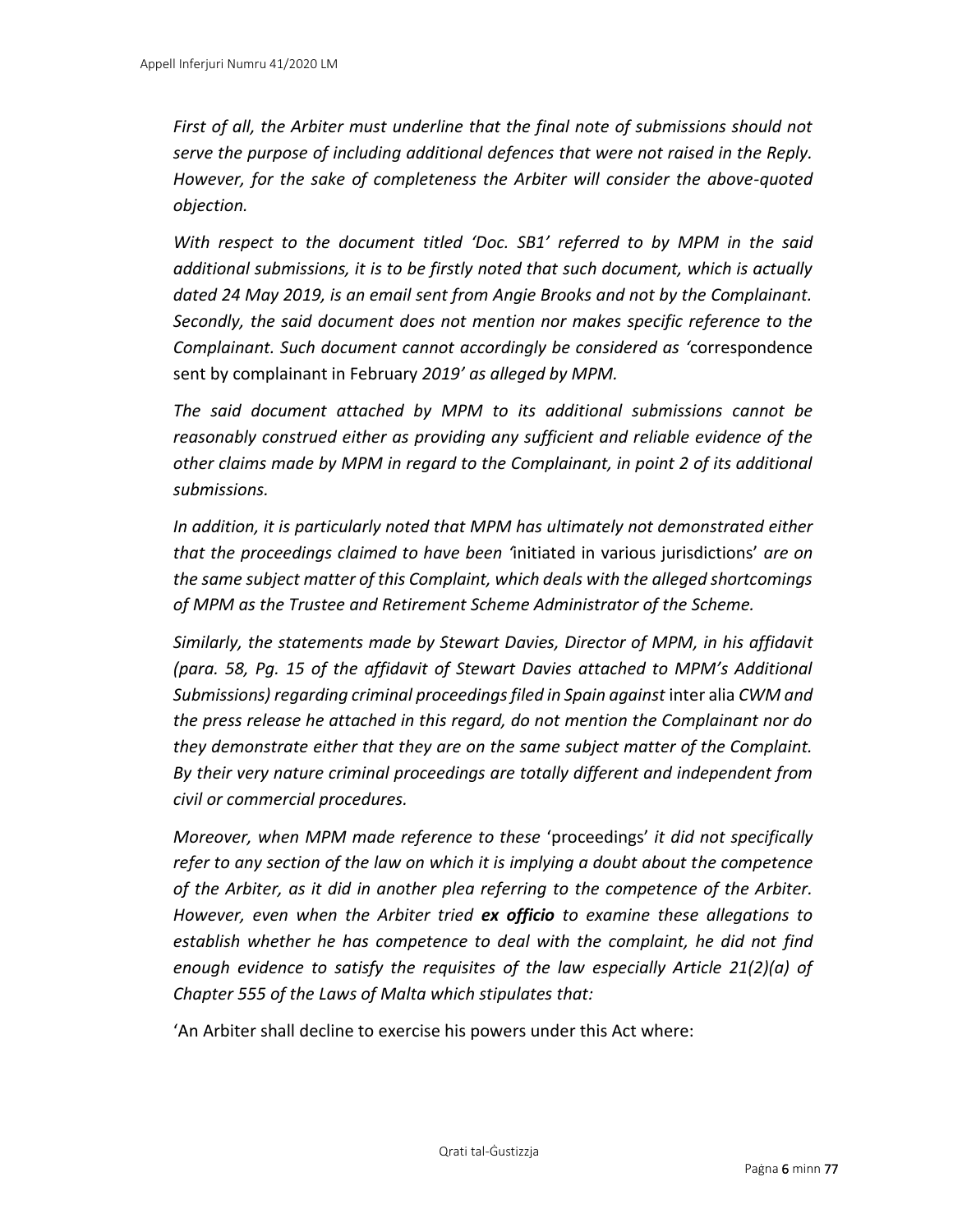(a) the **conduct complained** of is or has been the subject of a lawsuit before a court or tribunal initiated by the **same complainant** on **the same subject matter:'** (fn. 7 Emphasis added by the Arbiter)

Moreover, MPM did not prove that 'these proceedings' related to the 'conduct complained of' in this complaint; failed to substantiate by clear and specific evidence that 'the same complainant' initiated proceedings before a Court 'on the same subject matter'.

*For the above-stated reasons, the Arbiter declares that he has the competence to consider this Complaint and cannot refrain from considering the case.* 

*However, the Arbiter has to consider the other plea raised by the Service Provider based on Article 21(1)(c) which specifically relates to his competence.* 

# *Preliminary Plea regarding the Competence of the Arbiter with reference to Article 21(1)(c)*

*The Service Provider also raised the plea that the Arbiter does not have the competence to consider this case because it is time-barred under Article 21(1)(c) of Chapter 555. Article 21(1)(c) stipulates:* 

'An Arbiter shall also have the competence to hear complaints in terms of his functions under article 19(1) in relation to the conduct of a financial service provider occurring after the coming into force of this Act, **if a complaint is registered in writing with the financial services provider** (fn. 8 Emphasis added by the Arbiter) not later than two years from the day on which **the complainant first had knowledge of the matters complained of**.' *(fn. 9 Emphasis added by the Arbiter)*

*The Act came into force on 18 April 2016. As to the* 'conduct of a financial service provider' *the law does not refer to the date when a transaction takes place but refers to the date when the alleged misconduct took place.* 

*In the case of a financial investment, the conduct of the service provider cannot be determined from the date when the transaction took place and it is for this reason that the legislator departed from that date and laid the emphasis on the date when the conduct took place.* 

*In this case, the conduct complained of involves the conduct of the Service Provider as trustee and retirement scheme administrator of the Scheme, which role MPM occupied since 3 March 2015, upon the member's acceptance into the Scheme, and continued to occupy after the coming into force of the Act. It is noted that the*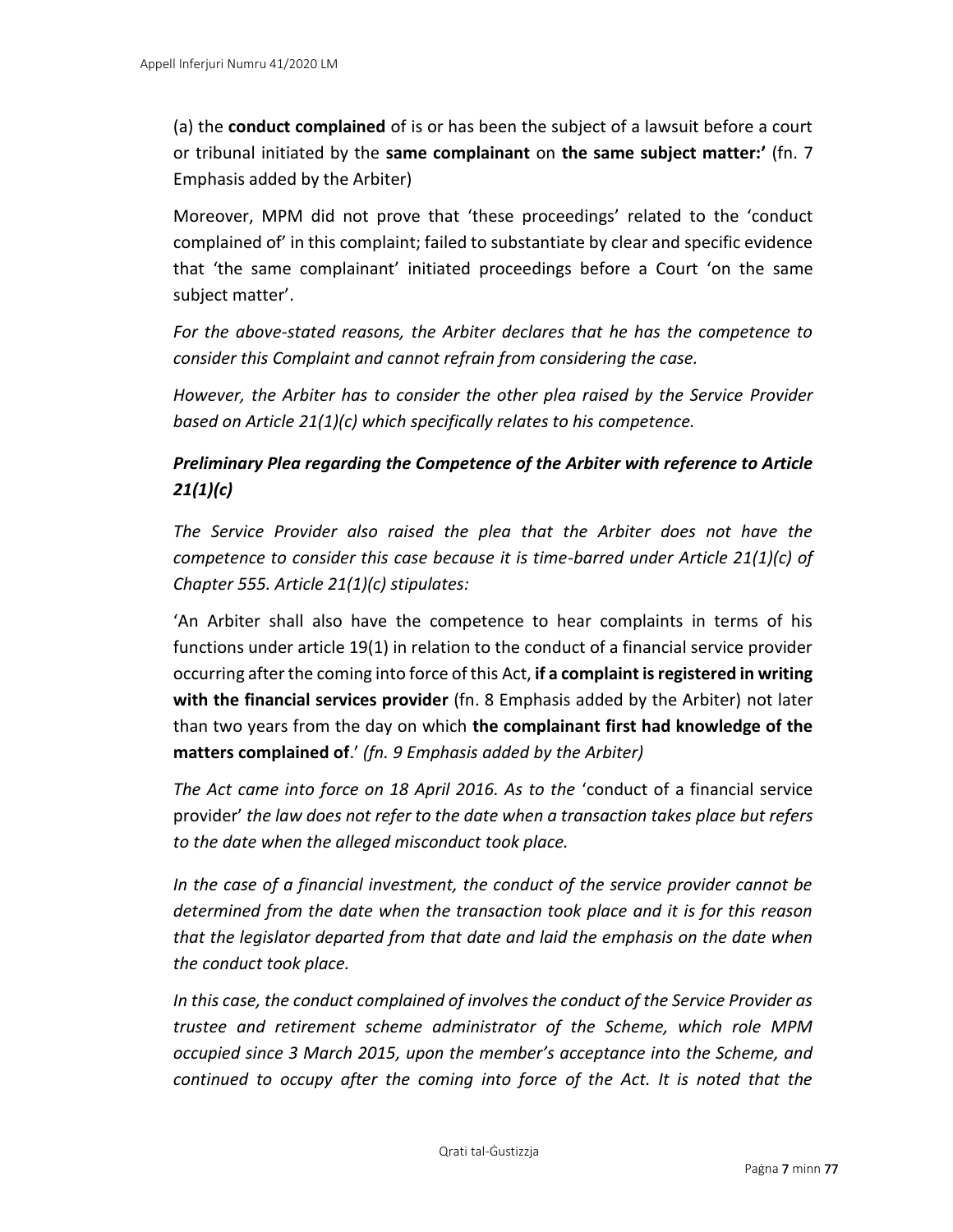*Complaint in question also involves the conduct of the Service Provider during the period in which CWM was permitted by MPM to act as the adviser of the Complainant.* 

*In terms of Article 21(1)(c), the complainant had two years to complain to the Service Provider '*from the day on which the complainant first had knowledge of the matters complained of'*.* 

*The Service Provider has not clearly explained in this specific plea on what basis the Complaint cannot be entertained pursuant to this article other than stating that* 'more than two years have lapsed since the conduct complained of took place.'

*However, further on in its formal reply to the Complaint, MPM noted that:* 

'… Complainant has stated in her complaint that, as early as 2015, two months after the investment was made, that the Complainant was aware of losses of £25,000 based on the original portfolio selected - why did Complainant not take any action against CWM, and indeed any action at all, at that point in time. Complainant had clearly challenged CWM at that time. However, despite this, she retained CWM as her appointed Adviser, failed to raise a complaint to MPM regarding the issue, and retained the Investments. Complainant failed in her duty to mitigate potential losses'.

*Whilst, in this particular case, the Complainant seemingly became aware in 2015 of the structured note investments undertaken in April 2015, it is to be noted that there are various material aspects raised by the Complainant in relation to the contested structured note investments which have not been demonstrated that the Complainant was aware of at the time.* 

*The said aspects include, in particular, the allegation relating to the nature of the structured note investments being for '*Professional Investors Only'*, of high risk and not reflective of her risk profile and the allegation that her funds were not invested prudently. It has not been proven that the Complainant was aware of such aspects in 2015 or before the coming into force of the Act.* 

*It is also noted that the loss of £25,000, (which was indicated with reference to the OMI Investment Report dated 18 May 2015 presented by the Complainant with her Complaint Form), was an unrealised loss which was based on the market value of the investments applicable at the time.* 

*Certain structured notes comprising part of her portfolio have in the meantime matured or been sold as reflected in the table presented by the Service Provider post the coming into force of the Act. (fn. 10 'Doc. SB2' attached to MPM's Additional Submissions.) Indeed, the claim of losses made by the Complainant in her Complainant Form dated February 2018 is actually much different than the loss of*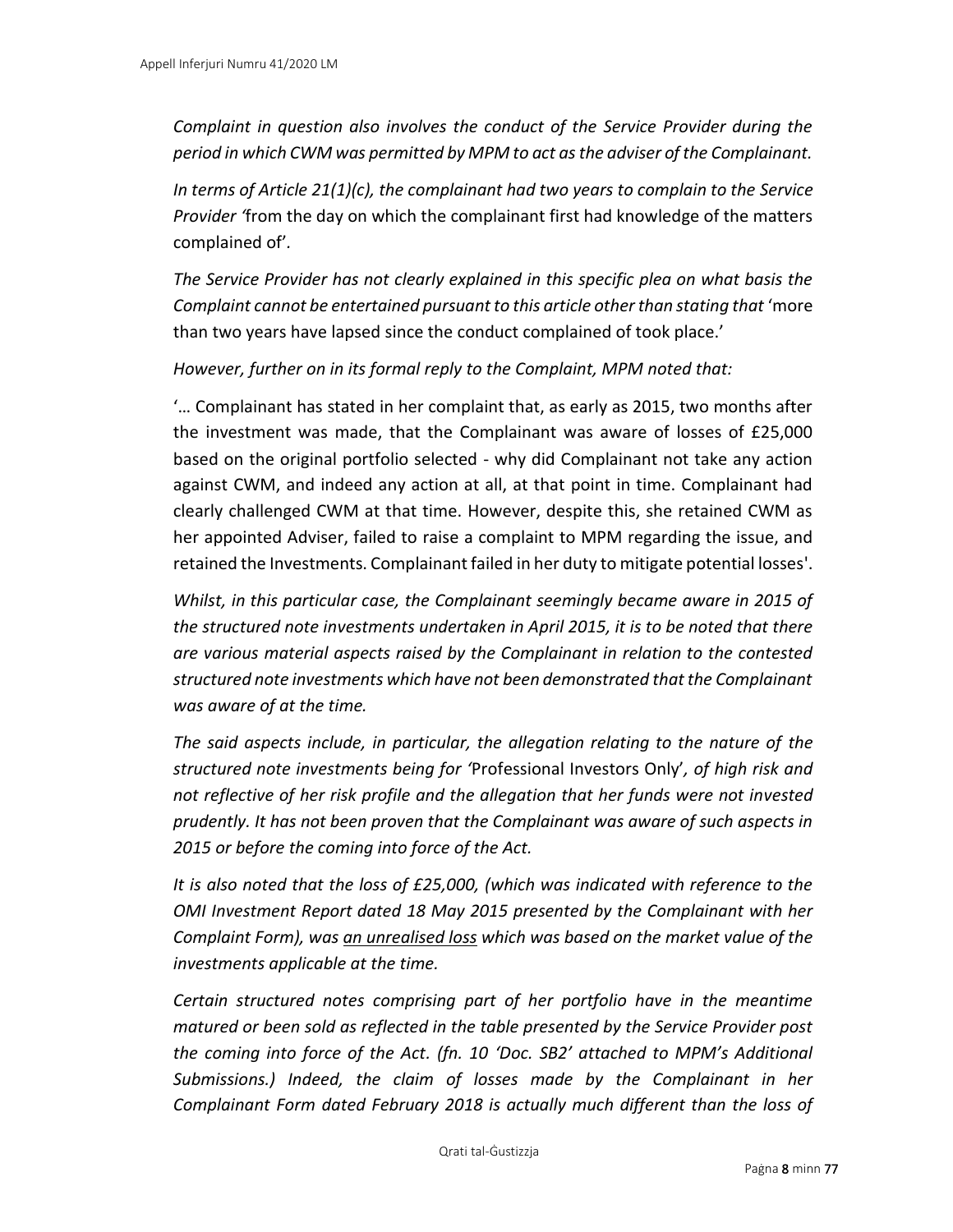*£25,000 reported in May 2015. The alleged losses claimed by the Complainant are now indicated as being over Eur200,000. The Service Provider itself also indicated that the loss on 01/01/2018 was of Eur167,595 as at that date. (fn. 11 Ibid.) The Complainant could not file a complaint on these issues back in 2015.* 

*The fact that the Complainant was sent an Annual Member Statement, as stated by the Service Provider in its notes of submissions, could not be considered as enabling the Complainant to have knowledge about the matters complained of either. This taking into consideration a number of factors including that the said Annual Member Statement was a highly generic report which only listed the underlying life assurance policy. The Annual Member Statement issued to the Complainant by MPM included no details of the specific underlying investments held within the policy let alone about their performance.* 

*It is also noted that the Annual Member Statement sent to the Complainant by the Service Provider had even a disclaimer highlighting that certain underlying investments may show a value reflecting an early encashment value or potentially a zero value prior to maturity and that such value did not reflect the true performance of the underlying assets.* 

#### *The disclaimer read as follows:*

'Investment values are provided to Momentum Pensions Malta Limited by the Investment Platforms who are responsible for the accuracy of this information. Every effort has been made to ensure that this statement is correct but please accept this statement on this understanding.

Certain underlying assets with the Investment, may show a value that reflects an early encashment value or potentially a zero value, prior to the maturity date. This will not reflect the true current performance of such underlying assets.'

*Such a disclaimer did not reveal much to the Complainant about the actual state of the investment and the whole scenario could not have reasonably enabled the Complainant to have knowledge about the matters being complained of.* 

*Moreover, the Arbiter makes reference (fn. 12 The Arbiter notes that Chapter 555 of the Laws of Malta gave investigative powers to the Arbiter and the nature of the complaints in this sector necessarily involves research by the Arbiter and also reference to other cases) to Case Number 137/2018 (fn. 13 Decided today) against MPM, whereby it results that the Service Provider itself declared in July 2015, in reply to a member's concern regarding losses, that:*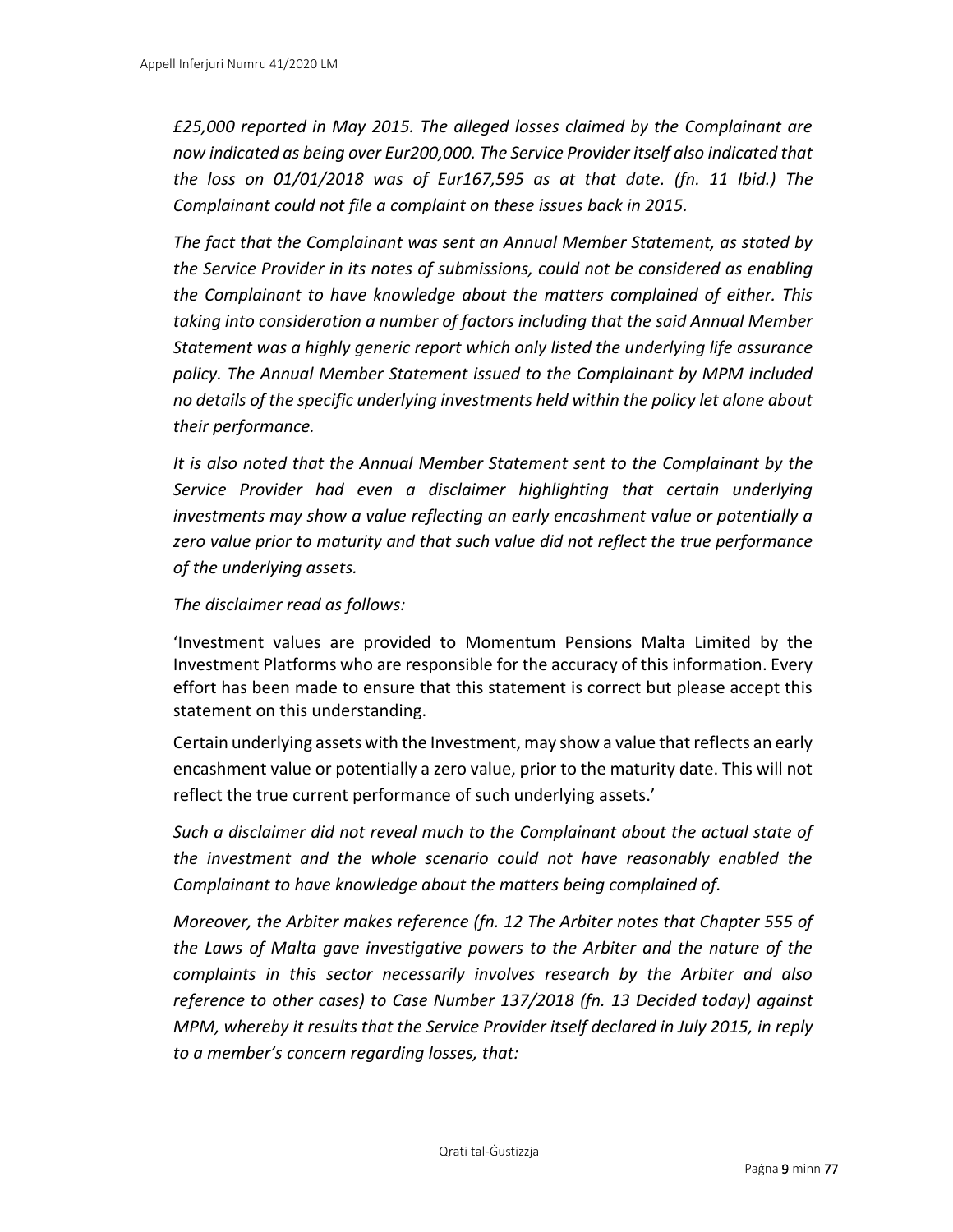'… whilst we, as Trustees, will review and assess any losses, **these can only be on the maturity of the note,** *(fn. 14 Emphasis of the Arbiter)* as any valuations can and will be distorted ahead of the expiry'*. (fn. 15 Case Number 137/2018 (a fol. 7 of the file))*

*The Service Provider did not prove the date of maturity of the structured notes comprising the portfolio of the Complainant.* 

*According to a statement presented by the Complainant dated 2 November 2016 (fn. 16 Attachment 17 to her Additional Submissions) and the table of investments presented by the Service Provider, (fn. 17 'Doc. SB2' attached to MPM's Additional Submissions) various structured notes were still within her portfolio after the coming into force of the Act.*

*In addition, it is also noted that besides the issue of the structured notes, the Complainant raised other material aspects in her Complaint including inter alia in respect of the alleged unlicensed nature of the investment adviser accepted by MPM, lack of actions taken by MPM in respect of the Scheme including in continuing to allow terms of business with CWM until September 2017.* 

*The Arbiter has discovered from Case Number 127/2018 (fn. 18 Decided today) against MPM that the Service Provider sent communication to all members of the Scheme with respect to the position with CWM. (fn. 19 Case Number 127/2018 (a fol. 53 of the file) In this regard, in September 2017, members were notified by MPM about the suspension of the terms of business that MPM had with CWM. Later, in October 2017, MPM also notified the members of the Scheme about the full withdrawal of such terms of business with CWM.* 

*The Service Provider ultimately itself acknowledged, by invoking Article 21(1)(c), that the complaint is '*in relation to the conduct of a financial service provider occurring after the coming into force of this Act'*, that is, in relation to MPM's conduct occurring after 18 April 2016. MPM did not prove that the Complainant raised the complaint '*later than two years from the day on which the complainant first had knowledge of the matters complained of'*.*

*It is true that MPM has made various allegations about the attitude of the Complainant in making representations on early losses with CWM, but a plea to exclude the competence of an adjudicator is a very serious one because if successful it prematurely brings the case to an end. It is an accepted legal principle by our Courts that any plea raised by way of defence has to be substantiated by specific and clear evidence and not by generic statements to a selected few facts. In this particular case the Service Provider had to establish '***the day** on which the complainant first had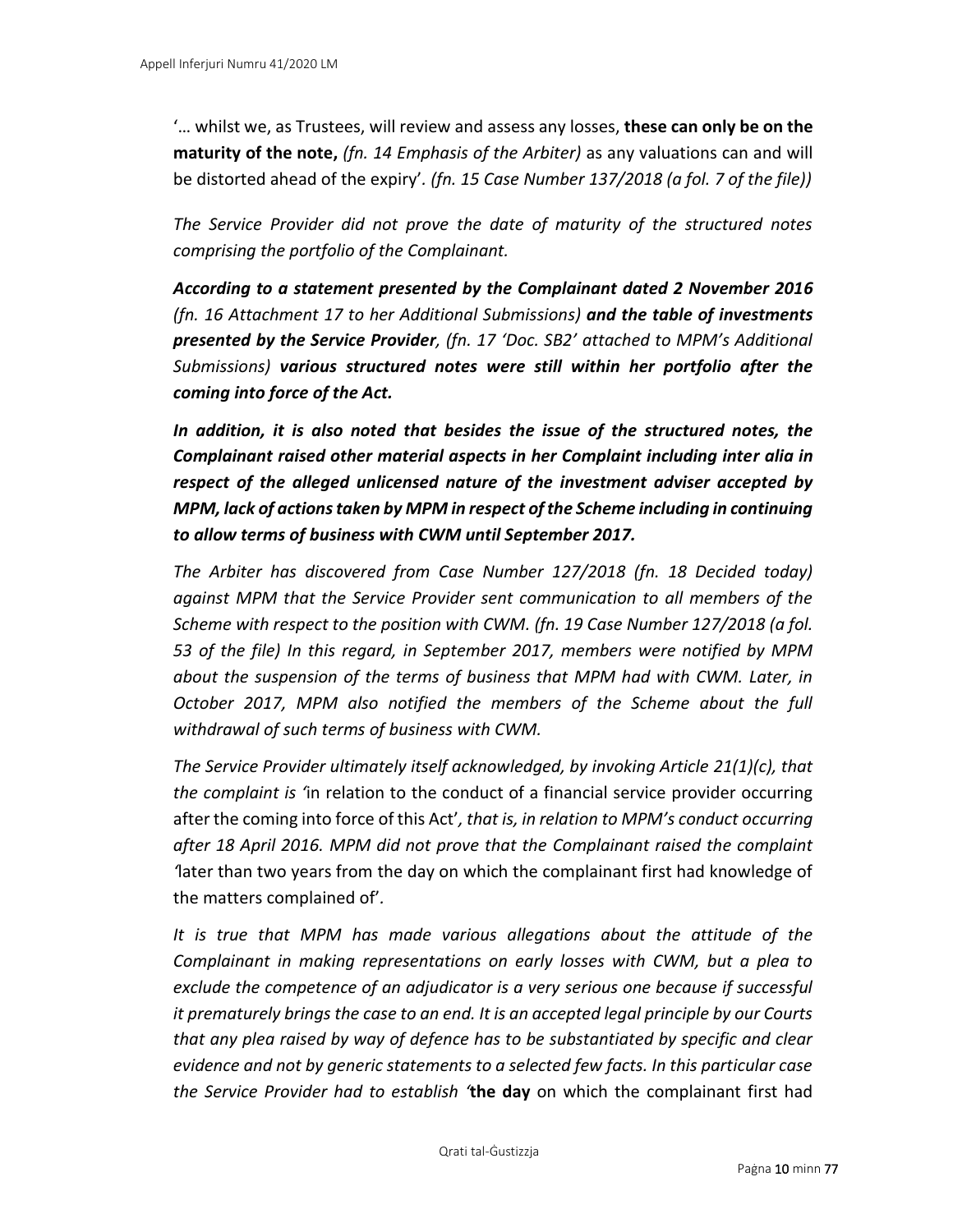knowledge of matters complained of'. *In cases relating to the exclusion of competence the law has to be applied rigorously and there is no room for interpretation.* 

*The Complainant made a formal complaint with the Service Provider on the 2 November 2017, and it has not been proven by MPM that two years had passed from '***the day on which the complainant first had knowledge of the matters complained of'***. It is further noted that not even two years had passed from the coming into force of Chapter 555 of the Laws of Malta and the date, 2 November 2017, when the formal complaint was made by the Complainant with the Service Provider.* 

*For the above-stated reasons, this plea is also being rejected and the Arbiter declares that he has the competence to deal with this Complaint*

## *The Merits of the Case*

*The Arbiter will decide the complaint by reference to what, in his opinion, is fair, equitable and reasonable in the particular circumstances and substantive merits of the case. (fn. 20 Cap. 555, Art. 19(3)(b))*

*The Arbiter is considering all pleas raised by the Service Provider relating to the merits of the case together to avoid repetition and to expedite the decision as he is obliged to do in terms of Chapter 555 (fn. 21 Art. 19(3)(d)) which stipulates that he should deal with the complaints in '*an economical and expeditious manner'*.* 

## *The Complainant*

*The Complainant, born in 1962, is of British nationality and resided in France at the time of application for membership as per the details contained in the Application Form for Membership of the Momentum Malta Retirement Trust ('the Application Form for Membership').* 

*The Complainant's occupation was indicated as '*Auto Entrepreneur' *in the said Application Form. It was not proven, during the case, that the Complainant was a professional investor. The Complainant can accordingly be treated as a retail client.* 

*The Complainant was accepted by MPM as member of the Retirement Scheme on 3 March 2015.* 

#### *The Service Provider*

*The Retirement Scheme was established by Momentum Pensions Malta Limited ('MPM'). MPM is licensed by the MFSA as a Retirement Scheme Administrator (fn. 22 https://www.mfsa.mt/financial-services-register/result/?id=3453) and acts as the*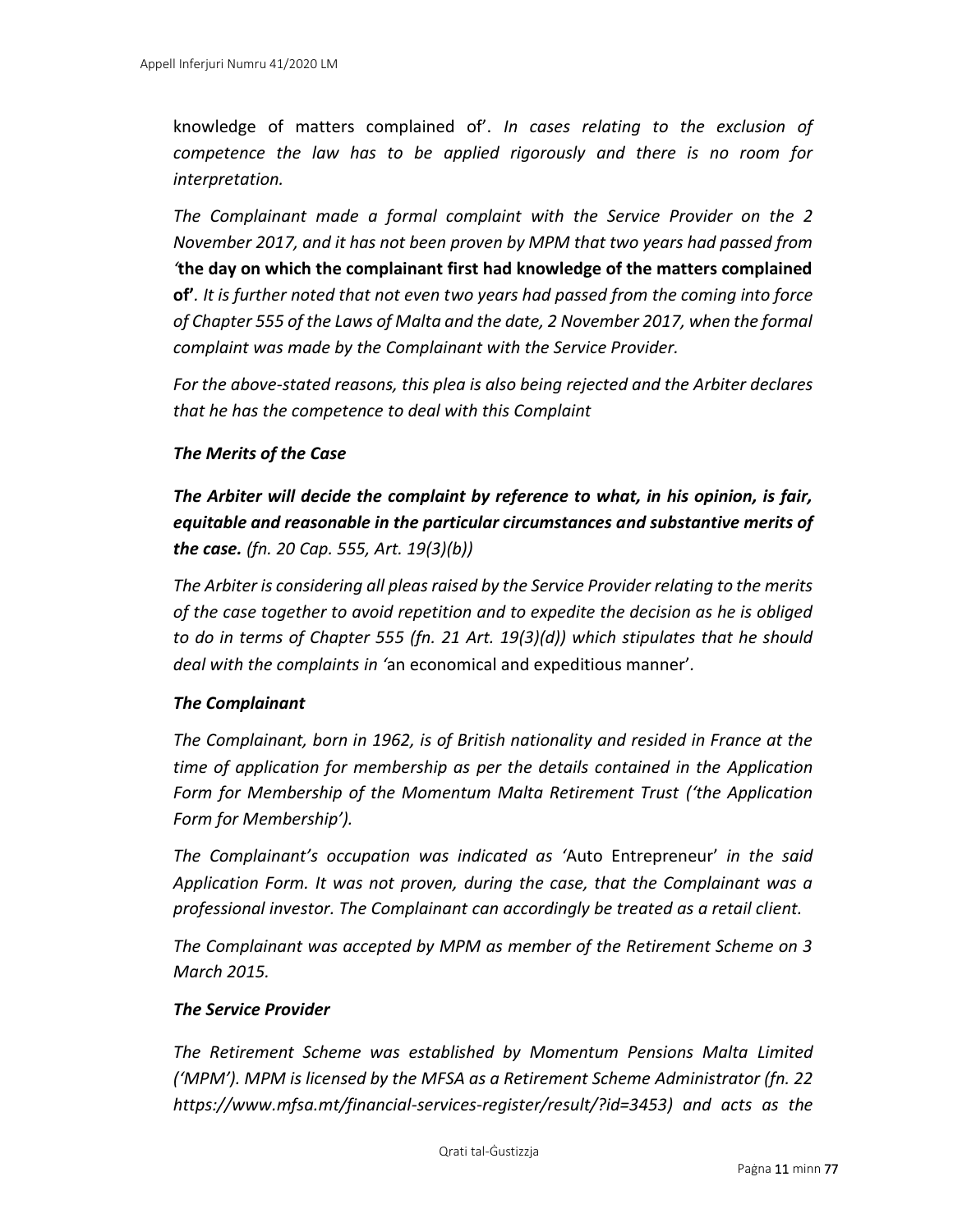*Retirement Scheme Administrator and Trustee of the Scheme. (fn. 23 Role of the Trustee, pg. 4 of MPM's Scheme Particulars (attached to Stewart Davies's affidavit).*

#### *The Legal Framework*

*The Retirement Scheme and MPM are subject to specific financial services legislation and regulations issued in Malta, including conditions or pension rules issued by the MFSA in terms of the regulatory framework applicable for personal retirement schemes.* 

*The Special Funds (Regulation) Act, 2002 ('SFA') was the first legislative framework which applied to the Scheme and the Service Provider. The SFA was repealed and replaced by the Retirement Pensions Act (Chapter 514 of the Laws of Malta) ('RPA'). The RPA was published in August 2011 and came into force on the 1 January 2015. (fn. 24 Retirement Pensions Act, Cap. 514 / Circular letter issued by the MFSA https://www.mfsa.com.mt/firms/regulation/pensions/pension-rules-applicable-asfrom-1-january-2015)*

*There were transitional provisions in respect of those persons who, upon the coming into force of the RPA, were registered under the SFA. The Retirement Pensions (Transitional Provisions) Regulations, 2015 provided that retirement schemes or any person registered under the SFA had one year from the coming into force of the RPA to apply for authorisation under the RPA.* 

*In terms of Regulation 3 of the said Transitional Provisions Regulations, such schemes or persons continued to be governed by the provisions of the SFA until such time that these were granted authorisation by MFSA under the RPA.* 

*As confirmed by the Service Provider, registration under the RPA was granted to the Retirement Scheme and the Service Provider on 1 January 2016 and hence the framework under the RPA became applicable as from such date. (fn. 25 As per pg. 1 of the affidavit of Stewart Davies and the Cover Page of MPM's Registration Certificate issued by MFSA dated 1 January 2016 attached to his affidavit)*

*Despite not being much mentioned by MPM in its submissions, the Trusts and Trustees Act (Chapter 331 of the Laws of Malta), ('TTA') is also much relevant and applicable to the Service Provider, as per Article 1(2) and Article 43(6)(c) of the TTA, in light of MPM's role as the Retirement Scheme Administrator and Trustee of the Retirement Scheme.* 

*Indeed, Article 1(2) of the TTA provides that '*The provisions of this Act, except as otherwise provided in this Act, shall apply to all trustees, whether such trustees are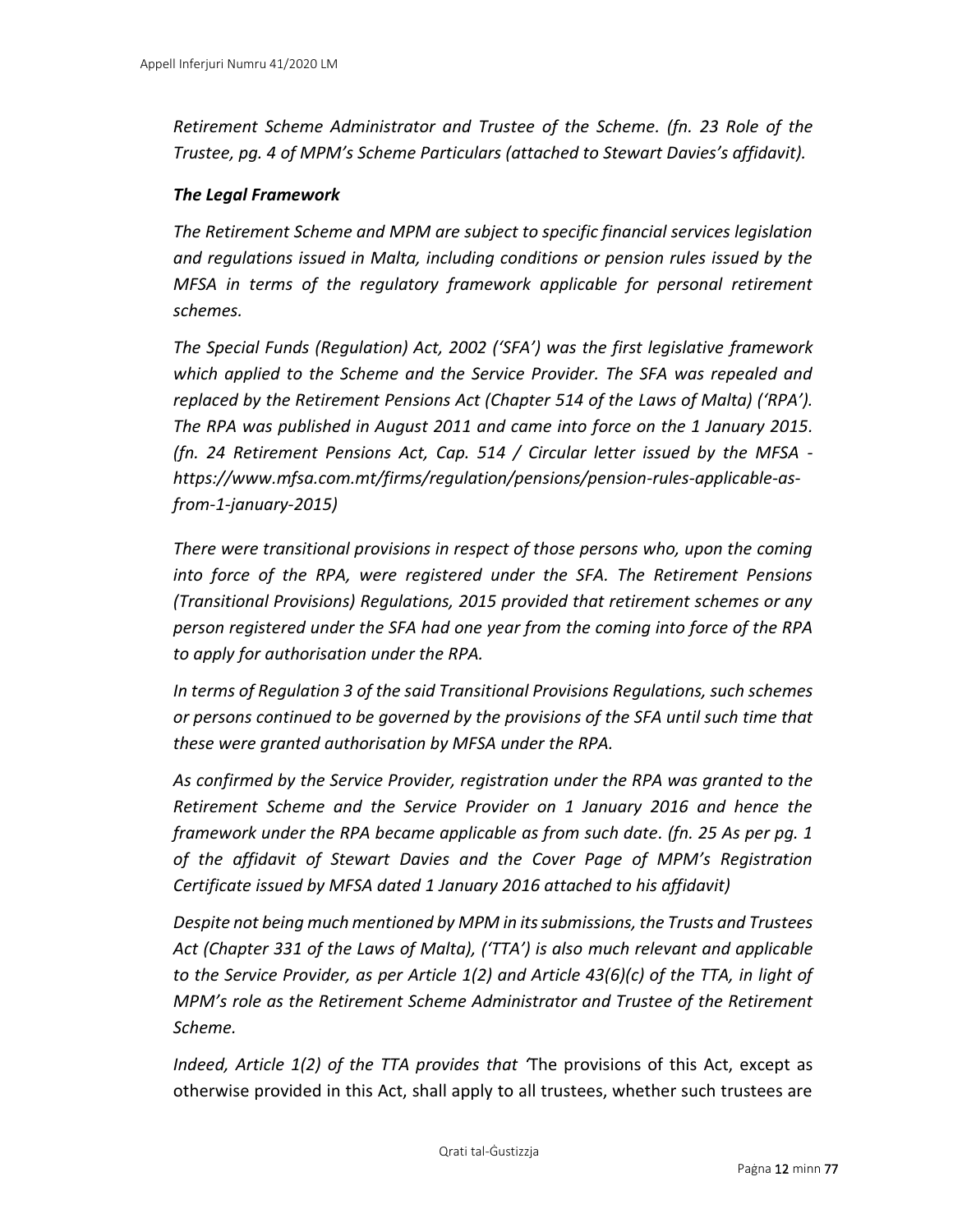authorised, or are not required to obtain authorisation in terms of article 43 and article 43A', *with Article 43(6)(c) in turn providing that '*A person licensed in terms of the Retirement Pensions Act to act as a Retirement Scheme Administrator acting as a trustee to retirement schemes shall not require further authorisation in terms of this Act provided that such trustee services are limited to retirement schemes *…'.*

### *Particularities of the Case*

## *The Retirement Scheme in respect of which the Complaint is being made*

*The Momentum Malta Retirement Trust ('the Retirement Scheme' or 'the Scheme') is a trust domiciled in Malta. It was granted a registration by the MFSA (fn. 26 <https://www.mfsa.com.mt/financial-services-register/result/?id=3454>) as a Retirement Scheme under the Special Funds (Regulation) Act in April 2011 (fn. 27 Registration Certificate dated 28 April 2011 issued by MFSA to the Scheme (attached to Stewart Davies's Affidavit) and under the Retirement Pensions Act in January 2016. (fn. 28 Registration Certificate dated 1 January 2016 issued by MFSA to the Scheme (attached to Stewart Davies's Affidavit))*

*As detailed in the Scheme Particulars dated May 2018 presented by MPM during the proceedings of this case, the Scheme '*was established as a perpetual trust by trust deed under the terms of the Trusts and Trustees Act (Cap.331) on the 23 March 2011*' (fn. 29 Important Information section, Pg. 2 of MPM's Scheme Particulars (attached to Stewart Davies's Affidavit)) and is* 'an approved Personal Retirement Scheme under the Retirement Pensions Act 2011'. *(fn. 30 Regulatory Status, Pg. 4 of MPM's Scheme Particulars (attached to Stewart Davies's Affidavit))*

## *The Scheme Particulars specify that:*

'The purpose of the Scheme is to provide retirement benefits in the form of a pension income or other benefits that are payable to persons who are resident both within and outside Malta. These benefits are payable after or upon retirement, permanent invalidity or death'. *(fn. 31 Ibid.)*

*The case in question involves a member-directed personal retirement scheme where the Member was allowed to appoint an investment adviser to advise her on the choice of investments.*

*The assets held in the Complainant's account with the Retirement Scheme were used to acquire a whole of life insurance policy for the Complainant.*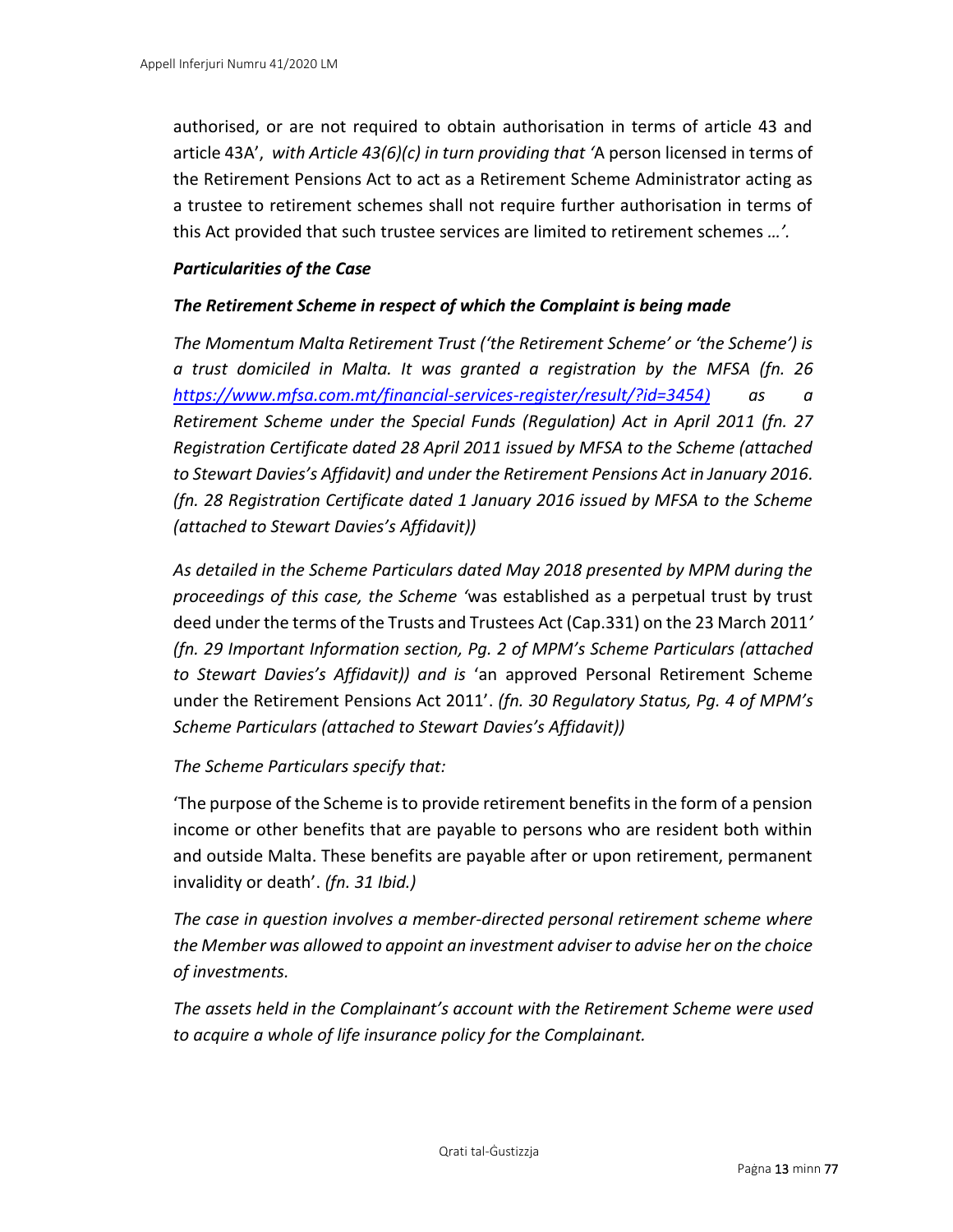*The life assurance policy acquired for the Complainant was called the European Executive Investment Bond issued by Old Mutual International ('OMI'). (fn. 32 Application Form for OMI bond – A fol. 215)*

*The premium in the said policy was in turn invested in a portfolio of investment instruments under the direction of the Investment Adviser and as accepted by MPM.* 

*The underlying investments in respect of the Complainant comprised substantial investments in structured notes as indicated in the table of investments forming part of the 'Investor Profile' presented by the Service Provider in respect of the Complainant during the proceedings of the case. (fn. 33 The 'Investor Profile' is attached to the Additional Submissions document presented by the Service Provider in respect of the Complainant).*

*The '*Investor Profile' *presented by the Service Provider for the Complainant also included a table with the '*current valuation' *as at 01/01/2018. The said table indicated a loss (excluding fees) of Eur167,595 as at that date. The loss experienced by the Complainant is thus higher when taking into account the fees incurred and paid within the Scheme's structure. It is to be noted that the Service Provider does not explain whether the loss indicated in the '*current valuation' *for the Complainant relates to realised or paper losses or both.* 

#### *Investment Adviser*

*Continental Wealth Management ('CWM') was the investment adviser appointed by the Complainant. (fn. 34 As per pg. 1/2 of MPM's reply to the OAFS in respect of the Complainant) The role of CWM was to advise the Complainant regarding the assets held within her respective Retirement Scheme.* 

*It is noted that in the notices issued to members of the Scheme in September and October 2017, MPM described CWM as '*an authorised representative/agent of Trafalgar International GMBH'*, where CWM's was Trafalgar's '*authorised representative in Spain and France'.

*In its reply, MPM explained inter alia that CWM '*is a company registered in Spain. Before it ceased to trade, CWM acted as adviser and provided financial advice to investors. CWM was authorised to trade in Spain and in France by Trafalgar International GmbH'*. (fn. 35 pg 1 of MPM's reply to the OAFS)*

*In its submissions, it was further explained by MPM* that 'CWM was appointed agent of Trafalgar International GmbH ('Trafalgar') and was operating under Trafalgar International GmbH licenses' *(fn. 36 Para. 39, Section E titled 'CWM and Trafalgar International GmbH' of the affidavit of Stewart Davies) and that Trafalgar '*is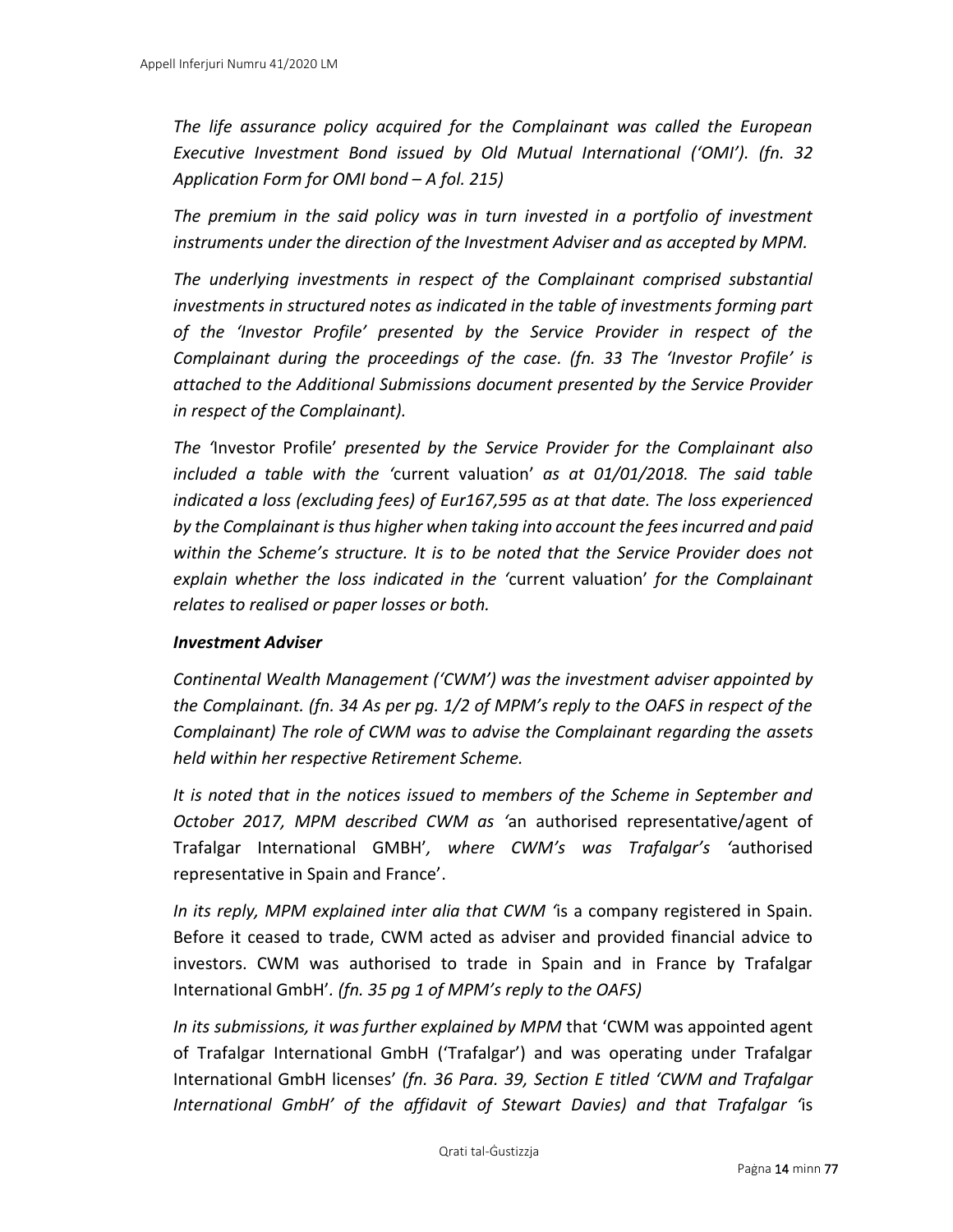authorised and regulated in Germany by the Deutsche Industrie Handelskammer (IHK) Insurance Mediation licence 34D Broker licence number: D-FE9C-BELBQ-24 and Financial Asset Mediator licence 34F: D-F-125-KXGB-53'*. (fn. 37 Ibid.)*

#### *Underlying Investments*

*As indicated above, the investments undertaken within the life assurance policy of the Complainant were summarised in the table of investment transactions included as part of the 'Investor Profile' information sheet provided by the Service Provider. (fn. 38 Attachment to the 'Additional submissions' made by MPM in respect of the Complainant)*

*The extent of investments in structured notes, indicated as 'SN' in the column titled 'Asset Type' in the said table of investment transactions, was substantial as can be seen in the said table.* 

*The said table indicates that the portfolio of investments for the Complainant involved substantial investments in structured notes with the portfolio comprising predominantly of structured notes during the tenure of CWM as investment adviser.* 

#### *Responsibilities of the Service Provider*

*MPM is subject to the duties, functions and responsibilities applicable as a Retirement Scheme Administrator and Trustee of the Scheme.* 

Obligations under the SFA, RPA and directives/rules issued thereunder

*As indicated in the MFSA's Registration Certificate dated 28 April 2011 issued to MPM under the SFA, MPM was required, in the capacity of Retirement Scheme Administrator:* 

'to perform all duties as stipulated by articles 17 and 19 of the Special Funds (Regulation) Act, 2002 … in connection with the ordinary or day-to-day operations of a Retirement Scheme registered under the [SFA]'.

*The obligations of MPM as a Retirement Scheme Administrator under the SFA are outlined in the Act itself and the various conditions stipulated in the original Registration Certificate which inter alia also referred to various Standard Operational Conditions (such as those set out in Sections B.2, B.5, B.7 of Part B and Part C) of the 'Directives for Occupational Retirement Schemes, Retirement Funds and Related Parties under the Special Funds (Regulation) Act, 2002' ('the Directives').* 

*In terms of the said Registration Certificate issued under the SFA, MPM was also required to assume and carry out, on behalf of the Scheme, any functions and*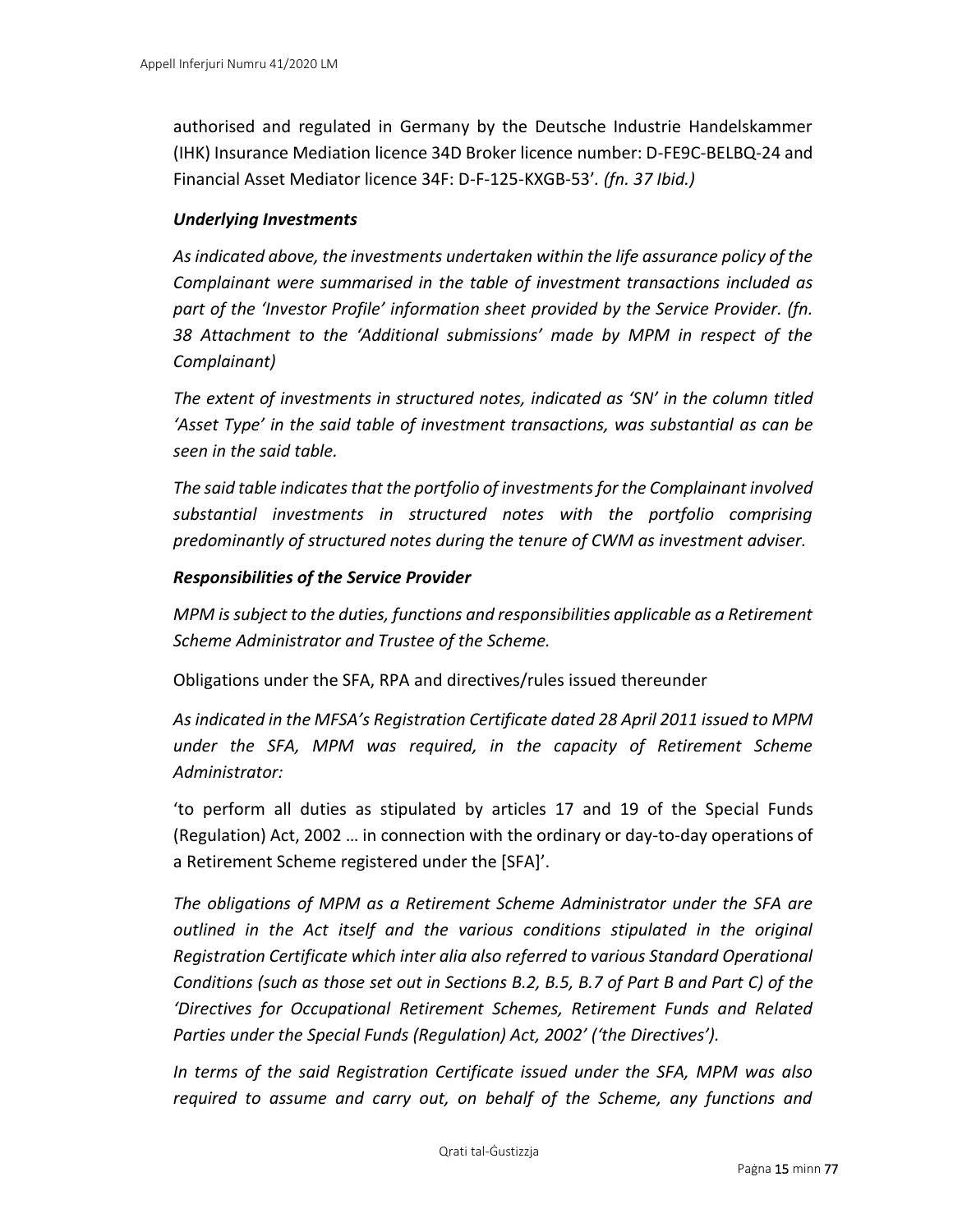*obligations applicable to the Scheme under the SFA, the regulations and the Directives issued thereunder.* 

*Following the repeal of the SFA and issue of the Registration Certificate dated 1 January 2016 under the RPA, MPM was subject to the provisions relating to the services of a retirement scheme administrator in connection with the ordinary or dayto-day operations of a Retirement Scheme registered under the RPA.* 

*As a Retirement Scheme Administrator, MPM was subject to the conditions outlined in the 'Pension Rules for Service Providers issued under the Retirement Pensions Act' ('the Pension Rules for Service Providers') and the 'Pension Rules for Personal Retirement Schemes issued under the Retirement Pensions Act' ('the Pension Rules for Personal Retirement Schemes').* 

*In terms of the said Registration Certificate issued under the RPA, MPM was also required to assume and carry out, on behalf of the Scheme, any functions and obligations applicable to the Scheme under the RPA, the regulations and the Pension Rules issued thereunder.* 

*One key duty of the Retirement Scheme Administrator emerging from the primary legislation itself is the duty to* 'act in the best interests of the scheme' *as outlined in Article 19(2) of the SFA and Article 13(1) of the RPA.* 

*From the various general conduct of business rules/standard licence conditions applicable to MPM in its role as Retirement Scheme Administrator under the SFA/RPA regime respectively, it is pertinent to note the following general principles: (fn. 39 Emphasis added by the Arbiter)*

a) *Rule 2.6.2 of Part B.2.6 titled 'General Conduct of Business Rules applicable to the Scheme Administrator' of the Directives issued under the SFA, which applied to MPM as a Scheme Administrator under the SFA, provided that '*The Scheme Administrator **shall act with due skill, care and diligence – in the best interests of the Beneficiaries** …'.

*The same principle continued to apply under the rules issued under the RPA. Rule 4.1.4, Part B.4.1 titled 'Conduct of Business Rules' of the Pension Rules for Service Providers dated 1 January 2015 issued in terms of the RPA, and which applied to MPM as a Scheme Administrator under the RPA, provided that '*The Service Provider **shall act with due skill, care and diligence** …'.

b) *Rule 2.7.1 of Part B.2.7 titled 'Conduct of Business Rules related to the Scheme's Assets', of the Directives issued under the SFA, which applied to MPM as a Scheme*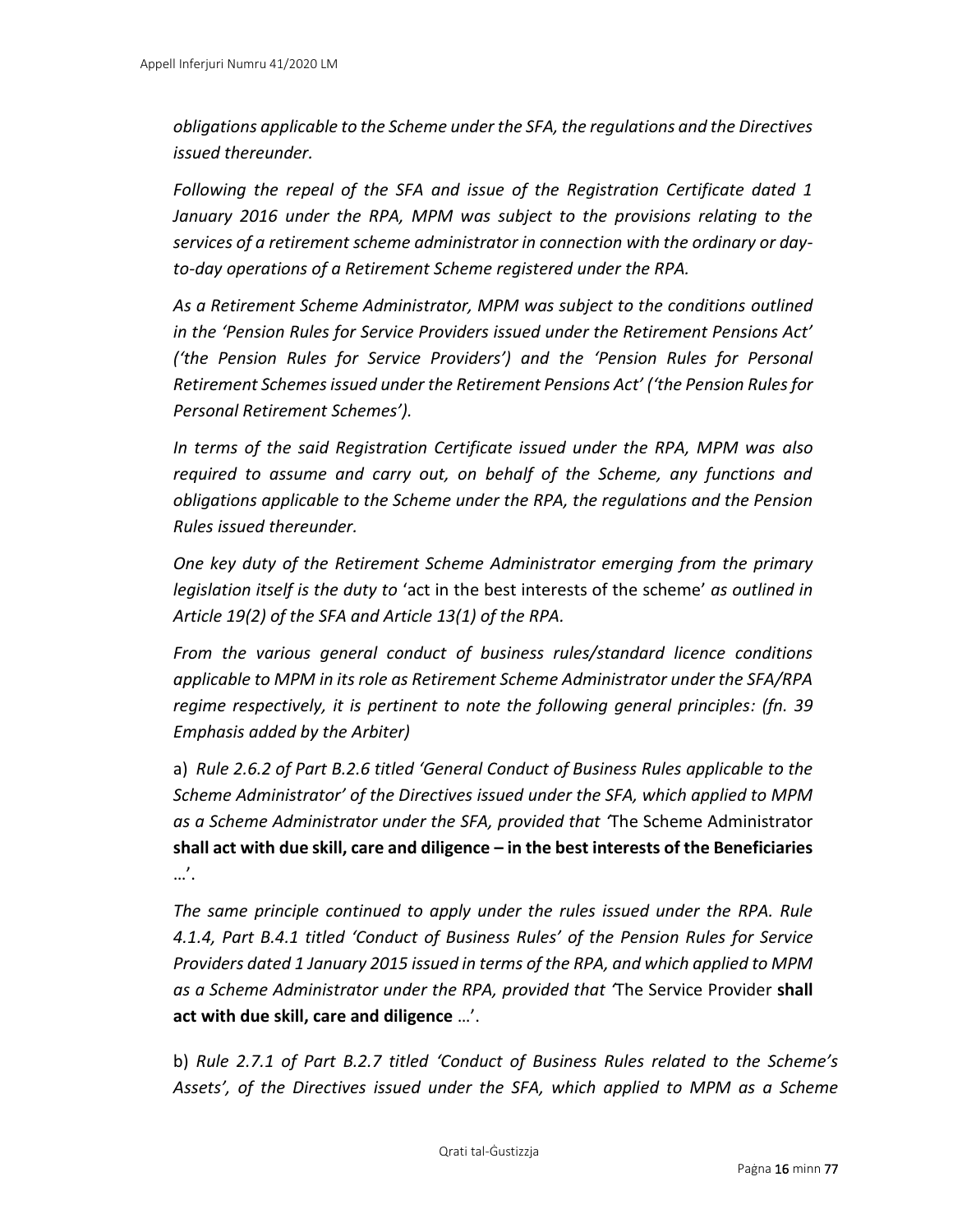*Administrator under the SFA, provided that '***The Scheme Administrator shall arrange for the Scheme assets to be invested in a prudent manner and in the best interest of Beneficiaries** …'.

*The same principle continued to apply under the rules issued under the RPA. Standard Condition 3.1.2, of Part B.3 titled 'Conditions relating to the investments of the Scheme' of the Pension Rules for Personal Retirement Schemes dated 1 January 2015 issued in terms of the RPA, provided that '***The Scheme's assets shall be invested in a prudent manner and in the best interest of Members and Beneficiaries** and also in accordance with the investment rules laid out in its Scheme Particulars and otherwise in the Constitutional Document and Scheme Document';

c) *Rule 2.6.4 of Part B.2.6 titled 'General Conduct of Business Rules applicable to the Scheme Administrator' of the Directives issued under the SFA, which applied to MPM as a Scheme Administrator under the SFA provided that '*The Scheme Administrator shall organise and control its affairs in a responsible manner and **shall have adequate operational, administrative** and financial procedures **and controls in respect of its own business and the Scheme** to ensure compliance with regulatory conditions and to enable it to be effectively prepared to manage, reduce and mitigate the risks to which it is exposed …'.

*The same principle continued to apply under the rules issued under the RPA. Standard Condition 4.1.7, Part B.4.1 titled 'Conduct of Business Rules' of the Pension Rules for Service Providers dated 1 January 2015 issued in terms of the RPA, provided that '*The Service Provider shall organise and control its affairs in a responsible manner and **shall have adequate operational, administrative** and financial procedures **and controls in respect of its own business and the Scheme** or Retirement Fund, as applicable, to ensure compliance with regulatory conditions and to enable it to be effectively prepared to manage, reduce and mitigate the risks to which it is exposed.'

*Standard Condition 1.2.2, Part B.1.2 titled 'Operation of the Scheme, of the Pension Rules for Personal Retirement Schemes dated 1 January 2015 issued in terms of the RPA, also required that '***The Scheme shall organise and control its affairs in a responsible manner and shall have adequate operational, administrative** and financial procedures **and controls to ensure compliance with all regulatory requirements**'.

#### Trustee and Fiduciary obligations

*As highlighted in the section titled 'The Legal Framework' above, the Trusts and Trustees Act ('TTA'), Chapter 331 of the Laws of Malta is also relevant for MPM*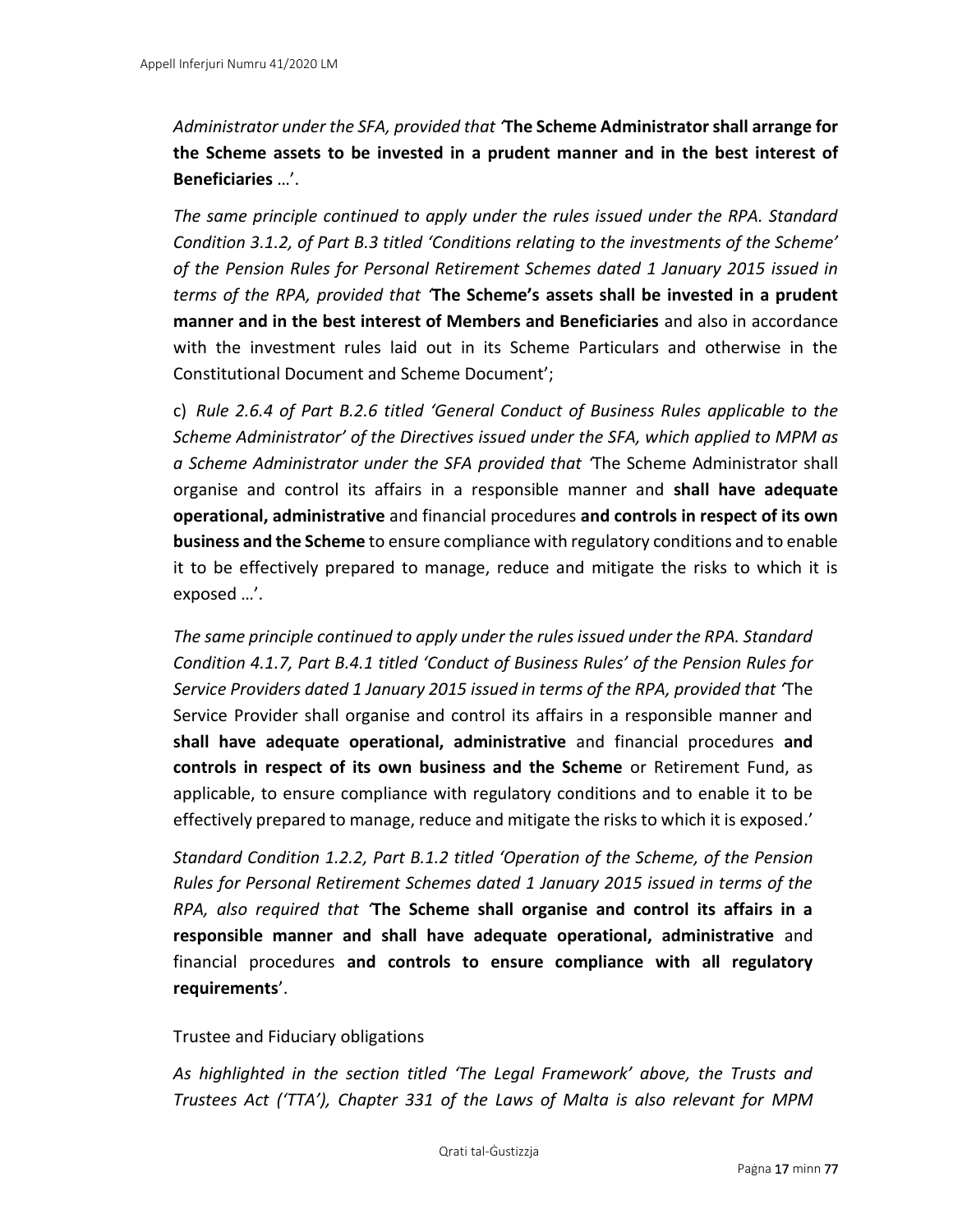*considering its capacity as Trustee of the Scheme. This is an important aspect on which not much emphasis on, and reference to, has been made by the Service Provider in its submissions.* 

*Article 21 (1) of the TTA which deals with the 'Duties of trustees', stipulates a crucial aspect, that of the bonus paterfamilias, which applies to MPM.* 

## *The said article provides that:*

'(1) **Trustees shall in the execution of their duties and the exercise of their powers and discretions act with the prudence, diligence and attention of a bonus paterfamilias**, act in utmost good faith and avoid any conflict of interest'.

*It is also to be noted that Article 21 (2)(a) of the TTA, further specifies that:* 

'**Subject to the provisions of this Act, trustees shall carry out and administer the trust according to its terms; and, subject as aforesaid, the trustees shall ensure that the trust property is vested in them or is under their control and shall, so far as reasonable and subject to the terms of the trust, safeguard the trust property from loss or damage** …'.

# *In its role as Trustee, MPM was accordingly duty bound to administer the Scheme and its assets to high standards of diligence and accountability.*

*The trustee, having acquired the property of the Scheme in ownership under trust, had to deal with such property '*as a fiduciary acting exclusively in the interest of the beneficiaries, with honesty, diligence and impartiality'*. (fn. 40 Ganado Max (Editor), 'An Introduction to Maltese Financial Services Law') Allied Publications 2009) p.174.)*

*As has been authoritatively stated:* 

'Trustees have many duties relating to the property vested in them. These can be summarized as follows: **to act diligently, to act honestly and in good faith and with impartiality towards beneficiaries, to account to the beneficiaries and to provide them with information, to safeguard and keep control of the trust property and to apply the trust property in accordance with the terms of the trust'.** *(fn. 41 Op.cit, p. 178)*

# *The fiduciary and trustee obligations were also highlighted by MFSA in a recent publication where it was stated that:*

'**In carrying out his functions, a RSA [retirement scheme administrator] of a Personal Retirement Scheme has a fiduciary duty to protect the interests of members and beneficiaries**. It is to be noted that by virtue of Article 1124A of the Civil Code (Chapter 16 of the Laws of Malta), the RSA has certain fiduciary obligations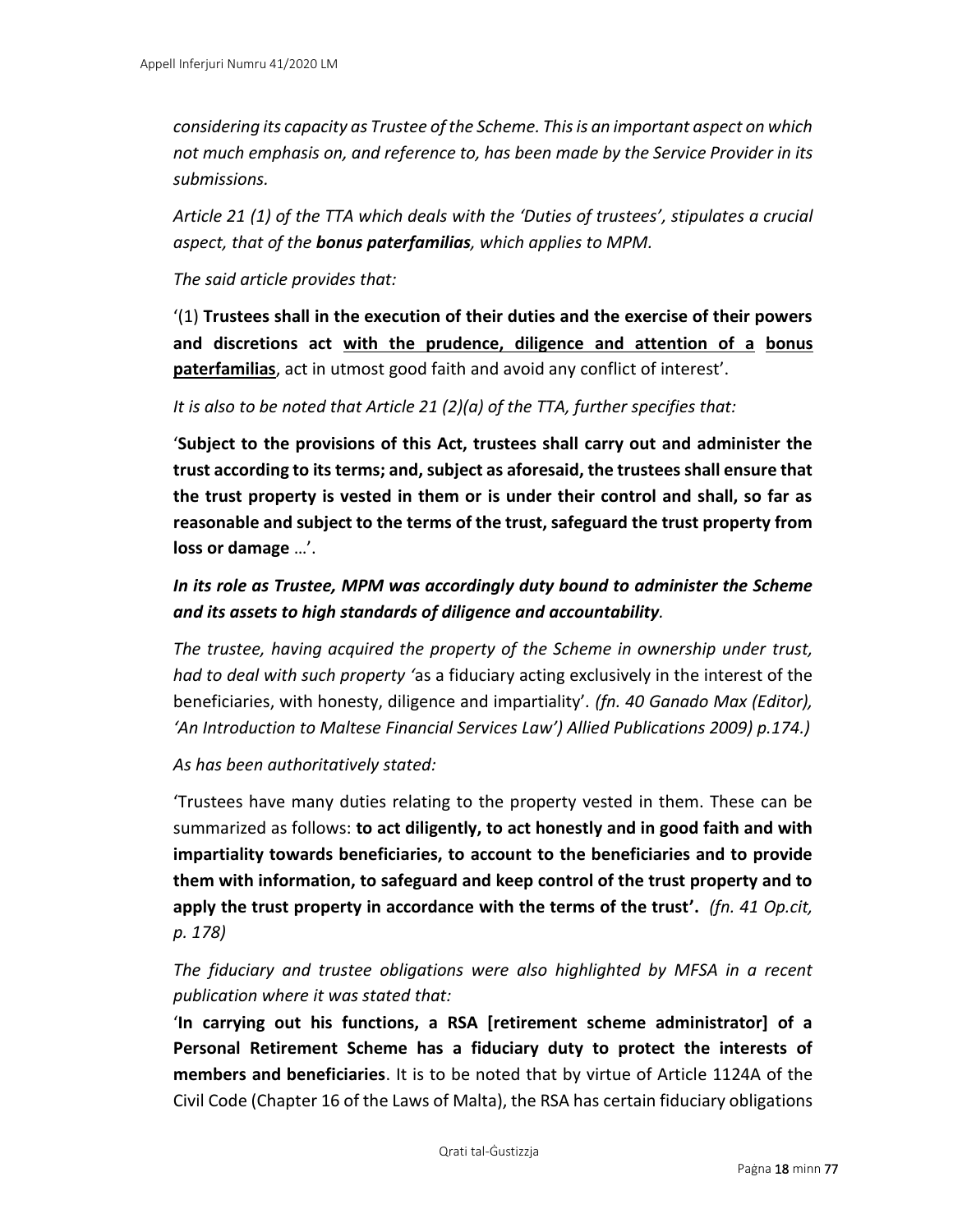to members or beneficiaries, which arise in virtue of law, contract, quasi-contract or trusts. In particular, **the RSA shall act honestly, carry out his obligations with utmost good faith, as well as exercise the diligence of a bonus pater familias in the performance of his obligations**'. *(fn. 42 Consultation Document on Amendments to the Pension Rules issued under the Retirement Pensions Act [MFSA Ref: 09-2017], (6 December 2017) p. 9)*

*Although this Consultation Document was published in 2017, MFSA was basically outlining principles established both in the TTA and the Civil Code which had already been in force prior to 2017.* 

*The above are considered to be crucial aspects which should have guided MPM in its actions and which shall accordingly be considered in this decision.* 

#### *Other relevant aspects*

*One other important duty relevant to the case in question relates to the oversight and monitoring function of the Service Provider in respect of the Scheme including with respect to investments. As acknowledged by the Service Provider whilst MPM's duties did not involve the provision of investment advice, however, MPM did '…* **retain the power to ultimately decide whether to proceed with an investment or otherwise**'*. (fn. 43 Para. 17, page 5 of the affidavit of Stewart Davies)*

*Once an investment decision is taken by the member and his investment adviser and such decision is communicated to the retirement scheme administrator, MPM explained that as part of its duties:* 

'**The RSA will then ensure that the proposed trade on the dealing instruction, when considered in the context of the entire portfolio, ensures a suitable level of diversification, is in line with the member's attitude to risk and in line with the investment guidelines (applicable at the time the trade is placed)** …'. *(fn. 44 Para. 31, page 8 of the affidavit of Stewart Davies)*

*MPM had accordingly the final say prior to the placement of a dealing instruction, in that, if MPM was satisfied that the level of diversification is suitable and in order, and the member's portfolio as a whole is in line with his attitude to risk and investment guidelines '*the dealing instruction will be placed with the insurance company and the trade will be executed. **If the RSA is not so satisfied, then the trade will not be proceeded with**'. *(fn. 45 Para. 33, Page 9 of the affidavit of Stewart Davies. Para. 17 of Page 5 of the said affidavit also refers*)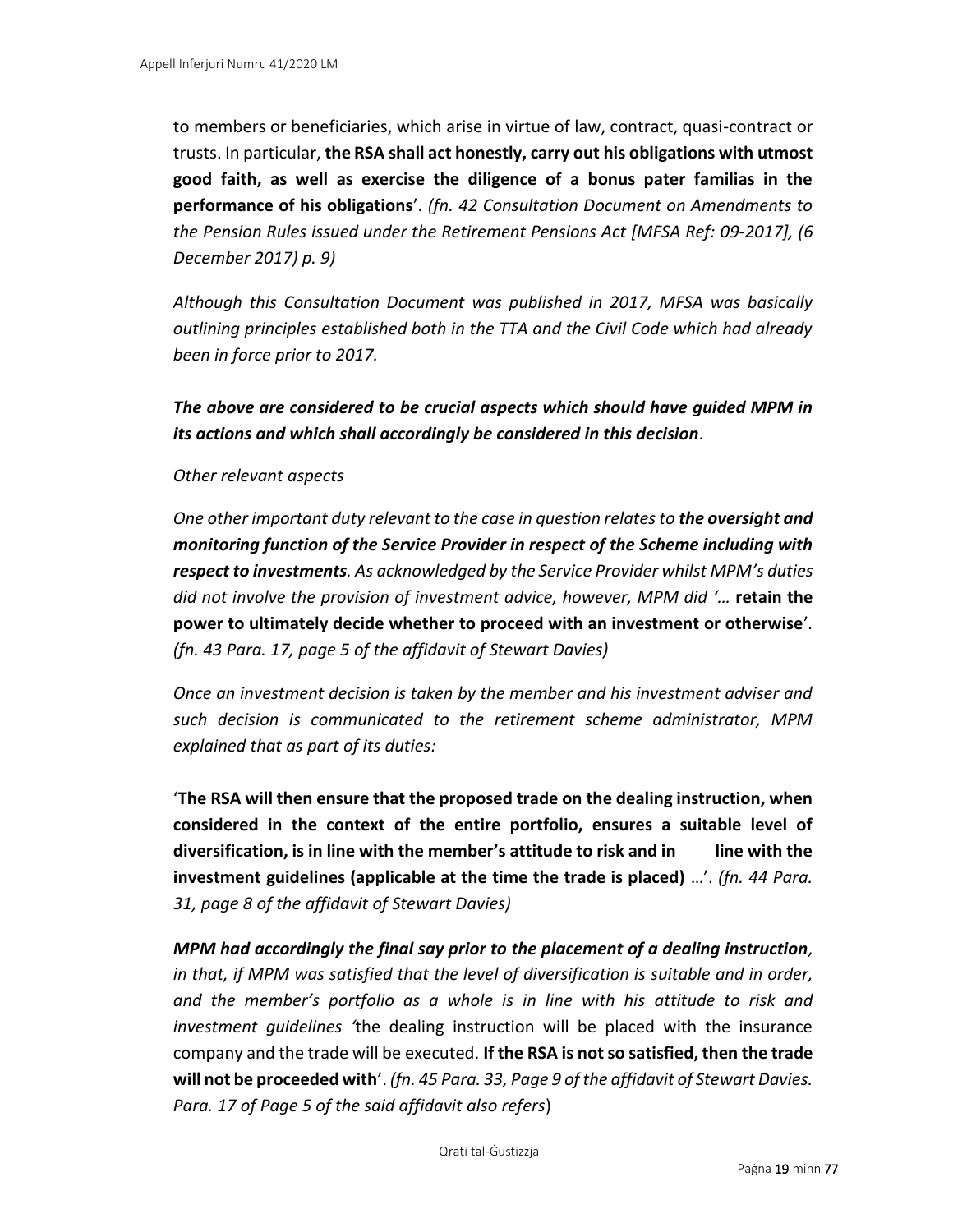## *This, in essence, reflected the rationale behind the statement reading:*

'I accept that I or my designated professional adviser may suggest investment preferences to be considered, however, **the Retirement Scheme administrator will retain full power and discretion for all decisions relating to the purchase, retention and sale of the investments** within my Momentum Pensions Retirement Fund' *which featured in the 'Declarations' section of the Application Form for Membership signed by the Complainant.* 

*The MFSA regarded the oversight function of the Retirement Scheme Administrator as an important obligation where it emphasised, in recent years, the said role. The MFSA explained that it:* 

'… is of the view that as specified in SLC 1.3.1 of Part B.1 (Pension Rules for Retirement Scheme Administrators) of the Pension Rules for Service Providers, the RSA, in carrying out his functions, shall act in the best interests of the Scheme members and beneficiaries. The MFSA expects the RSA to be diligent and to take into account his fiduciary role towards the members and beneficiaries, at all times, irrespective of the form in which the Scheme is established. The RSA is expected to approve transactions and to ensure that these are in line with the investment restrictions and the risk profile of the member in relation to his individual member account within the Scheme'. *(fn. 46 pg. 7 of the MFSA's Consultation Document dated 16 November 2018 titled 'Consultation on Amendments to the Pension Rules for Personal Retirement Schemes issued under the Retirement Pensions Act' (MFSA Ref. 15/2018) – [https://www.mfsa.com.mt/publications/policy-and-guidelines/consultation](https://www.mfsa.com.mt/publications/policy-and-guidelines/consultation-documents-archive/)[documents-archive/\)](https://www.mfsa.com.mt/publications/policy-and-guidelines/consultation-documents-archive/)*

*The MFSA has also highlighted the need for the retirement scheme administrator to query and probe the actions of a regulated investment adviser stating that* 'the MFSA also remains of the view that the RSA is to be considered responsible to verify and monitor that investments in the individual member account are diversified, and the RSA is not to merely accept the proposed investments, but it should acquire information and assess such investments'. *(fn. 47 Pg. 9 of MFSA's Consultation Document dated 16 November 2018 titled 'Consultation on Amendments to the Pension Rules for Personal Retirement Schemes issued under the Retirement Pensions Act' (MFSA Ref. 15/2018)*

*Despite that the above quoted MFSA statements were made in 2018, an oversight function applied during the period relating to the case in question as explained earlier on.*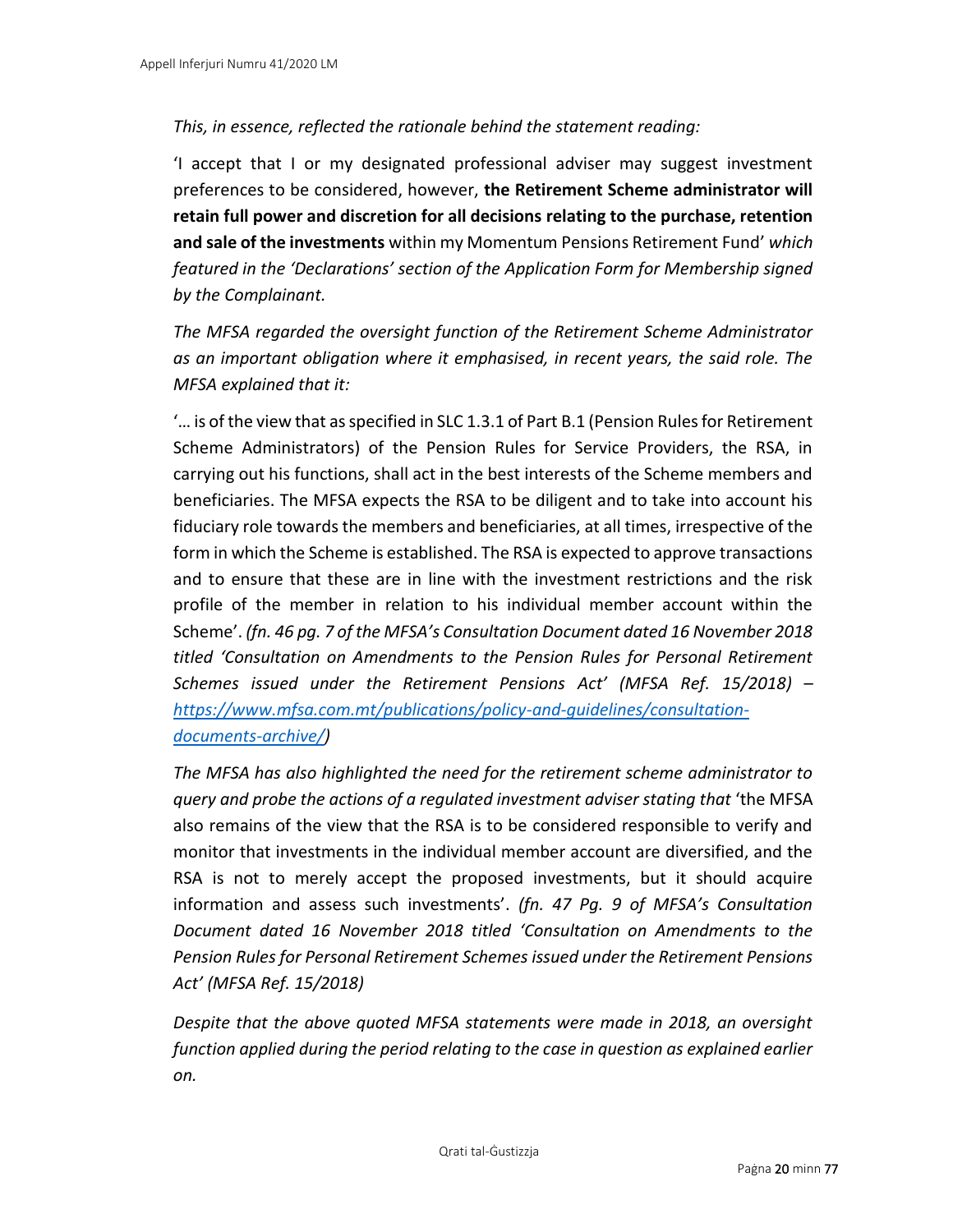*As far back as 2013, MPM's Investment Guidelines indeed also provided that:* 

'**The Trustee need to ensure that the member's funds are invested in a prudent manner and in the best interests of the beneficiaries. The key principle is to ensure that there is a suitable level of diversification** …' *(fn. 48 Investment Guidelines titled 'January 2013', attached to the affidavit of Stewart Davies. The same statement is also included in page 9 of the Scheme Particulars of May 2018 (also attached to the same affidavit)*

*Whilst para. 3.1 of the section titled* 'Terms and Conditions' *of the Application Form for Membership into the Scheme also provided inter alia that:*

'… **in its role as Retirement Scheme Administrator [MPM] will exercise judgement as to the merits or suitability of any transaction** …'.

#### *Other Observations and Conclusions*

Allegations relating to the signature on the dealing instructions

*The Complainant alleged that MPM accepted dealing instructions for investments which were not authorised by her where it was, in essence, claimed that the signatures on the dealing investment instruction forms were photocopied.* 

*This is a serious allegation and as has already been stated above in relation to the Service Provider, allegations have to be specifically proven by specific facts and in the case of allegations of false or copied signatures, the Arbiter must be comforted in such a way as to accept the allegation. However, the Complainant did not provide enough evidence to the Arbiter to accept the allegation.*

*Nonetheless, the Arbiter would like to comment on the practice adopted by the Service Provider.* 

*Communications relating to dealing instructions seem to have only occurred between MPM and the investment adviser without the Complainant being in copy or made promptly and adequately aware of the investment instructions given by the investment adviser and executed by MPM. It has indeed not emerged during the proceedings of the case that the Complainant was being adequately and promptly notified by MPM about material developments relating to her portfolio of investments within the Scheme as would reasonably be expected in respect of a consumer of financial services.* 

*Not even the statements issued annually by MPM to the Complainant provided details of the underlying investments. The Annual Member Statements were indeed generic*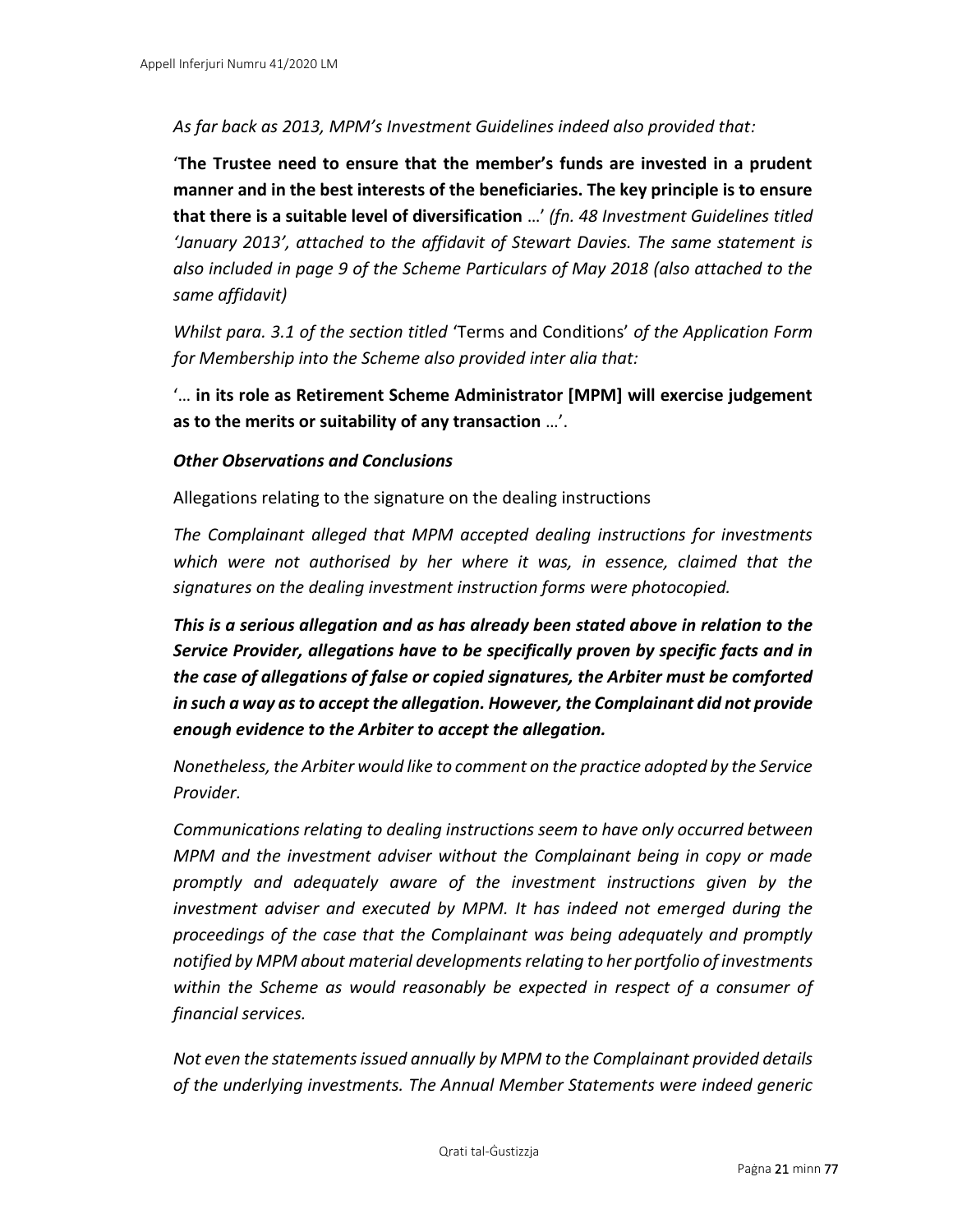*in nature and only mentioned the underlying policy. Such statements did not include details of the investment transactions undertaken over the respective period nor details about the composition of the portfolio of investments as at the year end.*

*The procedures used and methods of communications adopted by MPM, could enable a possible situation such as that claimed by the Complainant. The serious allegations about the false signatures on dealing instructions could have been easily avoided and/or at least addressed in a timely manner with simple measures and safeguards adopted by the trustee and scheme administrator.*

*In the context of member-directed schemes such measures could have involved, for example, accepting communications either from the complainant or with the complainant being in copy in certain communications involving dealing instructions/confirmation of execution; and/or the respective member being adequately and promptly informed by MPM of the purchases and redemptions being made within the portfolio of investments.* 

*This highlights the apparent lack of adequate controls and administrative procedures implemented by MPM which reasonably put into question MPM's adherence with the requirements to have adequate operational, administrative and controls in place in respect of its business and that of the scheme as it was required to do in terms of Rule 2.6.4 of Part B.2.6 of the Directives under the SFA and Standard Condition 4.1.7, Part B.4.1 of the Pension Rules for Service Providers issued under the RPA as well as Standard Condition 1.2.2, Part B.1.2 of the Pension Rules for Personal Retirement Schemes issued in terms of the RPA during the respective periods when such rules applied as outlined above.* 

*The lack of adequate controls and administrative procedures is not just an aspect that features with respect to the handling of dealing instructions and verification of consent by the member of such instructions, but also on other aspects involving the ongoing activities of the Scheme Administrator. This is particularly so with respect to the controls on the verification of compliance with the Investment Guidelines as shall be considered below in this decision.* 

Allegations in relation to fees

*The Complainant made certain allegations relating to fees not being disclosed, fully explained and/or being high.* 

*In the case reviewed, the Arbiter has not found sufficient evidence to uphold this claim taking also into consideration in particular the explanations made by the Service Provider and documentation presented with respect to the Scheme and the*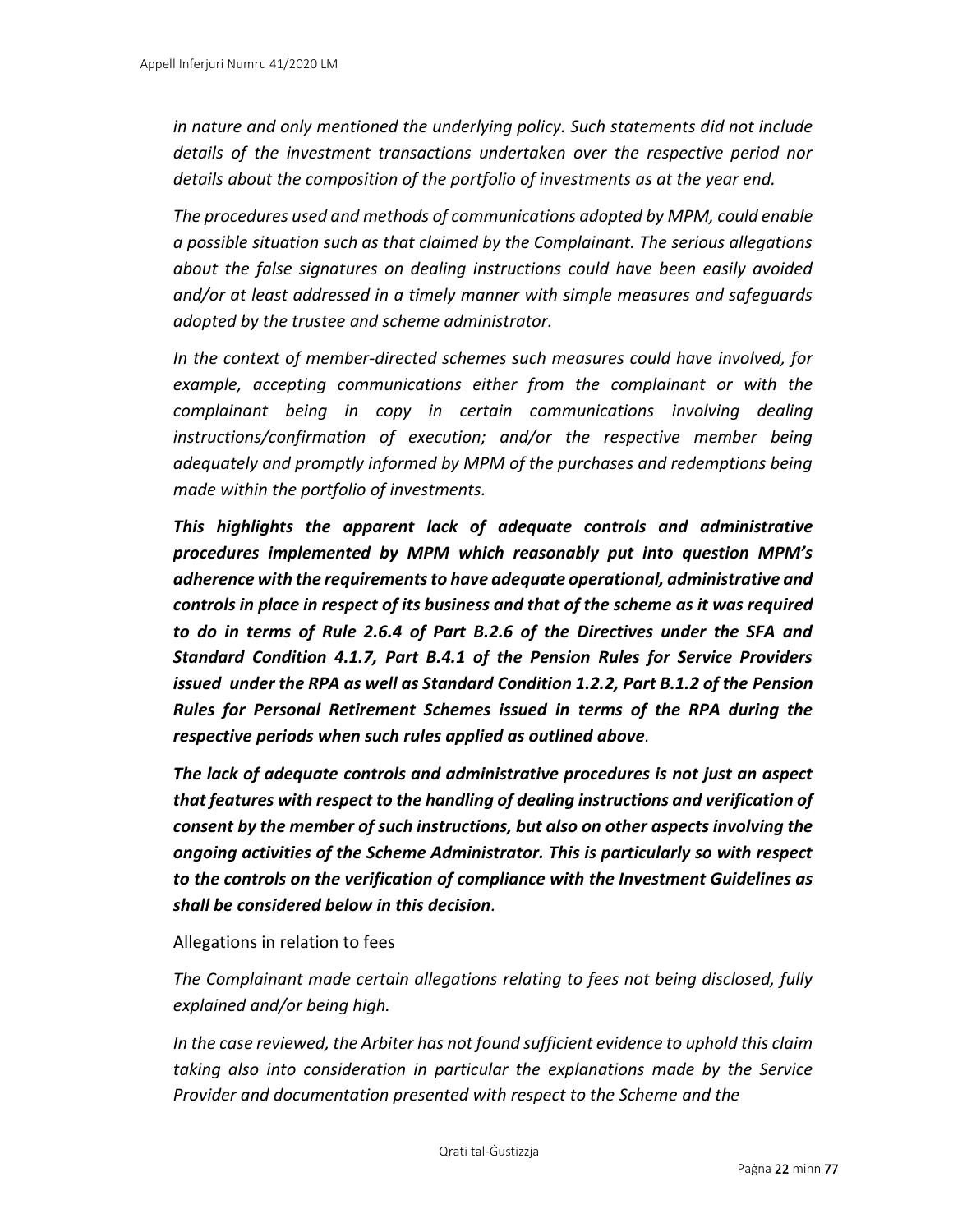*underlying policy's charging structure.*

*With respect to the fees being high, the Arbiter considers that there is also insufficient evidence for him to determine whether, in the particular circumstances, the contested fees were either reflective of, or on the other hand not in line with, market practice.* 

*On the point of fees, the Arbiter would however like to make a general observation. The Arbiter considers that the trustee and scheme administrator of a retirement scheme, in acting in the best interests of the member as duty bound by law and rules to which it is subject to, is required to be sensitive to, and mindful of, the implications and level of fees applicable within the whole structure of the retirement scheme and not just limit consideration to its own fees.* 

*In its role of a* **bonus paterfamilias***, the trustee of a retirement scheme is reasonably expected to ensure that the extent of fees applicable within the whole structure of a retirement scheme is reasonable, justified and adequate overall when considering the purpose of the scheme. Where there are issues or concerns these should be reasonably raised with the prospective member or member as appropriate. Consideration would in this regard need to be given to a number of aspects including: the extent of fees vis-à-vis the size of the respective pension pot of the member; that the extent of fees are not such as to inhibit or make the attainment of the objective of the Scheme difficult to be actually reached without taking excessive risks; neither that the level of fees motivate investment in risky instruments and/or the construction of risky portfolios.*

## *Key considerations relating to the principal alleged failures*

*The Arbiter will now focus on key principal alleged failures raised in this Complaint namely that:* 

(i) *MPM allegedly accepted business and allowed the appointment of CWM as an unlicensed investment adviser;* 

(ii) *MPM allegedly allowed an unsuitable portfolio of underlying investments to be created within the Retirement Scheme which portfolio comprised high risk structured products of a non-retail nature which was not in line with her risk profile.*

#### *General observations*

*On a general note, it is clear that MPM did not provide investment advice in relation to the underlying investments of the member-directed scheme. The role of the investment adviser was the duty of other parties, such as CWM.*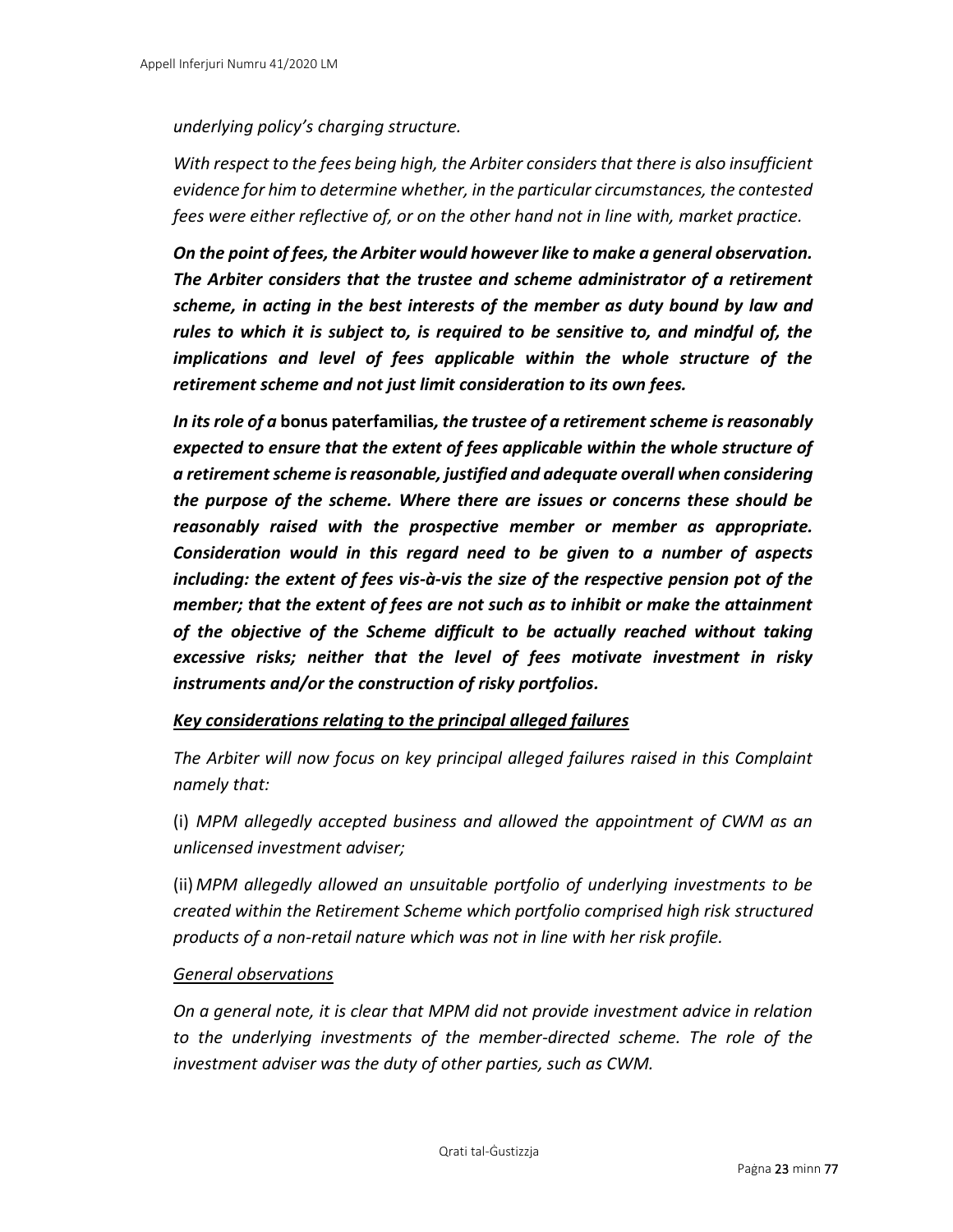# *This would reflect on the extent of responsibility that the financial adviser and the RSA and Trustee had in this case as will be later seen in this decision.*

*However, despite that the Retirement Scheme Administrator was not the entity which provided the investment advice to invest in the contested financial instruments, MPM had nevertheless certain obligations to undertake in its role of Trustee and Scheme Administrator. The obligations of the trustee and retirement scheme administrator in relation to a retirement plan are important ones and could have a substantial bearing on the operations and activities of the scheme and affect directly, or indirectly, its performance.*

*Consideration, thus, needs to be made as to whether MPM failed in any relevant obligations and duties and, if so, to what extent any such failures are considered to have had a bearing or otherwise on the financial performance of the Scheme and the resulting losses for the Complainant.* 

## *A. The appointment of the Investment Adviser*

*It is noted that the Complainant chose the appointment of CWM to provide her with investment advice in relation to the selection of the underlying investments and composition of the portfolio within her member-directed Scheme.* 

*However, from its part, MPM allowed and/or accepted CWM to provide investment advice to the Complainant within the Scheme's structure. MPM even had itself an introducer agreement with CWM.* 

*There are a number of aspects which give rise to concerns on the diligence exercised by MPM when it came to the acceptance of, and dealings with, the investment adviser as further detailed below.* 

#### *Inappropriate and inadequate material issues involving the Investment Adviser*

i. Inaccurate, incorrect and unclear information relating to the adviser in MPM's Application Form for Membership

*It is considered that MPM accepted and allowed inaccurate, incorrect and unclear information relating to the Adviser to prevail in its own Application Form for Membership in respect of the Complainant. MPM should have been in a position to identify, raise and not accept the material deficiencies included in the Application Form.* 

*If inaccurate, unclear and incorrect material information was made in the Application Form for Membership on such a key party it was only appropriate and in the best interests of the Complainant, and reflective of the role as Trustee as a*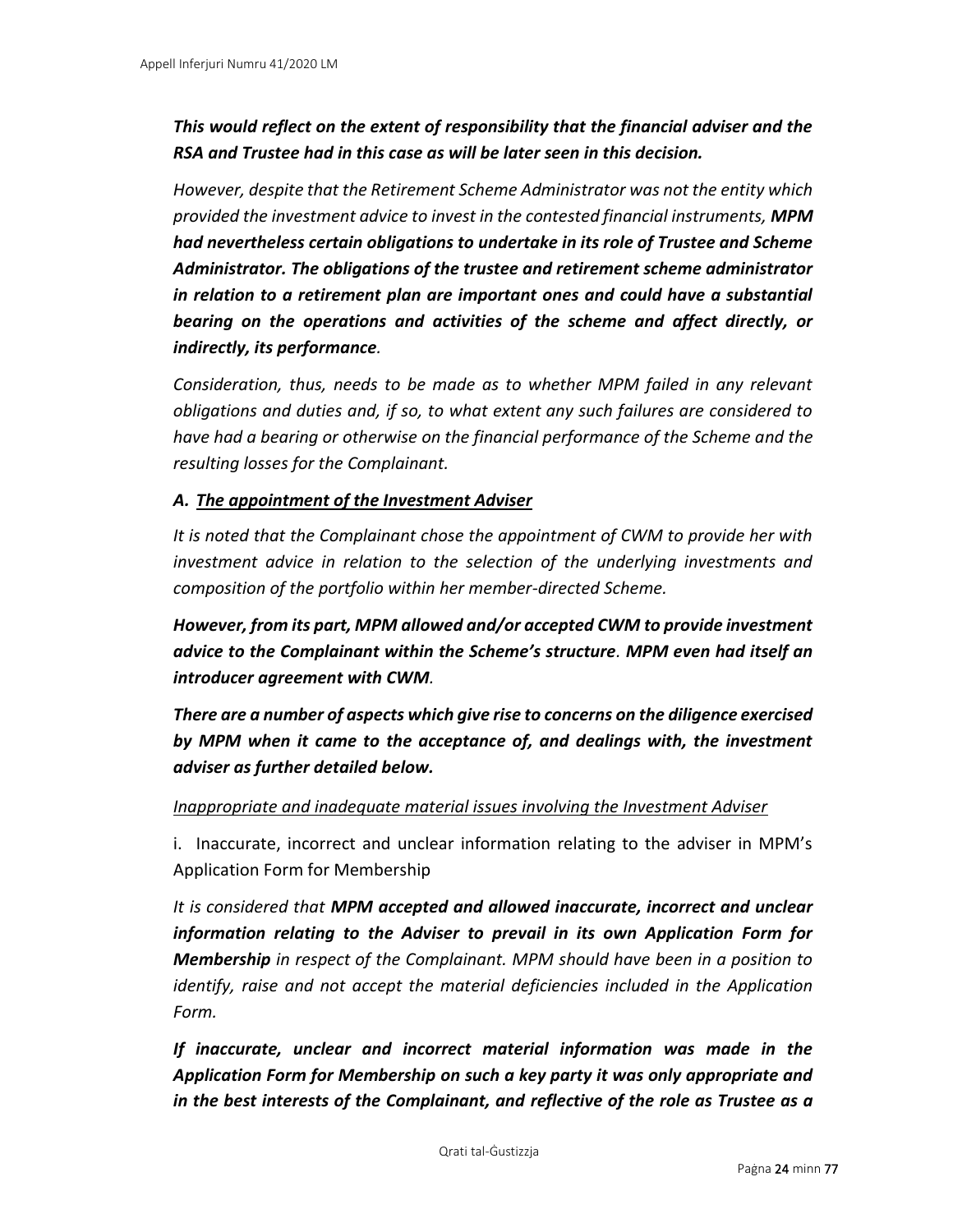*bonus paterfamilias, for MPM to raise and flag such matters to the Complainant and not accept such inadequacies in its form. MPM had ultimately the prerogative whether to accept the application, the selected investment adviser and also decide with whom to enter into terms of business.* 

*The section titled 'Professional Adviser's Details' in the Application Form for Membership in respect of the Complainant indicated 'Continental Wealth Trust' (rather than Continental Wealth Management) as the company's name of the professional adviser.* 

*In the same section of the Application Form, the adviser was indicated as having a registered address in Spain and that it had 'Global Net' as regulator. The field for 'Licence Number' in the same section was left unanswered.* 

*The Arbiter considers the reference to* Global Net *as regulator to be inadequate and misleading.* 

*With respect to the reference to 'Globalnet' as the regulator of the adviser, it is to be noted that MPM itself had explained that 'Global Net Limited ('Global Net'),* an unregulated company, is an associate company of Trafalgar and offers administrative services to entities outside the European Union*'. (fn. 49 Pg. 1 – Reply by MPM to the OAFS) Global Net could have thus not been the regulator of a professional adviser.* 

*Global Net is clearly not a regulatory authority and, being an unregulated and connected company itself, could not possibly have provided any comfort that there was some form of regulation nor that there were any adequate controls and/or supervision as one would expect in the field of regulated financial services providers.*

*The reference to Global Net could also not have reasonably provided any comfort to MPM that this was a regulator of CWM and neither that there was some form of regulation and adequate controls and/or supervision on CWM equivalent to that applicable for regulated investment services providers.* 

ii. Lack of clarity/convoluted information relating to the adviser in the Application Form of the Underlying Policy

*It is noted that the lack of clarity and convolution relating to the investment adviser has also prevailed in the Application Form submitted in respect of the acquisition of the underlying policy, that is, the one issued by Old Mutual International.* 

*MPM, as Trustee of the Scheme had clear sight of the said application and had indeed signed the application for the acquisition of the policy for the Complainant in its role as trustee.*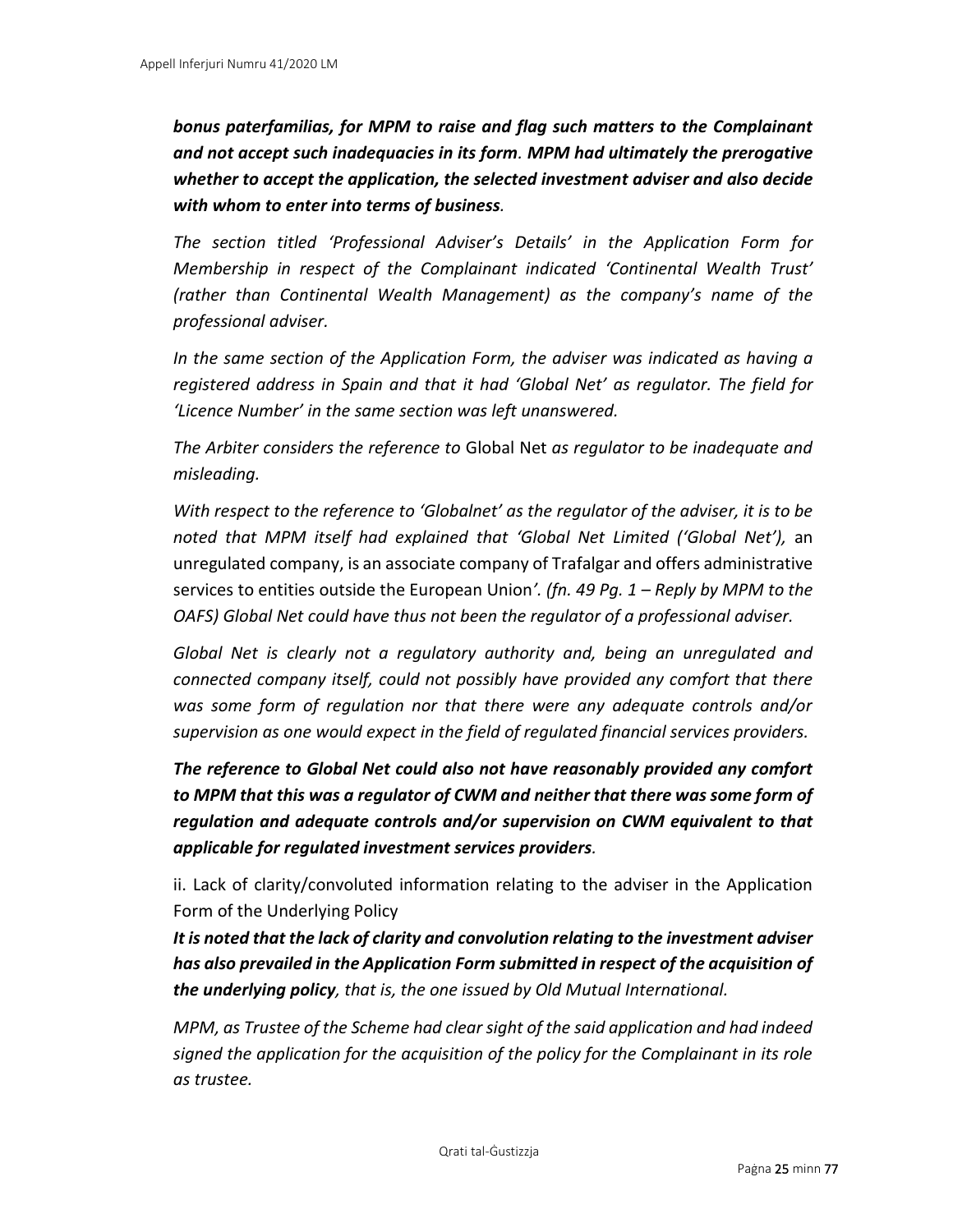*It is noted that the Application Form of the policy provider refers to, and includes, the stamp of another party as financial adviser. The first page of the said application form includes a section titled 'Financial adviser details' and a field for 'Name of financial adviser', with such section including a stamp bearing the name of 'Trafalgar International GmbH' ('Trafalgar') apart from the reference to 'Continental Wealth Trust'. The two entities, both Continental Wealth Trust and Trafalgar are then featured in the section titled 'Financial adviser declaration' of the said form with the same stamp of Trafalgar with a PO Box in Cyprus and another one with a Head Office in Germany, again featuring here in the part titled 'Financial adviser stamp' in the same section.*

*There is accordingly a lack of clarity on the exact entity ultimately taking responsibility for the investment advice provided to the Complainant. For the reasons explained, the information on the financial adviser is also somewhat inconsistent between that included in MPM's application form and the application form of the issuer of the underlying policy.* 

iii. No proper distinctions between CWM, GlobalNet and/or Trafalgar

*It is unclear why the Annual Member Statement sent by MPM to the Complainant for the years ending December 2015 and 2016 indicated in the same statement '*Continental Wealth Management' *as 'Professional Adviser' whilst at the same time indicated another party, '*Trafalgar International GmbH' *as the 'Investment Adviser'.*

*No indication or explanation of the distinction and differences between the two terms of 'Professional Adviser' and 'Investment Adviser' were either provided or emerged nor can reasonably be deduced.* 

*Besides the lack of clarity on the entity taking responsibility for the investment advice, the lack of clear distinction and links between the indicated parties, it has also not emerged that clear and adequate information was provided regarding the respective roles and responsibilities between the different mentioned entities throughout.* 

*If CWM was acting as an appointed agent of another party, such capacity, as an agent of another firm, should have been clearly reflected in the application forms and other documentation relating to the Scheme. Relevant explanations and implications of such agency relationship should have also been duly indicated without any ambiguity.*

*Indeed, during the proceedings of this case MPM has not provided evidence of any agency agreement between CWM and GlobalNet nor between CWM and Trafalgar.*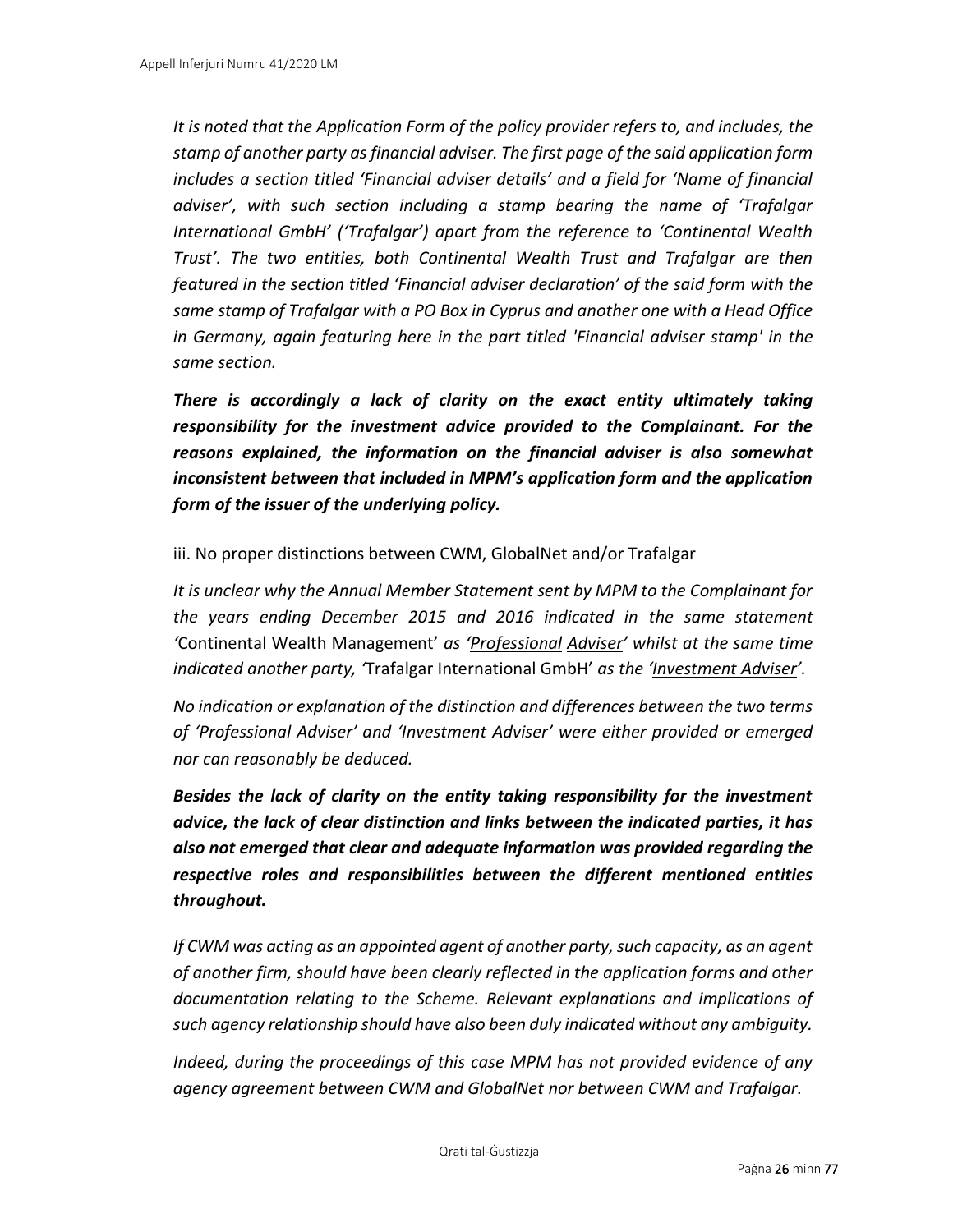# *In the reply that MPM sent to the Complainant in respect of her formal complaint, MPM itself explained that:*

**'Momentum in its capacity as Trustee and RSA, in exercising its duty to you ensured: The full details of the Scheme, including all parties' roles and responsibilities were clearly outlined to you in the literature provided ensuring no ambiguity,** *(fn. 50 Emphasis added by the Arbiter)* **including but not limited to the initial application form and T&C, the Scheme Particulars and Trust Deed and Rules'.** *(fn. 51 Section 3, titled 'Overview of Momentum Controls in place in exercising a duty to all members' in MPM's reply to the complainant in relation to the complaint made in respect of the Momentum Malta Retirement Trust)*

# *The Arbiter does not have comfort that such a duty has been truly achieved in respect of the adviser for the reasons amply explained above.*

## *iv. No regulatory approval in respect of CWM*

*During the proceedings of this case no evidence has emerged about the regulatory status of CWM. As indicated earlier, MPM only referred to the alleged links between CWM and Trafalgar and only provided a copy of the authorisations issued to Trafalgar International GmbH in Germany which just indicated that Trafalgar (and not CWM) held an authorisation as at 05.02.2016 as 'Investment intermediary' and 'Insurance intermediary and insurance consultant' from IHK Frankfurt am Main, the Chamber of Commerce and Industry in Frankfurt with the 'Insurance Mediation licence 34D Broker licence number: D-FE9C-BELBQ-24 and Financial Asset Mediator licence 34F: D-F-125- KXGB-53'. (fn. 52 Copy of authorizations issued to Trafalgar were attached to the Reply of MPM submitted before the Arbiter for Financial Services and/or specifically referred to in para. 39 Section E, titled 'CWM and Trafalgar International GmbH' in the affidavit of Stewart Davies)*

*With respect to authorisations issued by IHK, the Arbiter makes reference to Case Number 068/2018 (fn. 53 Decided today) and Case Number 172/2018 (fn. 54 Decided today) against MPM in which replies issued by IHK in 2018 to queries made in respect of CWM was produced. In this regard, it is noted that in an email from IHK dated 19 April 2018, IHK indicated inter alia that it was not aware of an official affiliation between CWM and Trafalgar and that Trafalgar held the financial investment intermediation licence (34f para. 1 GewO) from June 2013 until March 2016 where the licence was '*not extendable*' and '*even back then it did not cover the activities of another legal personality*'. (fn. 55 Email from IHK dated 19 April 2018 – A fol. 166/167 of Case Number 068/2018, decided today)*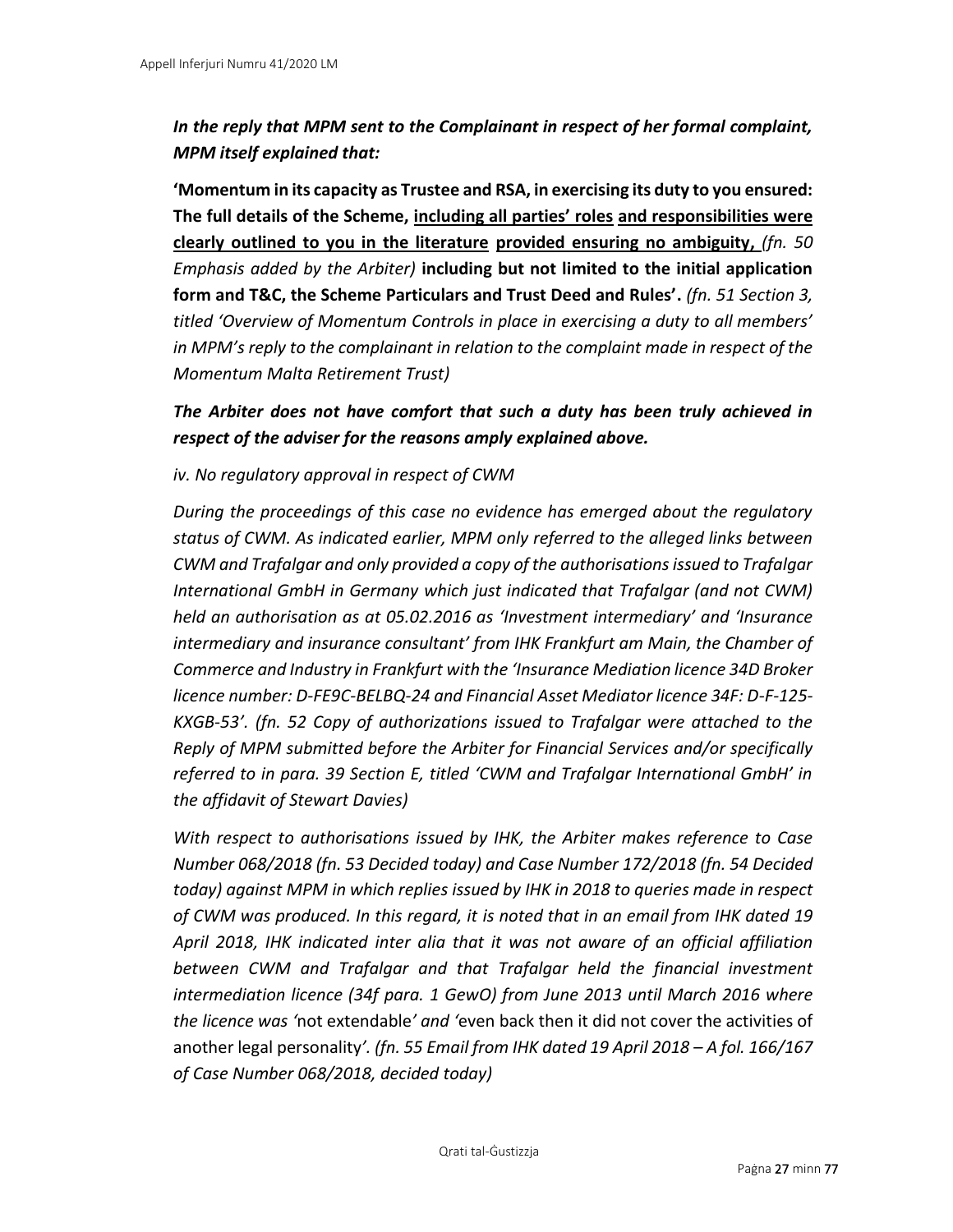*Similarly, in a letter dated 20 April 2018 issued by IHK it was inter alia noted by IHK that '*Trafalgar International GmbH is a German limited company headquartered in Frankfurt am Main. The company currently holds a licence under 34d para.1 German Trade Law (German: Gewerbeordnung, GewO) (insurance intermediation). The German licence as an insurance intermediary cannot be extended to another legal personality and it does not authorize the licence holder to regulate other insurance or financial investment intermediaries*.' (fn. 56 Letter from IHK dated 20 April 2018 – A fol. 12/13 of Case Number 172/2018, decided today)*

*MPM's statement that CWM* 'was operating under Trafalgar International GmbH licenses' *(fn. 57 Para. 39, Section E titled 'CWM and Trafalgar International GmbH' of the affidavit of Stewart Davies) has not been backed up by any evidence during the proceedings of this case and has actually been contradicted by communications issued by IHK as indicated above. It is accordingly clear that no comfort can either be taken from the authorisation/s held by Trafalgar.* 

*Indeed, no evidence of any authorisation held by CWM in its own name or as an agent of a licensed institution, authorising it to provide advice on investment instruments and/or advice on investments underlying an insurance policy has, ultimately been produced or emerged during the proceedings of this case.* 

*In the absence of such, the mere explanations provided by MPM regarding the regulatory status of CWM, including that CWM* **'was authorised to trade in Spain and in France by Trafalgar International GmbH'**, *(fn. 58 Pg. 1, Section A titled 'Introduction', of the Reply of MPM submitted before the Arbiter for Financial Services) are rather vague, inappropriate and do not provide sufficient comfort of an adequate regulatory status for CWM to undertake the investment advisory activities provided to the Complainant.*

*This also taking into consideration that:* 

- (i) *Trafalgar is itself no regulatory authority but a licensed entity itself. Similarly, GlobalNet was not a regulatory authority and as explained by the Service Provider itself this was just* 'an unregulated company'*, being* 'an associate company of Trafalgar' *offering* 'administrative services to entities outside the European Union'. *(fn. 58 Page 1, Section A of the Reply filed by MPM to the OAFS)*
- (ii) *the lack of clarity as to the regulatory status of the investment adviser included in the Application Form for Membership in respect of the Complainant;*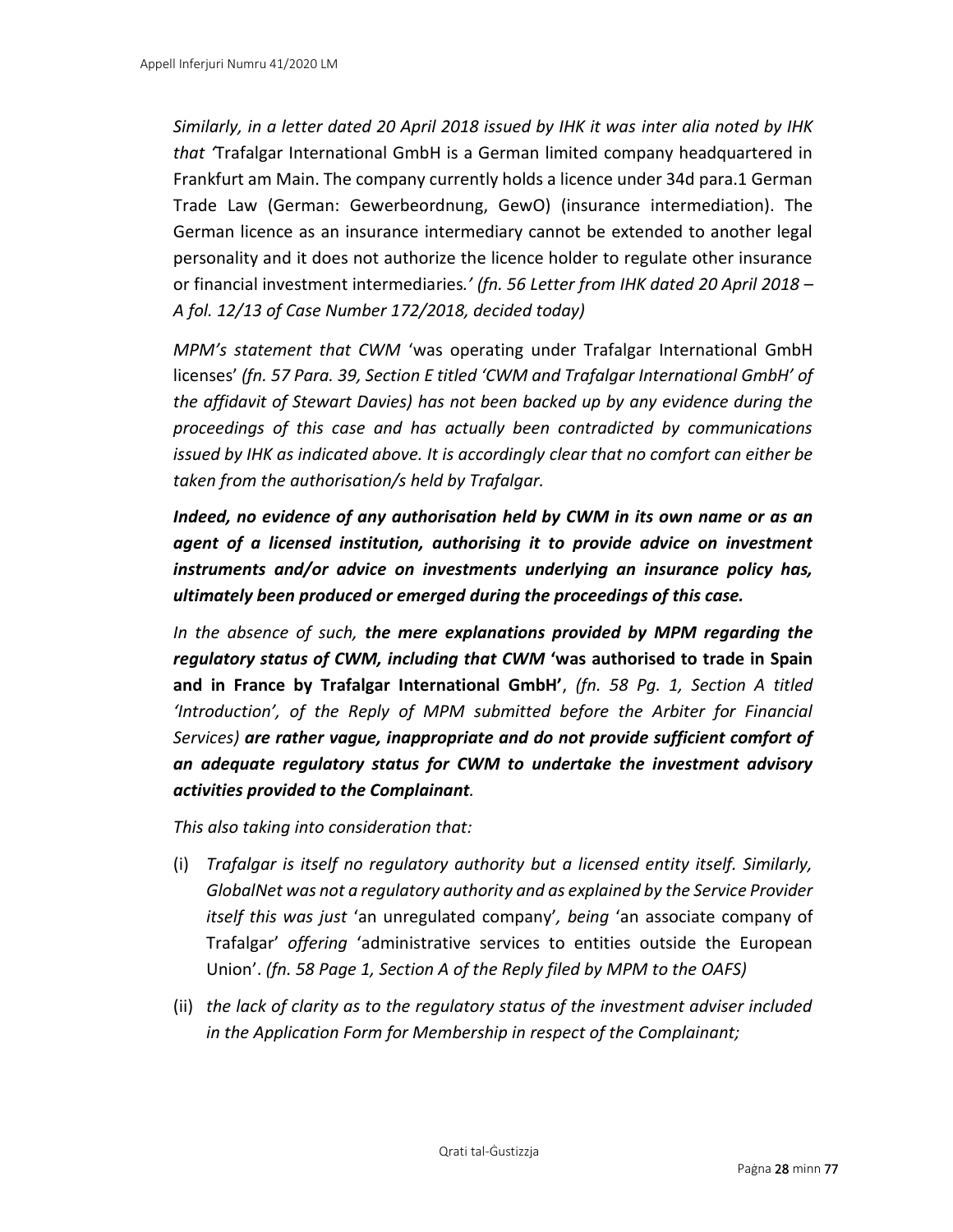(iii) *legislation covering the provision of investment advisory services in relation to investment instruments, namely the Markets in Financial Instruments Directive (2004/39/EC) already applied across the European Union since November 2007.* 

*No evidence was provided that CWM, an entity indicated as being based in Spain, held any authorisation to provide investment advisory services, in its own name or in the capacity of an agent of an investment service provider under MiFID.*

*Article 23(3) of the MiFID I Directive, which applied at the time, indeed provided specific requirements on the registration of tied agents. (fn. 60 [https://eur](https://eur-lex.europa.eu/legal-content/EN/TXT/PDF/?uri=CELEX:32004L0039&from=EN)[lex.europa.eu/legal-content/EN/TXT/PDF/?uri=CELEX:32004L0039&from=EN\)](https://eur-lex.europa.eu/legal-content/EN/TXT/PDF/?uri=CELEX:32004L0039&from=EN)*

*No evidence of CWM featuring in the tied agents register in any EU jurisdiction was either produced or emerged.*

*Neither was any evidence produced of any exemption from licence under MiFID or that CWM held an authorisation or exemption under any other applicable European legislation for the provision of the contested investment advice.*

*The Service Provider noted inter alia that 'CWM was appointed agent of Trafalgar International GmbH'. (fn. 61 Para. 39, Section E, titled 'CWM and Trafalgar International GmbH' of the affidavit of Stewart Davies)*

*The nature of the agency agreement that CWM was claimed to have was not explained nor defined, and it was not indicated either in terms of which European financial services legislation such agency agreement was in force and permitted the provision of the disputed investment advice. Nor evidence of any agency agreement existing between CWM and any other party was produced during the proceedings of this case as indicated above.*

#### *Other observations & synopsis*

*As explained above, albeit being appointed by the Complainant, the investment adviser was however accepted, at MPM's sole discretion, to act as the Complainant's investment adviser within the Scheme's structure.* 

The responsibility of MPM in accepting and allowing CWM to act in the role of *investment adviser takes even more significance when one takes into consideration the scenario in which CWM was accepted by MPM. As indicated above, MPM accepted CWM when, as verified in the Complainant's Application Form for Membership, it was being stated in MPM's own application form that CWM was a regulated entity. However, no evidence has transpired that this was so, as amply explained above.*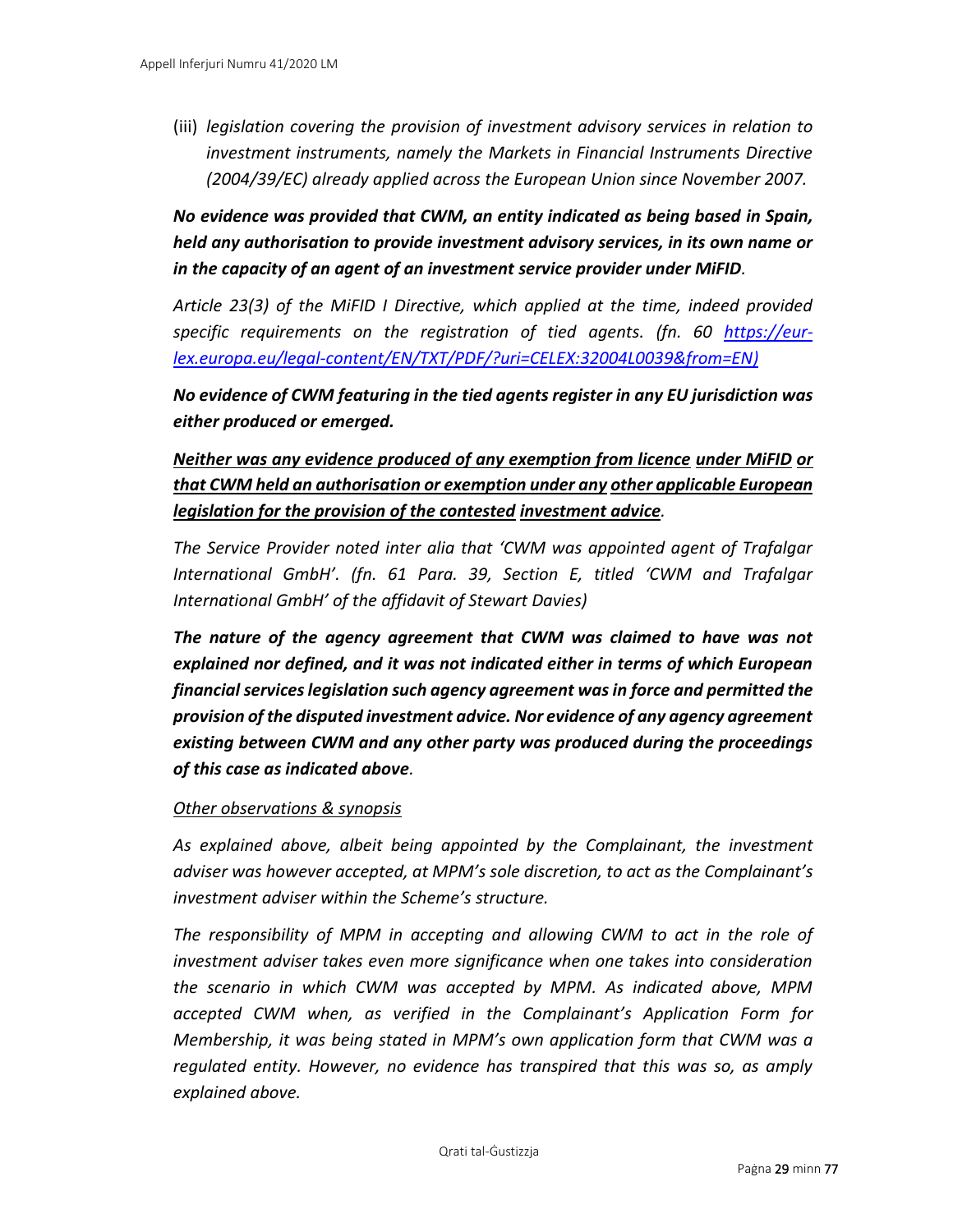*MPM allowed and left uncontested incorrect, misleading and unclear key information to feature in its own Application Form for Membership of the Retirement Scheme with respect to the regulatory status of the investment adviser. In so doing, it abetted a fundamentally wrong impression and perception that the investment adviser being selected was regulated when, in reality, no evidence has emerged that CWM was indeed a regulated entity.*

*The Service Provider argued inter alia in its submissions that it was not required, in terms of the rules, to require the appointment of an adviser which was regulated during the years 2013-2015 under the SFA regime and until the implementation of Part B.9 titled 'Supplementary Conditions in the case of entirely Member Directed Schemes' of the Pension Rules for Personal Retirement Schemes issued in terms of the RPA updated in December 2018, where the latter clearly introduced the requirement for the investment adviser to be regulated.* 

*However, the Arbiter believes that MPM as Trustee had in any case the obligation to act with the required diligence of a bonus paterfamilias throughout, and was duty bound to raise with the respective member, and not itself accept, material aspects relating to the investment adviser, which it should have reasonably been in a position to know that where incorrect, misleading and inappropriate.* 

*Instead it chose to allow and accept such material incorrect, misleading and inappropriate information relating to the adviser to even prevail in its own application form.* 

*The appointment of an entity such as CWM as investment adviser meant, in practice, that there was a layer of safeguard in less for the Complainant as compared to a structure where an adequately regulated adviser is appointed. An adequately regulated financial adviser is subject to, for example, fitness and properness assessments, conduct of business requirements as well as ongoing supervision by a financial services regulatory authority. MPM, being a regulated entity itself, should have been duly and fully cognisant of this. It was only in the best interests of the Complainant for MPM to ensure that the Complainant had correct and adequate key information about the investment adviser.*

*Besides the issue of the regulatory status of the adviser, MPM also allowed and left uncontested important information, which was convoluted, misleading, unclear and lacking, with respect to the investment adviser, namely in relation to:* 

**-** *CWM's alleged role as agent of another party, and the respective responsibilities of CWM and its alleged principal/s;*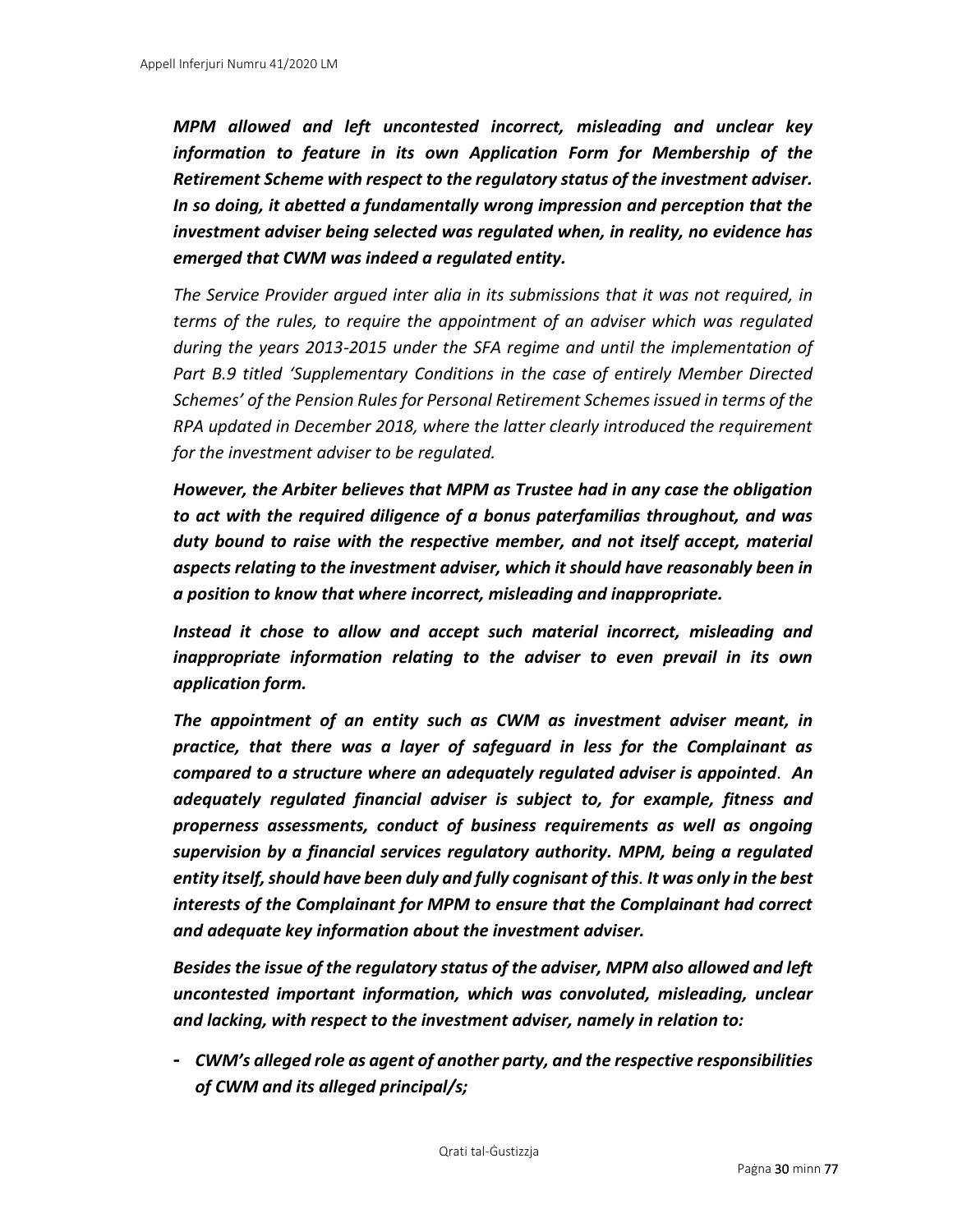- **-** *the entity actually taking responsibility for the investment given to the Complainant, as more than one entity was at times being mentioned with respect to investment advice;*
- **-** *the distinctions between CWM and GlobalNet/Trafalgar.*

*It is also to be noted that, apart from the above, MPM had itself a business relationship with CWM, having accepted it to act as its introducer of business. Such relationship gave rise to potential conflicts of interest, where an entity whose actions were subject to certain oversight by MPM on one hand was on the other hand channelling business to MPM.* 

*Even in case where under the previous applicable regulatory framework, an unregulated adviser was allowed by the trustee and scheme administrator to provide investment advice to the member of a member-directed scheme one would, at the very least, reasonably expect the retirement scheme administrator and trustee of such a scheme to exercise even more caution and prudence in its dealings with such a party in such circumstances.* 

*This is even more so when the activity in question, that is, one involving the recommendations on the choice and allocation of underlying investments, has such a material bearing on the financial performance of the Scheme and the objective to provide for retirement benefits.* 

*It would have accordingly been only reasonable to expect the trustee and retirement scheme administrator, as part of its essential and basic obligations and duties in such roles, to have an even higher level of disposition in the probing and querying of the actions of an unregulated investment adviser in order to also ensure that the interests of the member of the scheme are duly safeguarded and risks mitigated in such circumstances.* 

*The Arbiter does not have comfort that such level of diligence and prudence has been actually exercised by MPM for the reasons already stated in this section of the decision.* 

## **B. The permitted portfolio composition**

Investment into Structured Notes

#### Preliminary observations

*The sale of, and investment into, structured notes is an area which has attracted various debates internationally including reviews by regulatory authorities over the*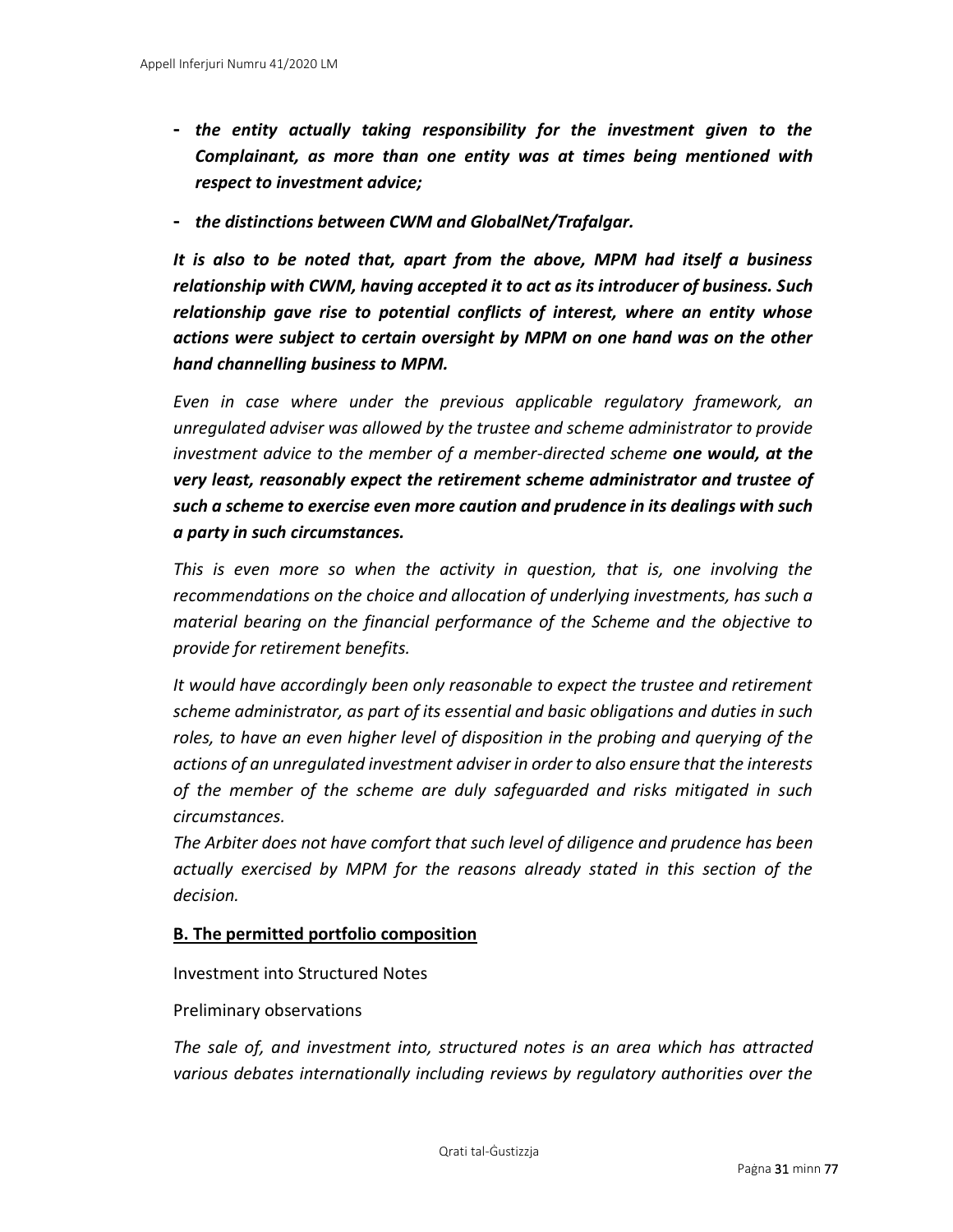*years. Such debates and reviews have been occurring even way back since the time when the Retirement Scheme was granted registration in 2011.*

*The Arbiter considers that caution was reasonably expected to be exercised with respect to investments in, and extent of exposure to, such products since the time of the Scheme's registration. Even more so when taking into consideration the nature of the Retirement Scheme and its specific objective.* 

*Nevertheless, the exposure to structured notes allowed within the Complainant's portfolio was extensive, with the insurance policy underlying the Scheme being predominantly invested into such products.*

*A typical definition of a structured note provides that:* 

'A structured note is a [debt security](https://www.investopedia.com/terms/d/debtsecurity.asp) [i](https://www.investopedia.com/terms/d/debtsecurity.asp)ssued by financial institutions; its return is based on equity indexes, a single equity, a basket of equities, interest rates, commodities or foreign currencies. The return on a structured note is linked to the performance of an [underlying asset,](https://www.investopedia.com/terms/u/underlying-asset.asp) group of assets or index'. *(fn. 62 [https://www.investopedia.com/terms/s/structurednote.asp\)](https://www.investopedia.com/terms/s/structurednote.asp)*

#### *A structured note is further described as:*

'a [debt obligation](https://www.investopedia.com/terms/c/cdo.asp) – basically like an [IOU](https://www.investopedia.com/terms/i/iou.asp) from the issuing [investment bank](https://www.investopedia.com/terms/i/investmentbank.asp) – with an embedded [derivative](https://www.investopedia.com/terms/d/derivative.asp) component; in other words, it invests in [assets](https://www.investopedia.com/terms/a/asset.asp) via derivative instruments'. *(fn. 63 <https://www.investopedia.com/articles/bonds/10/structured>[notes.asp\)](https://www.investopedia.com/articles/bonds/10/structured-notes.asp)*

*The Arbiter notes that various relevant fact sheets of structured notes that featured in the portfolio of the Complainant, as produced by the Complainant in her additional submissions and as also sourced by the Office of the Arbiter for Financial Services ('OAFS'), highlighted a number of risks in respect of the capital invested into these products.* 

*Apart from inter alia the credit risk of the issuer and the liquidity risk, the fact sheets of the said structured products also highlighted risk warnings about the notes not being capital protected, warning that the investor could possibly receive less than the original amount invested, or potentially even losing all of the investment.* 

*A particular frequent feature emerging of the type of structured notes invested into, involved the application of capital buffers and barriers. In this regard, the fact sheets of such products described and included warnings that the invested capital was at risk in case of a particular event occurring. Such event typically comprised a fall, observed on a specific date of more than a percentage specified in the respective fact sheet, in*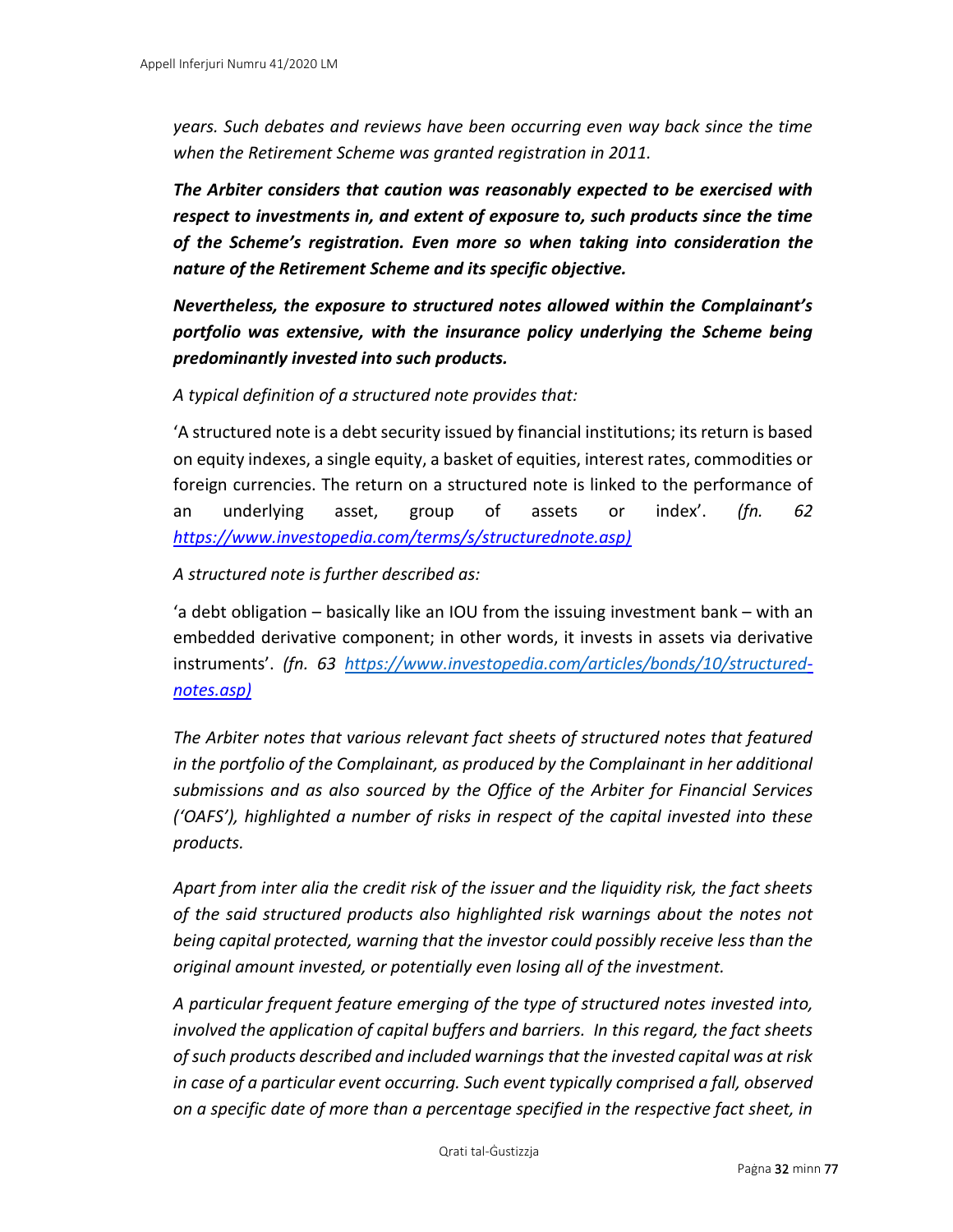*the value of any underlying asset to which the structured note was linked. The fall in*  value would typically be observed on maturity/final valuation of the note. The *specified percentage in the fall in value in the fact sheets sourced in the case of the Complainant was typically 50% of the initial value. The underlying asset to which the structured notes were linked typically comprised stocks or in some cases indices.* 

*The said fact sheets further included a warning, on the lines of:* 

'If any stock has fallen by more than 50% (a Barrier breach) then investors receive the performance of the Worst Performing Stock at Maturity'. *(fn. 64 Example – Fact Sheet of the RBC US Large Cap Income Autocallable Notes – Issue 2 (A fol. 305)*

*Such features and warnings featured, in essence, in the fact sheets of similar structured notes.* 

*It is accordingly clear that there were certain specific risks in various structured products invested into and there were material consequences if just one asset, out of a basket of assets to which the note was linked, fell foul of the indicated barrier. The implication of such a feature should have not been overlooked nor discounted. Given the particular features of the structured notes invested into, neither should have comfort been derived regarding the adequacy of such products just from the fact that the structured notes were linked to a basket of fully quoted shares.*

*The Arbiter would also like to make reference to a particular communication presented in another separate case made against MPM which is relevant to the case in question. In this regard, it is particularly revealing to note the statements made by Trafalgar itself, in its email communication dated 17 September 2017 to CWM, wherein MPM was in copy, and which communication was presented in Case Number 185/2018 against MPM. (fn. 65 Decided today)*

*In the said case, MPM did not contest that such communication was untrue or did not exist, but only challenged the way in which the said email was obtained by the complainant. The email sent by Trafalgar's official inter alia stated the following:*

'**Structured Notes – It is my opinion we need to get as far away from these vehicles as possible. They have no place in an uneducated investor's portfolio and when they breech their barriers untold amounts of damage is done**'. *(fn. 66 Emphasis added by the Arbiter)*

*Such a statement indeed summarily highlighted the pertinent issues with respect to investments in structured notes which are relevant to the case in question.*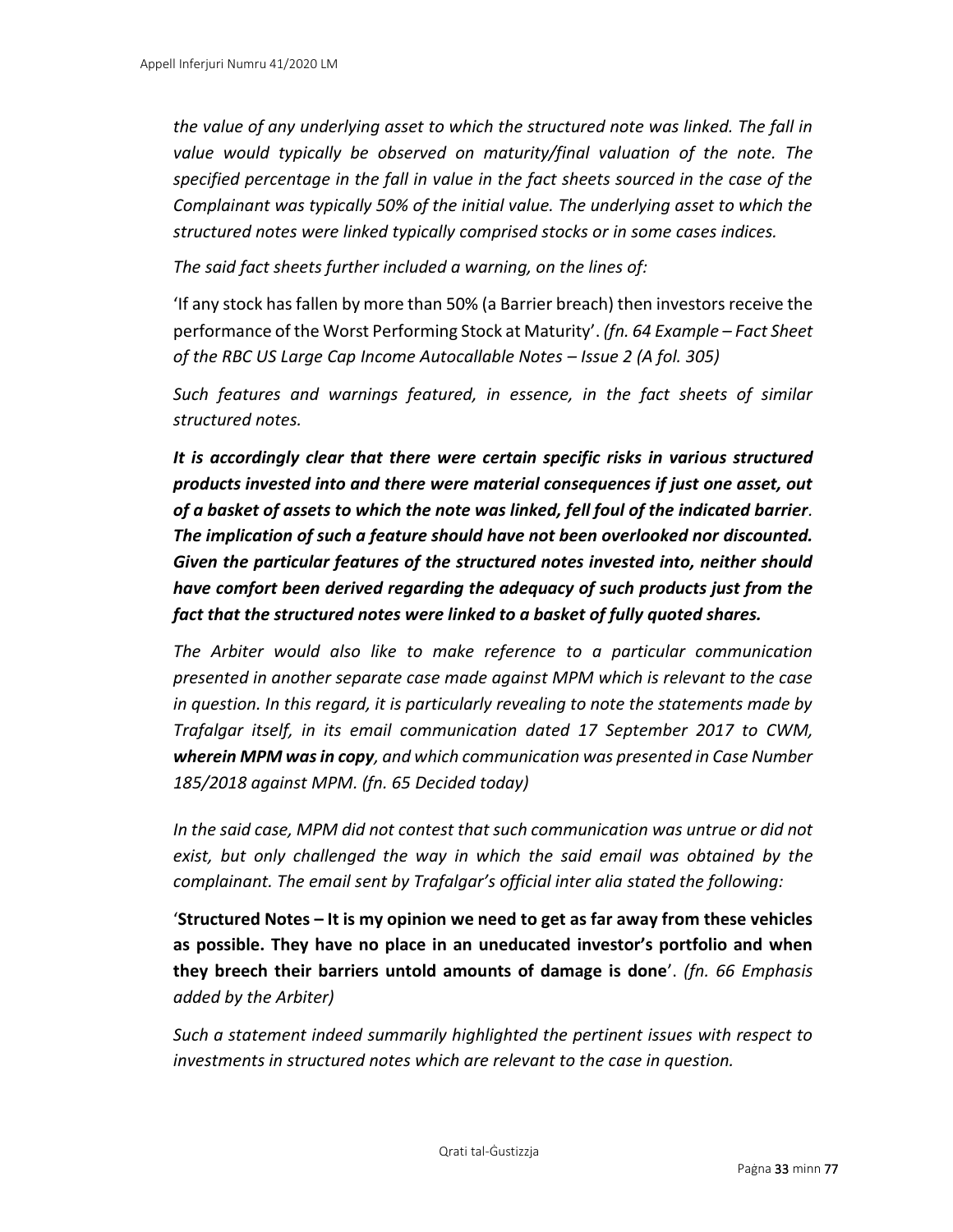Excessive exposure to structured products and to single issuers in respect of the Complainant's portfolio

*As indicated above, the portfolio of investments in respect of the Complainant comprised predominantly of structured products. Such excessive exposure to structured products occurred over a long period of time. This clearly emerges from the Table of Investments forming part of the '*Investor Profile' *provided by the Service Provider for the Complainant.*

*In addition, the said table indicates investments resulting in high exposures to the same single issuer/s, through cumulative purchases in products issued by the same issuer.* 

*Even in case where the issuer of the structured product was a large institution, the Arbiter does not consider this to justify or make the high exposure to single issuers acceptable even more in the Scheme's context. The maximum limits relating to exposures to single issuers outlined in the MFSA rules and MPM's own Investment Guidelines did not make any distinctions according to the standing of the issuer.*

*Hence, the maximum exposure limits to single counterparties should have been applied and ensured that they are adhered to across the board. The credit risk of the respective issuer was indeed still one of the risks highlighted in various fact sheets of structured products invested into.*

Portfolio not reflective of the MFSA rules

*The high exposure to structured products (as well as high exposure to single issuer in respect of the Complainant), which was allowed to occur by the Service Provider in the Complainant's portfolio, jars with the regulatory requirements that applied to the Retirement Scheme at the time, particularly Standard Operational Condition ('SOC') 2.7.1 and 2.7.2 of the 'Directives for Occupational Retirement Schemes, Retirement Funds and Related Parties under the Special Funds (Regulation) Act, 2002', ('*the Directives'*), which applied from the Scheme's inception in 2011 until the registration of the Scheme under the RPA on 1 January 2016. The applicability and relevance of these conditions to the case in question was highlighted by MPM itself. (fn. 67 Para. 21 & 23 of the Note of Submissions filed by MPM in 2019)*

*SOC 2.7.1 of Part B.2.7 of the Directives required inter alia that the assets were to* 'be invested in a prudent manner and in the best interest of beneficiaries …'.

*SOC 2.7.2 in turn required the Scheme to ensure inter alia that, the assets of a scheme are '*invested in order to ensure the security, quality, liquidity and profitability of the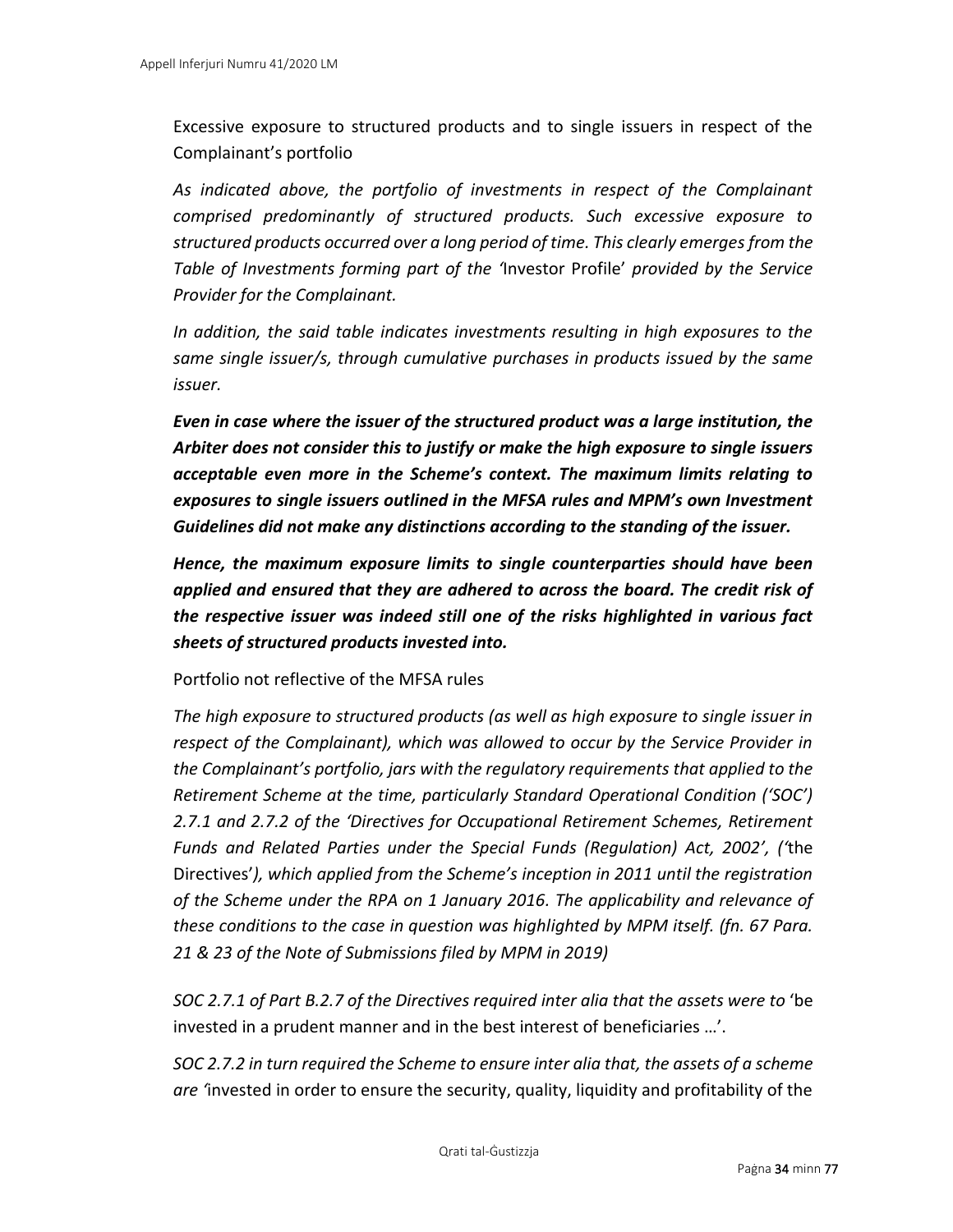portfolio as a whole*', (fn. 68 SOC 2.7.2(a)) and that such assets are* 'properly diversified in such a way as to avoid accumulations of risk in the portfolio as a whole'. *(fn. 69 SOC 2.7.2 (b))*

*SOC 2.7.2 of the Directives also provided other benchmarks including for the portfolio to be '*predominantly invested in regulated markets'*; (fn. 70 SOC 2.7.2 (c)) to be '*properly diversified in such a way as to avoid excessive exposure to any particular asset, issuer or group of undertakings'*, (fn. 71 SOC 2.7.2. (e)) where the exposure to single issuer was: in the case of investments in securities issued by the same body limited to no more than 10% of assets; in the case of deposits with any one licensed credit institution limited to 10%, which limit could be increased to 30% of the assets in case of EU/EEA regulated banks; and where in case of investments in properly diversified collective investment schemes, which themselves had to be predominantly invested in regulated markets, limited to 20% of the scheme's assets for any one collective investment scheme. (fn. 72 SOC 2.7.2 (h)(iii) & (v))*

*Despite the standards of SOC 2.7.2, MPM allowed the portfolio of the Complainant to, at times, comprise solely and/or predominantly of structured products.* 

*In the case of the Complainant it has also emerged that individual exposures to single issuers were at times even higher than 20%, this being the maximum limit applied in the Rules to diversified investment instruments, such as collective investment schemes whose performance was not materially impacted or determined by a single underlying asset. The structured products invested into were also not indicated, during the proceedings of this case, as themselves being traded in or dealt on a regulated market. The portfolio also included various positions into high risk investments with the high risk being reflected in, for example, the high rate of return of over 7%, 8% p.a., and also 9% p.a. which featured in the name of a number of structured products invested into as indicated in the Complainant's portfolio. (fn. 73 'Doc. SB2' attached to MPM's Additional Submissions refers.)*

Portfolio not reflective of MPM's **own** Investment Guidelines

*In its submissions MPM produced a copy of the Investment Guidelines marked '*January 2013' *and '*Mid-2014'*, which guidelines featured in the Application Form for Membership, and also Investment Guidelines marked '*2015'*, '*2016'*, '*Mid-2017'*, '*Dec-2017' *and '*2018' *where, it is understood the latter respectively also formed part of the Scheme's documentation such as the Scheme Particulars issued by MPM.*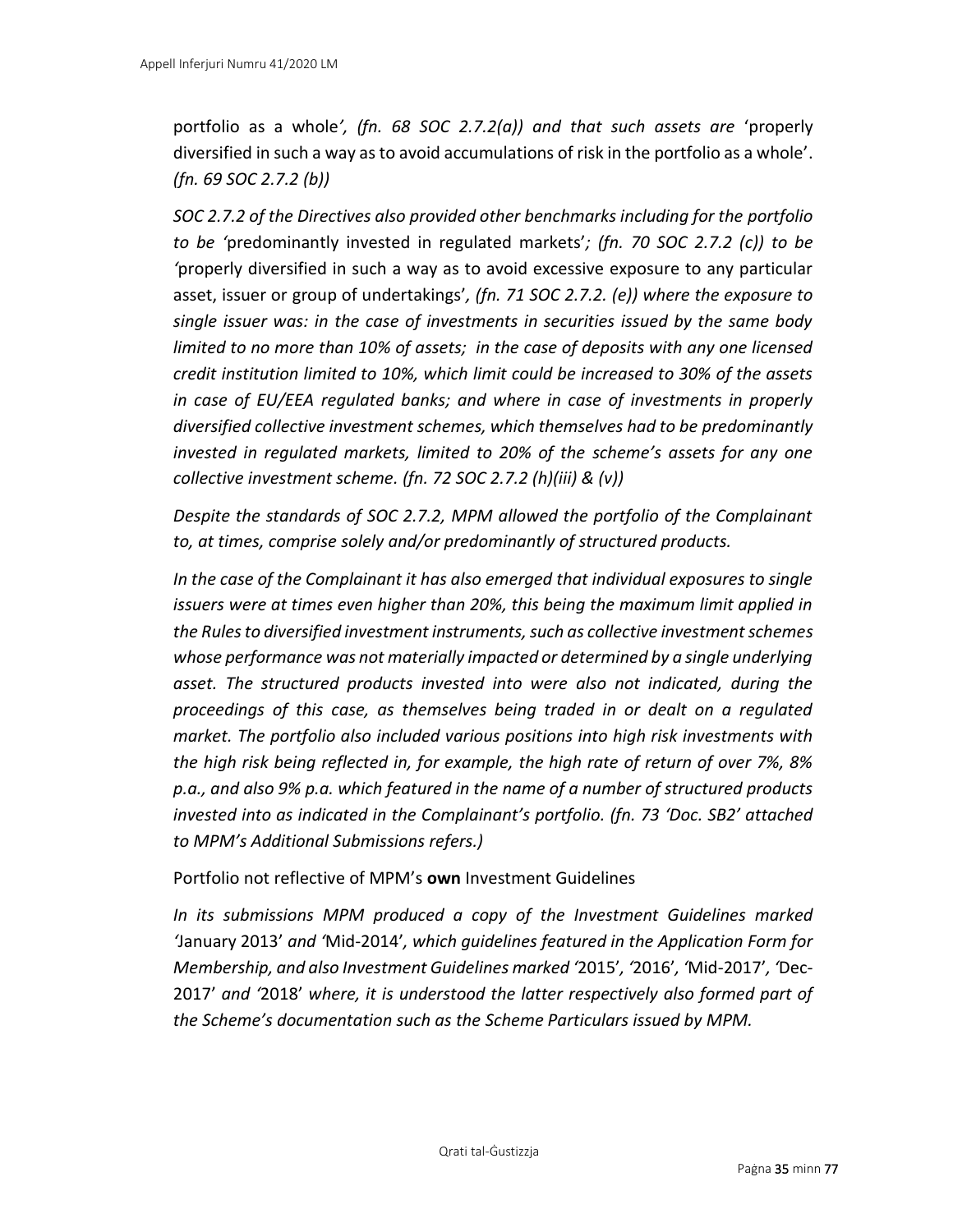*Despite that the Service Provider claimed that the investments made in respect of the Complainant were in line with the Investment Guidelines, MPM has, however, not adequately proven such a claim.* 

*The investment portfolio in the case reviewed was at times solely/ predominantly invested in structured notes for a long period of time. It is unclear how a portfolio composition solely/ predominantly invested in structured notes truly satisfied certain conditions specified in MPM's own Investment Guidelines such as:* 

# *(i) The requirement that the member's assets had to be '***predominantly invested in regulated markets'**.

*This was a condition which prevailed in all of the presented MPM's Investment Guidelines since January 2013 till that of 2018. (fn. 74 Investment Guidelines attached to the affidavit of Stewart Davies)*

*The said requirement of being '*predominantly invested in regulated markets' *meant, and should have been construed to mean, that investments had to be predominantly invested in listed instruments, that is financial instruments that were admitted to trading. With reference to industry practice, the terminology of '*regulated markets' *is referring to a regulated exchange venue (such as a stock exchange or other regulated exchange). The term '*regulated markets' *is in fact commonly referred to, defined and applied in various EU Directives relating to financial services, including diversification rules applicable on other regulated financial products. (fn. 75 Such as UCITS schemes - the Undertakings for Collective Investments in Transferable Securities (UCITS) Directive (Directive 2009/65/EC as updated). The Markets in Financial Instruments Directive (MiFID) (Directive 2004/39/EC as repealed by Directive 2014/65/EU) also includes a definition as to what constitutes a* 'regulated market'*) Hence, the interpretation of* 'regulated markets' *has to be seen in such context.* 

*The reference to '*predominantly invested in regulated markets' *cannot be interpreted as referring to the status of the issuers of the products and it is typically the product itself which has to be traded on the regulated market and not the issuer of the product.* 

*Moreover, a look through approach, could not either be sensibly applied to the structured notes for the purposes of such condition taking into consideration the nature and particular features of the structured notes invested into.* 

*No evidence was submitted that predominantly the portfolio, which comprised solely/predominantly of structured notes, constituted listed structured notes in respect of the Complainant. The fact sheets in respect of the structured notes forming*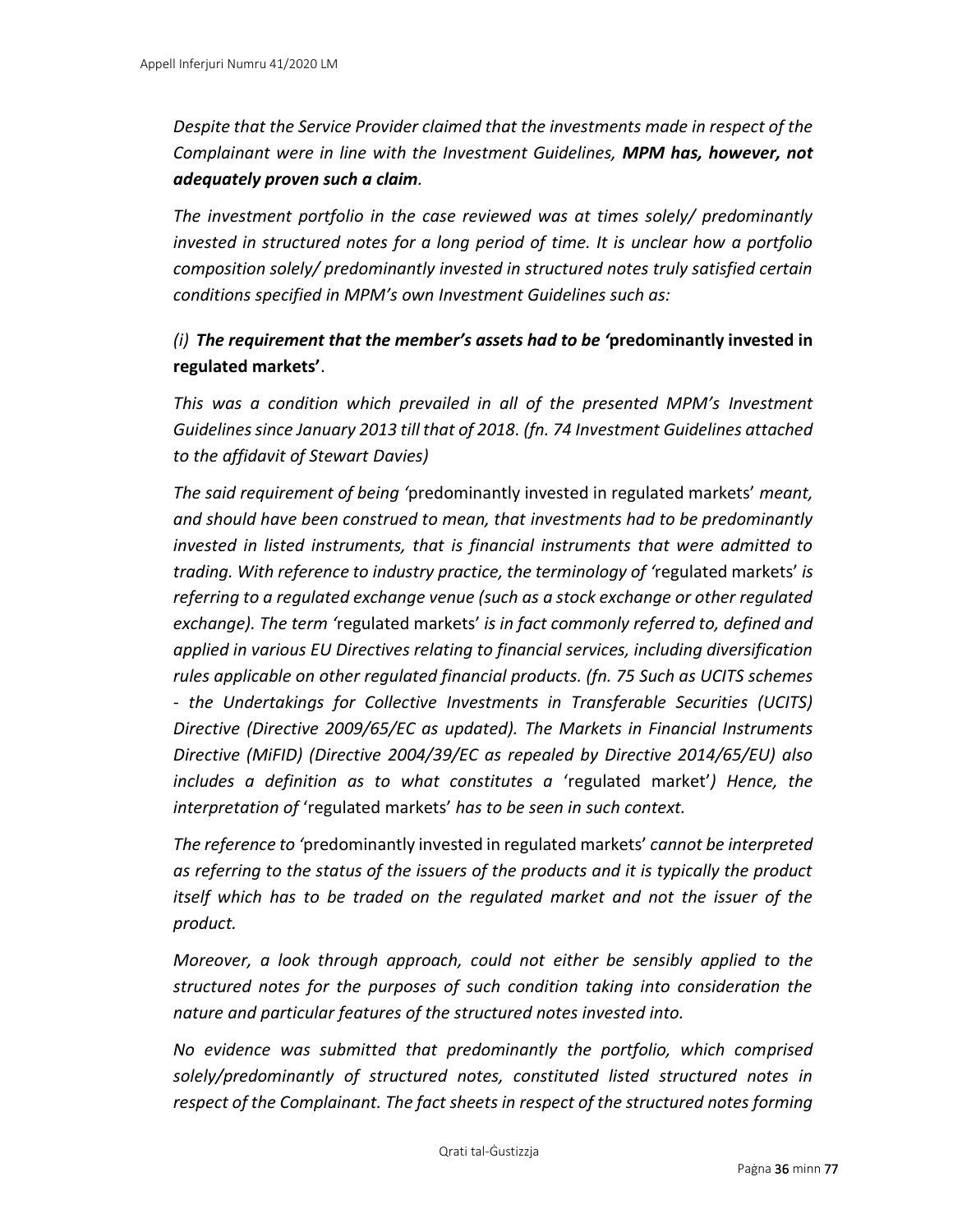*part of the Complainant's portfolio, actually indicated that the products in question were not listed on an exchange.* 

*On its part the Service Provider did not prove either that the portfolio of the Complainant was '*predominantly invested in regulated markets' *on an ongoing basis.* 

*Furthermore, when investment in unlisted securities was itself limited to 10% of the Scheme assets, as stipulated throughout MPM's own Investment Guidelines for 2013 to 2018, it is unclear how the Trustee and Scheme Administrator chose to allow much higher exposures (as will be indicated further below) to structured notes, a debt security, which were themselves unlisted.*

*(ii) The requirement relating to the liquidity of the portfolio.*

*The Investment Guidelines of MPM marked January 2013 required no more than a '*maximum of 40% of the fund *(fn. 76 The reference to 'fund' is construed to refer to the member's portfolio)* in assets with liquidity of greater than 6 months'*. This requirement remained, in essence, also reflected in the Investment Guidelines marked 'Mid-2014' which read '*Has a maximum of 40% of the fund in assets with expected liquidity of greater than 6 months*' as well as in the subsequent Investment Guidelines marked 2015 till 2018 which were updated by MPM and tightened further to read a '*maximum of 40% of the fund in assets with expected liquidity of greater than 3 months but not greater than 6 months'*.* 

*It is evident that the scope of such requirement was to ensure the liquidity of the portfolio as a whole by having the portfolio predominantly (that is, at least 60%) exposed to liquid assets which could be easily redeemed within a short period of time, that is 3-6 months (as reflected in the respective conditions) whilst limiting exposure to those assets which take longer to liquidate to no more than 40% of the portfolio.* 

*With reference to the Complainant's portfolio, it is noted that the structured notes invested into typically had a maturity or investment term of 1-2 years as evidenced in the product fact sheets. It is unclear how the 40% maximum limit referred to above could have been satisfied in such circumstances where the portfolio was predominantly invested into structured notes which themselves had long investment terms.* 

*It is further noted that the fact sheets of the said unlisted structured products included reference to the possibility of a secondary market existing for such structured notes. In this regard, a buyer had to be found in the secondary market in case one wanted to redeem a holding into such structured note prior to its maturity.*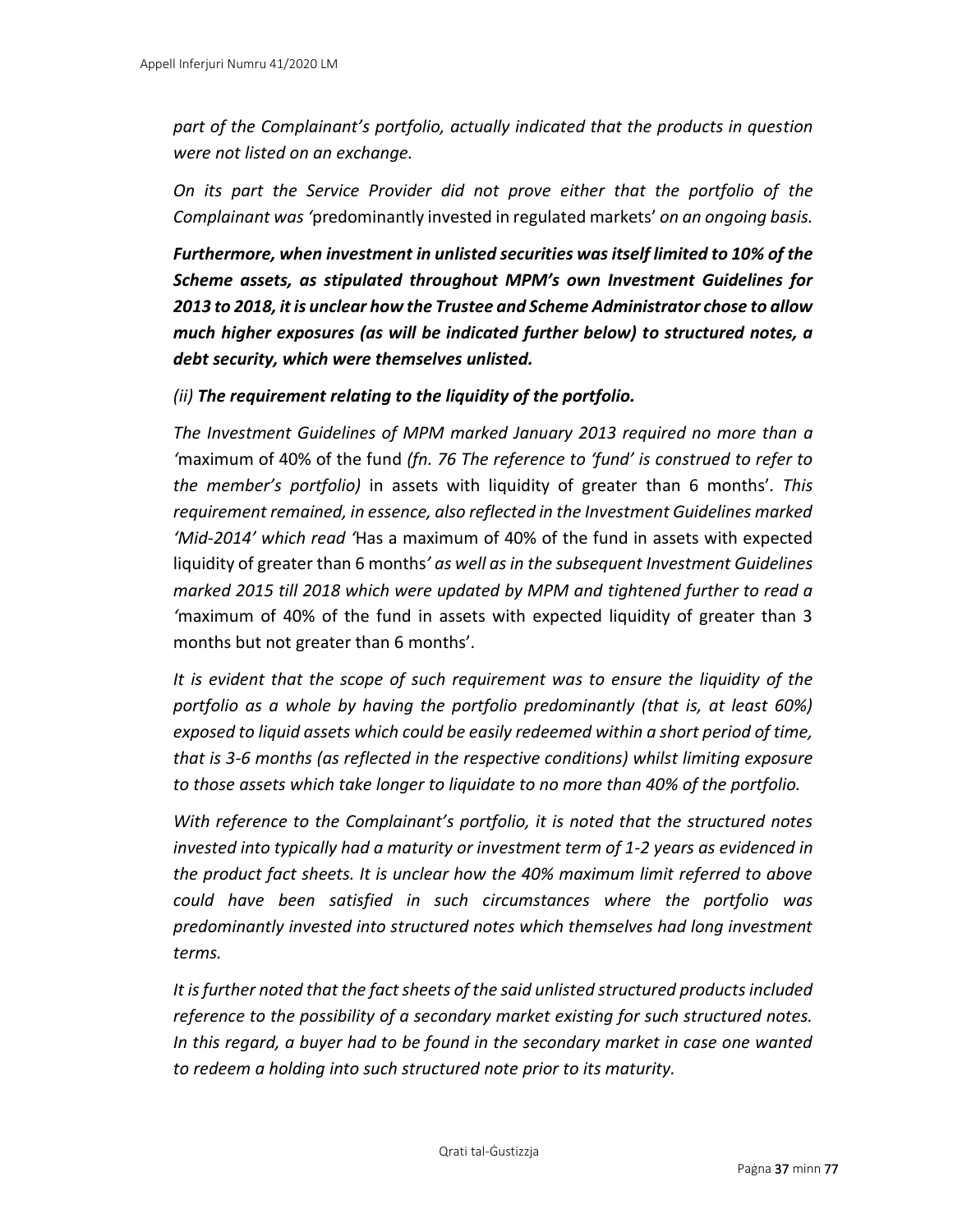## *The secondary market could, however, not have provided an adequate level of comfort with respect to liquidity.*

*There were indeed various risks highlighted in relation to the secondary market as amply reflected in the risk warnings emerging in the said fact sheets.* 

*The said risk warnings highlighted the risks related to the availability of such market (as the secondary market had to be in the first place offered by the issuer), as well as the limitations of the said market. They also highlighted the lower price that could be sought on this market.* 

*In this regard, there was the risk that the price of the structured note on the secondary market could be well below the initial capital invested.* 

*For example, the notes issued by RBC typically included the risk disclaimer that:* 

'**Any secondary market provided by Royal Bank of Canada is subject to change and may be stopped without notice and investors may therefore be unable to sell or redeem the Notes until their maturity. If the Notes are redeemed early, they may be redeemed at a level less than the amount originally invested**'.

*Similar warnings feature in the fact sheets of structured notes issued by other issuers.* 

*MPM should have been well aware about the risks associated with the secondary market. It has indeed itself seen the material lower value that could be sought on such market in respect of the structured notes invested into.* 

*The lower values of the structured notes on the secondary market was indeed affecting the value of the Scheme as can be deduced from the respective Annual Member Statements that MPM itself produced.* 

*Hence, no sufficient comfort about liquidity could have possibly been derived with respect to the secondary market in case of unlisted structured notes.* 

*The Arbiter is not accordingly convinced that the conditions relating to liquidity were being adequately adhered to, nor that the required prudence was being exercised with respect to the liquidity of the portfolio, when considering the above mentioned aspects and when keeping into context that the portfolio of investments that was allowed to develop within the Retirement Scheme was solely/predominantly invested in the said structured notes.* 

*It is also to be noted that even if one had to look at the composition of the Complainant's portfolio purely from other aspects, there is still undisputable evidence of non-compliance with other requirements detailed in MPM's own*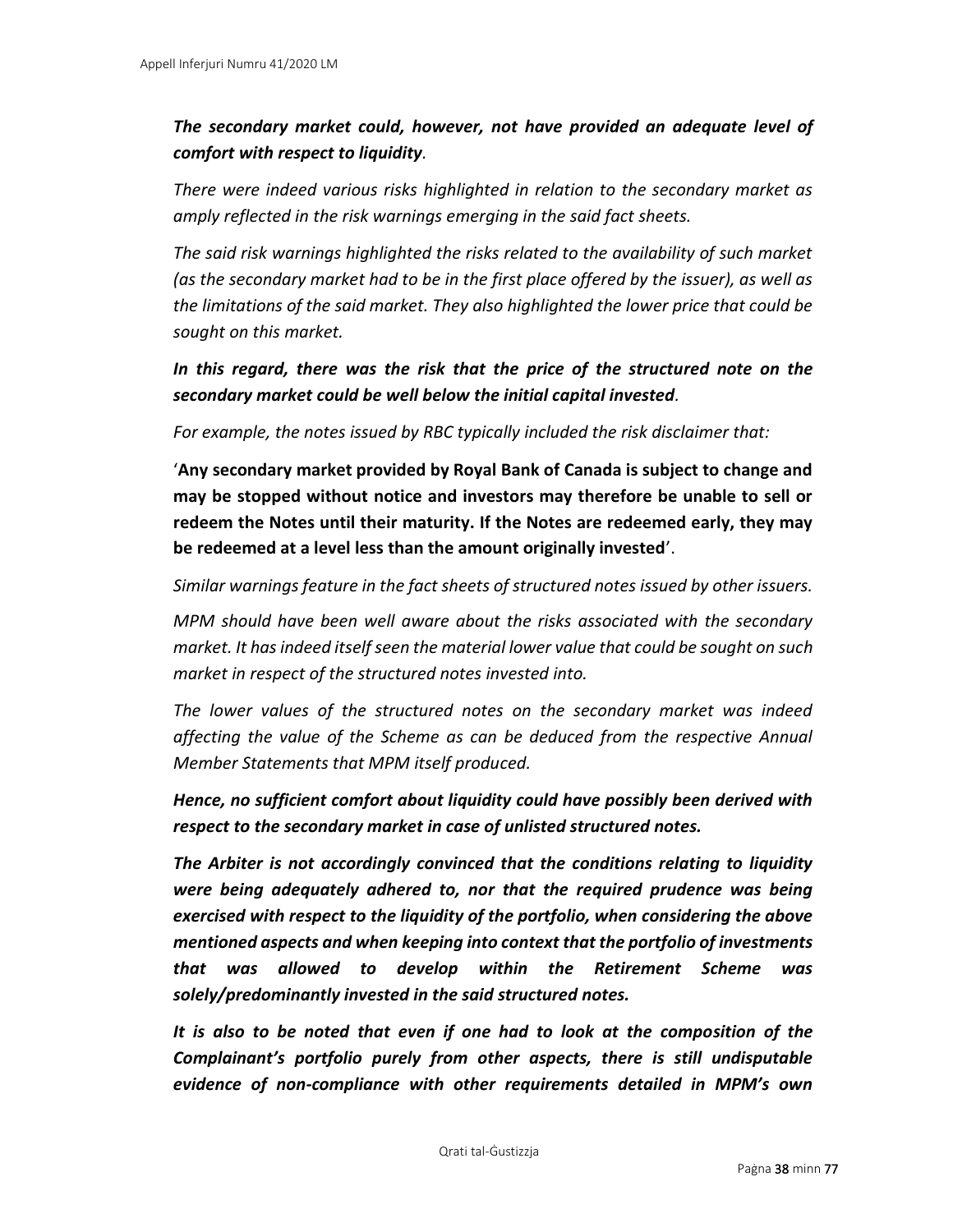# *Investment Guidelines. This is particularly so with respect to the requirements applicable regarding the proper diversification, avoidance of excessive exposure and permitted maximum exposure to structured notes.*

*The 'Table of Investments' forming part of the 'Investor Profile' produced by MPM as part of its submissions indicates that over 90% of the policy value was invested in 10 structured notes in April 2015. Instances of high exposures (of over 20%) of the policy value at the time of purchase were made to single issuers such as Leonteq, EGM and Commerzbank respectively at the time of purchase of the said structured notes.* 

*The Arbiter notes that the Service Provider has along the years revised various times the investment restrictions specified in its own 'Investment Guidelines' with respect to structured products, both in regard to maximum exposures to structured products and maximum exposure to single issuers of such products. The exposure to structured notes and their issuers was indeed progressively and substantially reduced over the years in the said Investment Guidelines.* 

*The specified maximum limit of 66% of the portfolio value in structured notes having underlying guarantees which featured in the 'Investment Guidelines' marked 2015 (fn. 77 MPM's Investment Guidelines '2015' as attached to the affidavit of Stewart Davies) was reduced to 40% of the portfolio's value in the 'Investment Guidelines' marked December 2017 (fn. 78 MPM's Investment Guidelines 'Dec-2017' as attached to the affidavit of Stewart Davies) and subsequently reduced further to 25% in the 'Investment Guidelines' for 2018. (fn. 79 MPM's Investment Guidelines '2018' as attached to the affidavit of Stewart Davies)*

*Similarly, the maximum exposure to single issuers for '*products with underlying guarantees'*, that is structured products as referred to by MPM itself, in the '*Investment Guidelines' *marked Mid-2014 and 2015 specifically limited maximum exposure to the same issuer default risk to no more than (33.33%), one third of the portfolio.* 

*The maximum limit to such products was subsequently reduced to 25%, one quarter of the portfolio, in the 'Investment Guidelines' marked 2016 (fn. 80 MPM's Investment Guidelines '2016' as attached to the affidavit of Stewart Davies) and mid2017, (fn. 8` MPM's Investment Guidelines 'Mid-2017' as attached to the affidavit of Stewart Davies) reduced further to 20% in the 'Investment Guidelines' marked December 2017 and subsequently to 12.5% in the 'Investment Guidelines' for 2018. Even before the Investment Guidelines of Mid-2014, MPM's Investment Guidelines of January 2013 still limited exposure to individual investments (aside from collective investment schemes) to 20%.*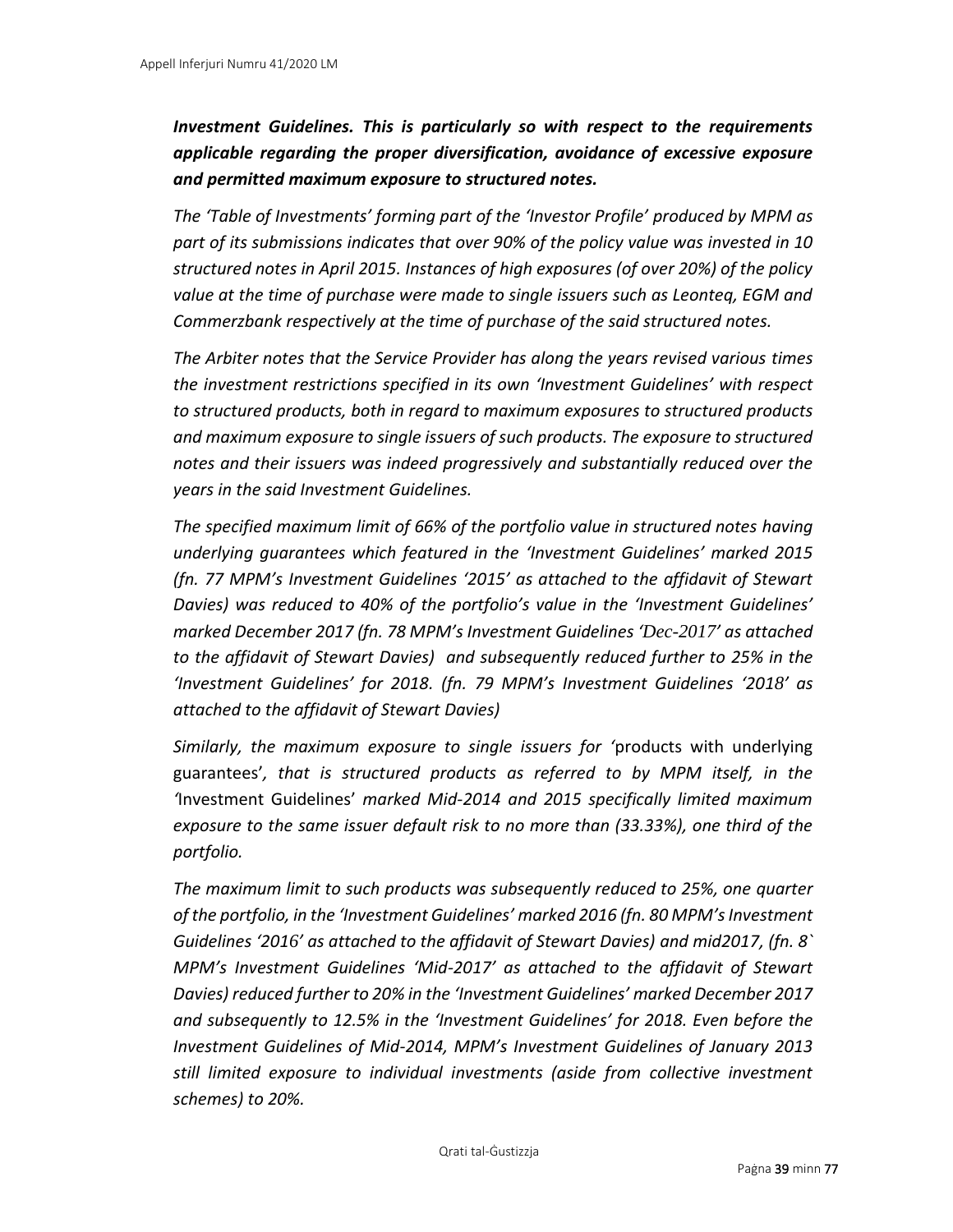*Indeed, the Arbiter considers that the high exposure to structured products and single issuers in the Complainant's portfolio jarred and did not reflect to varying degrees with one or more of MPM's own investment guidelines applicable at the time when the investments were made, most particularly with respect to the following guidelines: (fn. 82 Emphasis in the mentioned guidelines added by the Arbiter)*

Investment Guidelines marked '2015':

• *Where products with underlying guarantees are chosen, i.e. Structured Notes, these will be permitted up to a maximum of 66% of the portfolio's values,* 

*with no more than one third of the portfolio to be subject to the same issuer default risk.* 

*In addition, further consideration needs to be given to the following factors:* 

- *…*
- *Credit risk of underlying investment*
- *…*

*…* 

- • *In addition to the above, the portfolio must be constructed in such a way as to avoid exposure:*
- *...*
- *To any single credit risk.*

*It is particularly noted in this case that investments into structured notes were allowed to occur within the Complainant's portfolio in excess of the limits allowed on the maximum exposure to such products. MPM's Investment Guidelines of 2015*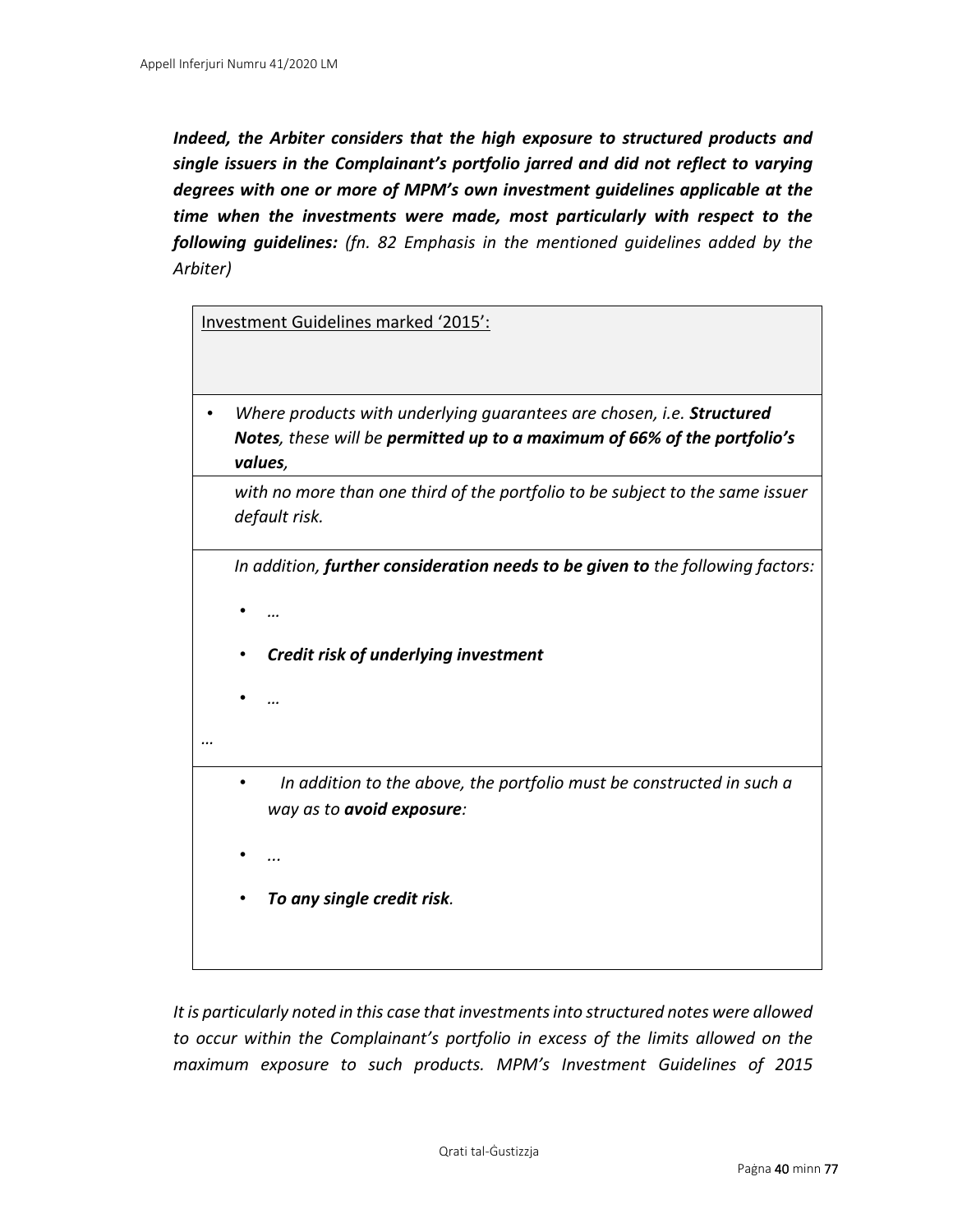*specifically mentioned a maximum limit of 66% of the portfolio value to '*products with underlying guarantee … i.e. structured notes'*.* 

*In the case reviewed, the Service Provider allowed investments into structured products above the said percentage. Even if, for the sake of the argument, one had to consider all the structured products invested into as having underlying guarantees, (which had not been proven that it was the case for all of said products), (fn. 83 The RBC US Large Cap Income Autocallable Note for example, had no capital protection – A fol. 305) the percentage of over 90% of the policy value invested into structured notes starkly goes against the 66% maximum limit stipulated in the requirement that:* 

'Where products with underlying guarantees are chosen, i.e. Structured Notes, these will be permitted up to a maximum of 66% of the portfolio's values …'.

*The fact that such high exposure to structured products and single counterparty was allowed in the first place indicates, in itself, the lack of prudence and excessive exposure and risks that were allowed to be taken on a general level.* 

*In the reply the Service Provider sent in relation to the Complainant's formal complainant, MPM stated that:* 

**'In relation to investments, Momentum's role as a RSA and Trustee is to ensure the Scheme's investments are managed in accordance with relevant legislation and regulatory requirements, as well as in accordance with the Trust Deed and Rules and T&C'.** *(fn. 84 Section 1, 'Background'/'Overview of the Scheme' of MPM's Formal reply to the complainant in relation to the complaint)*

*For the reasons amply explained, the Arbiter has no comfort that the above has been truly achieved generally, and at all times, by MPM in respect of the Complainant's investment portfolio.* 

*Portfolio invested into Structured Products Targeted for Professional Investors*

*Besides the issues mentioned above, there is also the aspect relating to the nature of the structured products and whether the products allowed within the portfolio comprised structured notes aimed solely for professional investors.* 

*The Service Provider has not claimed that the Complainant, whose occupation was indicated as 'Auto Entrepreneur', (fn. 85 Application Form for Membership) was a professional investor. No details have either emerged indicating the Complainant, not being a retail investor.*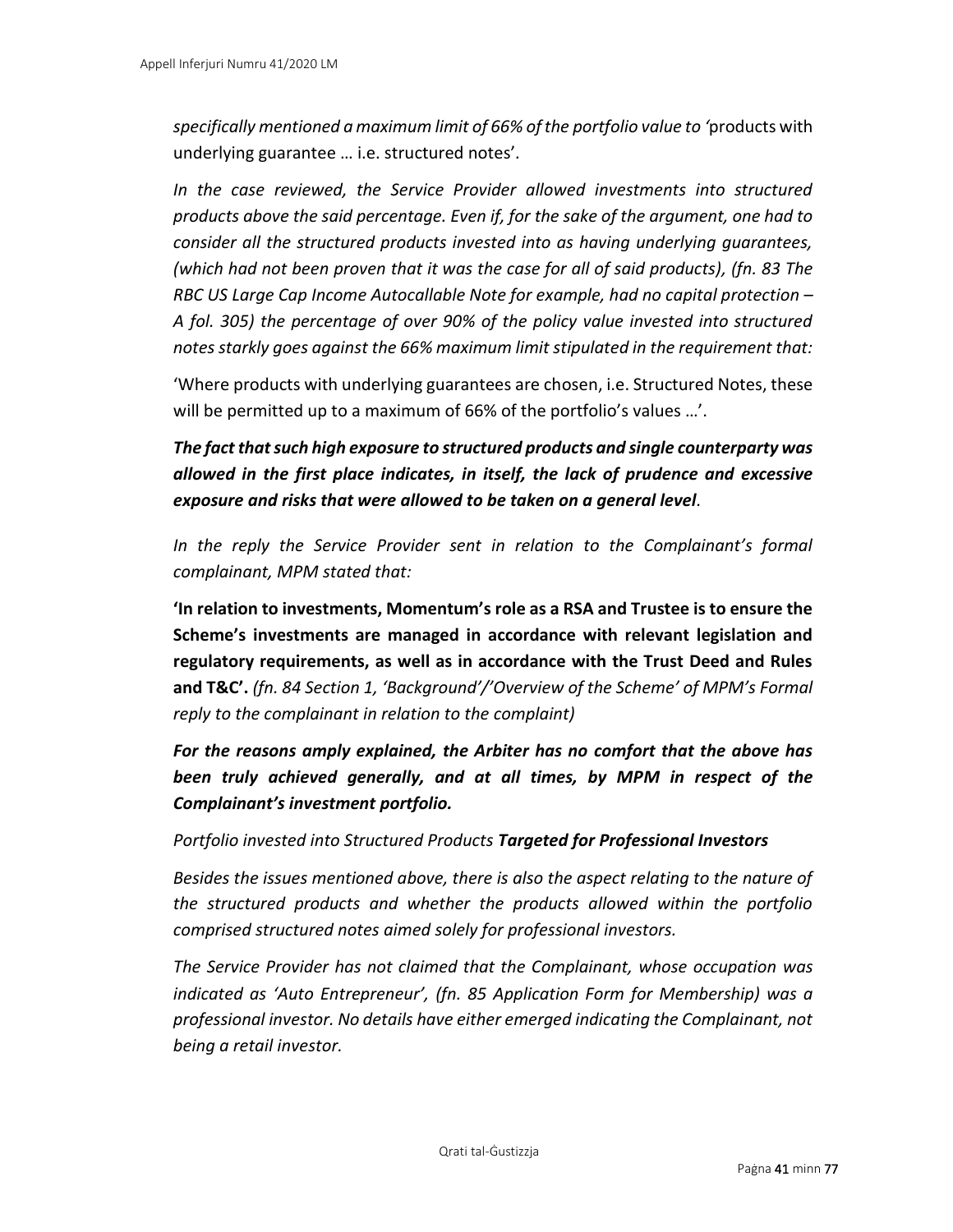*With respect to the Complainant's portfolio, the Complainant presented four relevant Fact Sheets and the OAFS also traced a Fact Sheet in respect of another structured product which featured in her portfolio. (fn. 86 Structured Notes with ISIN No: CH0266684593; CH0283709340; XS1211647281 and XS1193042451 (presented by the Complainant as attachments in her additional submissions) and XS1218203823 (where the fact sheet in respect of the latter was sourced from Case 130/2018 against MPM decided today)*

*The fact sheets in question specify that the products were targeted for professional investors only or in the case of the Leonteq structured note indicated for 'qualified* **investors'** *where no evidence was produced or emerged that this comprised the typical retail investor.*

*With respect to the structured product issued by RBC for example, the fact sheet clearly indicates that the investment was '*For Professional Investors Only' *and '*not suitable for Retail distribution' *with the '*Target Audience' *for such product being specified as '*Professional Investors Only' *as outlined in the '*Key Features' *section of the fact sheet.* 

*The Service Provider claimed that the references to '*Professional Investors only' *in the Fact Sheets referred to the marketed documentation. This is however not really the case as explained above and it is clear that such fact sheets were issued purposely for those investors who were eligible to invest in the product. It is also clear that such products were not aimed for retail investors but only for professional investors. Indeed, the Service Provider presented no fact sheet of structured notes invested into which were targeted for retail investors.*

*It is therefore considered that in the Case of the Complainant's portfolio there is sufficient evidence resulting from multiple instances which show that her portfolio generally included investments not appropriate and suitable for a retail client. It is clear that there was a lack of consideration by the Service Provider with respect to the suitability and target investor of the structured notes.* 

*Such lack of consideration is not reflective of the principle of acting with '***due skill, care and diligence'** *and '***in the best interests of'** *the member as the relevant laws and rules mentioned above obliged the Service Provider to do.* 

### *Other observations & synopsis*

*The Service Provider did not help its case by not providing detailed information on the underlying investments as already stated in this decision. Although the Service Provider filed a Table of Investments it did not provide adequate information to*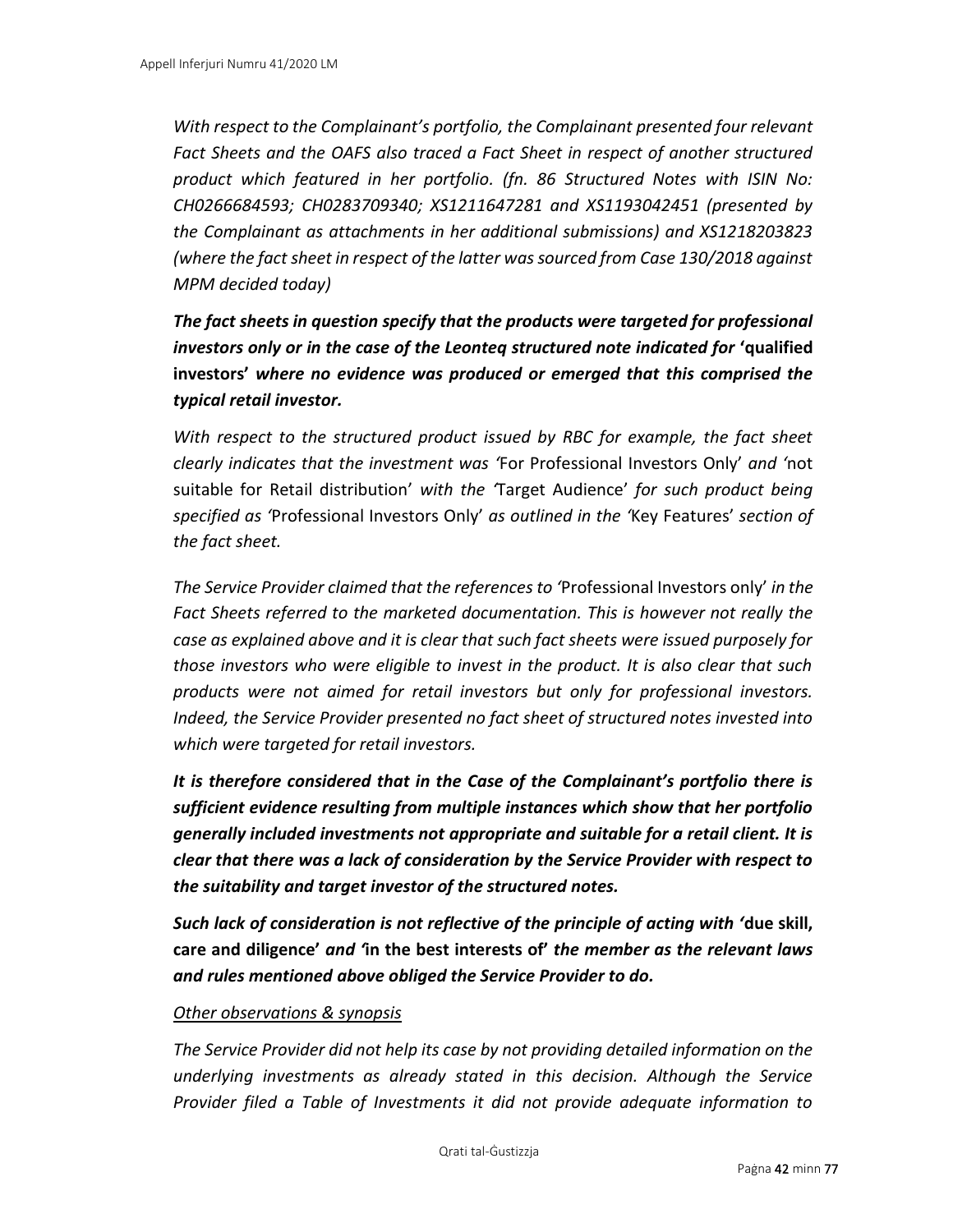*explain the portfolio composition and justify its claim that the portfolio was diversified. It did not provide fact sheets in respect of the investments comprising the portfolio of the Complainant and it did not demonstrate the features and the risks attached to the investments.*

*The Service Provider's mere indication that it made in its submissions, that the respective portfolio was diversified through '*10 structured notes very widely diversified across Sector, Industry and Region*', (fn. 87 Doc. SB2 attached to the Additional Submissions) cannot reasonably provide, in itself, sufficient and adequate comfort on the level of diversification/adequacy of such investments.*

*Various other aspects cannot be ignored by the Service Provider. Such aspects include, but are not limited to:* 

- *the nature of the structured products being invested into and the effects any events or barriers that may form part of the key features of such products, would have on the investment if and when such events occur as already detailed above;*
- *the potential rate of returns as indicative of the level of risk being taken;*
- *the level of risks ultimately exposed to in the respective product and in the overall portfolio composition; and*
- *not the least, the issuer/counterparty risk being taken.*

*The extent of losses experienced on the capital of the Complainant's portfolio is in itself indicative of the failure in adherence with the applicable conditions on diversification and avoidance of excessive exposures. Otherwise, material losses, which are reasonably not expected to occur in a pension product whose scope is to provide for retirement benefits, would have not occurred.* 

*Apart from the fact that no sensible rationale has emerged for limiting the composition of the pension portfolio solely/predominantly to structured products, no adequate and sufficient comfort has either emerged that such composition reflected the prudence expected in the structuring and composition of a pension portfolio. Neither that the allocations were in the best interests of the Complainant despite her risk profile.* 

*In the circumstance where the portfolio of the Complainant was at times solely/predominantly invested in structured products with a high level of exposure to single issuer/s, and, for the reasons amply explained above, the Arbiter does not consider that there was proper diversification nor that the portfolio was at all times*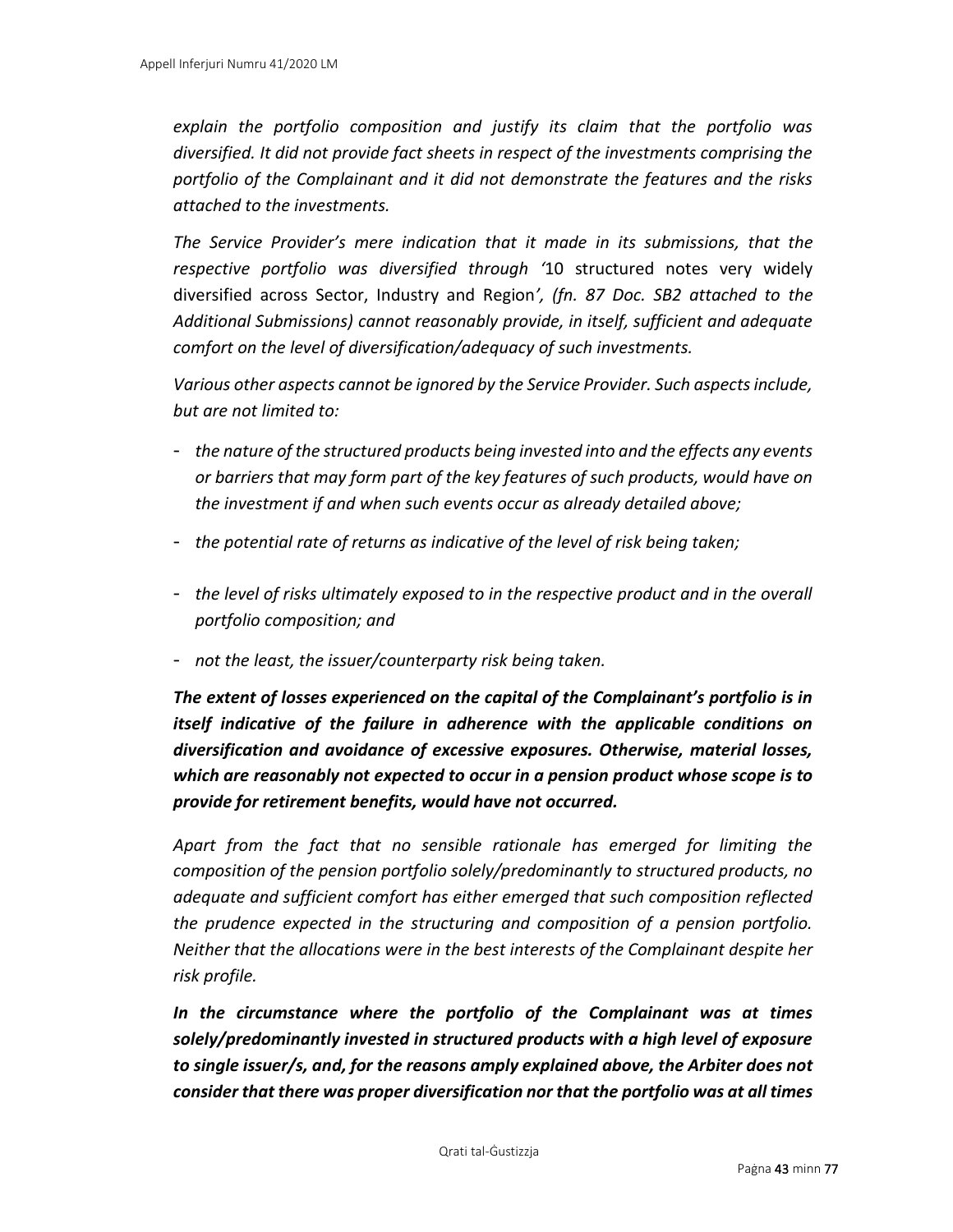*'***invested in order to ensure the security quality, liquidity and profitability of the portfolio as a whole'***, (fn. 88 SOC2.7.2(a) of Part B.2.7 of the Directives) and '***properly diversified in such a way as to avoid accumulations of risk in the portfolio as a whole'***. (fn. 89 SOC2.7.2(b) of Part B.2.7 of the Directives)*

*Apart from the fact that the Arbiter does not have comfort that the portfolio was reflective of the conditions and investment limits outlined in the MFSA's Rules and MPM's own Investment Guidelines, it is also being pointed out that over and above the duty to observe specific maximum limits relating to diversification as may have been specified by rules, directives or guidelines applicable at the time, the behaviour and judgement of the Retirement Scheme Administrator and Trustee of the Scheme is expected to, and should have gone beyond compliance with maximum percentages and was to, in practice, reflect the spirit and principles behind the regulatory framework and in practice promote the scope for which the Scheme was established.* 

*The excessive exposure to structured products and their issuers, nevertheless, clearly departed from such principles and cannot ultimately be reasonably considered to satisfy and reflect in any way a suitable level of diversification nor a prudent approach.* 

*This is even more so when considering the crucial aim of a retirement scheme being that to provide for retirement benefits – an aspect which forms the whole basis for the pension legislation and regulatory framework to which the Retirement Scheme and MPM were subject to. The provision of retirement benefits was indeed the Scheme's sole purpose as reflected in the Scheme Particulars.* 

### *Causal Link and Synopsis of Main Aspects*

*The actual cause of the losses experienced by the Complainant cannot just be attributed to the under-performance of the investments as a result of general market and investment risks and/or the issues alleged against one of the structured note providers, as MPM has* inter alia *suggested in these proceedings.* 

*There is sufficient and convincing evidence of deficiencies on the part of MPM in the undertaking of its obligations and duties as Trustee and Retirement Scheme Administrator of the Scheme as amply highlighted above which, at the very least, impinge on the diligence it was required and reasonably expected to be exercised in such roles.* 

*It is also evidently clear that such deficiencies prevented the losses from being minimised and in a way contributed in part to the losses experienced. The actions*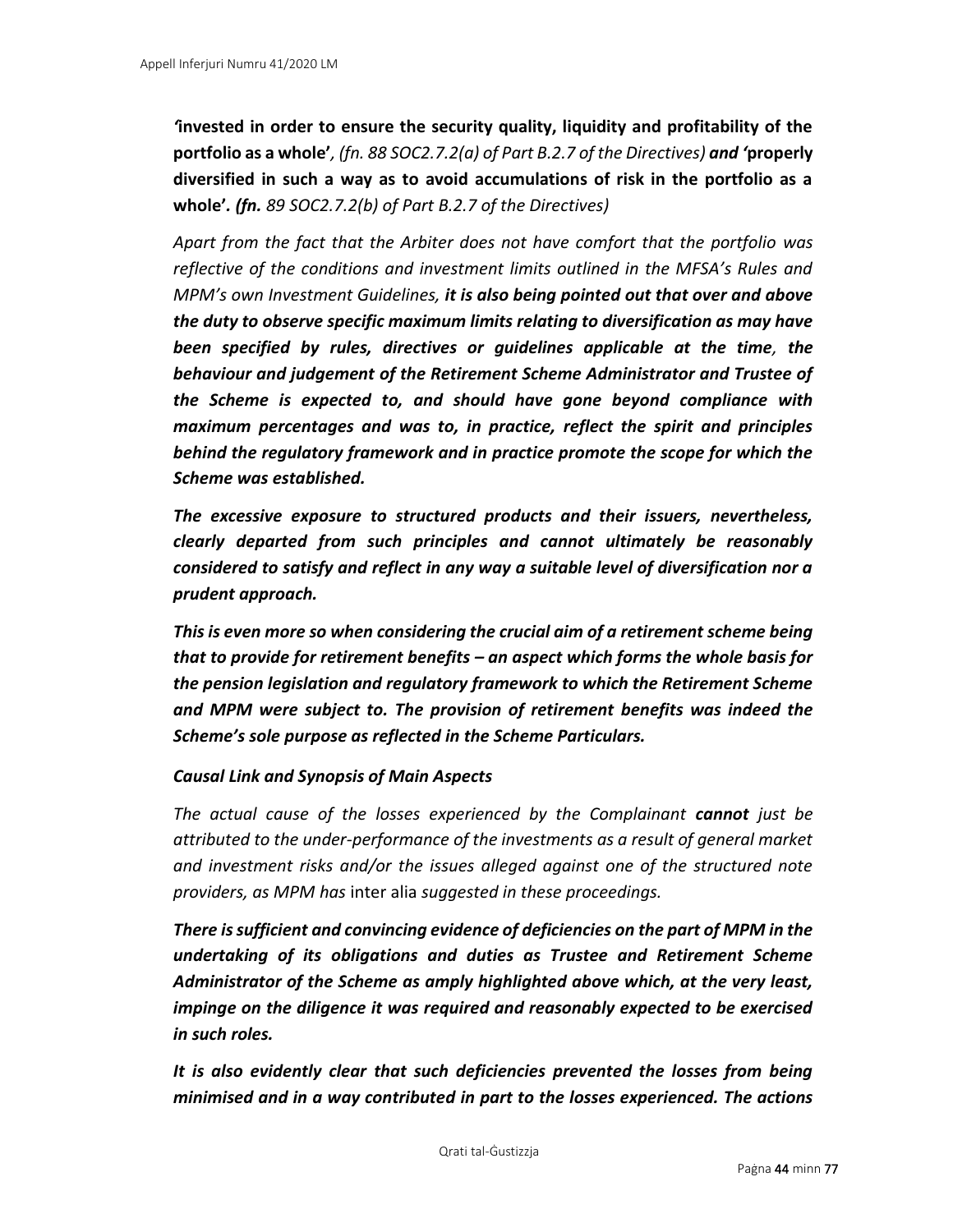*and inactions that occurred, as explained in this decision, enabled such losses to result within the Scheme, leading to the Scheme's failure to achieve its key objective.* 

*Had MPM undertaken its role adequately and as duly expected from it, in terms of the obligations resulting from the law, regulations and rules stipulated thereunder and the conditions to which it was subject to in terms of its own Retirement Scheme documentation as explained above, such losses would have been avoided or mitigated accordingly.*

*The actual cause of the losses is indeed linked to and cannot be separated from the actions and/or inactions of key parties involved with the Scheme, with MPM being one of such parties.* 

*In the particular circumstances of the cases reviewed, the losses experienced on the Retirement Scheme are ultimately tied, connected and attributed to events that have been allowed to occur within the Retirement Scheme which MPM was duty bound and reasonably in a position to prevent, stop and adequately raise as appropriate with the Complainant.* 

### *Final Remarks*

*As indicated earlier, the role of a retirement scheme administrator and trustee does not end, or is just strictly and solely limited, to the compliance of the specified rules. The wider aspects of its key role and responsibilities as a trustee and scheme administrator must also be kept into context.* 

*Whilst the Retirement Scheme Administrator was not responsible to provide investment advice to the Complainant, the Retirement Scheme Administrator had clear duties to check and ensure that the portfolio composition recommended by the investment adviser provided a suitable level of diversification and was inter alia in line with the applicable requirements in order to ensure that the portfolio composition was one enabling the aim of the Retirement Scheme to be achieved with the necessary prudence required in respect of a pension scheme. The oversight function is an essential aspect in the context of personal retirement schemes as part of the safeguards supporting the objective of retirement schemes.* 

*It is considered that, had there been a careful consideration of the contested structured products and extent of exposure to such products and their issuers, the Service Provider would and should have intervened, queried, challenged and raised concerns on the portfolio composition recommended and not allow the overall risky*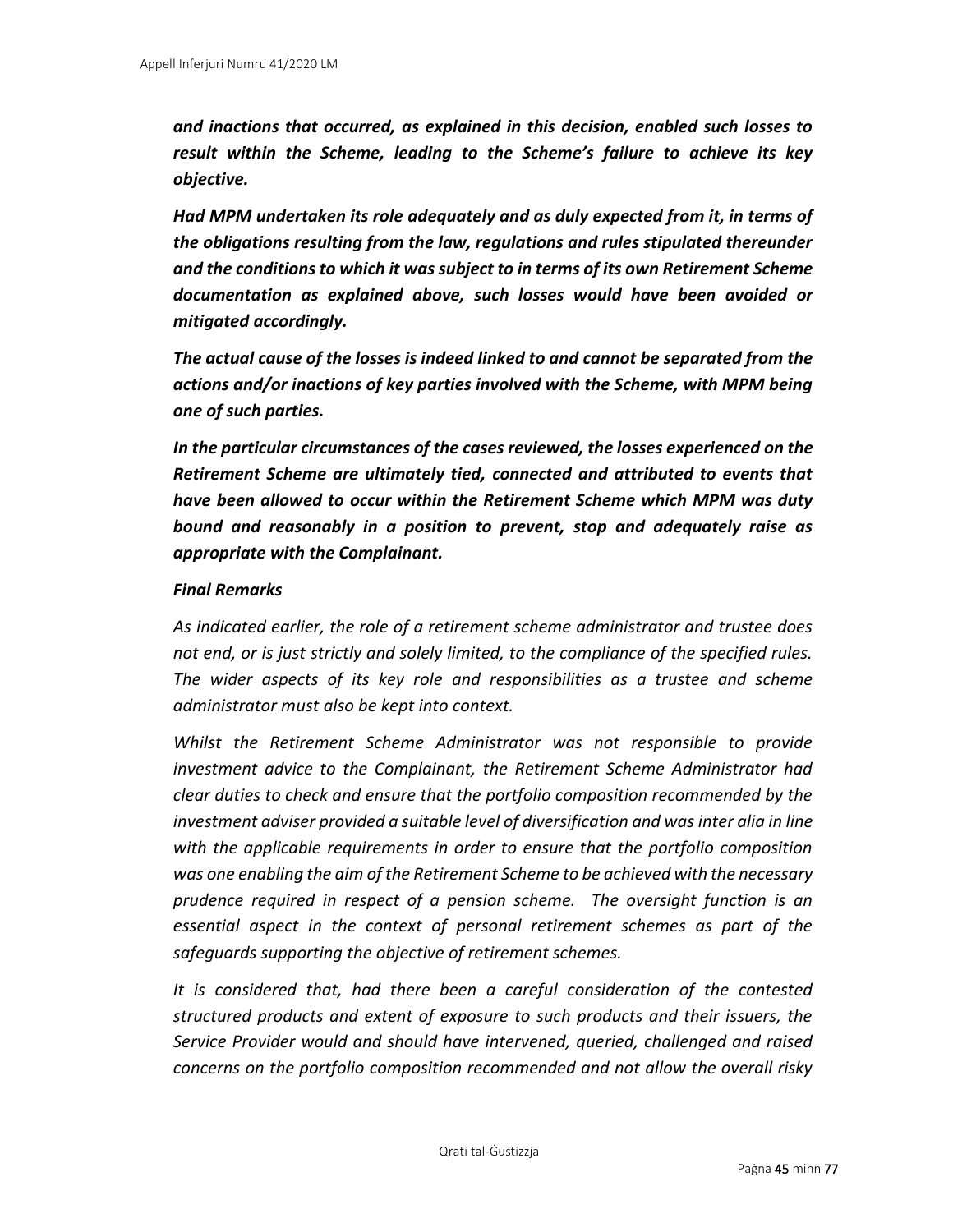*position to be taken in structured products as this ran counter to the objectives of the retirement scheme and was not in the Complainant's best interests amongst others.* 

*The Complainant ultimately relied on MPM as the Trustee and Retirement Scheme Administrator of the Scheme as well as other parties within the Scheme's structure, to achieve the scope for which the pension arrangement was undertaken, that is, to provide for retirement benefits and also reasonably expect a return to safeguard her pension.*

*Whilst losses may indeed occur on investments within a portfolio, a properly diversified and balanced and prudent approach, as expected in a pension portfolio, should have mitigated any individual losses and, at the least, maintain rather than substantially reduce the original capital invested.* 

*For the reasons amply explained, it is accordingly considered that there was, at the very least, a clear lack of diligence by the Service Provider in the general administration of the Scheme in respect of the Complainant and in carrying out its duties as Trustee, particularly when it came to the dealings and aspects involving the appointed investment adviser and the oversight functions with respect to the Scheme and portfolio structure. It is also considered that there are various instances which indicate non-compliance by the Service Provider with applicable requirements and obligations as amply explained above in this decision. The Service Provider failed to act with the prudence, diligence and attention of a bonus paterfamilias. (fn. 90 Cap. 331 of the Laws of Malta, Art. 21(1))*

*The Arbiter also considers that the Service Provider did not meet the '***reasonable and legitimate expectations***' (fn. 91 Cap. 555, Article 19(3)(c)) of the Complainant who had placed her trust in the Service Provider and others, believing in their professionalism and their duty of care and diligence.* 

### *Conclusion*

*For the above-stated reasons, the Arbiter considers the complaint to be fair, equitable and reasonable in the particular circumstances and substantive merits of the case (fn. 92 Cap. 555, Article 19(3)(b)) and is accepting it in so far as it is compatible with this decision.*

*Cognisance needs to be taken, however, of the responsibilities of other parties involved with the Scheme and its underlying investments, particularly, the role and responsibilities of the investment adviser to the Member of the Scheme.* 

*Hence, having carefully considered the case in question, the Arbiter considers that the Service Provider is to be only partially held responsible for the losses incurred.*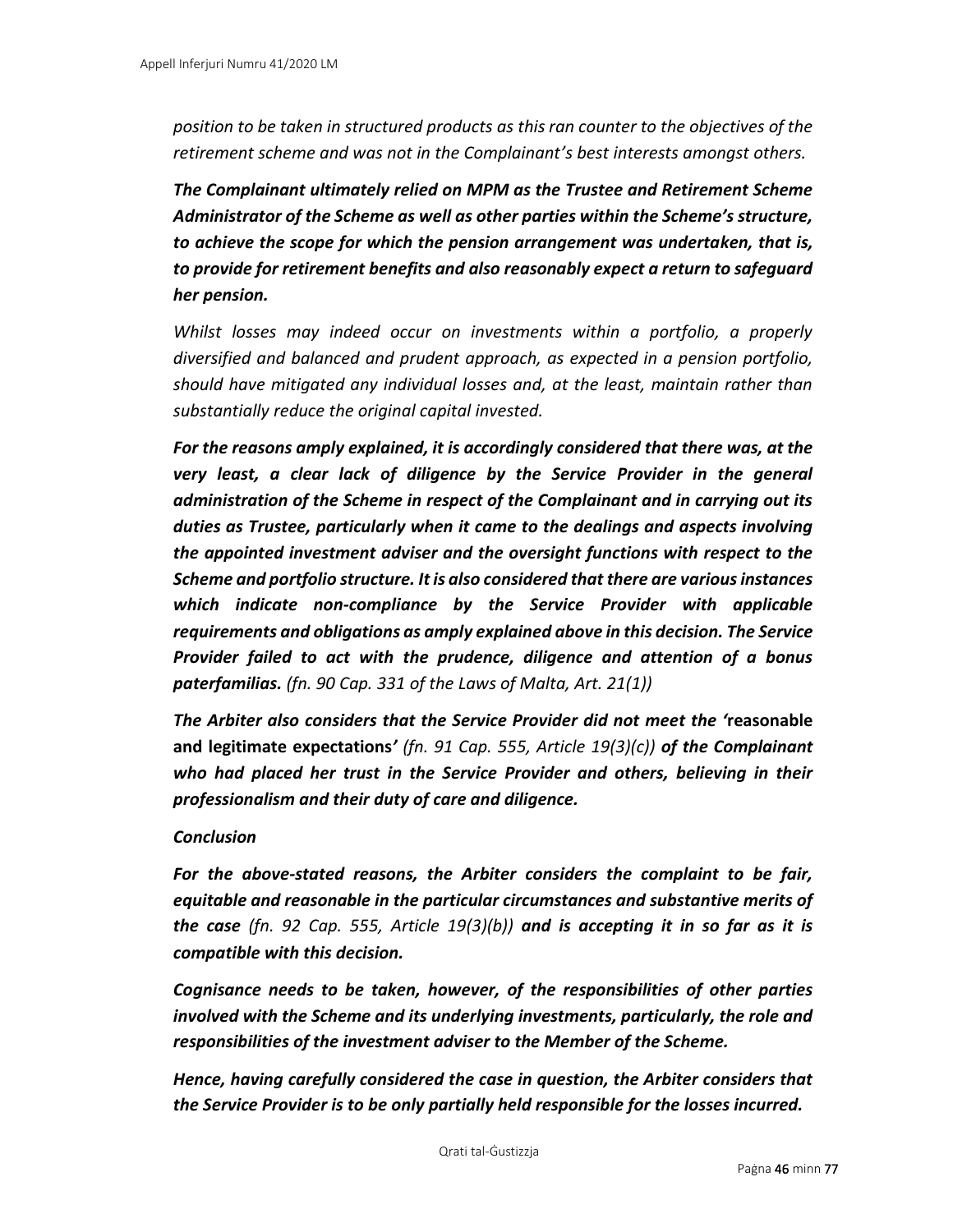### *Compensation*

*Being mindful of the key role of Momentum Pensions Malta Limited as Trustee and Retirement Scheme Administrator of the Momentum Malta Retirement Trust and in view of the deficiencies identified in the obligations emanating from such roles as amply explained above, which deficiencies are considered to have prevented the losses from being minimised and in a way contributed in part to the losses experienced on the Retirement Scheme, the Arbiter concludes that the Complainant should be compensated by Momentum Pensions Malta Limited for part of the net realised losses on her pension portfolio.*

*In the particular circumstances of this case, considering that the Service Provider had the last word on the investments and acted in its dual role of Trustee and Retirement Scheme Administrator, the Arbiter considers it fair, equitable and reasonable for Momentum Pensions Malta Limited, to be held responsible for seventy per cent of the net realised losses sustained by the Complainant on her investment portfolio as stipulated hereunder.*

*The Arbiter notes that the latest valuation and list of transactions provided by the Service Provider in respect of the Complainant is not current. Besides, no detailed breakdown was provided regarding the status and performance of the respective investments within the disputed portfolio.* 

*The Arbiter shall accordingly formulate how compensation to the Complainant is to be calculated by the Service Provider for the purpose of this decision.*

*Given that the Complaint made by the Complainant principally relates to the losses suffered on the Scheme at the time of Continental Wealth Management acting as adviser, compensation shall be provided solely on the investment portfolio existing and constituted under Continental Wealth Management in relation to the Scheme.* 

*The Service Provider is accordingly being directed to pay the Complainant compensation equivalent to 70% of the sum of the Net Realised Loss incurred within the whole portfolio of underlying investments existing and constituted under Continental Wealth Management and allowed within the Retirement Scheme by the Service Provider.* 

*The Net Realised Loss calculated on such portfolio shall be determined as at the date of this decision and calculated as follows:* 

**(i)** *For every such investment within the said portfolio which, at the date of this decision, no longer forms part of the Member's current investment portfolio (given that such investment has matured, been terminated or redeemed and duly settled),*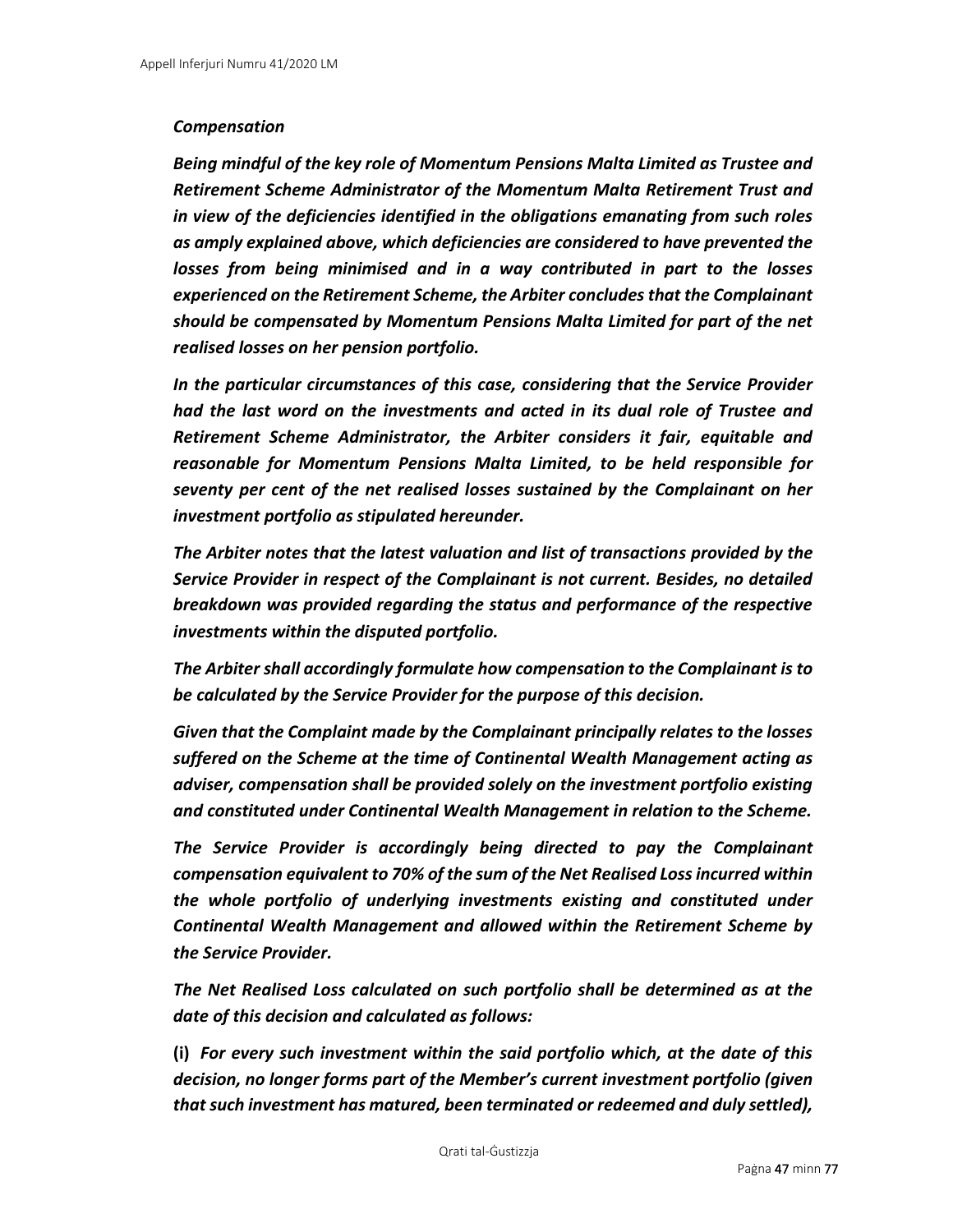*it shall be calculated any realised loss or profit resulting from the difference in the purchase value and the sale/maturity value (amount realised) inclusive of any realised currency gains or losses. Any realised loss so calculated on such investment shall be reduced by the amount of any total interest or other total income received from the respective investment throughout the holding period to determine the actual amount of realised loss, if any;* 

**(ii)** *In case where an investment in (i) above is calculated to have rendered a profit after taking into consideration the amount realised (inclusive of any total interest or other total income received from the respective investment and any realised currency gains or losses), such realised profit shall be accumulated from all such investments and netted off against the total of all the realised losses from the respective investments calculated as per (i) above to reach the figure of the Net Realised Loss within the indicated portfolio.* 

*The computation of the Net Realised Loss shall accordingly take into consideration any realised gains or realised losses arising within the portfolio, as at the date of this decision.* 

*In case where any currency conversion/s is/are required for the purpose of* 

*(a) finally netting any realised profits/losses within the portfolio which remain denominated in different currencies, and/or* 

*(b) crystallising any remaining currency positions initiated at the time of Continental Wealth Management, such conversion shall, if and where applicable, be made at the spot exchange rate sourced from the European Central Bank and prevailing on the date of this decision.* 

*Such a direction on the currency conversion is only being given in the very particular circumstances of such cases for the purposes of providing clarity and enabling the calculation of the compensation formulated in this decision and avoid future unnecessary controversy.* 

*(iii) Investments which were constituted under Continental Wealth Management in relation to the Scheme and are still held within the current portfolio of underlying investments as at, or after, the date of this decision are not the subject of the compensation stipulated above. This is without prejudice to any legal remedies the Complainant might have in future with respect to such investments.*

*In accordance with Article 26 (3)(c)(iv) of Chapter 555 of the Laws of Malta, the Arbiter orders Momentum Pensions Malta Limited to pay the indicated amount of compensation to the Complainant.*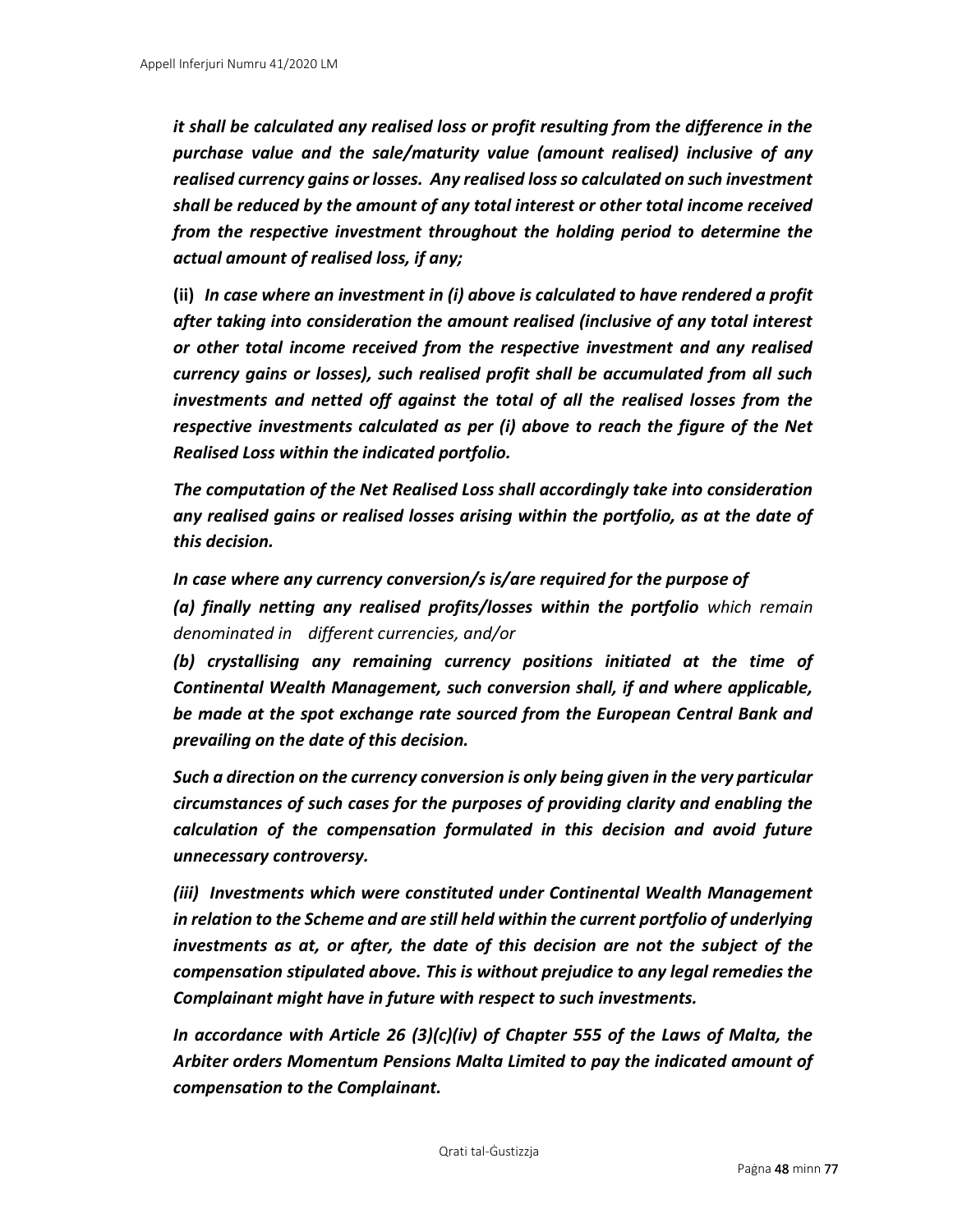*A full and transparent breakdown of the calculations made by the Service Provider in respect of the compensation as decided in this decision, should be provided to the Complainant.* 

*With legal interest from the date of this decision till the date of payment. Because of the novelty of this case each party is to bear its own legal costs of these proceedings.* 

# **L-Appell**

6. Is-soċjetà appellanta ħasset ruħha aggravata bid-deċiżjoni appellata tal-Arbitru, u fis-17 ta' Awwissu, 2020 intavolat appell fejn qed titlob lil din il-Qorti sabiex tirrevoka u tħassar id-deċiżjoni appellata billi tilqa' l-aggravji tagħha. Tgħid li l-aggravji tagħha huma s-segwenti: (i) l-Arbitru applika u nterpreta ħażin il-liġi u r-regoli meta ddeċieda li s-soċjetà appellanta naqset mid-dmirijiet tagħha fil-kwalità tagħha ta' *trustee* jew mod ieħor, iżda partikolmarment meta ddeċiedia fost affarijiet oħra li (a) hija kienet naqset għaliex ippermettiet lil CWM taġixxi bħala *investment adviser* tal-appellata; u (b) il-kompożizzjoni u ssuperviżjoni tal-portafoll tal-appellata ma kienx skont il-liġijiet, regoli u linji gwida applikabbli; (ii) ma kienx jeżisti l-ebda ness kawżali u għalhekk l-Arbitru sejjes in-ness kawżali fuq konsiderazzjonijiet infondati; u (iii) l-Arbitru għamel apprezzament ħażin tal-fatti u tal-liġi meta ddeċieda dwar il-prassi adottata minnha fir-rigward ta' verifikar ta' firem u dwar dak li kien mistenni mingħandha fir-rigward tal-miżati.

7. L-appellata wieġbet fl-24 ta' Novembru, 2020, fejn issottomettiet li ddeċiżjoni appellata hija ġusta, u għaldaqstant timmerita li tiġi kkonfermata għal dawk ir-raġunijiet li hija tispjega fit-tweġiba tagħha.

Qrati tal-Ġustizzja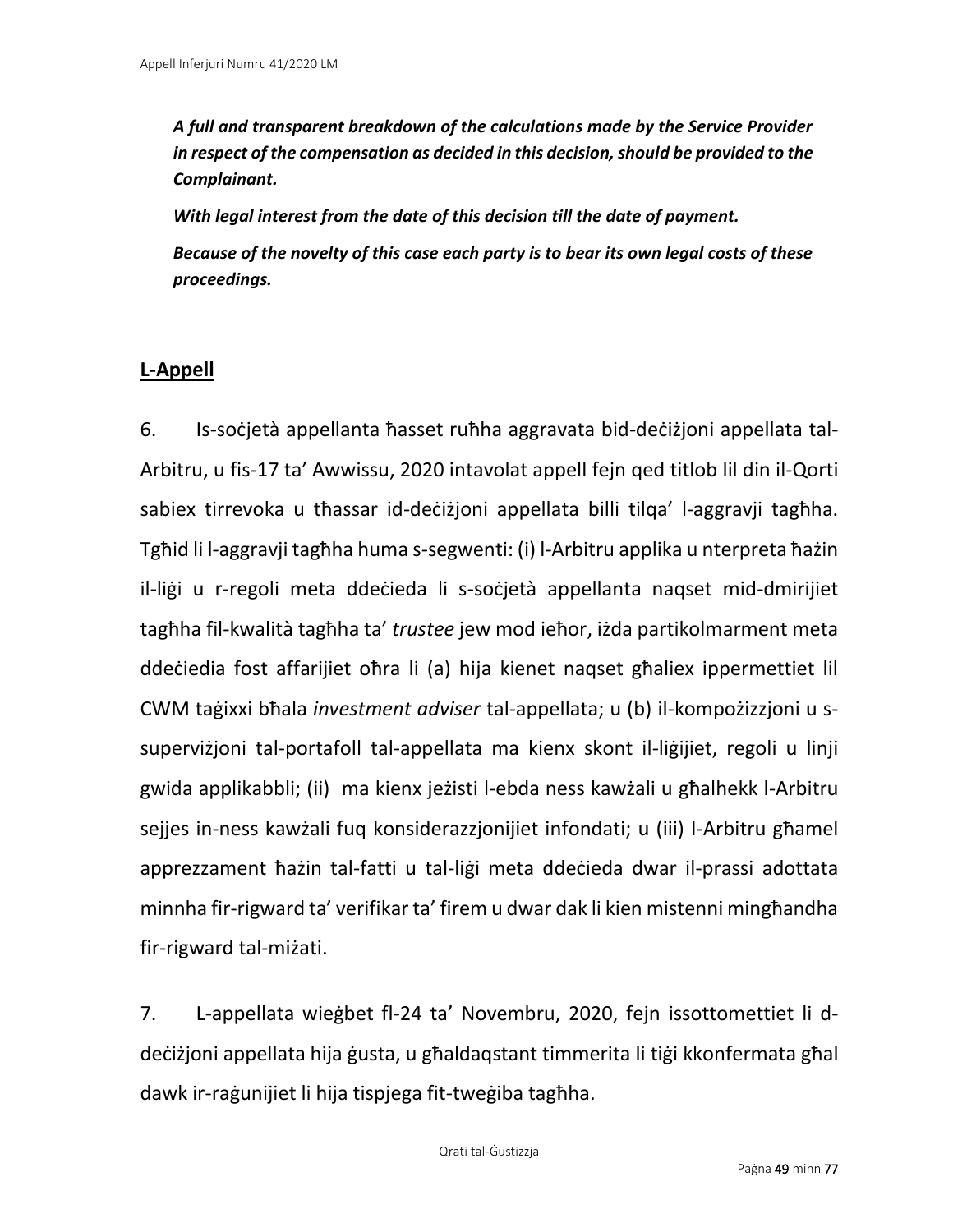## **Konsiderazzjonijiet ta' din il-Qorti**

8. Din il-Qorti ser tgħaddi sabiex tikkunsidra l-aggravji tas-soċjetà appellanta, u dan fid-dawl tar-risposta ntavolata mill-appellata u anki talkonsiderazzjonijiet magħmulin mill-Arbitru fid-deċiżjoni appellata.

## *L-ewwel aggravju*

9. Meta tfisser l-ewwel aggravju tagħha, is-soċjetà appellanta tikkontendi li l-Arbitru ddeċieda ħażin li hija kienet responsabbli għaliex naqset mill-obbligi tagħha meta ħalliet lil CWM taġixxi bħala *investment advisor* hekk kif din kienet ġiet maħtura mill-appellata stess. Tirrileva li l-Arbitru nnifsu kien osserva li CWM ġiet magħżula mill-appellata stess u li s-soċjetà appellanta ma kellha l-ebda obbligu li tivverifika jekk din kinitx entità regolata jew jekk kinitx awtorizzata taħt sistema regolatorja sabiex tipprovdi pariri dwar investimenti. Tgħid li lobbligu tagħha sabiex tivverifika jekk CWM kellhiex awtorizzazzjoni regolatorja sabiex tagħti pariri ta' investiment jew jekk kinitx entità regolata daħal fis-seħħ fis-sena 2019 meta nbidlu r-regoli mill-MFSA, u għalhekk dawn l-obbligi mhumiex applikabbli għall-każ odjern. Madankollu l-Arbitru xorta waħda sostna li hija kienet naqset fl-obbligi tagħha. Tirrileva li l-Arbitru semma erba' aspetti fejn naqset is-soċjetà appellanta, iżda hija tinsisti li ma kien hemm l-ebda obbligu, u għaldaqstant ma seta' jkun hemm l-ebda nuqqas. Iżda l-Arbitru fittex minflok nuqqasijiet oħra sabiex jiġġustifika l-konklużjoni tiegħu li hija kienet naqset fl-obbligi tagħha. Issostni li l-punt ċentrali kien jekk hija kellhiex obbligu tivverifika jekk CWM kinitx liċenzjata u mhux jekk fil-fatt din kinitx liċenzjata, iżda l-Arbitru ddeċieda li hi min-naħa tagħha ma kinitx ressqet l-ebda prova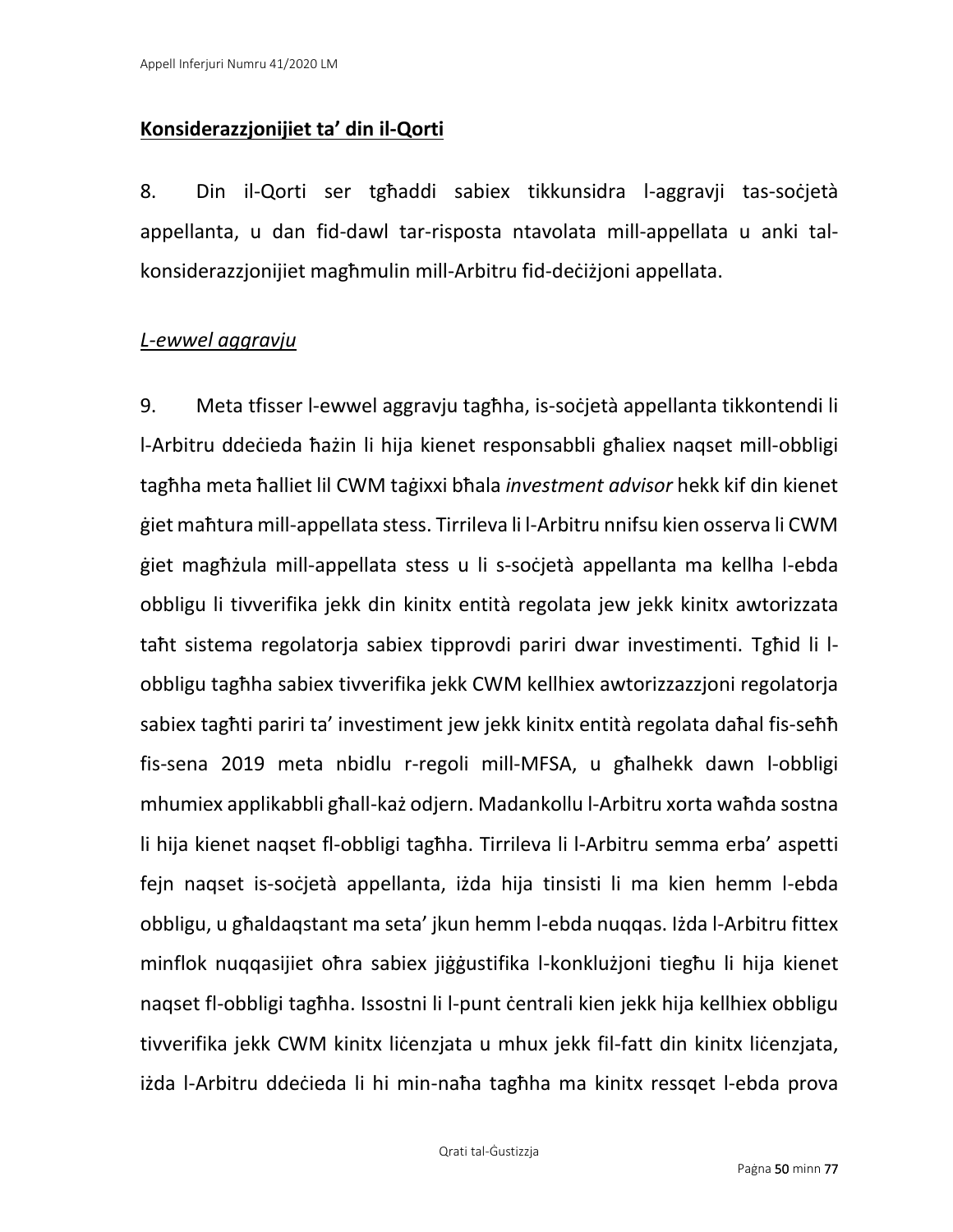sabiex turi li CWM kienet liċenzjata tagħti pariri ta' investiment u tispjega kif din il-konklużjoni hija waħda difettuża f'żewġ aspetti. Hija tagħmel riferiment għal dak li xehed Stewart Davies fl-affidavit tiegħu fejn dan stqarr li ma kien hemm lebda liġi jew regola dak iż-żmien li kienet titlob li s-soċjetà appellanta tagħmel eżerċizzju ta' *due diligence* jew li tassigura li CWM kienet liċenzjata, u dan fejn wara kollox kienet proprju l-appellata li volontarjament ħatret lil CWM bħala lkonsulent finanzjarju tagħha. Iżda is-soċjetà appellanta tgħid li l-Arbitru fiddeċiżjoni appellata tiegħu, mar lil hinn mill-punt kruċjali u straħ fuq obbligu ġenerali ta' *trustee* li jaġixxi fl-aħjar interess tal-benefiċjarji sabiex wasal għallkonklużjoni tiegħu. Tirrileva li hu saħansitra għamel interpretazzjoni tassew wiesgħa ta' dak li kienet tipprovdi l-formola tal-Applikazzjoni għal Sħubija. Filwaqt li tiddikjara li hija ma kinitx qiegħda tikkontesta l-obbligu ġenerali ta' *trustee* li jaġixxi f'kull każ fl-aħjar interess tal-benefiċjarji u bl-attenzjoni ta' *bonus paterfamilias,* is-soċjetà appellanta tikkontendi li dan l-obbligu ta' *trustee*  ma kienx iħaddan ukoll l-obbligu speċifiku li ssir verifika dwar jekk il-konsulent finanzjarju kienx liċenzjat jew le, u dan meta l-imsemmi konsulent finanzjarju kien magħżul mill-appellata innifisha. Tikkontendi li kieku l-obbligu kien diġà jeżisti qabel mal-MFSA bidlet ir-regolamenti applikabbli fl-2019, ma kienx ikun hemm proprju l-ħtieġa li ssir il-bidla. Dwar it-tieni parti ta' dan l-ewwel aggravju tas-soċjetà appellanta, tissottometti li d-deċiżjoni appellata hija msejsa fuq ilkonklużjoni li kien hemm *"excessive exposure to structured products and to single issuers",* sabiex b'hekk il-portafoll ma kienx jirrifletti r-regoli tal-MFSA u l*investment guidelines* tagħha stess, u ma kienx hemm diversifikazzjoni xierqa jew *"prudent approach".* Għalhekk l-Arbitru ddeċieda li hija kienet naqset millobbligu tagħha li timxi bl-attenzjoni ta' *bonus paterfamilias* bħal ma kienet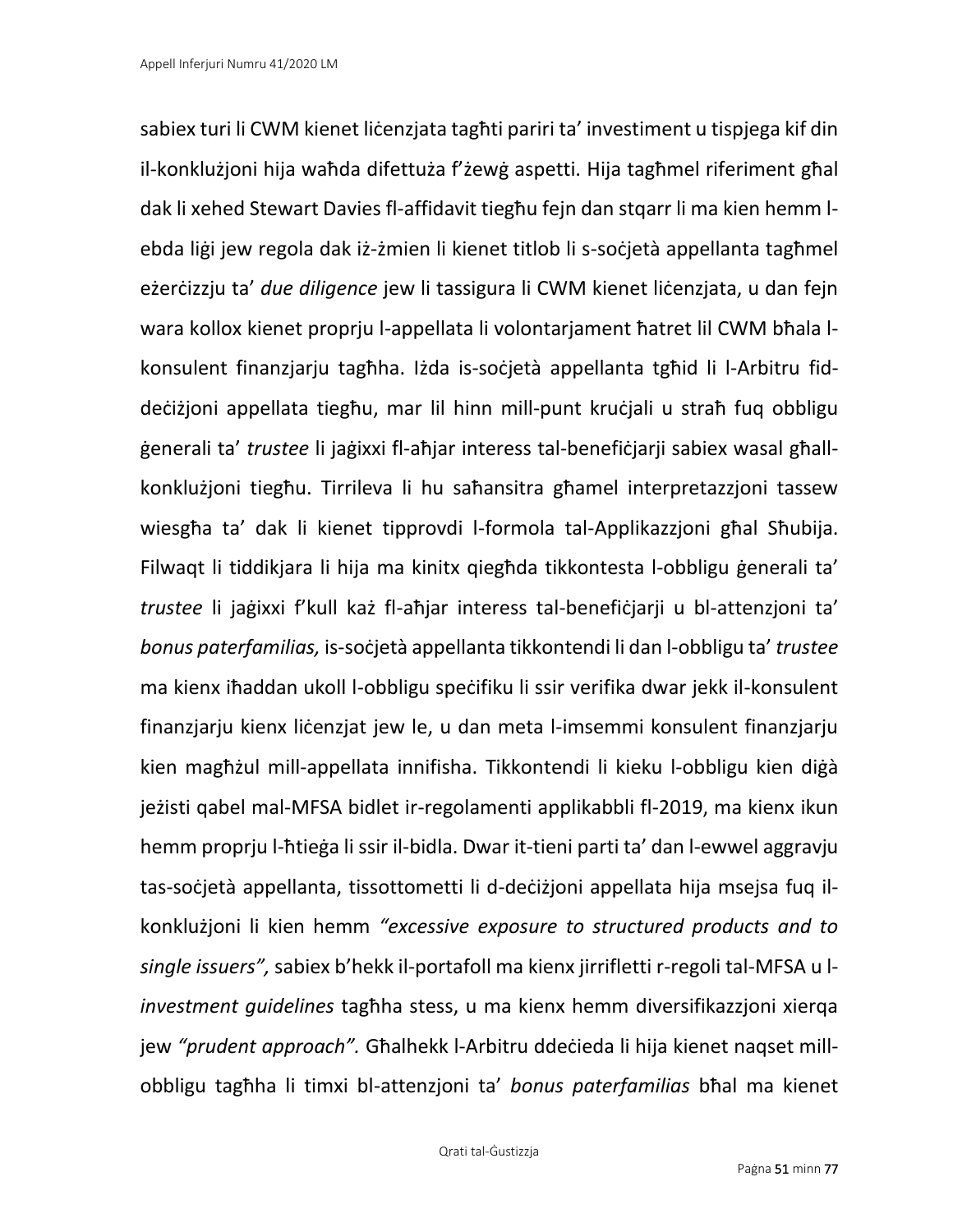tenuta tagħmel fil-kwalità tagħha ta' *trustee.* Tgħid li madankollu d-deċiżjoni appellata hija żbaljata u l-Arbitru hawn ukoll kien naqas milli jieħu in konsiderazzjoni l-profil ta' riskju tal-appellata u jevalwa r-riskju individwali skont il-kompożizzjoni tal-portafoll sħiħ. Filwaqt li tirrileva li hija ssottomettiet linformazzjoni kollha dwar il-portafoll tal-appellata, anki l-profil ta' riskju tagħha u l-istruzzjonijiet li kienu ngħataw lilha, tgħid li hija aġixxiet fil-parametri tal-linji gwida applikabbli. Tgħid li jidher li l-Arbitru kellu l-impressjoni li l-prodotti strutturati kellhom riskju ogħla minn dak li fil-fatt intrinsikament kellhom. Issoċjetà appellanta tirrileva hawn li l-MFSA dejjem kienet tippermetti investiment f'dawn il-prodotti, kif kienu wkoll il-linji gwida tagħha, u linvestiment għalhekk qatt ma kien ipprojbit iżda kellu jsir fil-parametri permissibbli. Tirrileva mbagħad li kull investiment fih element ta' riskju inerenti, u dan filwaqt li taċċetta li hija kienet obbligata li tassigura li l-portafoll kien f'kull mument fil-parametri tal-profil ta' riskju tal-membru u anki tal-linji gwidi u tarregoli applikabbli. Filwaqt li tiċċita dak li jirrileva l-Arbitru fir-rigward ta' prodotti strutturati, tgħid li kuntrarjament għal dak li jgħid, il-profil kien juri li l-linji gwida applikabbli kienu ġew osservati meta sar in-negozju, inkluż l-espożizzjoni għallimsemmija prodotti strutturati u għal emittenti singolari. Tikkontendi li l-Arbitru jagħmel biss riferiment għall-profil li hija kienet ippreżentat fir-rigward talallegata espożizzjoni żejda għal prodotti strutturati. Tispjega b'riferiment għal dak li qal l-Arbitru fejn osserva li matul is-snin hija kienet naqset il-limitu permissibbli ta' investiment f'noti strutturati li dawn dejjem baqgħu permissibbli fil-limiti identifikati u li l-limiti, bħal fil-każ ta' kull prodott ieħor, dejjem kienu dinamiċi. Tgħid li anki fir-rigward tal-allegat *excessive exposure to single issuers,* l-Arbitru għalhekk kien ukoll żbaljat fattwalment. Minn hawn is-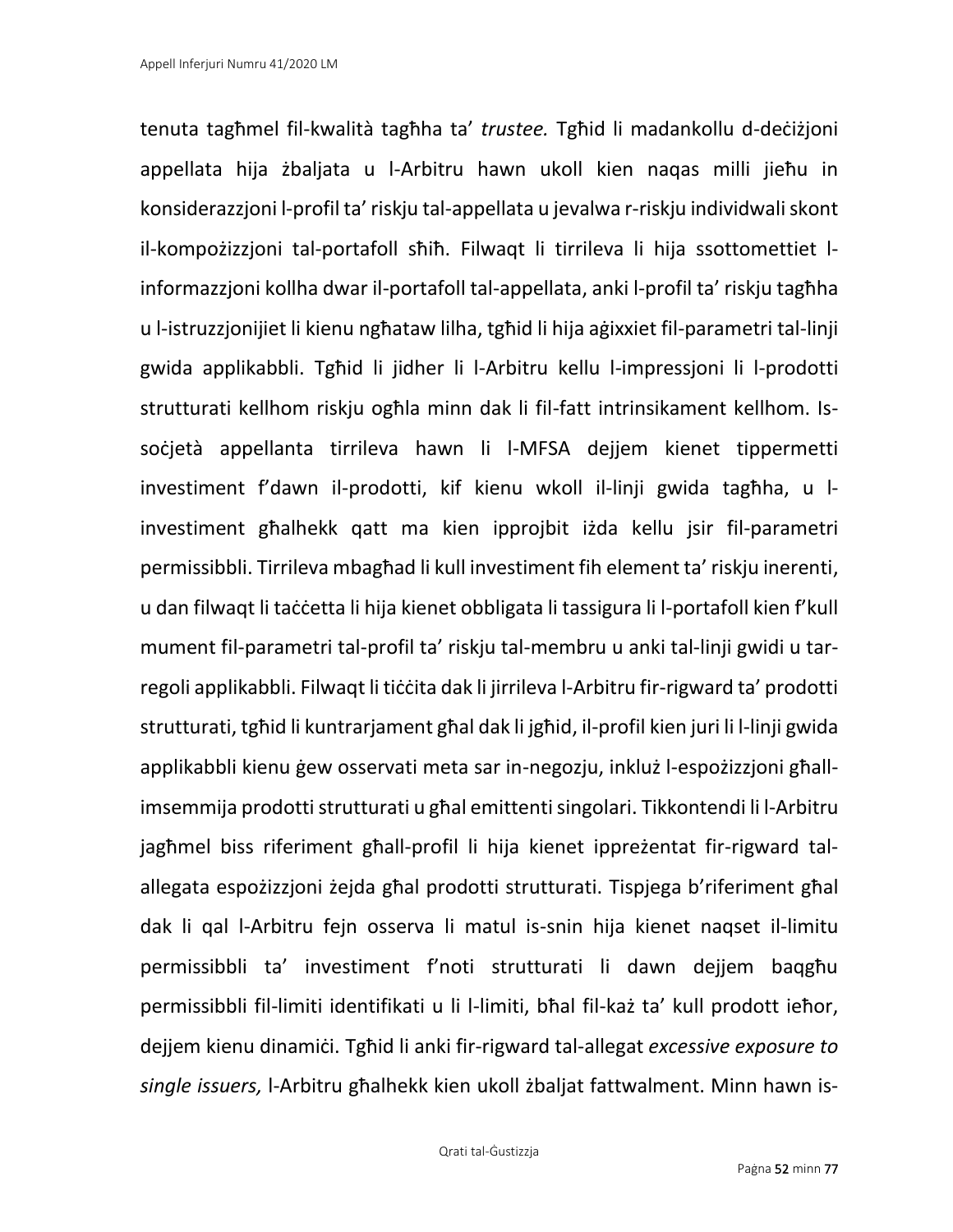soċjetà appellanta tgħaddi sabiex tissottometti kif l-Arbitru applika ħażin irregoli tal-MFSA. Tikkontendi li mhux ċar x'ried ifisser biha l-kelma "*jars*", u lanqas kif wasal għall-konklużjoni li *"...the high exposure to structured products (as well as high exposure to single issuers in respect of the Complainant), which was allowed to occur by the Service Provider in the Complainant's portfolio jarred with the regulatory requirements that applied to the Retirement Scheme at the time..."*. Tgħid li l-Arbitru applika ħażin l-i*Standard Operational Conditions*  2.7.1 u 2.7.2 għaliex dawn kienu applikabbli fir-rigward ta' skema fit-totalità tagħha u mhux fir-rigward ta' portafoll. Tirrileva li sussegwentement ir-regola kienet inbidlet u sar applikabbli l-kuncett ta' diversifikazzjoni fil-livell talmembru u mhux tal-Iskema biss, iżda l-bidla saret biss wara l-2017. Għalhekk peressli l-obbligu ma kienx jeżisti, l-Arbitru ma setax jgħid li hija kellha xi obbligu li tapplika l-prinċipji fil-livell tal-membru. Minn hawn is-soċjetà appellanta tgħaddi sabiex tagħmel is-sottomissjonijiet tagħha fejn hija kienet qiegħda ssostni li l-Arbitru ddeċieda ħażin fir-rigward tal-linji gwida dwar l-investiment tagħha stess. Filwaqt li tagħmel riferiment għall-affidavit ta' Stewart Davies fuq imsemmi, tikkontendi li dawn huma intiżi sabiex iservu ta' gwida iżda fl-istess ħin iżommu livell ta' flessibilità li jirrikjedi kull każ partikolari, u għalhekk m'għandhomx jiġu applikati b'mod tassattiv. Tinsisti li m'hemmx *'one size fits all'* fl-applikazzjoni ta' dawn il-linji gwida. Min-naħa tagħha hija kienet ippreżentat il-profil tal-appellata, iżda xorta waħda l-Arbitru ddeċieda li hija ma kinitx ressqet evidenza sabiex turi b'mod sodisfaċenti li l-investimenti saru skont il-linji gwida in kwistjoni. Tirrileva li r-regola ġenerali hija li min jallega għandu loneru tal-prova, u għalhekk hawn l-appellata kellha l-obbligu li ssostni l-ilment tagħha, u dan filwaqt li tikkontendi li hija fil-fatt kienet ġabet prova sodisfaċenti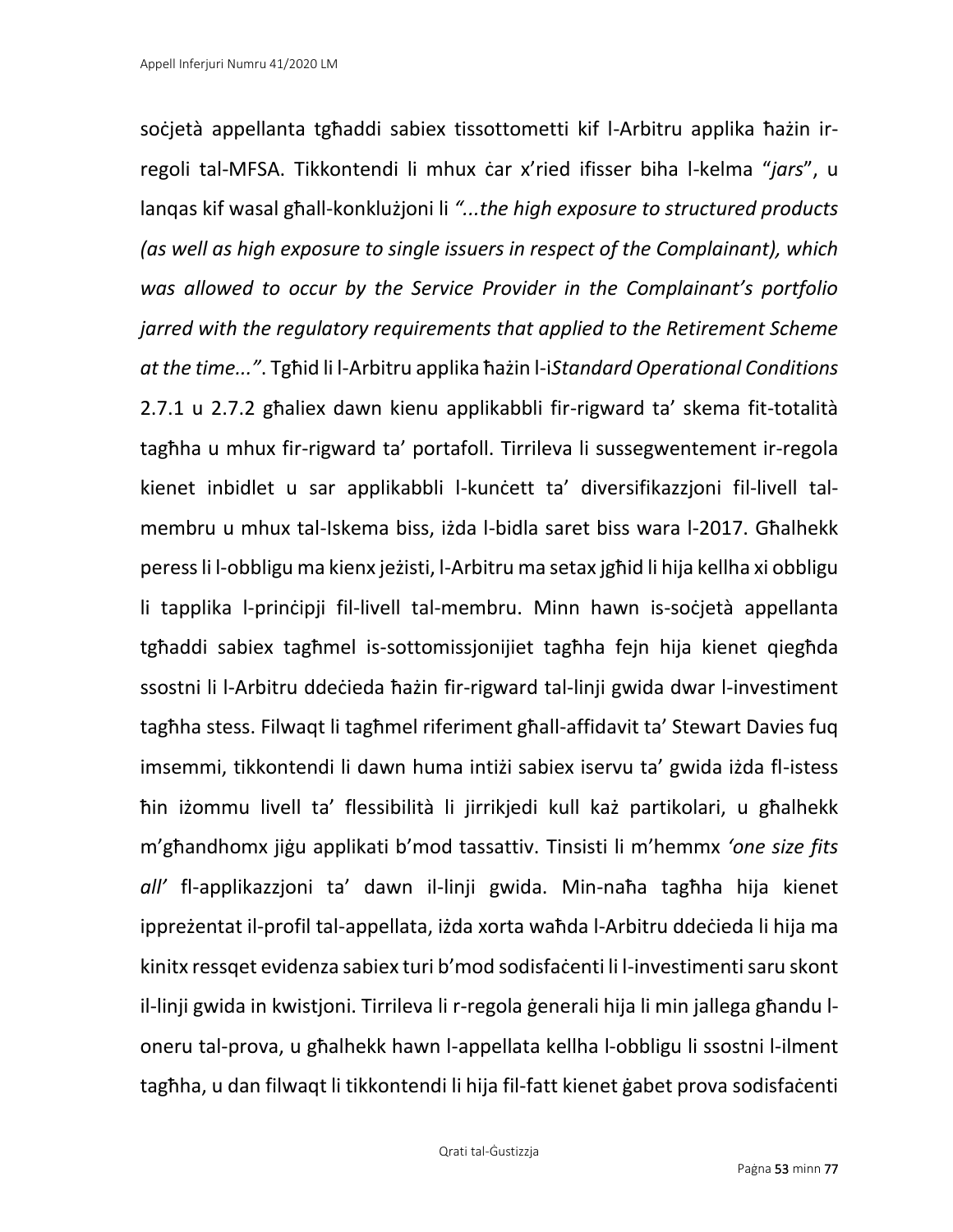sabiex turi li l-linji gwida kienu gew osservati. Is-socjetà appellanta tgħid li l-Arbitru mbagħad żbalja wkoll meta skarta l-prova tagħha anki meta din ma kinitx ġiet ikkontestata mill-appellata. Tgħid li l-Arbitru għażel żewġ eżempji sabiex jispjega kif hija ma kinitx applikat il-linji gwida tagħha stess. Dwar l-ewwel wieħed li kien li l-investiment kellu jsir l-aktar f'swieq regolati, hija tgħid li ma ngħatatx l-opportunità sabiex tispjega kif hija kienet applikat din il-linja gwida u għalhekk illum hija rinfaċċjata b'deċiżjoni li qatt ma kellha l-opportunità li tikkontestaha. Anki hi ma kinitx taf minn fejn l-Arbitru kien sab l-informazzjoni jew liema kienu l-*fact sheets* li huwa kkonsulta, u dan kien ipoġġiha f'pożizzjoni fejn ma setgħetx tikkontesta l-pożizzjoni meħuda minnu. Issostni li anki din il-Qorti issa kienet ser issib li ma setgħetx tieħu pożizzjoni, għaliex ma kienx ċar jekk din l-informazzjoni li straħ fuqha l-Arbitru kinitx tagħmel parti mill-proċess. Dwar dak li kien iddikjara l-Arbitru, is-soċjetà appellanta tgħid li l-investimenti kollha, anki n-noti strutturati, kien fil-fatt *'listed'* jew fuq l-elenku u għalhekk setgħu jiġu negozjati fi swieq li jiffaċilitaw u li jiġġestixxu n-negozju fi strumenti finanzjarji. Għalhekk, tkompli tgħid, il-konklużjoni tal-Arbitru li l-linja gwida ma kinitx ġiet osservata fil-kompożizzjoni tal-portafoll, kienet tassew żbaljata. Ittieni eżempju meħud mill-linji gwida, kien jirrigwarda l-konklużjoni tal-Arbitru li huwa ma kienx konvint li l-kondizzjonijiet ta' likwidità kienu qed jiġu osservati adegwatament. Tikkontendi li hija kellha tinstab responsabbli mhux fuq sempliċi nuqqas ta' konvinzjoni u mingħajr ma tingħata raġuni għal tali konvinzjoni. Filmertu, tgħid li l-Arbitru huwa żbaljat għaliex il-prodott kien *'realisable'* fl-intier tiegħu f'kull stadju u li s-suq għall-prodott kien pprovdut minn min kien ħareġ in-nota, għaliex dan kien jixtri lura dik in-nota. Ir-raba' punt li tqajjem is-soċjetà appellanta huwa li l-Arbitru naqas milli jikkonsidra l-profil ta' riskju tal-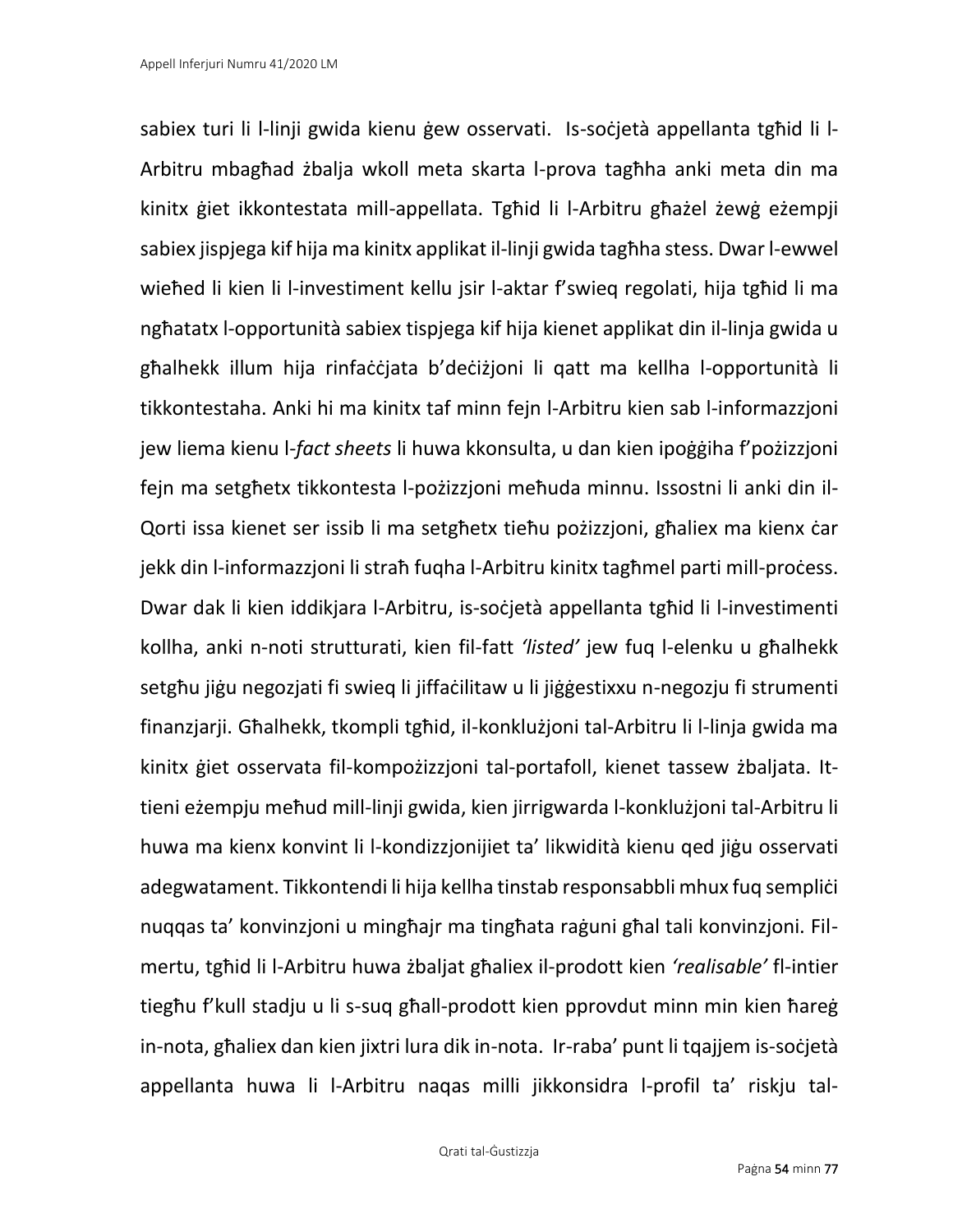investitur. Tgħid li skont l-appellata, l-investimenti ma kienux skont il-profil ta' riskju tagħha u hi min-naħa tagħha kienet ikkontestat din l-allegazzjoni. Filwaqt li għal darb'oħra tagħmel riferiment għall-affidavit ta' Stewart Davies, issostni li l-profil ta' riskju kien għaliha jagħmel parti ntegrali mill-konsiderazzjonijiet tagħha bħala Amministratur, u li kieku dan ma kienx il-każ, ma kinitx tistaqsi għalih fil-formola tal-applikazzjoni tagħha stess. Dan filwaqt li tirrileva li x-xhieda ta' Stewart Davies ma kinitx ġiet ikkontestata, u għalhekk l-Arbitru kellu jistrieħ fuqha.

### *It-tieni aggravju*

Is-soċjetà appellanta tgħid li hija tħossha aggravata wkoll għaliex l-Arbitru ddikjara li hija kienet parzjalment responsabbli għal 70% tat-telf soffert millappellata. Tgħid li fl-ewwel lok l-Arbitru sejjes in-ness kawżali fuq konsiderazzjonijiet li hija kienet diġà fissret li kienu nfondati, iżda jekk imbagħad wieħed kellu jaċċetta li hu kellu raġun, tgħid li huwa naqas milli jispjega kif attribwixxa lilha r-responsabbiltà ta' 70% tat-telf. Dan filwaqt li tgħid li sabiex jiddikjara r-responsabbiltà, huwa kellu qabel xejn isib li hemm ness kawżali bejn in-nuqqasijiet tagħha u t-telf soffert mill-appellata. Tgħid li l-Arbitru ma qal xejn ukoll dwar il-fatt li l-appellata ammettiet li hija kienet iffirmat *in blank* u b'hekk ikkontribwiet għat-telf tagħha stess. Hawn is-soċjetà appellanta tikkontendi li ċertament ir-responsabbiltaà qatt ma setgħet tkun akbar minn ta' min ta l-parir, jiġifieri CWM jew tal-appellata li ħadet id-deċiżjoni.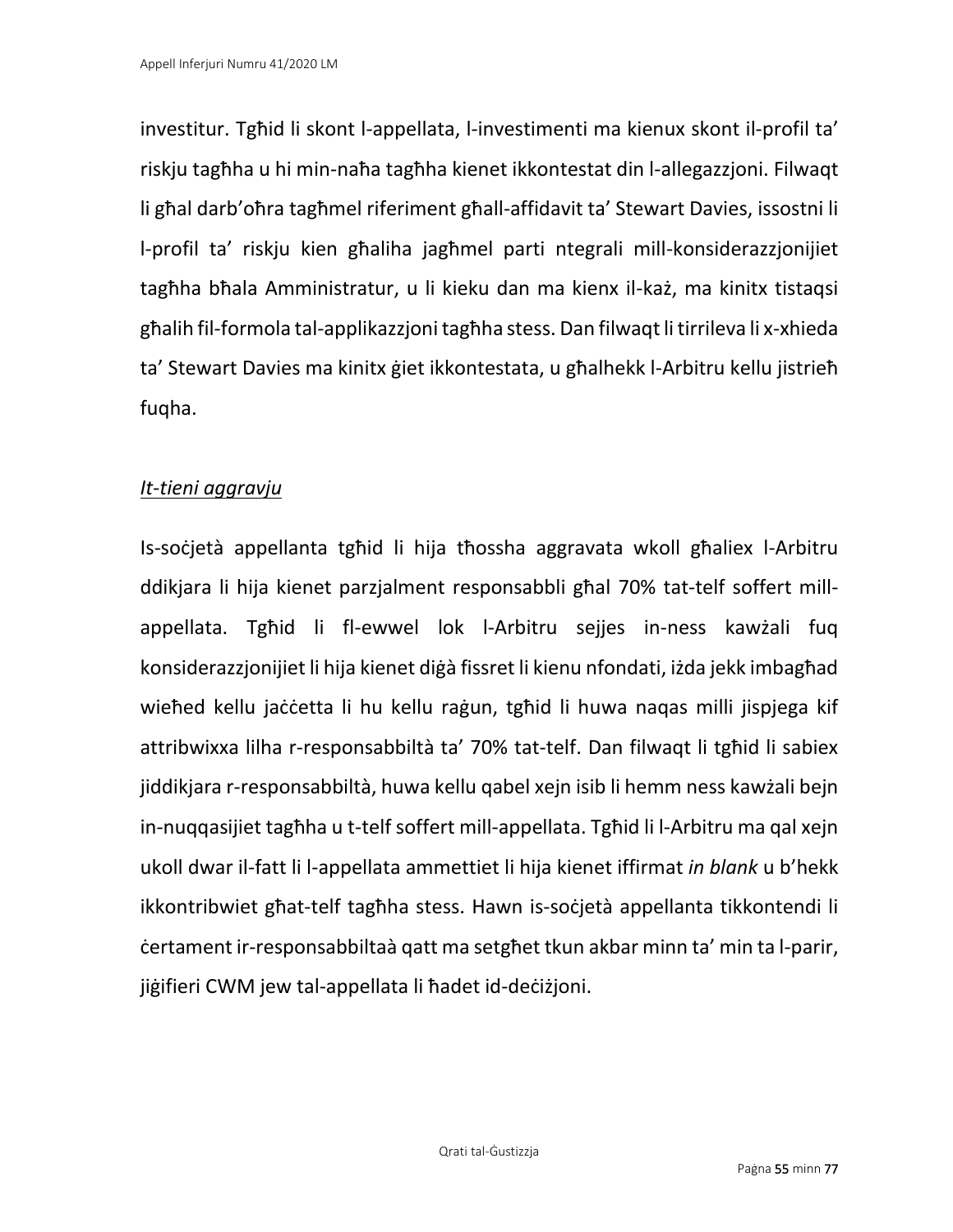## *L-aggravji l-oħra*

Is-soċjetà appellanta tiddikjara li għalkemm l-Arbitru jiddentifika żewġ *"principal alleged failures"* fil-konfront tagħha, l-allegata falsifikazzjoni ta' firem ma kinitx waħda minnhom. Tgħid li huwa ddeċieda li l-appellata ma kinitx ressqet biżżejjed provi fir-rigward, b'dana li xorta waħda ħass li kellu jagħmel ilkummenti tiegħu dwar il-prassi addottata minnha fir-rigward ta' verifikar ta' firem, liema kummenti hija ssostni li ma kienux korretti. L-istess fir-rigward talmiżati li l-appellata allegat ma kienux ġew żvelati jew spjegati u/jew li kienu għoljin fejn hawn ukoll l-Arbitru ma laqgħax tali allegazzjoni.

10. L-appellata tilqa' billi tikkontendi li ġaladarba hija kienet tikkwalifika bħala *'retail client',* jiġifieri hija ma kinitx investitur professjonali, kien mistenni aktar diliġenza min-naħa tas-soċjetà appellanta. Tgħid li kif sewwa osserva l-Arbitru fid-deċiżjoni appellata, għalkemm is-soċjetà appellanta ma ndaħlitx flgħażla tagħha tal-konsulent finanzjarju, hija kellha ftehim ma' CWM fejn kienet aċċettat li tintroduċi lil din tal-aħħar mal-membri bħala konsulent finanzjarju, u saħansitra kienet imniżżla fl-applikazzjoni tas-soċjetà appellanta. B'hekk ilklijent seta' kien influwenzat biex jagħżel lil CWM bħala konsulent finanzjarju tiegħu, u tgħid li f'każ ta' *retail client* aktar kien hemm iċ-ċans li dan jistrieħ fuq ir-rakkomandazzjonijiet mogħtija mis-soċjetà appellanta. Iżda bħala *Trustee* u Amministratur tal-Iskema tal-Irtirar, l-appellata tgħid li l-obbligi bażići tassoċjetà appellanta kienu jirrikjedu wkoll diliġenza u prudenza fil-ftehim li għamlet ma' CWM. Iżda mill-applikazzjoni stess kien jirriżulta li s-soċjetà appellanta kienet aċċettat u anki ħalliet informazzjoni ineżatta dwar ilkonsulent finanzjarju. Tgħid li l-Arbitru anki dwar dan kien irrileva l-punt. L-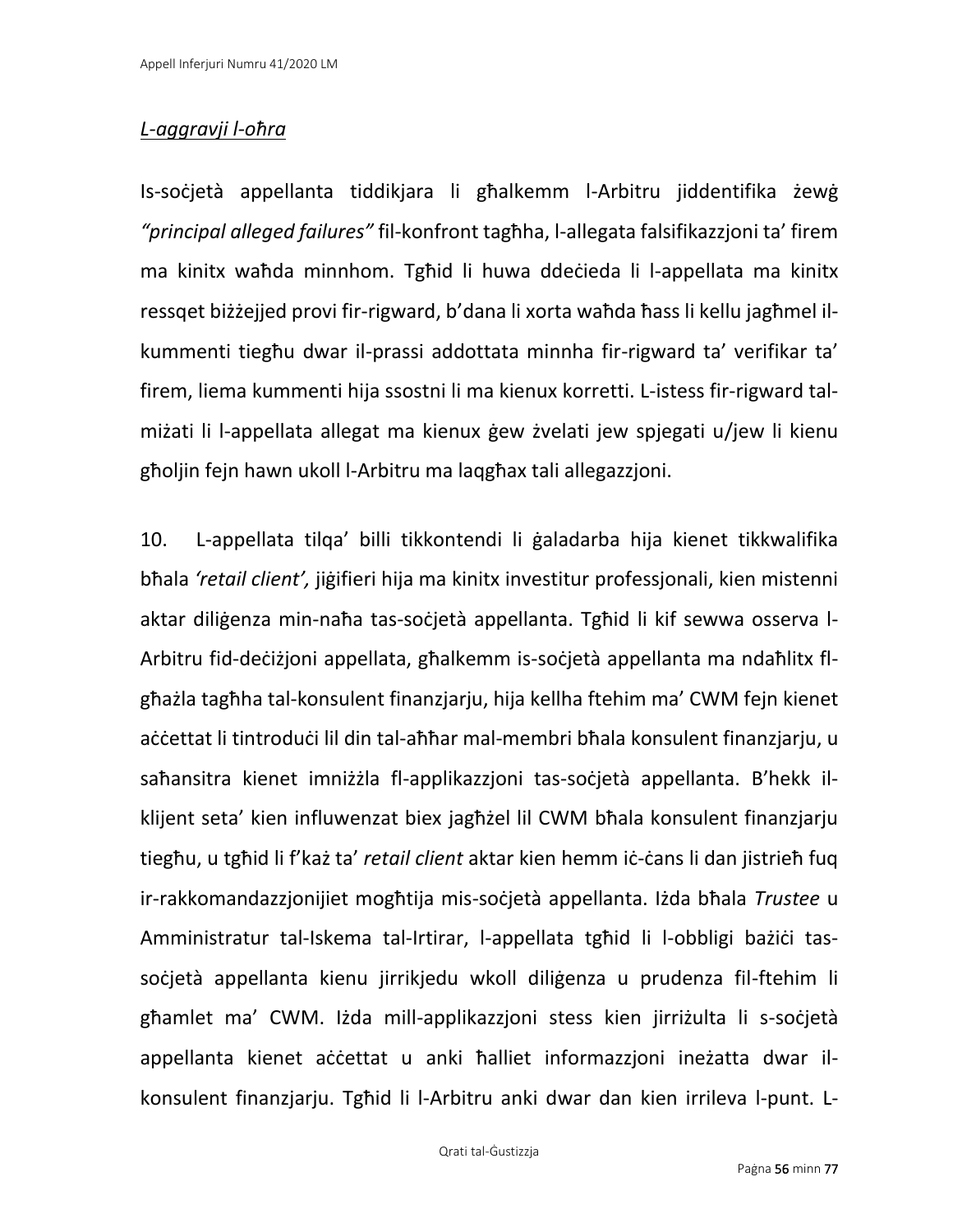appellata irrileva li hemm dubbji dwar x'kienu r-riċerki li saru dwar CWM u Trafalgar, għaliex għalkemm fl-applikazzjoni kien hemm miktub li CWM kienet entità regolata, hija ma ressqet l-ebda prova dwar dan. L-Arbitru dan kollu wkoll ikkostatah fid-deċiżjoni appellata, u sab ukoll illi fl-applikazzjoni ma kienx ċar dwar min fil-fatt kellu r-rwol ta' konsulent finanzjarju, u ma kien hemm l-ebda indikazzjoni jew spjegazzjoni dwar id-differenza bejn it-termini *'Professional Adviser'* u *'Investment Adviser'*. Hawn l-appellata tiċċita is-subartikolu 1(2) tal-Att dwar *Trusts* u *Trustees* jew Kap. 331 tal-Liġijiet ta' Malta, u anki l-para. (ċ) tas-subartikolu 43(6) u l-artikolu 21 tal-istess liġi. Hija tagħmel ukoll riferiment għal pubblikazzjoni tal-MFSA u tiċċita silta minnha, liema dokument tgħid li kien ġie ppubblikat fl-2017, iżda kien jittratta prinċipji ġenerali tal-Kap. 331 u tal-Kodići Ċivili li kienu diġà fis-seħħ qabel dik is-sena. Għalhekk tiċċita ukoll l-*Investment Guidelines* ta' Jannar 2013. Imbagħad tagħmel riferiment għall-para. 3.1 tas-sezzjoni ntestata *'Terms and Conditions'* fil-formola tal-Applikazzjoni għas-Sħubija tal-Iskema u ssostni li minkejja li s-soċjetà appellanta kellha ddettalji tat-transazzjonijiet kollha u anki tal-portafoll sħiħ, hija naqset fl-obbligu ta' rapportaġġ u saħansitra ma ressqet l-ebda prova dwar dan. Għal dak li jirrigwarda d-deċiżjoni tal-Arbitru dwar il-kompożizzjoni tal-portafoll tagħha, lappellata tikkontendi li kien irriżulta tassew ċar li kien hemm numru ta' riskji assoċjati mal-kapital investit f'dan it-tip ta' prodotti, u kien hemm saħansitra noti li tali prodotti kienu riżervati għal investituri professjonali biss, u li seta' jintilef il-kapital. Tagħmel ukoll riferiment għal *email* ta' Trafalgar lil CWM mibgħuta fis-17 ta' Settembru, 2017 li saħansitra ġiet ikkuppjata lis-soċjetà appellata, fejn l-istess Trafalgar uriet it-tħassib tagħha dwar l-investiment *f'structured notes.* Għal dak li jirrigwarda l-argument tas-soċjetà appellanta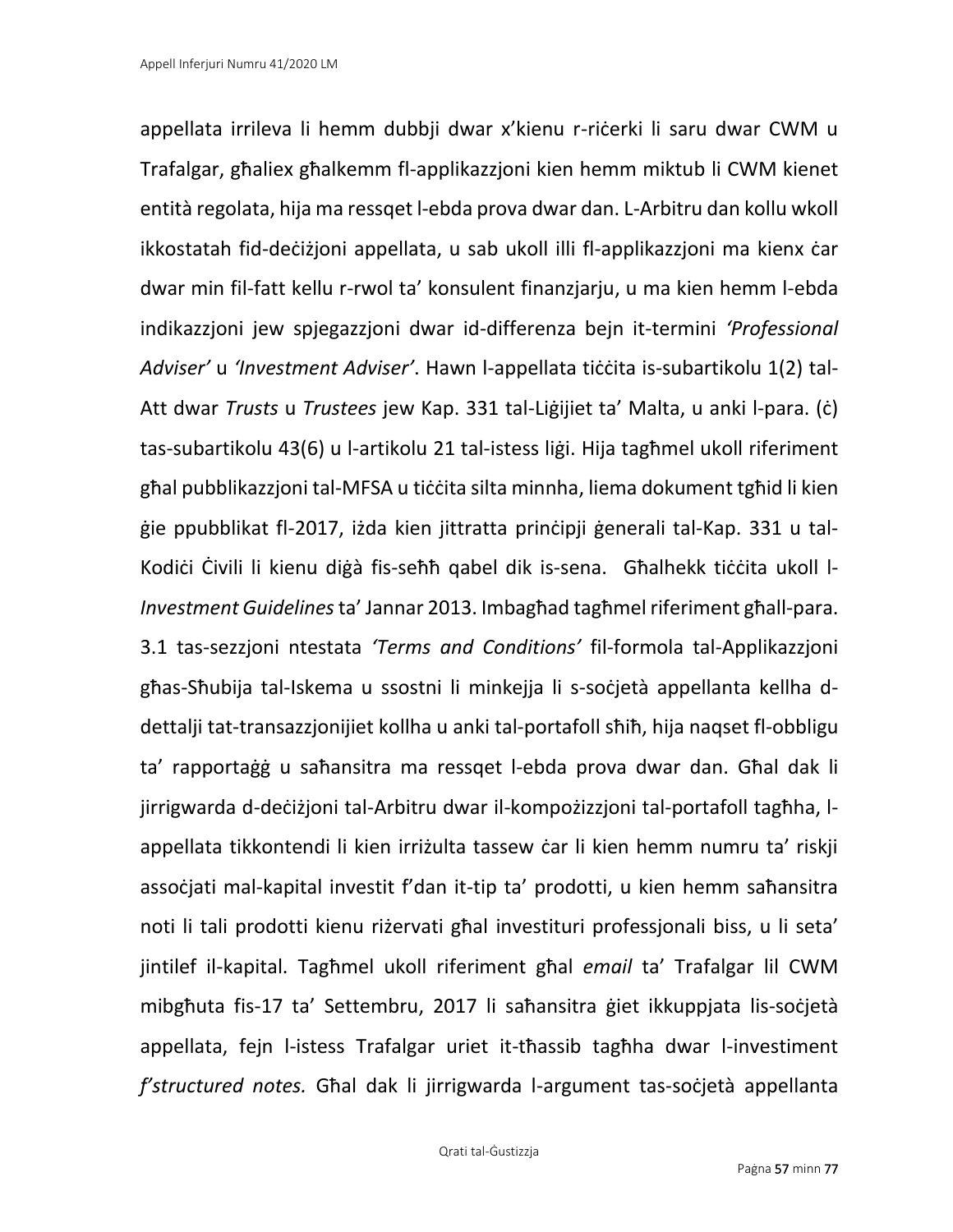dwar l-i*Standard Operational Conditions* 2.7.1 u 2.7.2, hija tibda billi tiċċita listess, u anki dak li qal l-Arbitru fir-rigward, filwaqt li tissottometti li s-soċjetà appellanta ma kinitx ħielsa milli tosserva l-obbligi tagħha fil-livell individwali għaliex l-Iskema kienet tirrifletti l-investimenti u l-portafolli individwali. Dwar largument tas-soċjetà appellanta li l-Arbitru kien applika u ddeċieda ħażin firrigward tal-linji gwida magħmulin minnha stess, tirrileva li huwa diffiċli li wieħed jikkontendi għas-soċjetà appellanta li dawn ma kellhomx japplikaw b'mod rigoruż, u li hija setgħet tagħżel li ma ssegwihomx. Filwaqt li tagħmel riferiment għal dak li kienu jipprovdu dwar il-massimu ta' assi li setgħu jinżammu b'likwidità ta' iktar minn 6 xhur jew ingas, tirrileva li mill-proceduri quddiem l-Arbitru kien irriżulta li l-investimenti f'noti strutturati kellhom tipikament maturità jew terminu ta' investiment ta' madwar sena jew sentejn, jew saħansitra ta' ħames snin. Tirrileva li kif ġie osservat mill-Arbitru, kien hemm ukoll f'ċerti każijiet l-possibilità ta' suq sekondarju għal dawn in-noti strutturati, iżda dan ma setax jipprovdi livell ta' kumdità adegwata dwar il-likwidità. Tkompli fuq il-kwistjoni li l-prodotti strutturati kienu mmirati lejn investituri professjonali, u tiċċita dak li qal l-Arbitru dwar l-investigazzjoni li saret għallverifika ta' dan il-punt u l-konklużjoni tiegħu. Tissottometti dwar l-ilment tassoċjetà appellanta fir-rigward tal-investigazzjoni li kien wettaq l-Arbitru, li dan kellu kull dritt li jagħmel riċerka li qies bżonnjuża, u hawn hija tagħmel riferiment għall-artikolu 25 tal-Kap. 555. Għal dak li jirrigwarda d-deċiżjoni tal-Arbitru li ssoċjetà appellanta ma kinitx toffri informazzjoni adegwata lill-membri tal-Iskema, tgħid li l-Arbitru tajjeb osserva li ma kien hemm l-ebda raġuni għalfejn is-soċjetà appellanta naqset. Tgħid li l-argument tas-soċjetà appellanta li hija ma kellha l-ebda obbligu speċifiku għaliex id-Direttivi jitkellmu dwar l-Iskema, ma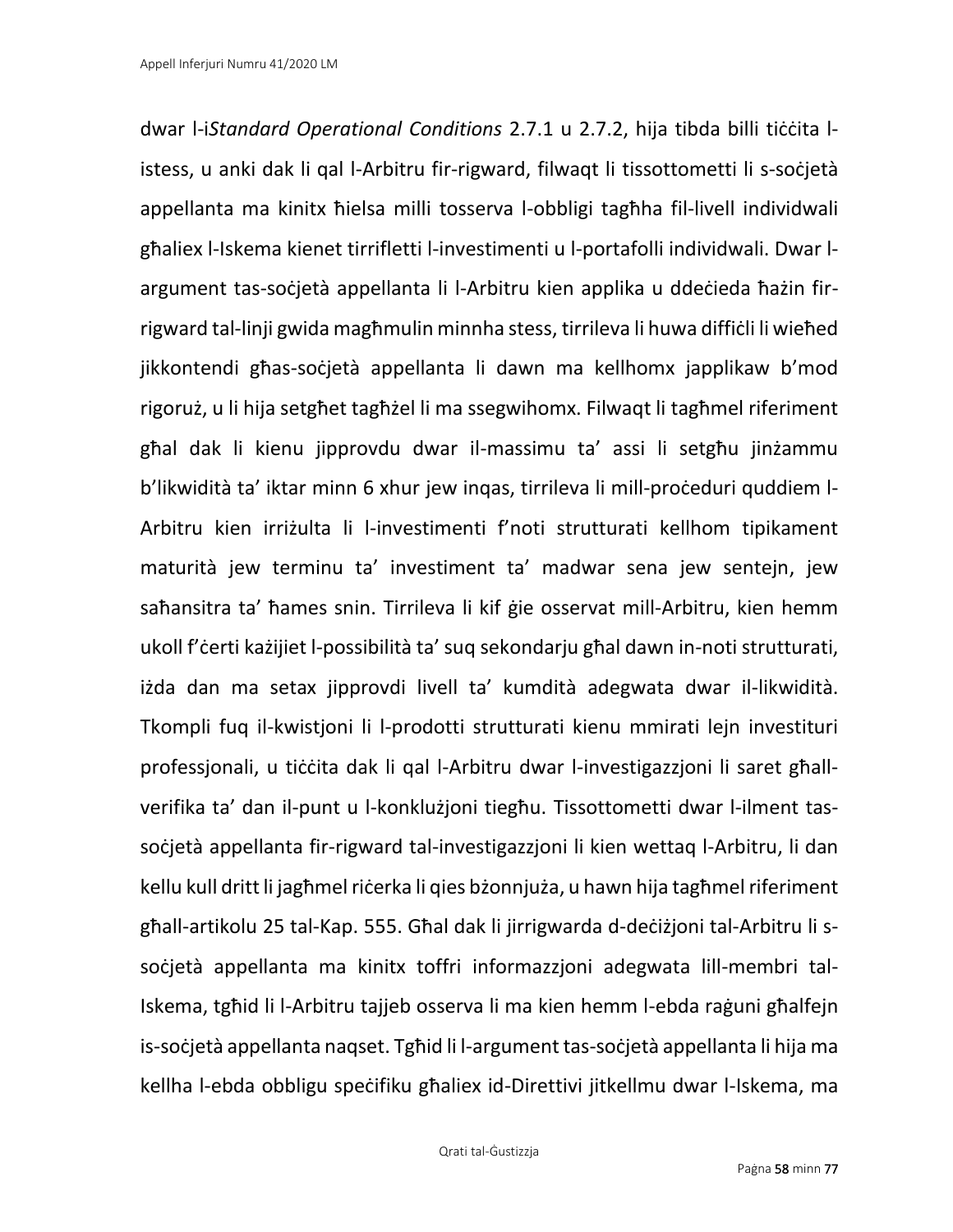jreġix għaliex hija ma setgħetx tinjora l-obbligi tagħha fir-rigward tal-Iskema b'mod ġenerali, u l-obbligi ta' *bonus paterfamilias* kienu jservu sabiex jirregolaw sitwazzjonijiet li forsi ma kienux regolati permezz ta' provvediment partikolari tal-liġi.

11. Qabel xejn din il-Qorti ser tindirizza s-sottomissjonijiet magħmulin missoċjetà appellanta fil-parti E tar-rikors tal-appell tagħha. F'din il-parti hija qiegħda tqajjem il-kwistjoni dwar l-allegati firem foloz tal-appellata u dwar ilmiżati lmentati mill-appellata, imma din il-Qorti tgħid li ġaladarba, kif tirrileva ssoċjetà appellanta stess, l-Arbitru m'aċċettax l-allegazzjonijiet rispettivi talappellata, hija qiegħda tastjeni milli tieħu konjizzjoni ulterjuri ta' dawn l-aħħar aggravji.

12. Għal dak li jirrigwarda l-aggravji l-oħra tas-soċjetà appellanta, il-Qorti mill-ewwel tgħid li d-deċiżjoni tal-Arbitru hija waħda tajba. Huwa jibda bis-solita dikjarazzjoni li m'hemm l-ebda dubju jew kontestazzjoni dwarha, jiġifieri li huwa kien ser jiddeċiedi l-ilment skont dak li fil-fehma tiegħu kien ġust, ekwu u raġjonevoli fiċ-ċirkostanzi partikolari, u meħudin in konsiderazzjoni l-merti sostantivi tal-każ. Imbagħad, wara li huwa għamel diversi konstatazzjonijiet firrigward tal-informazzjoni li huwa seta' jieħu dwar l-appellata mill-Applikazzjoni għas-Sħubija tal-Iskema<sup>1</sup>, innota li ma kienx ġie ndikat jew ippruvat li l-appellata hija investitur professjonali u mbagħad għadda sabiex għamel losservazzjonijiet tiegħu fir-rigward tas-soċjetà appellanta. Il-Qorti tgħid li dawn kollha huma korretti u f'lokhom, u tinnota li m'hemm l-ebda kontestazzjoni dwarhom.

<sup>1</sup> Ara *a fol.* 185 *et seq.*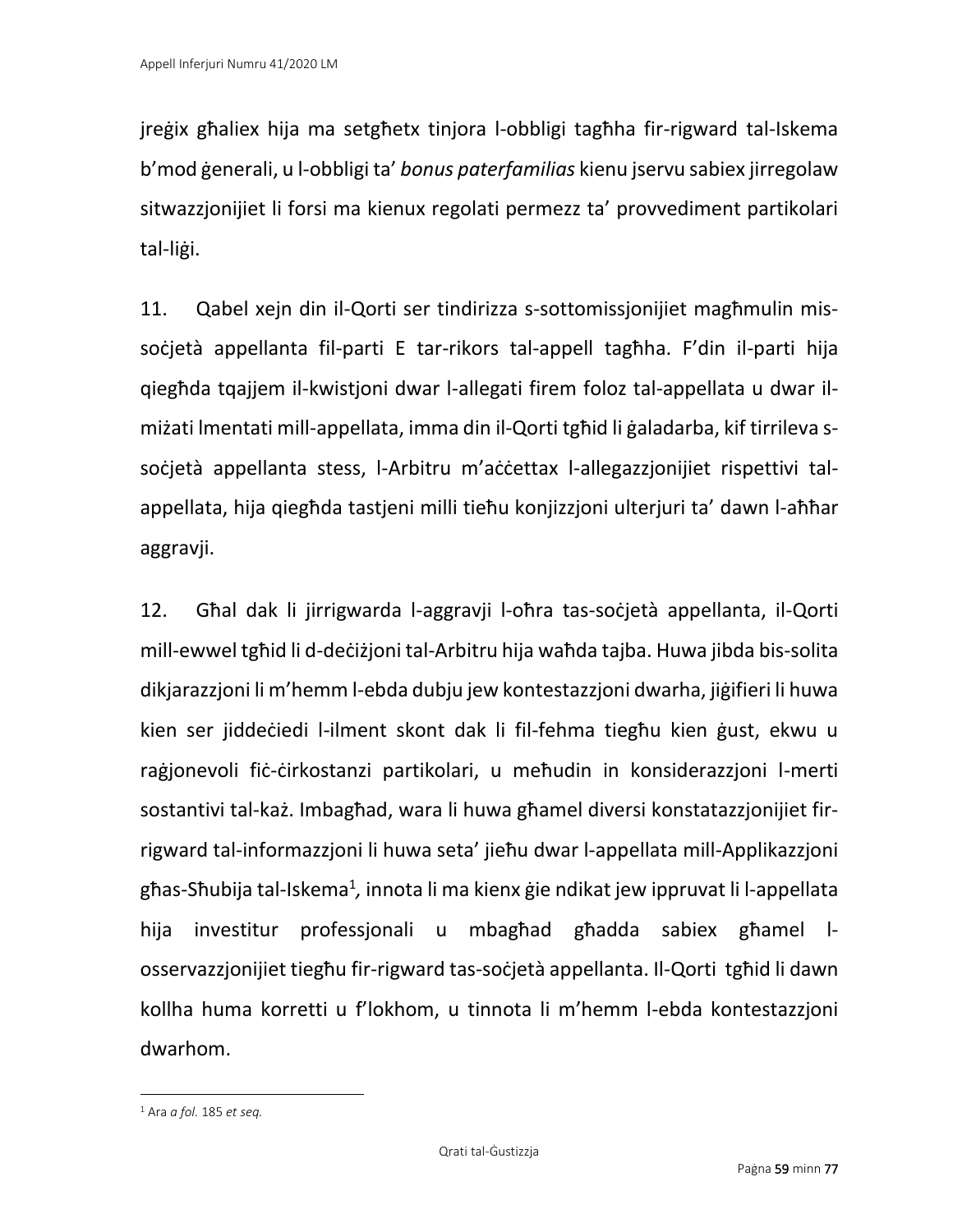13. Wara li spjega l-qafas legali li kien jirregola l-Iskema u anki lis-soċjetà appellanta, l-Arbitru rrileva li tali Skema kienet tikkonsisti f'*trust* b'domiċilju hawn Malta u kif awtorizzata mill-MFSA bħala *Retirement Scheme* f'April 2011 taħt l-Att li Jirregola Fondi Speċjali (Kap. 450 tal-Liġijiet ta' Malta kif imħassar) u f'Jannar 2016 taħt l-Att dwar Pensjonijiet għall-Irtirar (Kap. 514 tal-Liġijiet ta' Malta)*.* Osserva li l-fondi kollha miżmuma fil-kont tal-appellata fl-Iskema kienu ġew utilizzati fix-xiri ta' polza ta' assikurazzjoni fuq il-ħajja bl-isem *European Executive Investment Bond* maħruġa minn *Old Mutual International* jew OMI. Imbagħad il-*premium* kien ġie nvestit f'portafoll ta' diversi prodotti taħt iddirezzjoni tal-konsulent finanzjarju aċċettat mis-soċjetà appellanta. Qal li bosta minn dawk il-prodotti kienu jikkonsistu f'noti strutturati, kif indikat fl-*Investor Profile* ippreżentat mis-soċjetà appellanta stess waqt il-proċeduri, minn fejn jispjega ukoll li kien jirriżulta telf ta' EUR167,595 fid-data tal-1 ta' Jannar, 2018, fejn perὸ ma kienux ittieħdu in konsiderazzjoni d-drittijiet. Għalhekk qal li t-telf fil-fatt kien akbar meħudin in konsiderazzjoni d-drittijiet imħallsa. Osserva wkoll li s-soċjetà appellanta ma spjegatx jekk it-telf kienx dak attwalment soffert.

14. L-Arbitru kkonsidra li CWM kienet il-konsulent finanzjarju kif maħtura mill-appellata sabiex tagħtiha parir dwar l-assi miżmuma fl-Iskema. Irrileva li ssocietà appellanta fl-avviz li bagħtet lill-appellata f'Ottubru 2017, kienet iddeskriviet lil CWM bħala *'an authorised representative/agent of Trafalgar International GMBH'*<sup>2</sup> *,* fejn CWM kienet *'authorised representative in Spain and France'* ta' Trafalgar*,* u dan filwaqt li għamel ukoll riferiment għar-risposta talimsemmija soċjetà appellanta u għas-sottomissjonijiet tagħha, fejn terġa'

<sup>2</sup> *A fol.* 130.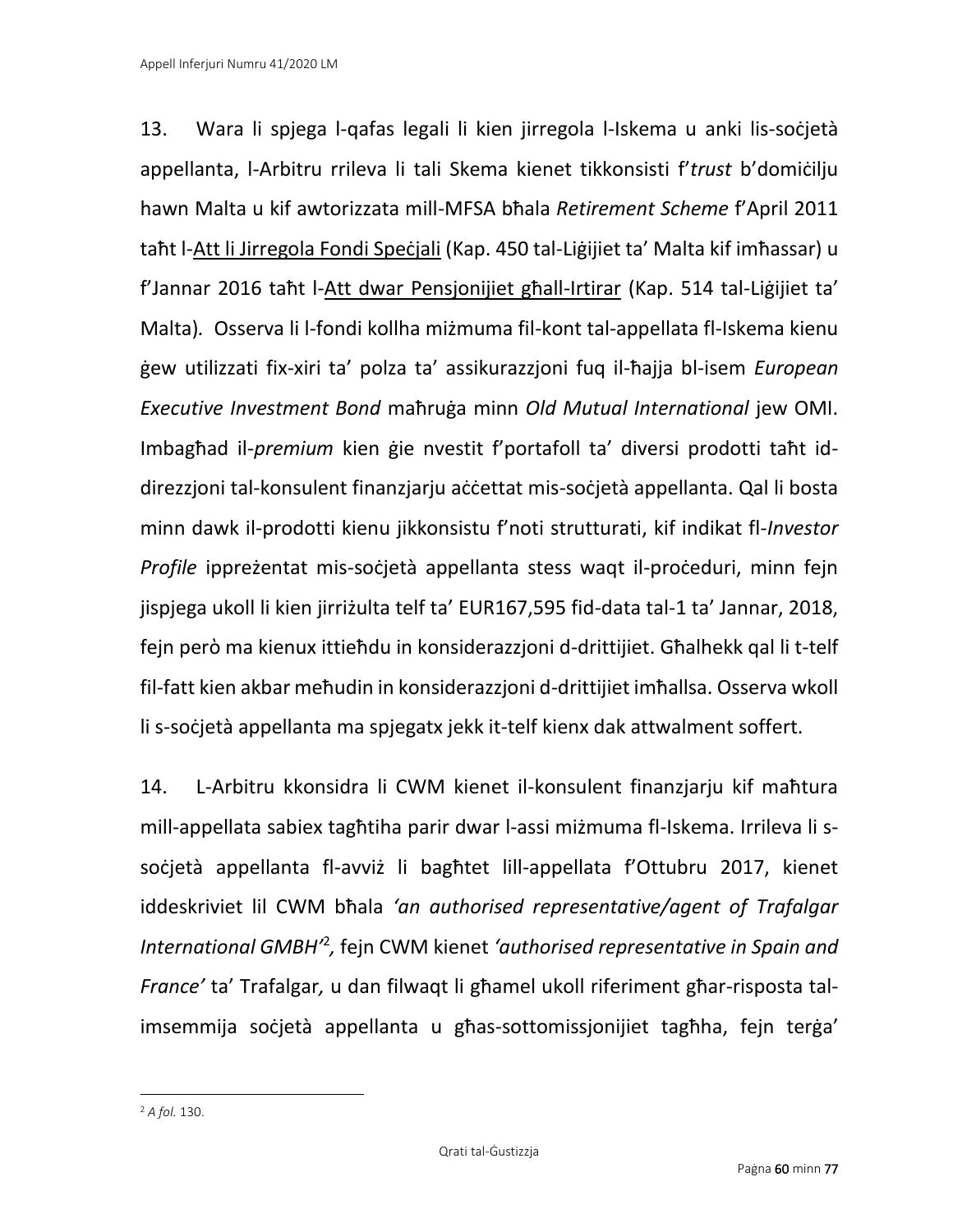tirrileva dan il-fatt. Irrileva wkoll li s-soċjetà appellanta kienet issottomettiet li CWM kienet aġent ta' Trafalgar, u kienet qiegħda topera taħt il-liċenzji ta' din tal-aħħar, li kienet liċenzjata u regolata permezz ta' Deutsche Industrie Handelskammer (IHK) ġewwa l-Ġermanja.

15. Filwaqt li l-Arbitru osserva li l-investimenti magħmulin taħt il-polza ta' assikurazzjoni tal-ħajja tal-appellata kienu ndikati fl-elenku tat-transazzjonijiet esebit mis-soċjetà appellanta stess, qal li mill-istess elenku kien jirriżulta li linvestimenti f'noti strutturati kienu sostanzjali, u saħansitra kien hemm żmien fejn il-portafoll kien magħmul biss jew l-aktar mill-imsemmija noti strutturati matul iż-żmien li CWM kienet il-konsulent finanzjarju.

16. L-Arbitru mbagħad għadda sabiex ikkonsidra li s-soċjetà appellanta bħala *Trustee* u Amministratriċi tal-Iskema, kienet soġġetta għall-obbligi, funzjonijiet u responsabbiltajiet applikabbli, kemm dawk legali u anki dawk li kienu stipulati fiċ-Ċertifikat ta' Registrazzjoni tagħha kif maħruġ mill-MFSA fit-28 ta' April, 2011 li jagħmel riferiment għall-i*Standard Operational Conditions* [minn issa 'l quddiem "SOC"] tad-Directives for Occupational Retirement Schemes, Retirement Funds and Related Parties under the Special Funds (Regulation) Act, 2002 [minn issa 'l quddiem 'id-Direttivi"]. Huwa hawn għamel riferiment għall-Att li Jirregola Fondi Speċjali li ġie sostitwit permezz tal-Att dwar Pensjonijiet għall-Irtirar u għar-regoli magħmula taħthom, li għalihom ġiet soġġetta ssoċjetà appellanta mal-ħruġ taċ-Ċertifikat ta' Reġistrazzjoni tal-1 ta' Jannar, 2016 taħt il-Kap. 514. Sostna li wieħed mill-obbligi ewlenija tagħha bħala Amministratur tal-Iskema skont il-Kap. 450 u l-Kap. 514, kien proprju li taġixxi flaħjar interessi tal-Iskema. Il-Qorti hawn iżżid tgħid li m'hemmx dubju li s-soċjetà

Qrati tal-Ġustizzja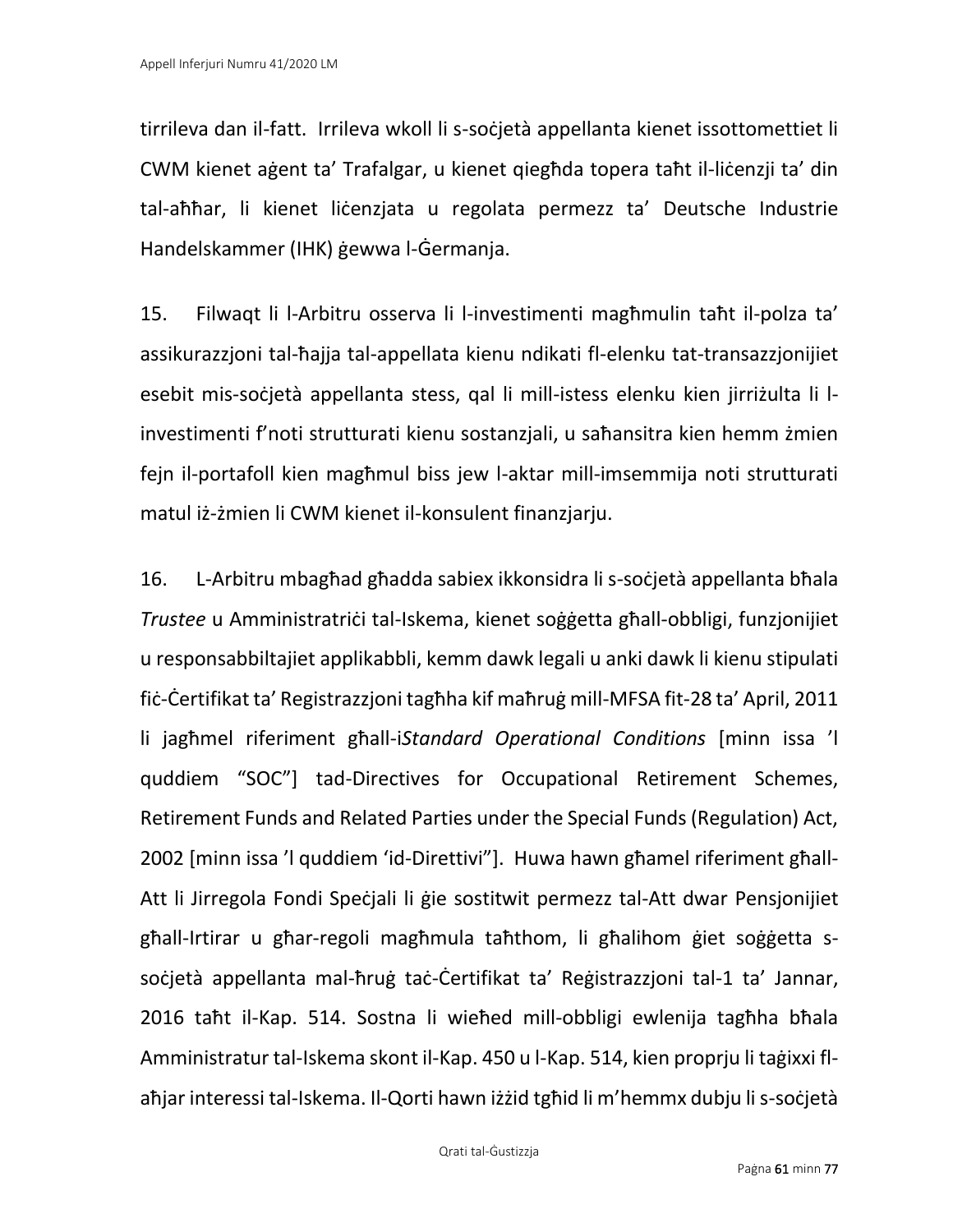appellanta kellha obbligi daqstant ċari hawn li timxi fl-aħjar interess tal-Iskema, anki stante l-applikabbilità fil-konfront tagħha tad-dispożizzjonijiet tal-Att dwar Pensjonijiet għall-Irtirar, li ġie fis-seħħ fis-sena 2015.

17. Minn hawn l-Arbitru għadda sabiex elenka diversi prinċipji li kienu applikabbli fil-konfront tas-soċjetà appellanta skont il-*General Conduct of Business Rules/Standard Licence Conditions* taħt ir-reġim tal-Kap. 450 kif imħassar, u tal-Kap. 514 li ssostitwih. Għal darb'oħra l-Qorti tirrileva li jirriżulta li s-soċjetà appellanta bħala Amministratur tal-Iskema kienet tenuta li timxi b'kull ħila dovuta, kura u diliġenza fl-aħjar interessi tal-benefiċċjarji tal-Iskema. L-obbligi legali tagħha jirriżultaw ċari u inekwivoċi, tant li l-Qorti tirrileva li diġà minn dan li ngħad, jirriżulta li d-difiża tagħha li hija qatt ma setgħet tinżamm responsabbli għaliex ma kellha l-ebda obbligu fil-konfront tal-appellata, ma tistax tirnexxi.

18. Iżda l-Arbitru ma waqafx hawn għaliex ikkonsidra wkoll il-kariga tagħha bħala *Trustee,* u rrileva li hawn kienu applikabbli l-provvedimenti tal-Att dwar *Trusts* u *Trustees* (Kap. 331), li l-Qorti tirrileva li kien ġie fis-seħħ fit-30 ta' Ġunju, 1989 kif sussegwentement emendat, u l-Arbitru għamel riferiment partikolari għas-subartikolu 21(1), u l-para. (a) tas-subartikolu 21(2). Hawn il-Qorti tgħid li għal darb'oħra d-difiża tas-soċjetà appellanta ma ssib l-ebda sostenn. L-Arbitru rrileva li fil-kariga tagħha ta' *Trustee,* is-soċjetà appellanta kienet saħansitra tenuta tamministra l-Iskema u l-assi tagħha skont diliġenza u responsabbiltà għolja. In sostenn ta' dan kollu, huwa ċċita l-pubblikazzjoni An Introduction to Maltese Financial Services Law<sup>3</sup> u anki silta mill-pubblikazzjoni riċenti tal-MFSA

<sup>3</sup> Ed. Max Ganado.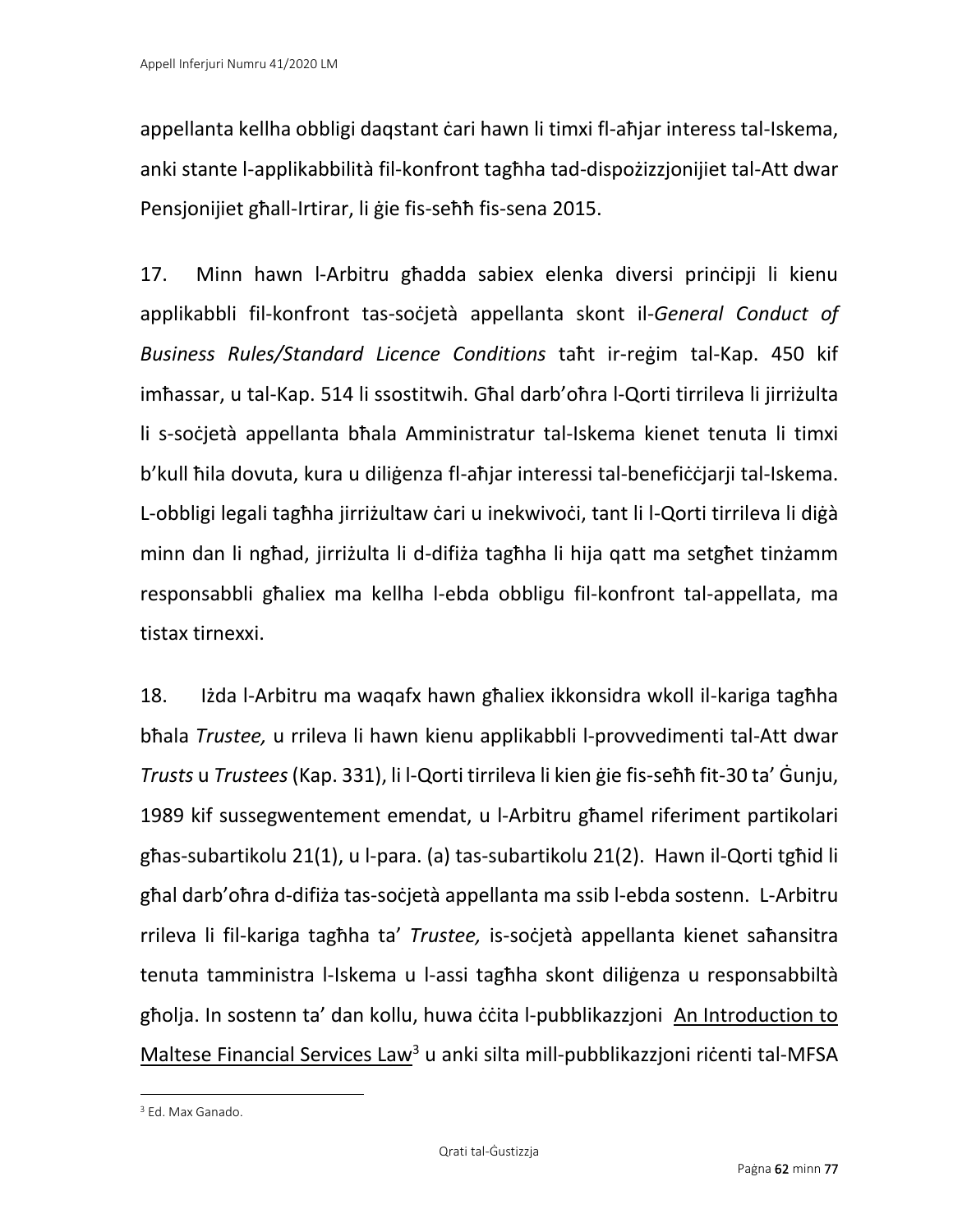tas-sena 2017 fejn din ittrattat prinċipji diġa' stabbiliti qabel dik id-data permezz tal-Att dwar *Trusts* u *Trustees* u anki permezz tal-Kodiċi Ċivili.

19. L-Arbitru mbagħad aċċenna fuq obbligu ieħor tas-soċjetà appellanta li huwa qies importanti u rilevanti għall-każ in kwistjoni, dak ta' sorveljanza u monitoraġġ tal-Iskema, inkluż l-investimenti magħmula. Huwa għamel riferiment għall-affidavit ta' Stewart Davies<sup>4</sup> fejn dan aċċetta li s-soċjetà appellanta fl-aħħar mill-aħħar kellha s-setgħa li tiddeċiedi jekk l-investiment għandux isir, iżda meta kkonsidrat il-portafoll sħiħ, tali investiment kien jassigura livell adegwat ta' diversifikazzjoni u kien jirrifletti l-attitudni ta' riskju tal-membru u tal-linji gwidi ta' dak iż-żmien. Dan kollu kif imfisser tgħid il-Qorti, jagħmel ċar li s-soċjetà appellanta kienet taf sew x'inhuma l-obbligi tagħha lejn il-membri tal-Iskema, u li dawn kienu saħansitra obbligi pożittivi fejn hija kienet tenuta tħares il-portafoll tal-membru individwali tal-Iskema u taġixxi skont ilkaż. L-Arbitru osserva li x-xhieda ta' Stewart Davies kienet saħansitra riflessa fil-Formola tal-Applikazzjoni għal Sħubija ffirmata mill-appellata. <sup>5</sup> Qal li l-MFSA kienet ukoll tqis il-funzjoni ta' sorveljanza bħala obbligu mportanti tal-Amministratur tal-Iskema u huwa ċċita siltiet mill-*Consultation Document*  tagħha maħruġ fis-16 ta' Novembru, 2018 filwaqt li nsista li l-istqarrijiet hemm magħmula kienu applikabbli wkoll għaż-żmien li fih sar l-investiment in kwistjoni. Għamel ukoll riferiment għall-*Investment Guidelines* li saru missoċjetà appellanta fis-sena 2013, u għal darb'oħra għal dak li kien jipprovdi lpara. 3.1 tas-sezzjoni ntestata *'Terms and Conditions'* fil-Formola tal-Applikazzjoni għal Sħubija.

<sup>4</sup> *A fol.* 345 para. 17, *fol.* 348 para. 31 u para. 33.

<sup>5</sup> *Ibid.*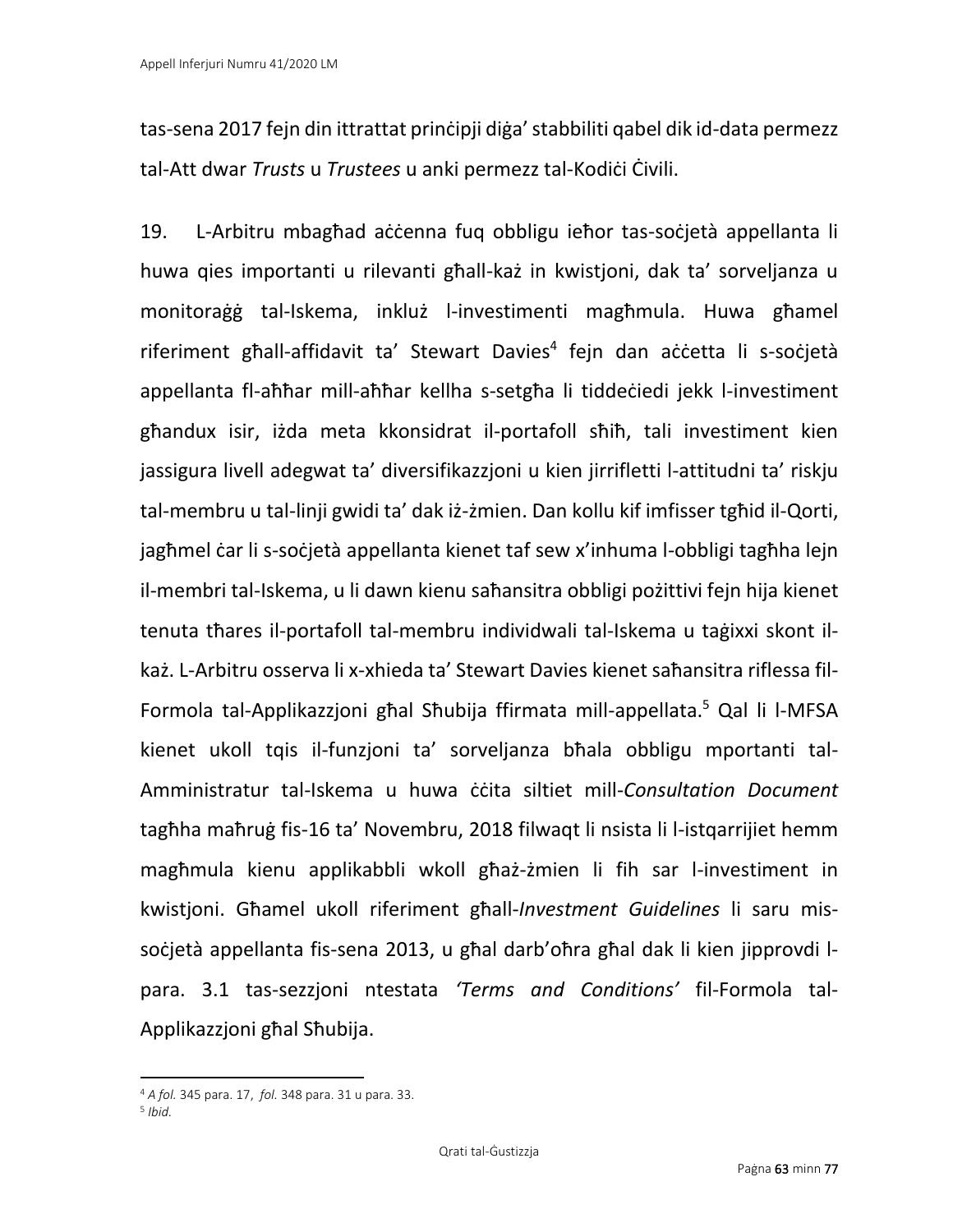20. L-Arbitru mbagħad għadda sabiex ikkonsidra proprju ż-żewġ punti li fuqhom huwa msejjes l-ewwel aggravju tas-soċjetà appellanta. Huwa aċċetta li kien inekwivoku li s-soċjetà appellanta ma kinitx ipprovdiet parir dwar linvestimenti sottoskritti, u li dan kien l-obbligu ta' terzi bħal CWM. L-Arbitru ddikjara li kien tal-fehma, kif inhi din il-Qorti, li s-soċjetà appellanta bħala Amministratur ta' Skema għall-Irtirar u *Trustee* kellha ċerti obbligi importanti li setgħu jkollhom rilevanza sostanzjali fuq l-operat u l-attivitajiet tal-Iskema u li jaffettwaw direttament jew indirettament l-andament tagħha. Kien għalhekk li kellu jiġi investigat jekk is-soċjetà appellanta naqset mill-obbligi relattivi tagħha, u jekk fl-affermattiv allura safejn dan kellu effett fuq l-andament tal-Iskema u rriżultanti telf tal-appellata.

21. L-Arbitru osserva li l-appellata kienet għażlet hija stess li taħtar lil CWM sabiex din tipprovdiha b'pariri dwar l-investimenti formanti parti mill-portafoll tagħha fl-Iskema, u min-naħa tagħha s-soċjetà appellanta aċċettat u/jew ħalliet il-konsulent joffri l-parir tiegħu lill-appellata. Osserva li s-soċjetà appellanta saħansitra kellha *introducer agreement* ma' CWM. L-ewwel punt li rrileva hawn hu li s-soċjetà appellanta ppermettiet li l-Formola ta' Applikazzjoni għal Sħubija tħaddan informazzjoni mhux sħiħa u preċiża fir-rigward tal-konsulent finanzjarju, u spjega dawn x'kienu. Jirrileva li fir-rwol tagħha ta' *trustee* u *bonus paterfamilias,* hija kienet tenuta tiġbed l-attenzjoni tal-appellata għal dawn innuqqasijiet, u qal li fl-aħħar mill-aħħar hija kellha l-prerogattiva li taċċetta jew lapplikazzjoni, lill-konsulent finanzjarju u anki l-persuna ma' min kienet ser tinnegozja. Osserva li fl-Applikazzjoni għal Sħubija, minflok Continental Wealth Management kien hemm indikat Continental Wealth Trust fir-rigward tal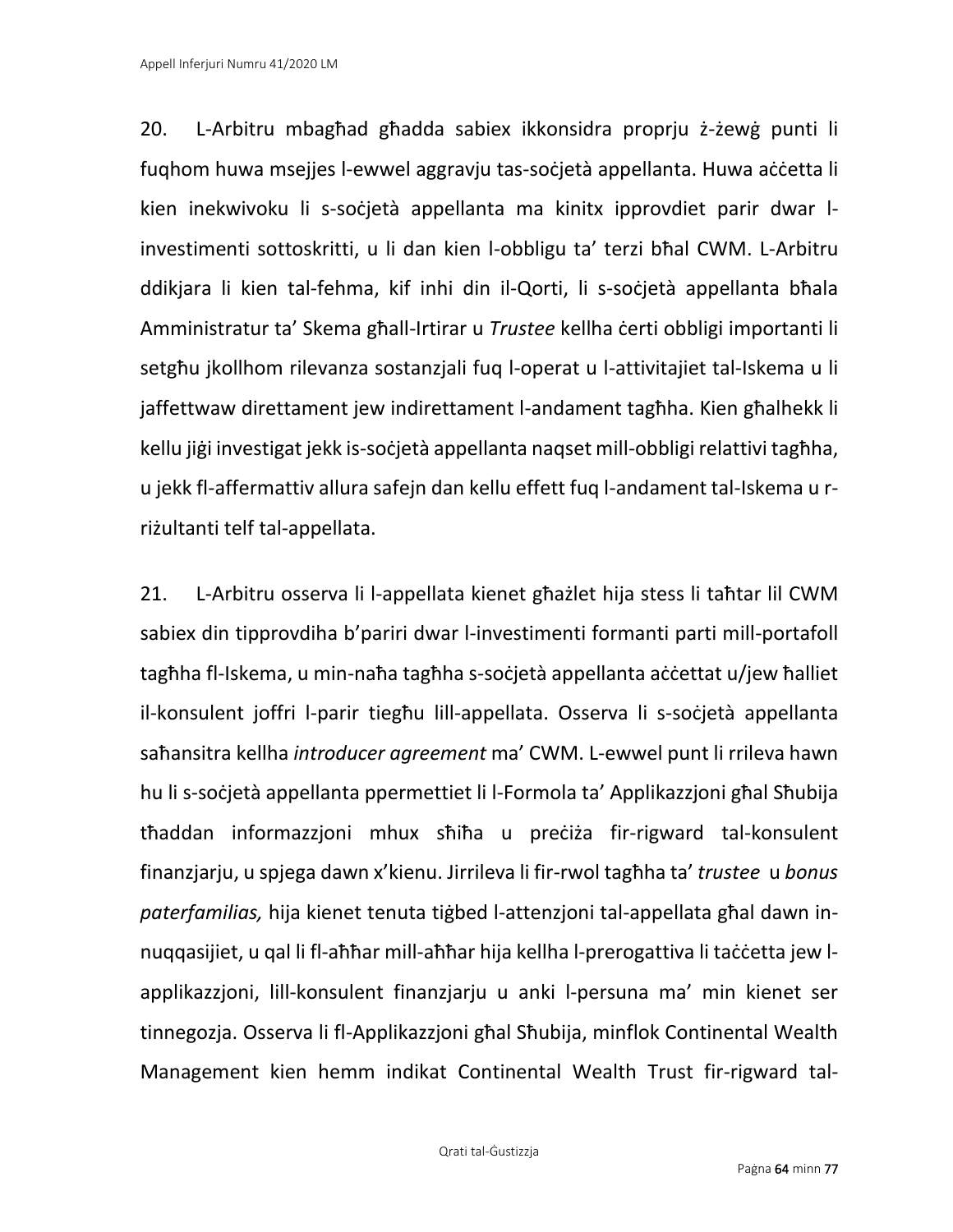konsulent finanzjarju, u li din kellha indirizz reġistrat ġewwa Spanja fejn Global Net kienet ir-regolatur, b'dana li ma kien hemm l-ebda informazzjoni taħt il-kap *'Licence Number'.* L-Arbitru hawn ikkonsidra li r-riferiment għal Global Net bħala r-regolatur ma kinitx tajba, u saħansitra kienet qarrieqa għaliex is-soċjetà appellanta stess spjegat li din kienet kumpanija mhux regolata li kienet assoċjata ma' Trafalgar. Osserva li l-ebda prova ma tressqet li kienet turi li CWM kienet fil-fatt regolata, u filwaqt li l-Qorti tikkondividi l-fehma tiegħu, tgħid ukoll li f'dan il-kuntest għalhekk hija irrilevanti s-sottomissjoni tas-soċjetà appellanta firrigward tal-kummenti tal-Arbitru dwar l-applikazzjoni tal-MiFID I Directive aktar 'il isfel fid-deċiżjoni appellata.

22. It-tieni punt li qajjem l-Arbitru jirrigwarda n-nuqqas ta' kjarezza fil-Formola ta' Sħubija fir-rigward tal-kapaċità li fiha kienet qegħda taġixxi CWM. Il-Qorti hawn iżżid tgħid li s-soċjetà appellanta tonqos li tikkonvinċi lil din il-Qorti kif dan seta' ma kienx minnu, anki permezz tas-sottomissjonijiet ulterjuri magħmulin fl-Anness I tar-rikors tal-appell tagħha. Imbagħad it-tielet punt tiegħu jirrigwarda l-kwistjoni li ma kienx hemm distinzjoni ċara bejn CWM u Trafalgar, u ma kienx jirriżulta b'mod inekwivoku jekk CWM kinitx qegħda taġixxi bħala aġent in rappreżentanza ta' ditta oħra, meta dan kellu jkun rifless b'mod ċar fid-dokumentazzjoni kollha. Fir-raba' punt tiegħu, l-Arbitru stqarr li ma rriżultat l-ebda evidenza li kienet turi jekk CWM kienet entità regolata. Hawn huwa għamel riferiment għal żewġ deċiżjonijiet oħra tiegħu fejn huwa kien ikkonstata korrispondenza li kienet turi li kienu saru certu mistoqsijiet dwar CWM minn IHK, fejn kien saħansitra jirriżulta li CWM ma kinitx qegħda topera taħt il-liċenzji maħruġa lil Trafalgar. Iżda min-naħa tagħha qal li s-soċjetà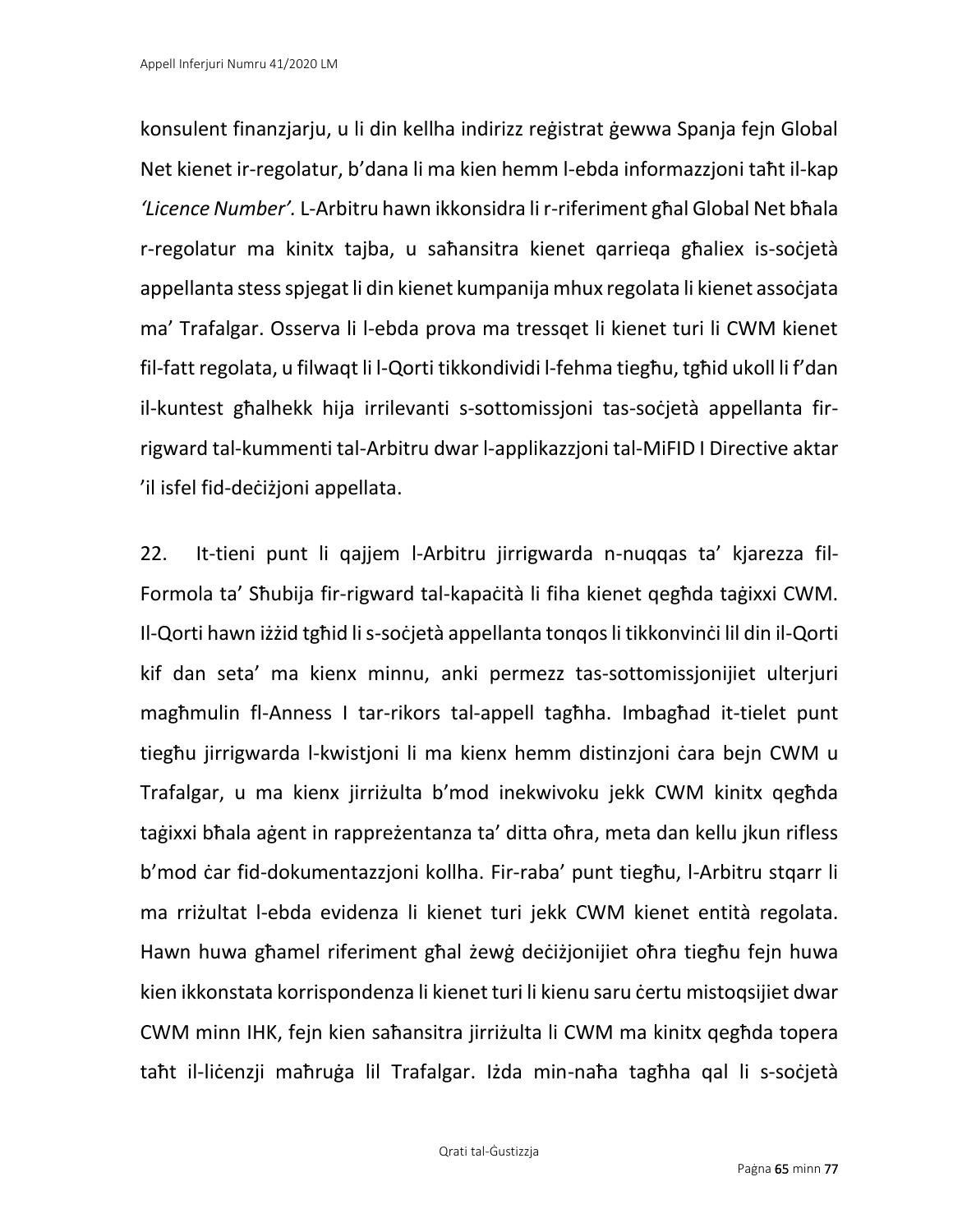appellanta ma pproduċiet l-ebda evidenza dwar dak allegat minnha fir-rigward tal-awtorizzazzjoni ta' CWM.

23. Fir-rigward tal-argument miġjub mis-soċjetà appellanta li bejn 2013 u 2015 taħt il-qafas regolatorju tal-Kap. 450, u sakemm ġew implimentati l-*Pension Rules for Personal Retirement Schemes* taħt il-Kap. 514, hija ma kellha l-ebda obbligu li teżiġi l-ħatra ta' konsulent regolat, l-Arbitru sostna li xorta waħda kien mistenni li l-Amministratur u t-*Trustee* jeżegwixxu l-obbligu tagħhom ta' kura u diliġenza professjonali bħal fil-każ ta' *bonus paterfamilias.*  L-Arbitru hawn sostna li l-ħatra ta' entità li ma kinitx regolata sabiex isservi ta' konsulent, kienet tfisser li l-appellata kienet tgawdi minn inqas protezzjoni, u ssoċjetà appellanta kienet tenuta tkun konoxxenti ta' dan il-fatt u li tassigura li lappellata jkollha l-informazzjoni korretta u adegwata dwar il-konsulent. Qal li mhux biss is-soċjetà appellanta naqset milli tindirizza l-kwistjoni li l-konsulent ma kienx regolat, iżda wkoll hija bl-ebda mod ma qajmet dubju dwar informazzjoni importanti fir-rigward ta' diversi aspetti ohra konċernanti CWM. L-Arbitru rrileva li l-ftehim eżistenti bejn is-soċjetà appellanta u CWM, li diġà sar riferiment għalih aktar 'il fuq f'din is-sentenza, qajjem potenzjal ta' kunflitt ta' interess fejn l-entità li kienet soġġetta għas-sorveljanza partikolari mis-soċjetà appellanta, fl-istess ħin kienet qegħda tgħaddilha n-negozju. Il-Qorti ma tistax ma tikkondividiex din il-fehma u tikkonsidra ċertament minn dak kollu li s'issa ġie rilevat u kkonsidrat, li l-kariga tas-soċjetà appellanta ma setgħetx tkun dik ta' amministrazzjoni sempliċi u bażika meħud kont li hi saħansitra kienet ukoll *Trustee* tal-Iskema.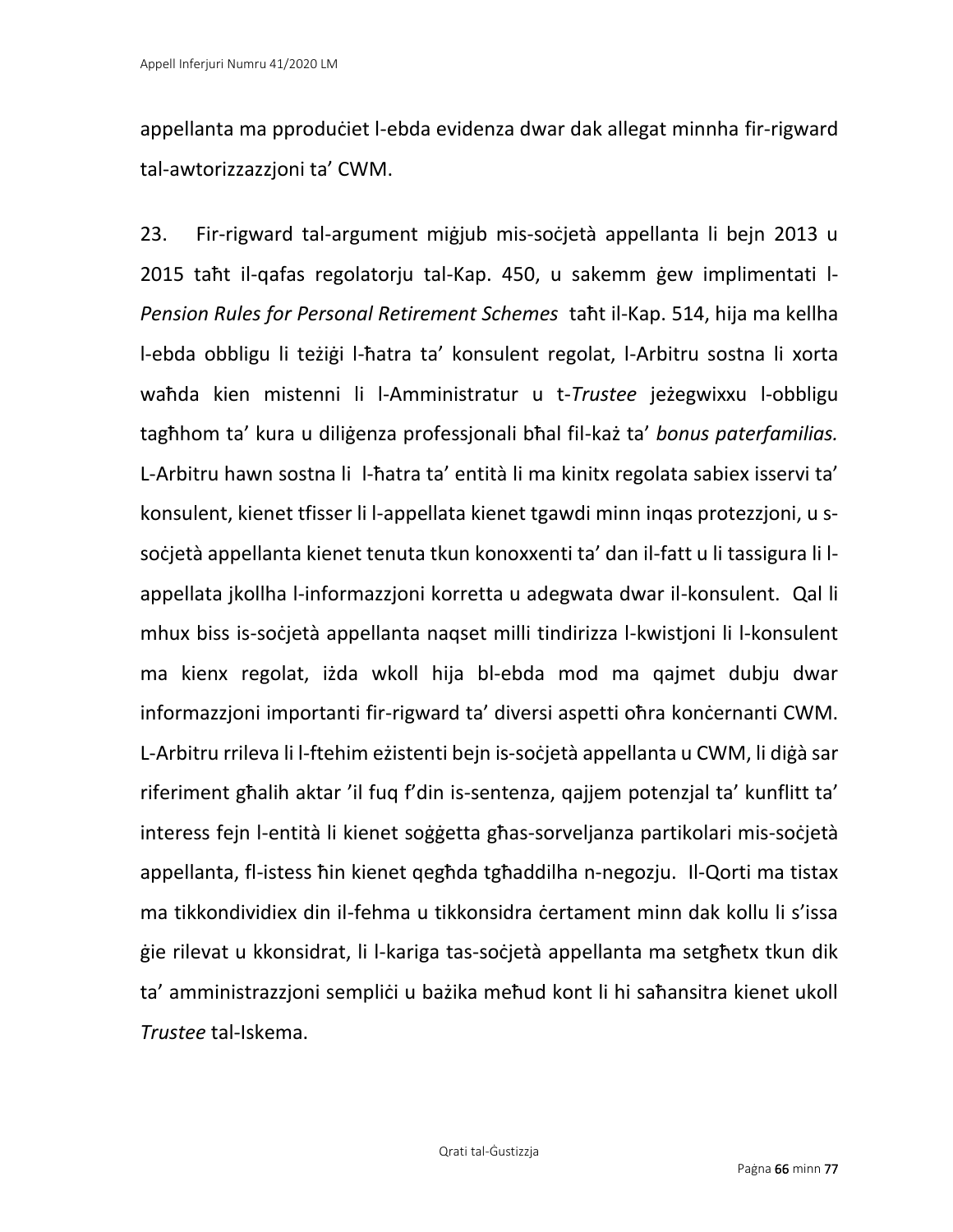24. L-Arbitru għalhekk sewwa qal li s-soċjetà appellanta kellha turi iktar kawtela u prudenza, aktar u aktar meta l-għażla u l-allokazzjoni tal-investimenti sottoskritti kien ser ikollhom effett fuq l-andament tal-Iskema nnifisha u lobjettiv tagħha li tipprovdi għal benefiċċji għall-irtirar. Il-Qorti hawn tikkondividi wkoll il-ħsieb tal-Arbitru li l-amministratur tal-Iskema u t-*trustee* tagħha kien mistenni li jfittex iktar u jinvestiga dwar l-azzjonijiet ta' dik l-entità mhux regolata sabiex b'hekk jitħarsu l-interessi tal-membri l-oħra tal-Iskema u r-riskji jitnaqqsu.

25. Dwar it-tieni punt sollevat mis-soċjetà appellanta fl-ewwel aggravju tagħha, l-Arbitru osserva li l-investimenti li kienu sottoskritti l-polza ta' assikurazzjoni taħt l-Iskema kienu magħmula l-aktar jew biss f'noti strutturati. Irrileva li fil-*fact sheets* ippreżentati mill-appellata fir-rigward tan-noti strutturati in kwistjoni, kien hemm indikati numru ta' riskji fir-rigward tal-kapital investit f'dawn il-prodotti.

26. L-Arbitru mbagħad għadda sabiex irrileva x'kienu dawk ir-riskji li sar accenn fuqhom fil-*fact sheets*, fost oħrajn ir-riskju tal-kreditu ta' min kien qed joħroghom u anki ir-riskju tal-likwidità, u twissijiet li n-noti ma kellhomx ilkapital protett. Kollox tgħid il-Qorti ferm indikattiv tal-fatt li l-investiment finnoti strutturati ma kienx wieħed kompatibbli mal-informazzjoni dwar lappellata*.* L-Arbitru qal li kien hemm aspett partikolari li ħareġ minn dawn innoti, fejn kien hemm twissija f'kull waħda mill-*fact sheets* dwar l-eventwalità ta' tnaqqis fil-valur tal-kapital kif marbut ma' perċentwal. Għalhekk, qal l-Arbitru, kien hemm konsegwenzi materjali jekk il-valur ta' wieħed biss mill-assi kollha tan-noti strutturati kien jinżel mill-minimu ndikat. Hawn l-Arbitru jagħmel

Qrati tal-Ġustizzja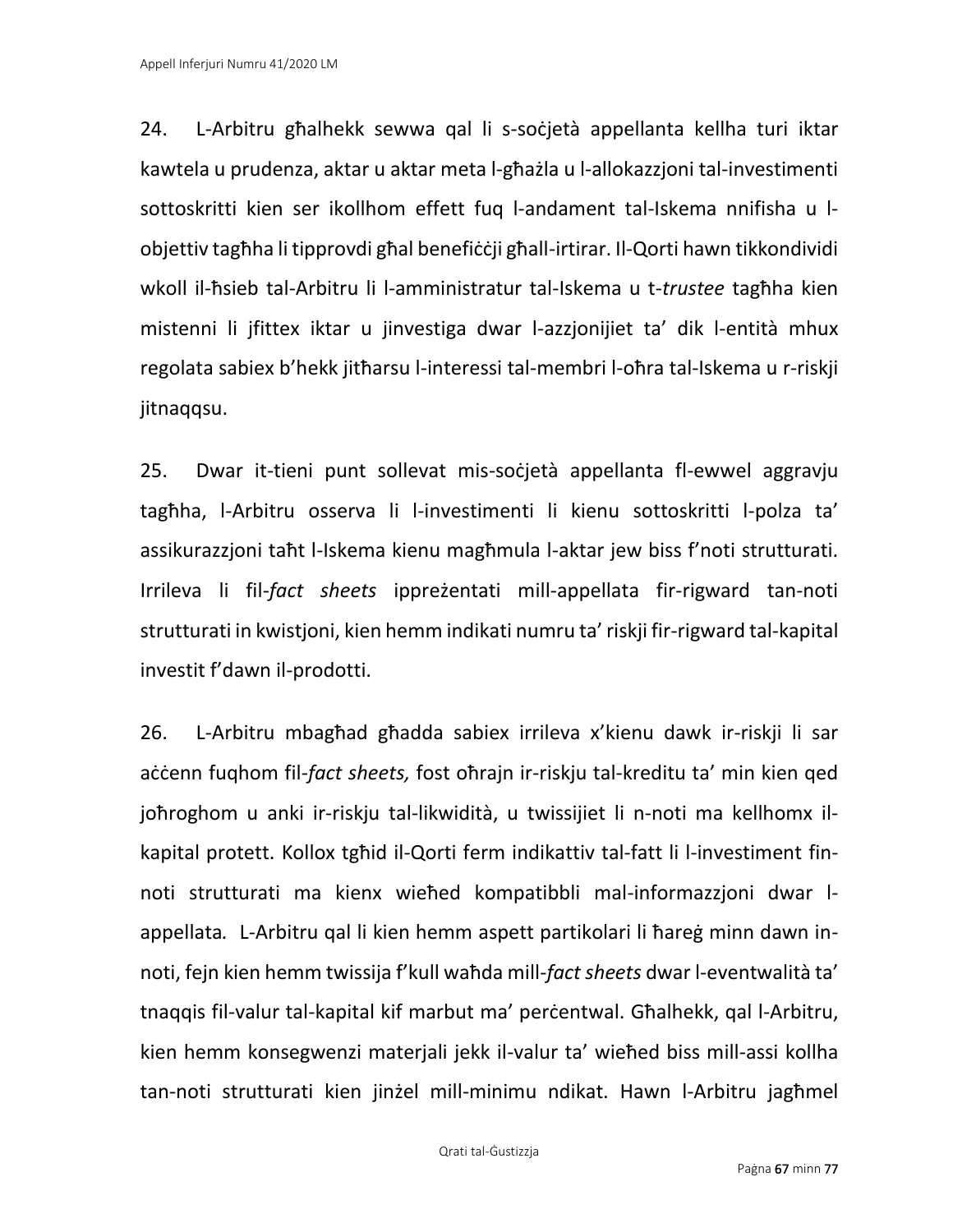riferiment għal komunikazzjoni partikolari li kienet ġiet ippreżentata f'każ separat nru. 185/2018 li kien sar kontra s-soċjetà appellanta kif deċiż dakinhar stess, u li kienet rilevanti għall-każ odjern. Irrileva li d-dikjarazzjonijiet magħmulin f'*email* tagħha tas-17 ta' Settembru, 2017 li Trafalgar kienet bagħtet lil CWM iżda wkoll ikkuppjata lis-soċjetà appellanta, ma kienux ġew ikkontestati minn din tal-aħħar. Fosthom kien hemm miktub mill-istess Trafalgar li *"Structured Notes – It is my opinion we need to get as far away from these vehicles as possible. They have no place in an uneducated investor's portfolio and when they breech their barriers untold amounts of damage is done".* Il-Qorti tgħid li ċertament hija ma tistax twarrab leġġerment prova dagstant ċara kontra l-investiment f'noti strutturati.

27. Imbagħad osserva wkoll li l-portafoll tal-appellant kien ġie espost b'mod eċċessiv għal prodotti strutturati, u dan għal żmien twil u kif kien jirriżulta mit-*Table of Investments* li kienet tagħmel parti mill-*Investor Profile* li esebiet issoċjetà appellanta. Osserva wkoll li kien hemm espożizzjoni għolja għar-riskju għaliex kienu nxtraw prodotti permezz ta' transazzjoni waħedha jew permezz ta' diversi transazzjonijiet mingħand emittent wieħed, meta fil-fehma tiegħu kellhom jiġu applikati l-limiti massimi kif imfissra fir-regoli tal-MFSA u tal-*Investment Guidelines* tas-soċjetà appellanta stess.

28. L-Arbitru minn hawn għadda sabiex iddikjara li l-espożizzjoni qawwija għal prodotti strutturati u għal emittent singolari li tħalliet issir mis-soċjetà appellanta, ma kinitx tirrispetta r-rekwiżiti regolatorji applikabbli għall-Iskema dak iż-żmien, u huwa jagħmel riferiment partikolari għal SOC 2.7.1 u 2.7.2 li kienu applikabbli sa mill-bidunett meta nħolqot l-Iskema fis-sena 2011, sad-data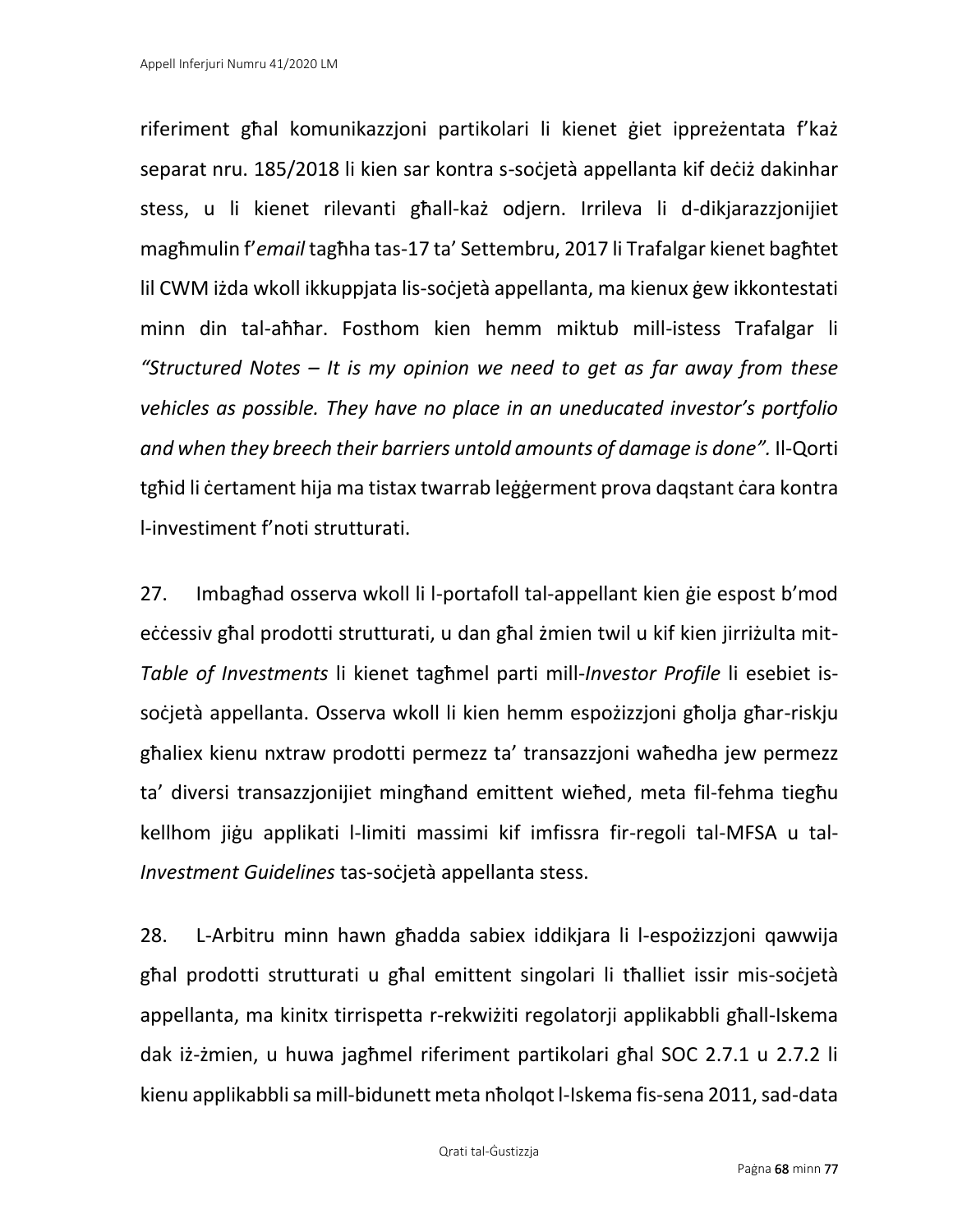li din ġiet reġistrata fl-1 ta' Jannar, 2016 taħt il-Kap. 514. Qal li s-soċjetà appellanta stess kienet għamlet aċċenn dwar l-applikabbilità u r-rilevanza ta' dawn il-kondizzjonijiet għall-każ odjern. L-Arbitru ċċita partijiet minn dawn id-Direttivi u rrileva li minkejja li SOC 2.7.2 kien jeżigi certu livell, is-socjetà appellanta kienet ippermettiet li l-portafoll tal-appellata xi kultant ikun magħmul biss jew fil-parti l-kbira tiegħu minn prodotti strutturati. Barra minn hekk l-espożizzjoni għal emittent waħdieni kien f'xi drabi viċin il-massimu ta' 20% stabbilit mir-regoli għal investimenti aktar siguri bħal depożiti. Osserva li ma kienx ġie ndikat matul il-proċeduri jekk il-prodotti strutturati kienux ġew negozjati f'suq regolat, u anki r-rati għolja ta' imgħax kienu indikazzjoni tarriskju għoli tal-prodotti. Is-soċjetà appellanta tittenta targumenta quddiem din il-Qorti li r-regoli suriferiti jolqtu biss l-Iskema, iżda mhux il-portafoll tal-membru ndividwali, iżda l-Qorti mhijiex tal-istess fehma u għaldaqstant mhijiex qegħda tilqa' dan l-argument. Tgħid li huwa daqstant ċar mid-diċitura ta' dawn ir-regoli li l-intendiment huwa li jiġu regolati l-investimenti kollha li jaqgħu fl-iskema, u dan mingħajr distinzjoni bejn l-iskema nnifisha u l-portafoll ta' kull membru. Il-Qorti żżid tgħid li l-argument tas-soċjetà appellanta lanqas jista' jitqies li huwa wieħed loġiku, meħud in konsiderazzjoni l-fatt li jekk ifalli portafoll ta' membru, dan jista' ċertament ikollu effett fuq il-kumplament tal-iskema.

29. L-Arbitru mbagħad jaqbad, iżda din id-darba b'mod aktar fil-fond, ilkwistjoni li l-portafoll saħansitra ma kienx jirrifletti l-*Investment Guidelines* tassoċjetà appellanta. Filwaqt li ħa konjizzjoni tal-imsemmija linji gwida għas-snin 2013 sa 2018, li s-soċjetà appellanta annettiet mas-sottomissjonijiet tagħha, irrileva li hija ma kinitx irnexxielha turi b'mod adegwat li dawn kienu ġew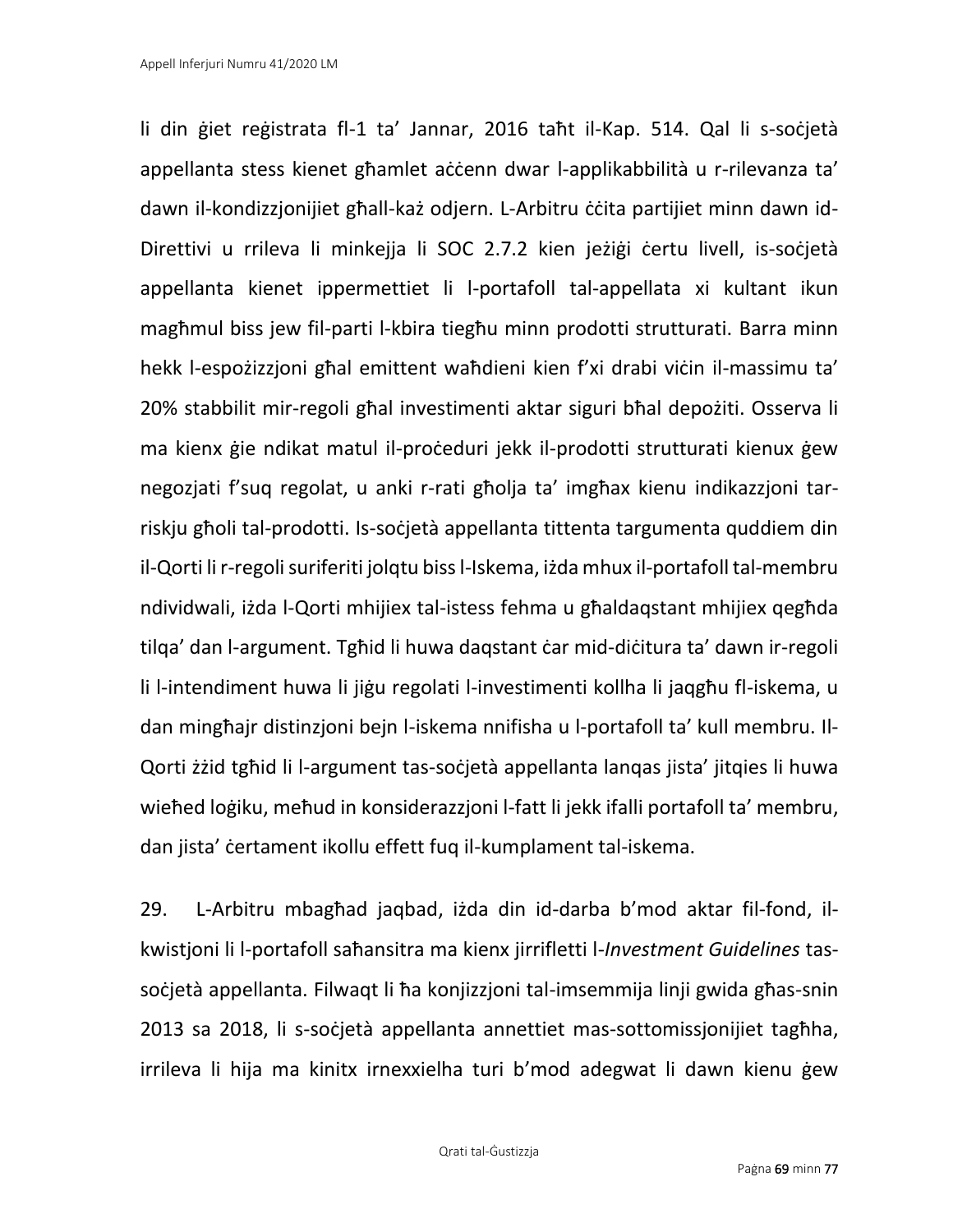applikati fir-rigward tal-investimenti in kwistjoni. Qal li l-portafoll tal-appellata kien f'xi waqtiet kompost l-aktar jew saħansitra biss min-noti strutturati għal perijodu twil ta' żmien.

30. Wara dawn l-osservazzjonijiet, l-Arbitru għadda sabiex ittratta żewġ istanzi fejn il-kompożizzjoni tal-portafoll ma kienx irrispetta l-linji gwida. Lewwel rekwiżit li kkonsidra huwa li l-assi kellhom jiġu investiti l-aktar fi swieq regolati. Wara li ta t-tifsira tal-frażi *'predominantly invested in regulated markets'* kif din kienet tidher fil-linji gwida, sostna li ma ġiet sottomessa l-ebda evidenza li kienet turi li l-portafoll kien magħmul kollu kemm hu jew l-aktar minnoti strutturati elenkati. Is-soċjetà appellanta hawn issostni li l-Arbitru ikkonsidra li l-kliem *'regulated markets'* għandhom ikollhom l-istess tifsira bħallkliem *'listed instruments',* iżda l-Qorti ma tikkonsidrax li dan huwa minnu u dak li qegħda tittenta tagħmel is-soċjetà appellanta huwa li tilgħab bil-kliem. Huwa daqstant ċar mid-deċiżjoni appellata li l-Arbitru qies li suq regolat f'dan il-każ kien *'regulated exchange venue'* fejn il-prodott jista' jiġi negozjat u mhux lemittent tal-imsemmi prodott. L-Arbitru mbagħad esprima korrettement li ma kienx ċar kif fid-dawl tal-massimu ta' 10% tal-assi tal-Iskema impost mil-linji gwida għas-snin bejn 2013 sa 2018 fir-rigward ta' investiment f'titoli mhux elenkati, it-*Trustee* u l-Amministratur tal-Iskema ippermetta investiment b'espożizzjoni aktar għoli f'noti strutturati li kienu garanzija ta' debitu u li s-soltu ma kienux elenkati.

31. It-tieni rekwiżit li jittratta l-Arbitru huwa l-likwidità tal-portafoll. Wara li osserva li l-linji gwida ta' Jannar 2013 u għal nofs is-sena 2014 kienu jirrikjedu li mhux aktar minn 40% tal-fond jew tal-portafoll tal-membru kellu jiġi nvestit

Qrati tal-Ġustizzja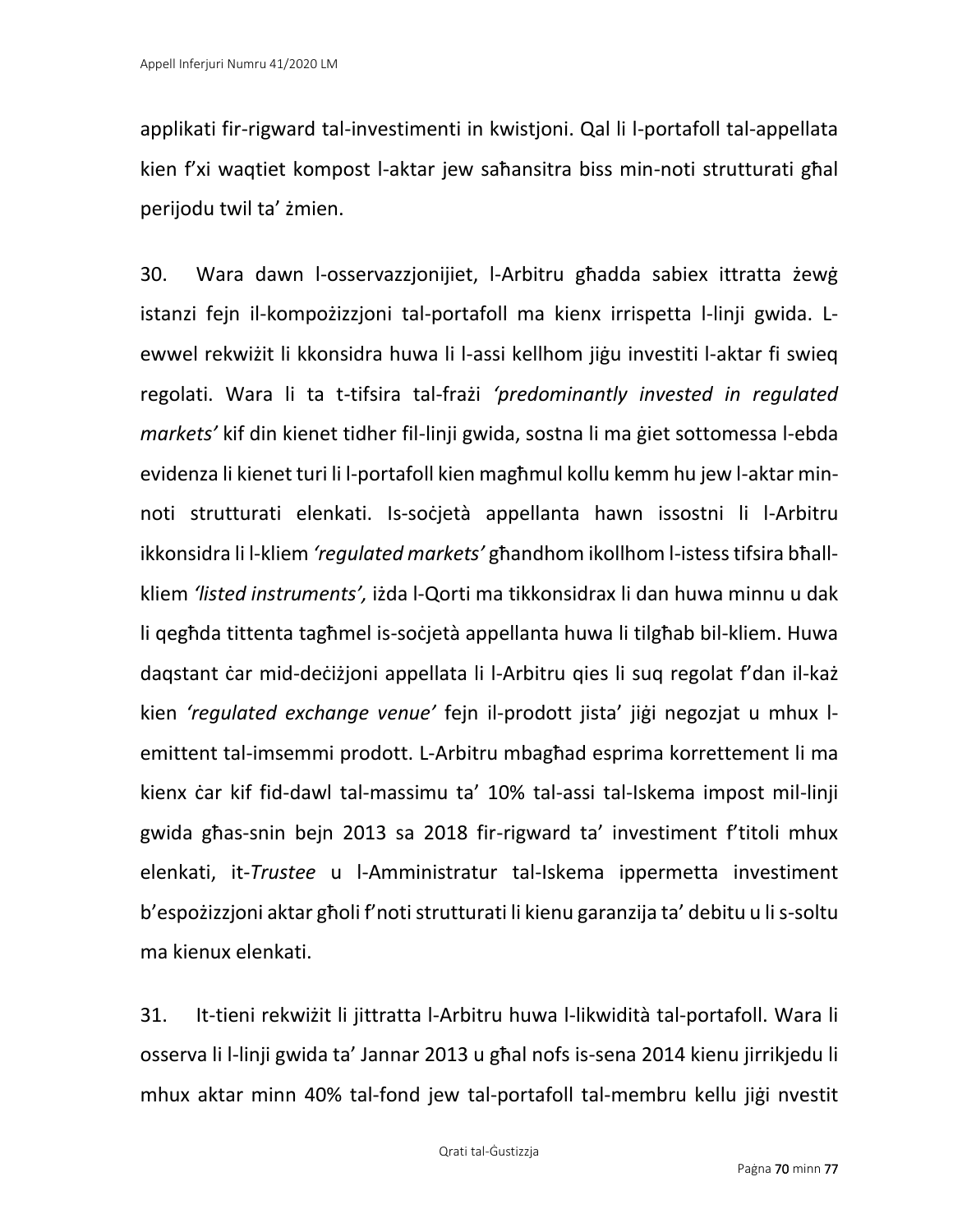f'assi li kellhom likwidità ta' aktar minn 6 xhur, osserva wkoll li aktar tard fis-snin 2015 sa 2018 it-terminu tnaqqas għal bejn tlieta u sitt xhur. Irrileva li kien jirriżulta li n-noti strutturati fejn sar l-investiment tal-portafoll kellhom terminu twil ta' maturità ta' bejn sena u sentejn, kif muri fil-*fact sheets* relattivi. Osserva li l-possibilità ta' suq sekondarju fir-rigward ta' noti strutturati ma kinitx tiggarantixxi assikurazzjoni adegwata ta' likwidità, u aċċenna fuq il-valuri aktar baxxi li dan is-suq kien joffri tant li l-istess valuri kellhom effett fuq l-Iskema sħiħa kif irriżulta mir-rendikonti annwali maħruġa lill-membri mis-soċjetà appellanta. Huwa hawn għamel riferiment ukoll għat-twissija fir-rigward tal-RBC Investment, u qal li twissijiet simili setgħu jinstabu f'*fact sheets* oħra.

32. L-Arbitru qal li kien hemm diversi aspetti oħra fejn il-kompożizzjoni talportafoll ma kinitx tirrispetta r-rekwiżiti l-oħra mfissra fil-linji gwida tas-soċjetà appellanta stess, u fosthom kien hemm id-diversifikazzjoni xierqa, it-twarrib ta' espożizzjoni eċċessiva u l-espożizzjoni massima permessa għal emittenti singolari, u għadda sabiex ta diversi eżempji ta' dan. Irrileva li matul is-snin, issoċjetà appellanta kienet saħansitra emendat il-linji gwida tagħha sabiex naqset l-espożizzjoni għal noti strutturati u l-emittenti tagħhom, iżda osserva li dawn ma ġewx segwiti fil-każ tal-portafoll tal-appellata u dan mingħajr raġuni li setgħet tiġġustifika espożizzjoni tant għolja għal emittenti singolari. L-Arbitru hawn silet ir-rekwiżiti partikolari fil-linji gwida li kienet ħarġet is-soċjetà appellanta matul is-snin, bil-għan li tiġi evitata l-espożizzjoni eċċessiva talinvestimenti. Innota wkoll li kien sar investiment mill-portafoll tal-appellata f'noti strutturati li kien jeċċedi l-massimu tal-espożizzjoni għal dawn il-prodotti.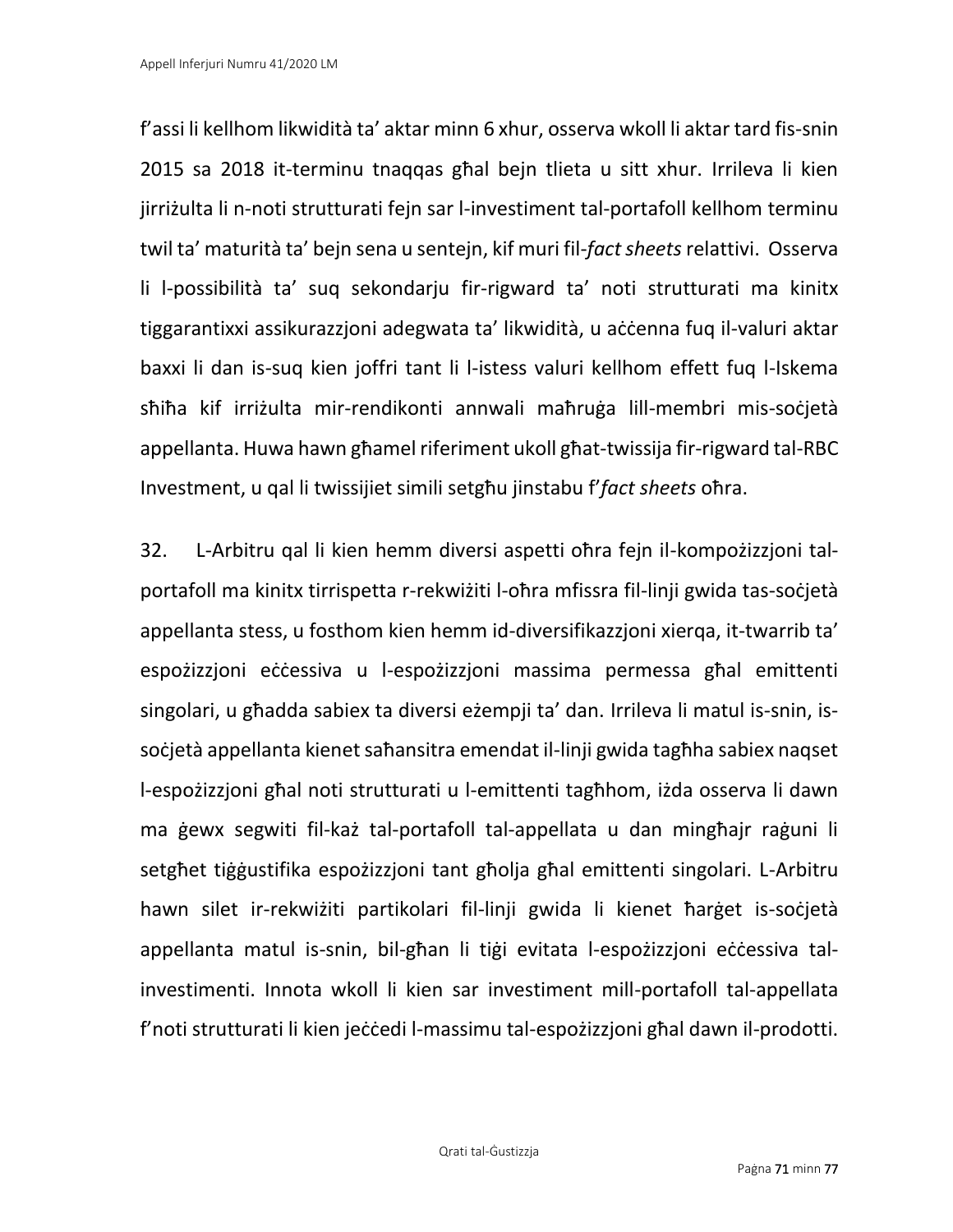33. L-Arbitru mbagħad ikkonsidra jekk il-prodotti strutturati permessi filportafoll tal-appellata kienux intiżi biss għal investituri professjonali, iżda osserva li s-soċjetà appellanta ma kinitx allegat li l-appellata kienet proprju investitur professjonali. Barra minn hekk ma kien hemm xejn li seta' juri li hija ma kinitx *'retail investor'.* Filwaqt li l-Arbitru rrileva li l-appellata kienet ippreżentat erba' *fact sheets* fir-rigward tan-noti strutturati rispettivi u l-OAFS kien sab *fact sheet* oħra fir-rigward ta' nota strutturata oħra, kollha formanti parti mill-portafoll tal-appellata*,* spjega li dawn il-*fact sheets* kienu jindikaw li lprodotti kienu ntiżi għal investituri professjonali biss. Imbagħad fil-*fact sheet* firrigward tan-nota strutturata maħruġa minn Leonteq, kien hemm indikat li din kienet intiża għal *'qualified investors',* iżda l-ebda prova ma kienet tressqet jew irriżultat, li kienet turi li r-referenza kienet ukoll għar-*retail investor* tipiku. Hawn ukoll il-Qorti tgħid li dan il-fatt kellu mhux biss jiġi osservat mis-soċjetà appellanta, iżda hija kellha saħansitra id-dover li tieħu d-debita azzjoni billi ma taċċettax li jsir l-investiment imsemmi u/jew tiġbed l-attenzjoni tal-appellata.

34. Il-Qorti hawn ser tikkonsidra dak li ġie rilevat mis-soċjetà appellanta, li l-Arbitru ddeċieda li jagħmel minn jeddu investigazzjoni dwar l-investimenti, billi jissorsja l-*fact sheets* tagħhom*.* Min-naħa tiegħu l-Arbitru fid-deċiżjoni appellata għamel osservazzjoni aħħarija li s-soċjetà appellanta dgħajfet id-difiża tagħha meta naqset milli tippreżenta informazzjoni dettaljata dwar l-investimenti sottoskritti. Il-Qorti ikkonstatat ukoll dan kollu u tgħid li ċertament dan il-fatt ma għenx id-difiża tas-soċjetà appellanta, fejn saħansitra jibqa' d-dubju jekk b'dan il-mod hija ħalliet mistura dettalji jew informazzjoni li ma kienux favur iddifiża tagħha. Tqis għalhekk li l-Arbitru m'għamel xejn li ma tippermettix l-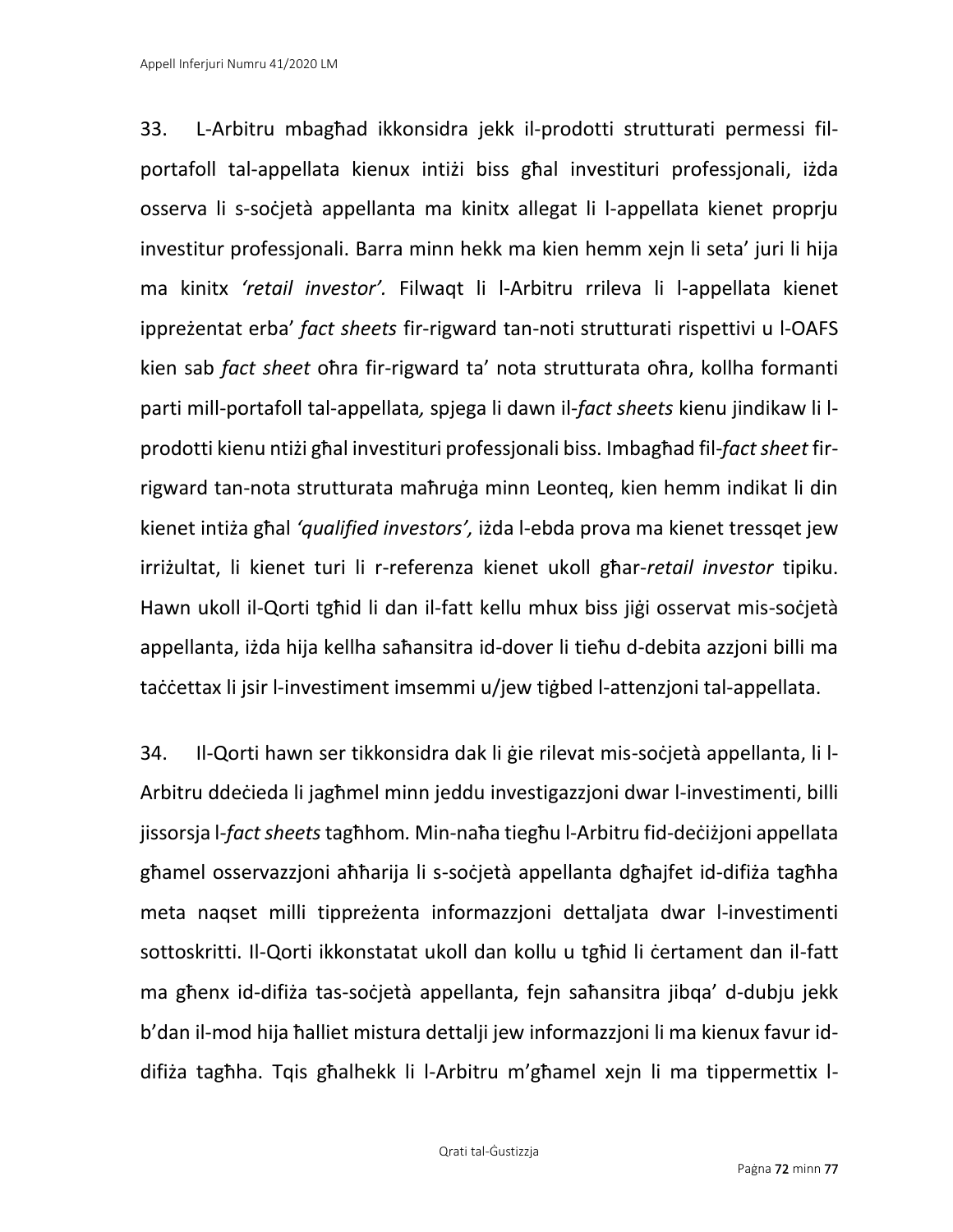kompetenza tiegħu jekk u meta ddeċieda li jfittex għal aktar informazzjoni, u dan skont kif ċirkoskritt mill-artikolu 25 tal-Kap. 555, u mingħajr dubju sabiex jassigura li huwa kien qed jiddeċiedi l-ilment fil-parametri tal-para. (b) tassubartikolu 19(3) tal-istess liġi. Il-Qorti tirrileva li r-riżultat tat-tfittxija tiegħu jista' biss juri kemm kien korrett li ma jieqafx fl-investigazzjoni tiegħu minħabba l-informazzjoni limitata a dispożizzjoni diretta tiegħu, li l-Qorti tqis li ma kinitx ir-riżultat ta' nuqqas ta' attenzjoni, u b'hekk allura jkun qed jgħin id-difiża tassoċjetà appellanta. Ma tqisx li b'hekk min-naħa l-oħra huwa kien qed jgħin il-każ imressaq mill-appellata, iktar milli jaċċerta li ssir ġustizzja. Is-soċjetà appellanta tilmenta wkoll li hija qatt ma kellha l-opportunità li tieħu konjizzjoni talinformazzjoni meħuda mill-*fact sheets,* iżda jirriżulta minn dak li qal l-Arbitru li l-informazzjoni saħansitra ma kinitx waħda diffiċli sabiex tinkiseb permezz ta' riċerka fuq l-*internet,* u għalhekk din kienet disponibbli wkoll għall-pubbliku, inkluża s-soċjetà appellanta. B'hekk ukoll is-soċjetà appellanta kellha kull opportunità, imma fil-fatt naqset milli tagħmel wara kollox, li tikkontesta dik linformazzjoni miksuba. Iżda l-Qorti tikkonsidra li jekk hi għandha temmen li ssoċjetà appellanta qatt ma kellha din l-informazzjoni a dispożizzjoni tagħha, tassew din kienet qegħda tonqos minn kull obbligu ta' *bonus paterfamilias.*

35. Imbagħad l-Arbitru osserva wkoll li fil-fehma tiegħu s-soċjetà appellanta m'għenitx id-difiża tagħha meta naqset milli tipprovdi informazzjoni dettaljata dwar l-investimenti sottoskritti. Huwa aċċenna għal darb'oħra fuq dawk laspetti li kellhom jiġu kkonsidrati mis-soċjetà appellanta fir-rigward talkompożizzjoni tal-portafoll tal-appellat, u qal li t-telf tal-kapital soffert millappellat kien juri n-nuqqas min-naħa tas-soċjetà appellanta li tassigura d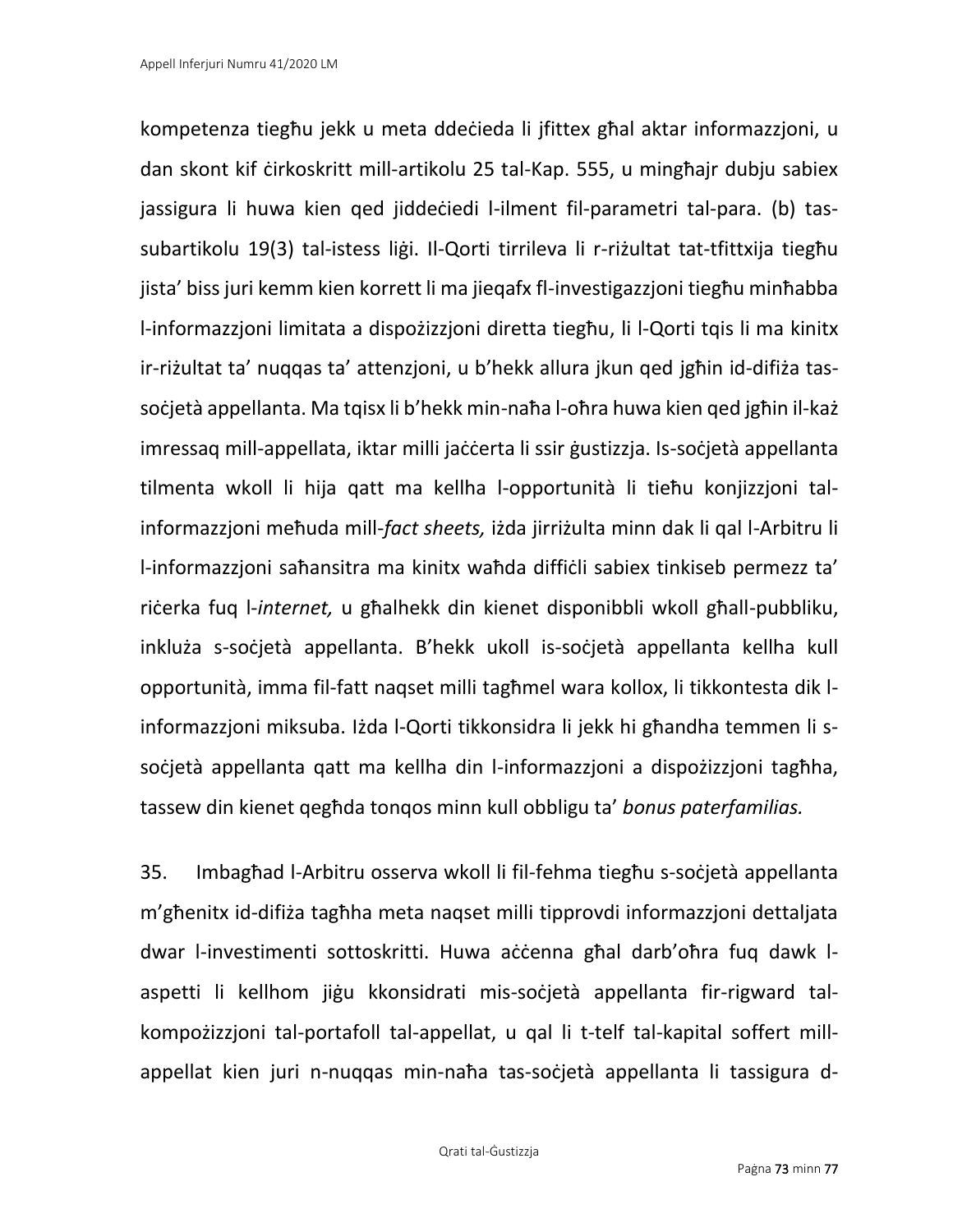diversifikazzjoni u li tiġi evitata espożizzjoni eċċessiva. Kieku dan in-nuqqas ma seħħx, iddikjara li ma kienx ikun hemm it-telf raġonevolment mhux mistenni f'prodott li kellu l-iskop li jipprovdi għal benefiċċji ta' irtirar.

36. L-Arbitru għadda sabiex jittratta l-kwistjoni tan-ness kawżali tad-danni sofferti mill-appellata. Beda billi osserva li t-telf soffert ma setax jingħad li seħħ minħabba l-andament negattiv tal-investimenti riżultat tas-suq u tar-riskji inerenti u/jew tal-allegat frodi tal-konsulent finanzjarju, kif allegat mis-soċjetà appellanta. Qal li kien hemm evidenza biżżejjed u konvinċenti ta' nuqqasijiet da parti tas-soċjetà appellanta fit-twettiq tal-obbligazzjonijiet, u d-doveri tagħha kemm bħala *Trustee* u anki bħala Amministratur tal-Iskema tal-Irtirar, li kienu juru nuqqas ta' diliġenza. Qal li l-istess nuqqasijiet saħansitra ma ħallew l-ebda mod li bih seta' jiġi minimizzat it-telf, u fil-fatt ikkontribwew għall-istess telf u b'hekk l-Iskema ma kinitx laħqet l-għan prinċipali tagħha. Fil-fehma tiegħu, ittelf kien ġie kkawżat mill-azzjonijiet, u min-nuqqas tagħhom, tal-partijiet prinċipali nvoluti fl-Iskema, fosthom is-soċjetà appellanta. Qal li seħħew diversi avvenimenti li din tal-aħħar kienet obbligata u saħansitra setgħet twaqqaf u tinforma lill-appellata dwarhom. Il-Qorti tikkondividi b'mod sħiħ il-fehma tal-Arbitru. Jirriżulta b'mod ċar li kienu proprju n-nuqqasijiet tas-soċjetà appellanta kif ikkonsidrati aktar 'il fuq f'din is-sentenza, li waslu għat-telf soffert millappellata. Is-soċjetà appellanta ttentat teħles mir-responsabbiltà tannuqqasijiet tagħha billi tirrileva li ma kinitx hi, iżda l-konsulent finanzjarju talappellata li kien mexxiha lejn l-investimenti, li eventwalment fallew mhux biss b'mod reali iżda anki fallew l-aspettattivi tagħha. Dan filwaqt li tgħid ukoll li hi bl-ebda mod ma kienet tenuta taċċerta l-identità tal-imsemmi konsulent

Qrati tal-Ġustizzja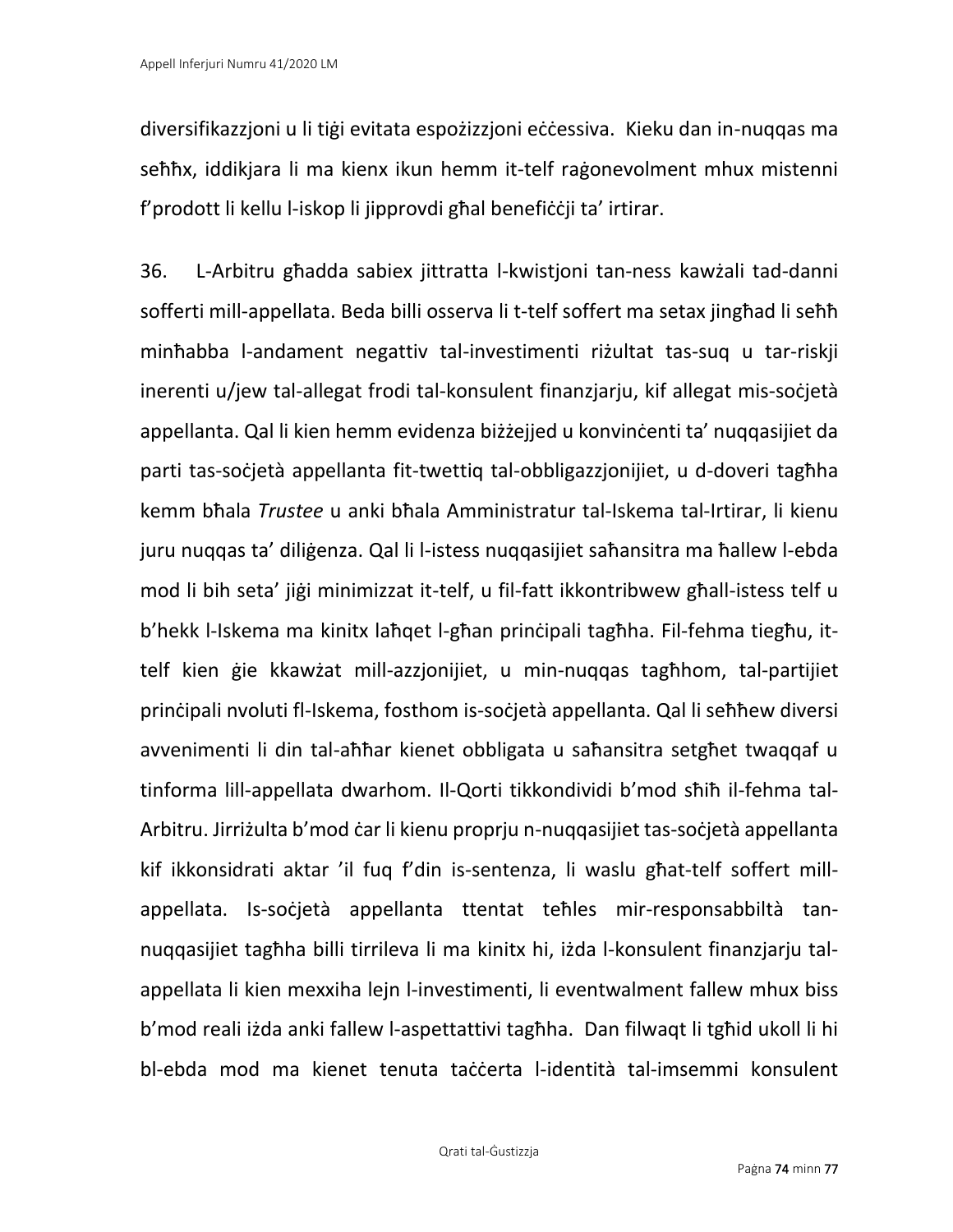finanzjarju u fl-istess ħin tħares dak kollu li kien qed isir inkluż il-kompattibilita' tal-istruzzjonijiet mal-profil tal-appellata u wkoll l-andament tal-investimenti u żżomm linja ta' komunikazzjoni miftuħa mal-appellata. Iżda kif ġie kkonsidrat minn din il-Qorti, id-difiża tas-soċjetà appellanta ma tistax tirnexxi fid-dawl talobbligi legali u regolatorji tagħha, u huwa proprju għalhekk li n-nuqqasijiet tagħha għandhom jitqiesu li kkontribwixxew lejn it-telf soffert mill-appellata mill-investimenti tagħha.

37. Fir-rimarki finali tiegħu, l-Arbitru jagħmel riassunt ta' dak kollu li huwa kien ikkonstata u kkonsidra kif imfisser hawn fuq. Il-Qorti tqis li għandha tirrileva s-segwenti punti prinċipali minn dan ir-riassunt li huma deċiżivi fil-kwistjoni odjerna, jiġifieri li s-soċjetà appellanta:

- (i) għalkemm ma kinitx responsabbli sabiex tagħti parir finanzjarju lillappellata u lanqas kellha r-rwol ta' amministratur tal-investimenti, hija kienet tenuta tassigura li l-kompożizzjoni tal-portafoll talappellata kien jipprovdi għal diversifikazzjoni adegwata u li kien iħares ir-rekwiżiti applikabbli sabiex b'hekk ukoll jintleħaq l-għan prinċipali tal-Iskema permezz tal-prudenza;
- (ii) kienet tenuta tikkonsidra l-prodotti in kwistjoni u mill-ewwel u ta' mill-inqas turi it-tħassib tagħha dwar ċerti investimenti f'noti strutturati formanti parti mill-portafoll tal-appellata, u saħansitra ma kellhiex tħalli li jsiru investimenti riskjużi għaliex dawn kienu kontra loġġettivi tal-Iskema tal-Irtirar u fost affarijiet oħra ma kienux fl-aħjar interess tal-appellata; u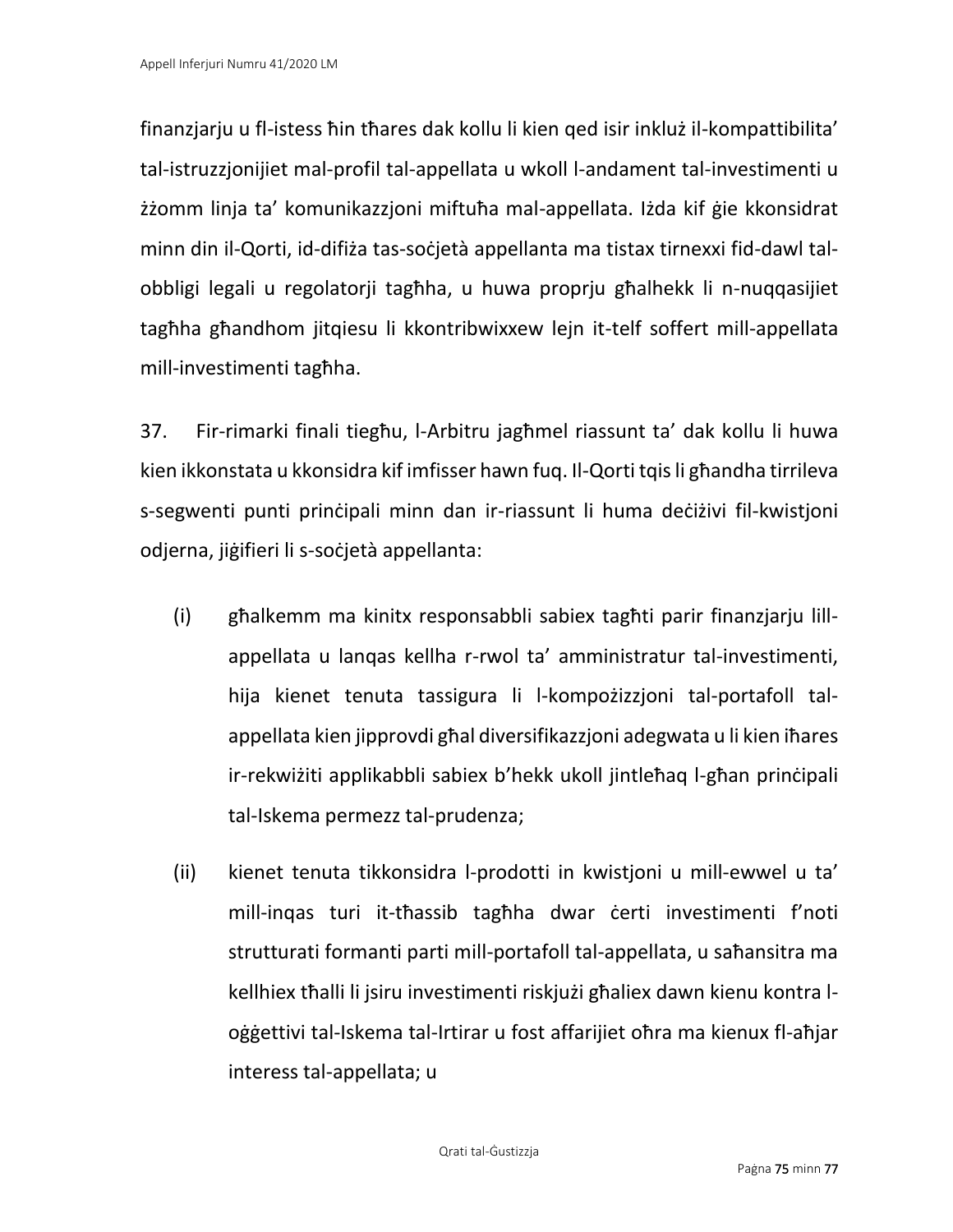(iii) kienet straħet fuqha l-appellata, u anki terzi involuti fl-istruttura tal-Iskema, sabiex jintlaħaq l-għan tagħhom li jirċievu benefiċċji tal-irtirar filwaqt li tiġi assigurata l-pensjoni

38. Għalhekk l-Arbitru esprima l-fehma, liema fehma din il-Qorti tikkondividi pjenament, li filwaqt li kien mifhum li t-telf dejjem jista' jsir fuq investimenti f'portafoll, dan jista' jitnaqqas u saħansitra jinżamm il-kapital oriġinali kif investit, permezz ta' diversifikazzjoni tal-investimenti tajba, bilanċjata u prudenti. Iżda fil-każ odjern kien jirriżulta pjenament li seta' jingħad li mill-inqas kien hemm nuqqas ċar ta' diliġenza min-naħa tas-soċjetà appellanta flamministrazzjoni ġenerali tal-Iskema u anki fl-esekuzzjoni tal-obbligi tagħha bħala *Trustee,* partikolarment meta wieħed iqis l-obbligu ta' sorveljanza tal-Iskema u l-istruttura tal-portafoll fejn kellu x'jaqsam il-konsulent finanzjarju. Qal li fil-fatt is-soċjetà appellanta ma kinitx laħqet ir-*'reasonable and legitimate expectations'* tal-appellata skont il-para. (ċ) tas-subartikolu 19(3) tal-Kap. 555. Il-Qorti filwaqt li tiddikjara li hija qegħda tagħmel tagħha l-ħsibijiet kollha tal-Arbitru, tgħid li m'għandhiex aktar x'iżżid mad-deċiżjoni appellata tassew mirquma u studjata tiegħu.

39. Għaldaqstant il-Qorti ma ssibx li l-aggravji mressqa mis-soċjetà appellanta huma ġustifikati, u tiċħadhom.